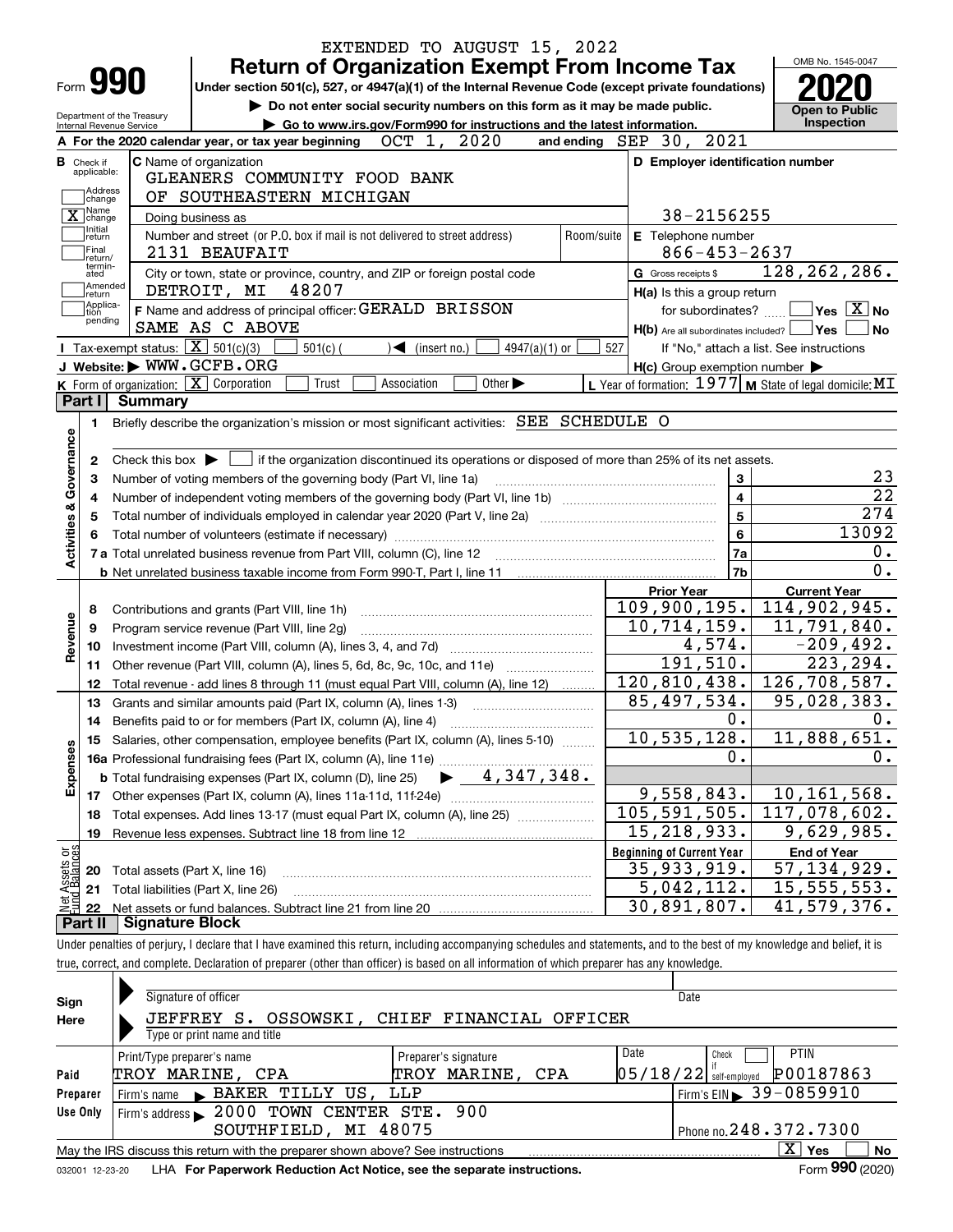|              | GLEANERS COMMUNITY FOOD BANK                                                                                                                               |
|--------------|------------------------------------------------------------------------------------------------------------------------------------------------------------|
|              | 38-2156255<br>OF SOUTHEASTERN MICHIGAN<br>$Page$ 2<br>Form 990 (2020)                                                                                      |
|              | <b>Statement of Program Service Accomplishments</b><br>Part III                                                                                            |
|              | $\boxed{\text{X}}$                                                                                                                                         |
| 1            | Briefly describe the organization's mission:                                                                                                               |
|              | WE EXIST TO PROVIDE HOUSEHOLDS WITH ACCESS TO SUFFICIENT, NUTRITIOUS                                                                                       |
|              | FOOD AND RELATED RESOURCES. WE ACCOMPLISH THIS THROUGH COLLABORATION,                                                                                      |
|              | EFFICIENT OPERATIONS, EDUCATION, AND INNOVATIVE SOLUTIONS TO ACHIEVE A<br>HUNGER-FREE COMMUNITY IN SOUTHEASTERN MICHIGAN.                                  |
| $\mathbf{2}$ | Did the organization undertake any significant program services during the year which were not listed on the                                               |
|              | ∣X ∣Yes ∣<br>∣No<br>prior Form 990 or 990-EZ?                                                                                                              |
|              | If "Yes," describe these new services on Schedule O.                                                                                                       |
| 3            | $\boxed{\text{X}}$ Yes $\boxed{\ }$<br>Did the organization cease conducting, or make significant changes in how it conducts, any program services?<br>∣No |
|              | If "Yes," describe these changes on Schedule O.                                                                                                            |
| 4            | Describe the organization's program service accomplishments for each of its three largest program services, as measured by expenses.                       |
|              | Section 501(c)(3) and 501(c)(4) organizations are required to report the amount of grants and allocations to others, the total expenses, and               |
|              | revenue, if any, for each program service reported.                                                                                                        |
| 4a           | $105, 105, 164$ including grants of \$95,028,383. ) (Revenue \$<br>7,781,651.<br>) (Expenses \$<br>(Code:                                                  |
|              | FOOD PROCUREMENT AND DISTRIBUTION                                                                                                                          |
|              | GLEANERS CORE ACTIVITY INVOLVES SECURING, STORING AND DISTRIBUTING                                                                                         |
|              | NUTRITIOUS FOOD TO THOSE IN NEED VIA A NETWORK OF COMMUNITY PARTNERS,                                                                                      |
|              | SCHOOLS AND PROGRAMS LOCATED THROUGHOUT WAYNE, OAKLAND, MACOMB,<br>LIVINGSTON AND MONROE COUNTIES. IN FY2021, GLEANERS' TOTAL FOOD                         |
|              | DISTRIBUTIONS GREW TO A RECORD 71.4 MILLION POUNDS, EQUATING TO OVER 59                                                                                    |
|              | MILLION MEALS, IN LINE WITH THE INCREASED COMMUNITY NEED DRIVEN BY THE                                                                                     |
|              | PANDEMIC. GLEANERS CONTINUED ITS EMERGENCY FOOD DISTRIBUTION PROGRAMS                                                                                      |
|              | INITIATED AT THE OUTSET OF THE PANDEMIC, LEVERAGING AN EXPANDED NETWORK                                                                                    |
|              | OF APPROXIMATELY 600 COMMUNITY PARTNERS TO MAKE NUTRITIOUS FOOD READILY                                                                                    |
|              | AVAILABLE TO ALL THOSE SEEKING ASSISTANCE. DISTRIBUTIONS THROUGH ITS                                                                                       |
|              | COMMUNITY FOOD MOBILES AND QUARANTINE BOX PROGRAMS THAT TARGETED                                                                                           |
| 4b           | 4,022,715. including grants of \$<br>3,504,710.<br>(Expenses \$<br>) (Revenue \$<br>(Code:                                                                 |
|              | THE SUMMER FOOD SERVICE PROGRAM (SFSP) IS SUPPORTED BY THE USDA AND                                                                                        |
|              | MICHIGAN DEPARTMENT OF EDUCATION AND PROVIDES BREAKFAST AND LUNCH TO                                                                                       |
|              | LOW-INCOME CHILDREN DURING THE SUMMER MONTHS, OR WHEN SCHOOL IS CLOSED<br>AND STUDENTS DON'T HAVE ACCESS TO NUTRITIOUS SCHOOL MEALS.                       |
|              |                                                                                                                                                            |
|              | THE CHILD AND ADULT CARE FOOD PROGRAM (CACFP),<br>ALSO SUPPORTED BY THE                                                                                    |
|              | USDA AND THE MICHIGAN DEPARTMENT OF EDUCATION, PROVIDES AFTERSCHOOL                                                                                        |
|              | SUPPERS TO LOW-INCOME CHILDREN AT SCHOOLS AND ORGANIZATIONS PROVIDING                                                                                      |
|              | AFTER-SCHOOL ENRICHMENT FOR YOUTH DURING THE SCHOOL YEAR.                                                                                                  |
|              |                                                                                                                                                            |
|              | IN FY2021, GLEANERS OPERATED GROCERY MOBILE FOOD DISTRIBUTIONS UNDER                                                                                       |
|              | PROVISIONS OF UNANTICIPATED SCHOOL CLOSURE THROUGH BOTH SFSP AND CACFP                                                                                     |
|              | 602,575. including grants of \$<br>505, 479.<br>$4c$ (Code: $\_\_\_\_\_\_\_\_\$ ) (Expenses \$<br>) (Revenue \$                                            |
|              | SHARE OUR STRENGTH'S COOKING MATTERS (CM) IS A NATIONAL NUTRITION                                                                                          |
|              | EDUCATION PROGRAM THAT TEACHES FAMILIES WITH LOW-INCOME HOW TO PREPARE                                                                                     |
|              | HEALTHY MEALS ECONOMICALLY AND HOW CHILDREN CAN MAKE HEALTHIER CHOICES.<br>LED BY EMPLOYEE AND VOLUNTEER CHEFS AND NUTRITIONISTS, CM TEACHES               |
|              | ADULTS COOKING AND FOOD MANAGEMENT SKILLS, AND INTRODUCES YOUTH TO                                                                                         |
|              | CONCEPTS OF GOOD NUTRITION AND HOW TO IMPROVE HEALTHY BEHAVIORS. IN                                                                                        |
|              | FY2021, 1,256 PEOPLE GRADUATED FROM THE PROGRAM. CM IS CURRENTLY                                                                                           |
|              | OFFERING HYBRID PROGRAMMING, WITH SOME SESSIONS DELIVERED VIRTUALLY AND                                                                                    |
|              | SOME MEETING FACE-TO-FACE WHEN SAFE AND APPROPRIATE.                                                                                                       |
|              |                                                                                                                                                            |
|              |                                                                                                                                                            |
|              |                                                                                                                                                            |
|              | 4d Other program services (Describe on Schedule O.)                                                                                                        |
|              | $149$ , $989$ or including grants of \$<br>(Expenses \$<br>(Revenue \$<br>4e Total program service expenses > 109,880,443.                                 |
|              |                                                                                                                                                            |

**4e** Total program service expenses |

Form (2020) **990**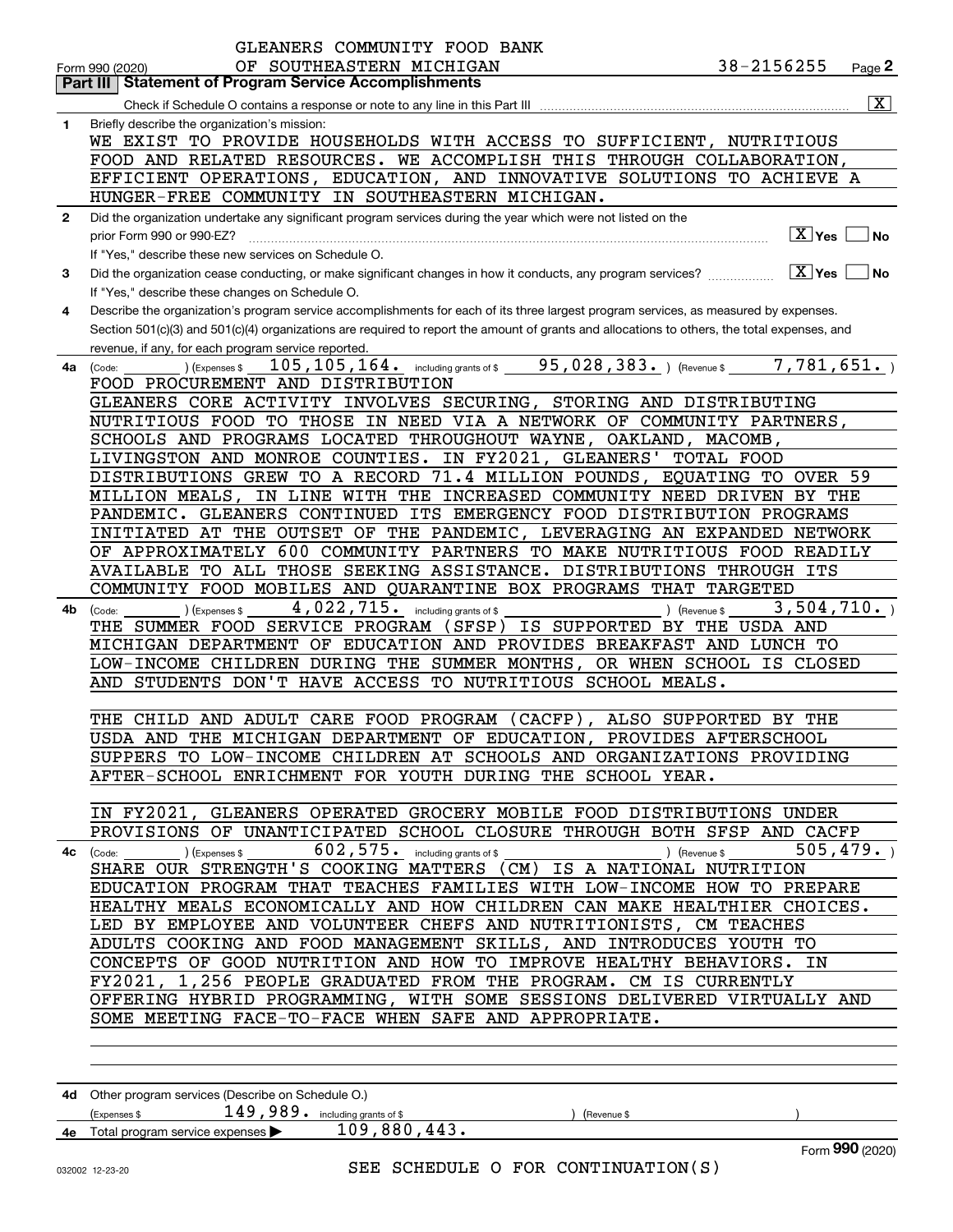| GLEANERS COMMUNITY FOOD BANK |  |
|------------------------------|--|
|                              |  |

|     |                                                                                                                                                                                                                                                       |                 | Yes | No |
|-----|-------------------------------------------------------------------------------------------------------------------------------------------------------------------------------------------------------------------------------------------------------|-----------------|-----|----|
| 1   | Is the organization described in section $501(c)(3)$ or $4947(a)(1)$ (other than a private foundation)?                                                                                                                                               |                 |     |    |
|     |                                                                                                                                                                                                                                                       | 1               | X   |    |
| 2   |                                                                                                                                                                                                                                                       | $\mathbf{2}$    |     | X. |
| З   | Did the organization engage in direct or indirect political campaign activities on behalf of or in opposition to candidates for                                                                                                                       |                 |     |    |
|     |                                                                                                                                                                                                                                                       | 3               |     | x  |
| 4   | Section 501(c)(3) organizations. Did the organization engage in lobbying activities, or have a section 501(h) election in effect                                                                                                                      |                 |     |    |
|     |                                                                                                                                                                                                                                                       | 4               |     | x  |
| 5   | Is the organization a section 501(c)(4), 501(c)(5), or 501(c)(6) organization that receives membership dues, assessments, or                                                                                                                          |                 |     |    |
|     |                                                                                                                                                                                                                                                       | 5               |     | x  |
| 6   | Did the organization maintain any donor advised funds or any similar funds or accounts for which donors have the right to                                                                                                                             |                 |     |    |
|     | provide advice on the distribution or investment of amounts in such funds or accounts? If "Yes," complete Schedule D, Part I                                                                                                                          | 6               |     | x  |
| 7   | Did the organization receive or hold a conservation easement, including easements to preserve open space,                                                                                                                                             |                 |     |    |
|     |                                                                                                                                                                                                                                                       | 7               |     | x  |
| 8   | Did the organization maintain collections of works of art, historical treasures, or other similar assets? If "Yes," complete                                                                                                                          |                 |     |    |
|     |                                                                                                                                                                                                                                                       | 8               |     | x  |
| 9   | Did the organization report an amount in Part X, line 21, for escrow or custodial account liability, serve as a custodian for                                                                                                                         |                 |     |    |
|     | amounts not listed in Part X; or provide credit counseling, debt management, credit repair, or debt negotiation services?                                                                                                                             |                 |     |    |
|     |                                                                                                                                                                                                                                                       | 9               |     | x  |
| 10  | Did the organization, directly or through a related organization, hold assets in donor-restricted endowments                                                                                                                                          |                 | X   |    |
|     |                                                                                                                                                                                                                                                       | 10              |     |    |
| 11  | If the organization's answer to any of the following questions is "Yes," then complete Schedule D, Parts VI, VII, VIII, IX, or X                                                                                                                      |                 |     |    |
|     | as applicable.                                                                                                                                                                                                                                        |                 |     |    |
|     | a Did the organization report an amount for land, buildings, and equipment in Part X, line 10? If "Yes," complete Schedule D,                                                                                                                         |                 |     |    |
|     |                                                                                                                                                                                                                                                       | 11a             | X   |    |
|     | <b>b</b> Did the organization report an amount for investments - other securities in Part X, line 12, that is 5% or more of its total                                                                                                                 |                 | X   |    |
|     |                                                                                                                                                                                                                                                       | 11 <sub>b</sub> |     |    |
|     | c Did the organization report an amount for investments - program related in Part X, line 13, that is 5% or more of its total                                                                                                                         |                 |     | x  |
|     |                                                                                                                                                                                                                                                       | 11c             |     |    |
|     | d Did the organization report an amount for other assets in Part X, line 15, that is 5% or more of its total assets reported in                                                                                                                       |                 |     | x  |
|     |                                                                                                                                                                                                                                                       | 11d             |     | X  |
| е   | Did the organization report an amount for other liabilities in Part X, line 25? If "Yes," complete Schedule D, Part X                                                                                                                                 | <b>11e</b>      |     |    |
|     | f Did the organization's separate or consolidated financial statements for the tax year include a footnote that addresses                                                                                                                             |                 | X   |    |
|     | the organization's liability for uncertain tax positions under FIN 48 (ASC 740)? If "Yes," complete Schedule D, Part X<br>12a Did the organization obtain separate, independent audited financial statements for the tax year? If "Yes," complete     | 11f             |     |    |
|     |                                                                                                                                                                                                                                                       |                 | X   |    |
|     |                                                                                                                                                                                                                                                       | 12a             |     |    |
|     | <b>b</b> Was the organization included in consolidated, independent audited financial statements for the tax year?                                                                                                                                    | 12 <sub>b</sub> |     | X  |
|     | If "Yes," and if the organization answered "No" to line 12a, then completing Schedule D, Parts XI and XII is optional                                                                                                                                 |                 |     | X  |
| 13  |                                                                                                                                                                                                                                                       | 13              |     | X  |
| 14a | Did the organization maintain an office, employees, or agents outside of the United States?                                                                                                                                                           | 14a             |     |    |
| b   | Did the organization have aggregate revenues or expenses of more than \$10,000 from grantmaking, fundraising, business,<br>investment, and program service activities outside the United States, or aggregate foreign investments valued at \$100,000 |                 |     |    |
|     |                                                                                                                                                                                                                                                       | <b>14b</b>      |     | x  |
| 15  | Did the organization report on Part IX, column (A), line 3, more than \$5,000 of grants or other assistance to or for any                                                                                                                             |                 |     |    |
|     |                                                                                                                                                                                                                                                       | 15              |     | x  |
| 16  | Did the organization report on Part IX, column (A), line 3, more than \$5,000 of aggregate grants or other assistance to                                                                                                                              |                 |     |    |
|     |                                                                                                                                                                                                                                                       | 16              |     | x  |
| 17  | Did the organization report a total of more than \$15,000 of expenses for professional fundraising services on Part IX,                                                                                                                               |                 |     |    |
|     |                                                                                                                                                                                                                                                       | 17              |     | x  |
| 18  | Did the organization report more than \$15,000 total of fundraising event gross income and contributions on Part VIII, lines                                                                                                                          |                 |     |    |
|     |                                                                                                                                                                                                                                                       | 18              | х   |    |
| 19  | Did the organization report more than \$15,000 of gross income from gaming activities on Part VIII, line 9a? If "Yes."                                                                                                                                |                 |     |    |
|     |                                                                                                                                                                                                                                                       | 19              |     | x  |
| 20a |                                                                                                                                                                                                                                                       | <b>20a</b>      |     | X  |
| b   | If "Yes" to line 20a, did the organization attach a copy of its audited financial statements to this return?                                                                                                                                          | 20 <sub>b</sub> |     |    |
| 21  | Did the organization report more than \$5,000 of grants or other assistance to any domestic organization or                                                                                                                                           |                 |     |    |
|     |                                                                                                                                                                                                                                                       | 21              | X   |    |
|     |                                                                                                                                                                                                                                                       |                 |     |    |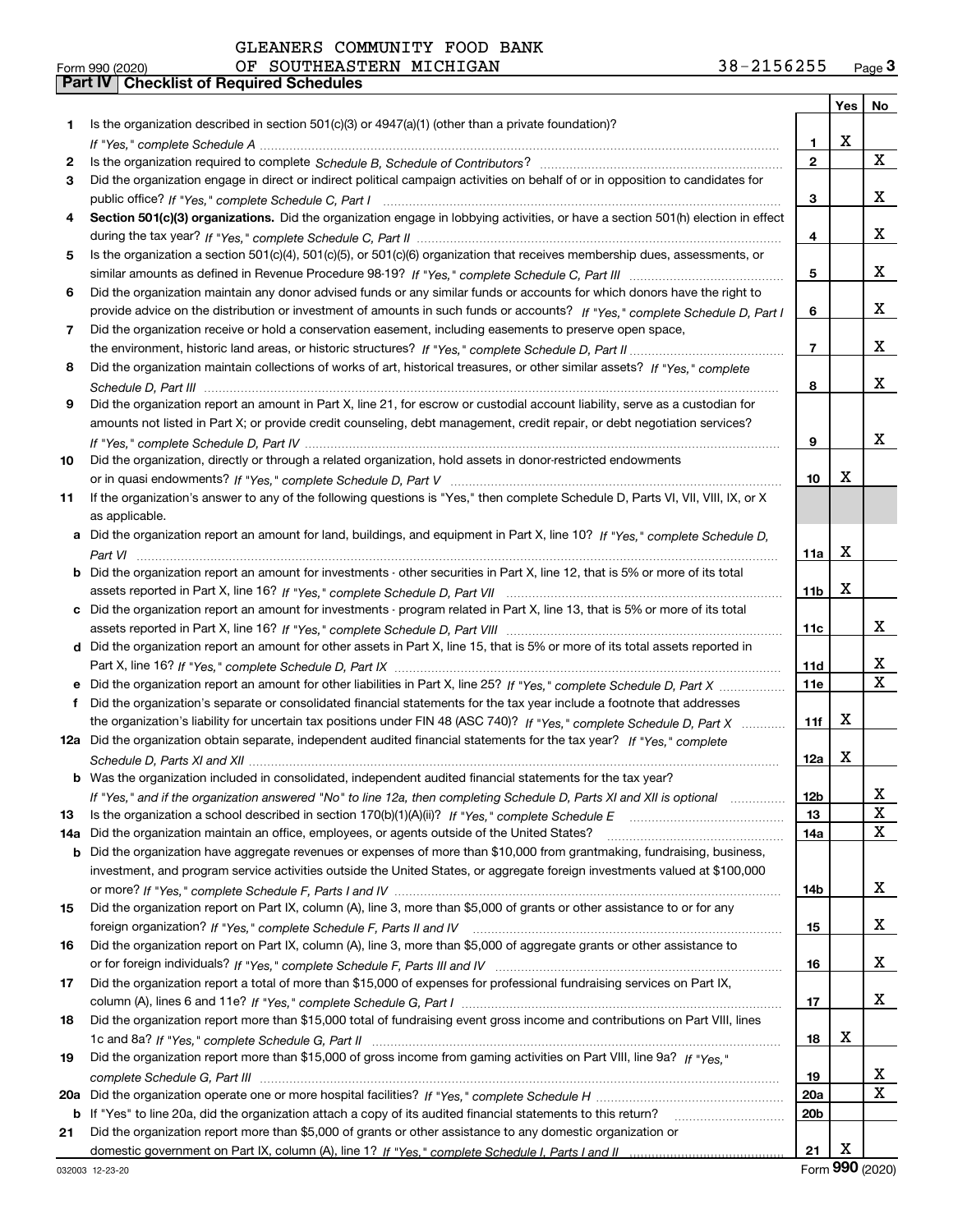| GLEANERS COMMUNITY FOOD BANK |  |  |  |
|------------------------------|--|--|--|
|------------------------------|--|--|--|

*(continued)*

| Form 990 (2020) | OF SOUTHEASTERN MICHIGAN                                     | 38-2156255 | Page 4 |
|-----------------|--------------------------------------------------------------|------------|--------|
|                 | <b>Part IV   Checklist of Required Schedules</b> (continued) |            |        |

| Did the organization report more than \$5,000 of grants or other assistance to or for domestic individuals on<br>22<br>х<br>22<br>Did the organization answer "Yes" to Part VII, Section A, line 3, 4, or 5 about compensation of the organization's current<br>23<br>and former officers, directors, trustees, key employees, and highest compensated employees? If "Yes," complete<br>X<br>23<br>24a Did the organization have a tax-exempt bond issue with an outstanding principal amount of more than \$100,000 as of the<br>last day of the year, that was issued after December 31, 2002? If "Yes," answer lines 24b through 24d and complete<br>x<br>24a<br>24b<br><b>b</b> Did the organization invest any proceeds of tax-exempt bonds beyond a temporary period exception?<br>c Did the organization maintain an escrow account other than a refunding escrow at any time during the year to defease<br>24с<br>any tax-exempt bonds?<br>24d<br>25a Section 501(c)(3), 501(c)(4), and 501(c)(29) organizations. Did the organization engage in an excess benefit<br>X<br>25a<br>b Is the organization aware that it engaged in an excess benefit transaction with a disqualified person in a prior year, and<br>that the transaction has not been reported on any of the organization's prior Forms 990 or 990-EZ? If "Yes," complete<br>X<br>25b<br>Schedule L. Part I<br>Did the organization report any amount on Part X, line 5 or 22, for receivables from or payables to any current<br>26<br>or former officer, director, trustee, key employee, creator or founder, substantial contributor, or 35%<br>х<br>26<br>controlled entity or family member of any of these persons? If "Yes," complete Schedule L, Part II<br>Did the organization provide a grant or other assistance to any current or former officer, director, trustee, key employee,<br>27<br>creator or founder, substantial contributor or employee thereof, a grant selection committee member, or to a 35% controlled<br>X<br>27<br>entity (including an employee thereof) or family member of any of these persons? If "Yes." complete Schedule L. Part III<br>Was the organization a party to a business transaction with one of the following parties (see Schedule L, Part IV<br>28<br>instructions, for applicable filing thresholds, conditions, and exceptions):<br>a A current or former officer, director, trustee, key employee, creator or founder, or substantial contributor? If<br>X<br>28a<br>$\overline{\mathbf{X}}$<br>28b<br>c A 35% controlled entity of one or more individuals and/or organizations described in lines 28a or 28b? If<br>X<br>28c<br>X<br>29<br>29<br>Did the organization receive contributions of art, historical treasures, or other similar assets, or qualified conservation<br>30<br>X<br>30<br>$\overline{\mathbf{X}}$<br>Did the organization liquidate, terminate, or dissolve and cease operations? If "Yes," complete Schedule N, Part I<br>31<br>31<br>Did the organization sell, exchange, dispose of, or transfer more than 25% of its net assets? If "Yes," complete<br>32<br>x<br>32<br>Did the organization own 100% of an entity disregarded as separate from the organization under Regulations<br>х<br>33<br>Was the organization related to any tax-exempt or taxable entity? If "Yes," complete Schedule R, Part II, III, or IV, and<br>34<br>х<br>34<br>$\mathbf x$<br>35a Did the organization have a controlled entity within the meaning of section 512(b)(13)?<br>35a<br>b If "Yes" to line 35a, did the organization receive any payment from or engage in any transaction with a controlled entity<br>35b<br>Section 501(c)(3) organizations. Did the organization make any transfers to an exempt non-charitable related organization?<br>36<br>x<br>36<br>Did the organization conduct more than 5% of its activities through an entity that is not a related organization<br>37<br>x<br>37<br>Did the organization complete Schedule O and provide explanations in Schedule O for Part VI, lines 11b and 19?<br>38<br>X<br>38<br><b>Statements Regarding Other IRS Filings and Tax Compliance</b><br><b>Part V</b><br>Check if Schedule O contains a response or note to any line in this Part V<br>No<br>Yes<br>42<br>1a Enter the number reported in Box 3 of Form 1096. Enter -0- if not applicable<br>1a<br>0<br><b>b</b> Enter the number of Forms W-2G included in line 1a. Enter -0- if not applicable <i>manumumumum</i><br>1b<br>c Did the organization comply with backup withholding rules for reportable payments to vendors and reportable gaming<br>х<br>1c |  | Yes   No |  |
|-------------------------------------------------------------------------------------------------------------------------------------------------------------------------------------------------------------------------------------------------------------------------------------------------------------------------------------------------------------------------------------------------------------------------------------------------------------------------------------------------------------------------------------------------------------------------------------------------------------------------------------------------------------------------------------------------------------------------------------------------------------------------------------------------------------------------------------------------------------------------------------------------------------------------------------------------------------------------------------------------------------------------------------------------------------------------------------------------------------------------------------------------------------------------------------------------------------------------------------------------------------------------------------------------------------------------------------------------------------------------------------------------------------------------------------------------------------------------------------------------------------------------------------------------------------------------------------------------------------------------------------------------------------------------------------------------------------------------------------------------------------------------------------------------------------------------------------------------------------------------------------------------------------------------------------------------------------------------------------------------------------------------------------------------------------------------------------------------------------------------------------------------------------------------------------------------------------------------------------------------------------------------------------------------------------------------------------------------------------------------------------------------------------------------------------------------------------------------------------------------------------------------------------------------------------------------------------------------------------------------------------------------------------------------------------------------------------------------------------------------------------------------------------------------------------------------------------------------------------------------------------------------------------------------------------------------------------------------------------------------------------------------------------------------------------------------------------------------------------------------------------------------------------------------------------------------------------------------------------------------------------------------------------------------------------------------------------------------------------------------------------------------------------------------------------------------------------------------------------------------------------------------------------------------------------------------------------------------------------------------------------------------------------------------------------------------------------------------------------------------------------------------------------------------------------------------------------------------------------------------------------------------------------------------------------------------------------------------------------------------------------------------------------------------------------------------------------------------------------------------------------------------------------------------------------------------------------------------------------------------------------------------------------------------------------------------------------------------------------------------------------------------------------------------------------------------------------------------------------------------------------------------------------------------------------------------------------------------------------------------------------|--|----------|--|
|                                                                                                                                                                                                                                                                                                                                                                                                                                                                                                                                                                                                                                                                                                                                                                                                                                                                                                                                                                                                                                                                                                                                                                                                                                                                                                                                                                                                                                                                                                                                                                                                                                                                                                                                                                                                                                                                                                                                                                                                                                                                                                                                                                                                                                                                                                                                                                                                                                                                                                                                                                                                                                                                                                                                                                                                                                                                                                                                                                                                                                                                                                                                                                                                                                                                                                                                                                                                                                                                                                                                                                                                                                                                                                                                                                                                                                                                                                                                                                                                                                                                                                                                                                                                                                                                                                                                                                                                                                                                                                                                                                                                                                     |  |          |  |
|                                                                                                                                                                                                                                                                                                                                                                                                                                                                                                                                                                                                                                                                                                                                                                                                                                                                                                                                                                                                                                                                                                                                                                                                                                                                                                                                                                                                                                                                                                                                                                                                                                                                                                                                                                                                                                                                                                                                                                                                                                                                                                                                                                                                                                                                                                                                                                                                                                                                                                                                                                                                                                                                                                                                                                                                                                                                                                                                                                                                                                                                                                                                                                                                                                                                                                                                                                                                                                                                                                                                                                                                                                                                                                                                                                                                                                                                                                                                                                                                                                                                                                                                                                                                                                                                                                                                                                                                                                                                                                                                                                                                                                     |  |          |  |
|                                                                                                                                                                                                                                                                                                                                                                                                                                                                                                                                                                                                                                                                                                                                                                                                                                                                                                                                                                                                                                                                                                                                                                                                                                                                                                                                                                                                                                                                                                                                                                                                                                                                                                                                                                                                                                                                                                                                                                                                                                                                                                                                                                                                                                                                                                                                                                                                                                                                                                                                                                                                                                                                                                                                                                                                                                                                                                                                                                                                                                                                                                                                                                                                                                                                                                                                                                                                                                                                                                                                                                                                                                                                                                                                                                                                                                                                                                                                                                                                                                                                                                                                                                                                                                                                                                                                                                                                                                                                                                                                                                                                                                     |  |          |  |
|                                                                                                                                                                                                                                                                                                                                                                                                                                                                                                                                                                                                                                                                                                                                                                                                                                                                                                                                                                                                                                                                                                                                                                                                                                                                                                                                                                                                                                                                                                                                                                                                                                                                                                                                                                                                                                                                                                                                                                                                                                                                                                                                                                                                                                                                                                                                                                                                                                                                                                                                                                                                                                                                                                                                                                                                                                                                                                                                                                                                                                                                                                                                                                                                                                                                                                                                                                                                                                                                                                                                                                                                                                                                                                                                                                                                                                                                                                                                                                                                                                                                                                                                                                                                                                                                                                                                                                                                                                                                                                                                                                                                                                     |  |          |  |
|                                                                                                                                                                                                                                                                                                                                                                                                                                                                                                                                                                                                                                                                                                                                                                                                                                                                                                                                                                                                                                                                                                                                                                                                                                                                                                                                                                                                                                                                                                                                                                                                                                                                                                                                                                                                                                                                                                                                                                                                                                                                                                                                                                                                                                                                                                                                                                                                                                                                                                                                                                                                                                                                                                                                                                                                                                                                                                                                                                                                                                                                                                                                                                                                                                                                                                                                                                                                                                                                                                                                                                                                                                                                                                                                                                                                                                                                                                                                                                                                                                                                                                                                                                                                                                                                                                                                                                                                                                                                                                                                                                                                                                     |  |          |  |
|                                                                                                                                                                                                                                                                                                                                                                                                                                                                                                                                                                                                                                                                                                                                                                                                                                                                                                                                                                                                                                                                                                                                                                                                                                                                                                                                                                                                                                                                                                                                                                                                                                                                                                                                                                                                                                                                                                                                                                                                                                                                                                                                                                                                                                                                                                                                                                                                                                                                                                                                                                                                                                                                                                                                                                                                                                                                                                                                                                                                                                                                                                                                                                                                                                                                                                                                                                                                                                                                                                                                                                                                                                                                                                                                                                                                                                                                                                                                                                                                                                                                                                                                                                                                                                                                                                                                                                                                                                                                                                                                                                                                                                     |  |          |  |
|                                                                                                                                                                                                                                                                                                                                                                                                                                                                                                                                                                                                                                                                                                                                                                                                                                                                                                                                                                                                                                                                                                                                                                                                                                                                                                                                                                                                                                                                                                                                                                                                                                                                                                                                                                                                                                                                                                                                                                                                                                                                                                                                                                                                                                                                                                                                                                                                                                                                                                                                                                                                                                                                                                                                                                                                                                                                                                                                                                                                                                                                                                                                                                                                                                                                                                                                                                                                                                                                                                                                                                                                                                                                                                                                                                                                                                                                                                                                                                                                                                                                                                                                                                                                                                                                                                                                                                                                                                                                                                                                                                                                                                     |  |          |  |
|                                                                                                                                                                                                                                                                                                                                                                                                                                                                                                                                                                                                                                                                                                                                                                                                                                                                                                                                                                                                                                                                                                                                                                                                                                                                                                                                                                                                                                                                                                                                                                                                                                                                                                                                                                                                                                                                                                                                                                                                                                                                                                                                                                                                                                                                                                                                                                                                                                                                                                                                                                                                                                                                                                                                                                                                                                                                                                                                                                                                                                                                                                                                                                                                                                                                                                                                                                                                                                                                                                                                                                                                                                                                                                                                                                                                                                                                                                                                                                                                                                                                                                                                                                                                                                                                                                                                                                                                                                                                                                                                                                                                                                     |  |          |  |
|                                                                                                                                                                                                                                                                                                                                                                                                                                                                                                                                                                                                                                                                                                                                                                                                                                                                                                                                                                                                                                                                                                                                                                                                                                                                                                                                                                                                                                                                                                                                                                                                                                                                                                                                                                                                                                                                                                                                                                                                                                                                                                                                                                                                                                                                                                                                                                                                                                                                                                                                                                                                                                                                                                                                                                                                                                                                                                                                                                                                                                                                                                                                                                                                                                                                                                                                                                                                                                                                                                                                                                                                                                                                                                                                                                                                                                                                                                                                                                                                                                                                                                                                                                                                                                                                                                                                                                                                                                                                                                                                                                                                                                     |  |          |  |
|                                                                                                                                                                                                                                                                                                                                                                                                                                                                                                                                                                                                                                                                                                                                                                                                                                                                                                                                                                                                                                                                                                                                                                                                                                                                                                                                                                                                                                                                                                                                                                                                                                                                                                                                                                                                                                                                                                                                                                                                                                                                                                                                                                                                                                                                                                                                                                                                                                                                                                                                                                                                                                                                                                                                                                                                                                                                                                                                                                                                                                                                                                                                                                                                                                                                                                                                                                                                                                                                                                                                                                                                                                                                                                                                                                                                                                                                                                                                                                                                                                                                                                                                                                                                                                                                                                                                                                                                                                                                                                                                                                                                                                     |  |          |  |
|                                                                                                                                                                                                                                                                                                                                                                                                                                                                                                                                                                                                                                                                                                                                                                                                                                                                                                                                                                                                                                                                                                                                                                                                                                                                                                                                                                                                                                                                                                                                                                                                                                                                                                                                                                                                                                                                                                                                                                                                                                                                                                                                                                                                                                                                                                                                                                                                                                                                                                                                                                                                                                                                                                                                                                                                                                                                                                                                                                                                                                                                                                                                                                                                                                                                                                                                                                                                                                                                                                                                                                                                                                                                                                                                                                                                                                                                                                                                                                                                                                                                                                                                                                                                                                                                                                                                                                                                                                                                                                                                                                                                                                     |  |          |  |
|                                                                                                                                                                                                                                                                                                                                                                                                                                                                                                                                                                                                                                                                                                                                                                                                                                                                                                                                                                                                                                                                                                                                                                                                                                                                                                                                                                                                                                                                                                                                                                                                                                                                                                                                                                                                                                                                                                                                                                                                                                                                                                                                                                                                                                                                                                                                                                                                                                                                                                                                                                                                                                                                                                                                                                                                                                                                                                                                                                                                                                                                                                                                                                                                                                                                                                                                                                                                                                                                                                                                                                                                                                                                                                                                                                                                                                                                                                                                                                                                                                                                                                                                                                                                                                                                                                                                                                                                                                                                                                                                                                                                                                     |  |          |  |
|                                                                                                                                                                                                                                                                                                                                                                                                                                                                                                                                                                                                                                                                                                                                                                                                                                                                                                                                                                                                                                                                                                                                                                                                                                                                                                                                                                                                                                                                                                                                                                                                                                                                                                                                                                                                                                                                                                                                                                                                                                                                                                                                                                                                                                                                                                                                                                                                                                                                                                                                                                                                                                                                                                                                                                                                                                                                                                                                                                                                                                                                                                                                                                                                                                                                                                                                                                                                                                                                                                                                                                                                                                                                                                                                                                                                                                                                                                                                                                                                                                                                                                                                                                                                                                                                                                                                                                                                                                                                                                                                                                                                                                     |  |          |  |
|                                                                                                                                                                                                                                                                                                                                                                                                                                                                                                                                                                                                                                                                                                                                                                                                                                                                                                                                                                                                                                                                                                                                                                                                                                                                                                                                                                                                                                                                                                                                                                                                                                                                                                                                                                                                                                                                                                                                                                                                                                                                                                                                                                                                                                                                                                                                                                                                                                                                                                                                                                                                                                                                                                                                                                                                                                                                                                                                                                                                                                                                                                                                                                                                                                                                                                                                                                                                                                                                                                                                                                                                                                                                                                                                                                                                                                                                                                                                                                                                                                                                                                                                                                                                                                                                                                                                                                                                                                                                                                                                                                                                                                     |  |          |  |
|                                                                                                                                                                                                                                                                                                                                                                                                                                                                                                                                                                                                                                                                                                                                                                                                                                                                                                                                                                                                                                                                                                                                                                                                                                                                                                                                                                                                                                                                                                                                                                                                                                                                                                                                                                                                                                                                                                                                                                                                                                                                                                                                                                                                                                                                                                                                                                                                                                                                                                                                                                                                                                                                                                                                                                                                                                                                                                                                                                                                                                                                                                                                                                                                                                                                                                                                                                                                                                                                                                                                                                                                                                                                                                                                                                                                                                                                                                                                                                                                                                                                                                                                                                                                                                                                                                                                                                                                                                                                                                                                                                                                                                     |  |          |  |
|                                                                                                                                                                                                                                                                                                                                                                                                                                                                                                                                                                                                                                                                                                                                                                                                                                                                                                                                                                                                                                                                                                                                                                                                                                                                                                                                                                                                                                                                                                                                                                                                                                                                                                                                                                                                                                                                                                                                                                                                                                                                                                                                                                                                                                                                                                                                                                                                                                                                                                                                                                                                                                                                                                                                                                                                                                                                                                                                                                                                                                                                                                                                                                                                                                                                                                                                                                                                                                                                                                                                                                                                                                                                                                                                                                                                                                                                                                                                                                                                                                                                                                                                                                                                                                                                                                                                                                                                                                                                                                                                                                                                                                     |  |          |  |
|                                                                                                                                                                                                                                                                                                                                                                                                                                                                                                                                                                                                                                                                                                                                                                                                                                                                                                                                                                                                                                                                                                                                                                                                                                                                                                                                                                                                                                                                                                                                                                                                                                                                                                                                                                                                                                                                                                                                                                                                                                                                                                                                                                                                                                                                                                                                                                                                                                                                                                                                                                                                                                                                                                                                                                                                                                                                                                                                                                                                                                                                                                                                                                                                                                                                                                                                                                                                                                                                                                                                                                                                                                                                                                                                                                                                                                                                                                                                                                                                                                                                                                                                                                                                                                                                                                                                                                                                                                                                                                                                                                                                                                     |  |          |  |
|                                                                                                                                                                                                                                                                                                                                                                                                                                                                                                                                                                                                                                                                                                                                                                                                                                                                                                                                                                                                                                                                                                                                                                                                                                                                                                                                                                                                                                                                                                                                                                                                                                                                                                                                                                                                                                                                                                                                                                                                                                                                                                                                                                                                                                                                                                                                                                                                                                                                                                                                                                                                                                                                                                                                                                                                                                                                                                                                                                                                                                                                                                                                                                                                                                                                                                                                                                                                                                                                                                                                                                                                                                                                                                                                                                                                                                                                                                                                                                                                                                                                                                                                                                                                                                                                                                                                                                                                                                                                                                                                                                                                                                     |  |          |  |
|                                                                                                                                                                                                                                                                                                                                                                                                                                                                                                                                                                                                                                                                                                                                                                                                                                                                                                                                                                                                                                                                                                                                                                                                                                                                                                                                                                                                                                                                                                                                                                                                                                                                                                                                                                                                                                                                                                                                                                                                                                                                                                                                                                                                                                                                                                                                                                                                                                                                                                                                                                                                                                                                                                                                                                                                                                                                                                                                                                                                                                                                                                                                                                                                                                                                                                                                                                                                                                                                                                                                                                                                                                                                                                                                                                                                                                                                                                                                                                                                                                                                                                                                                                                                                                                                                                                                                                                                                                                                                                                                                                                                                                     |  |          |  |
|                                                                                                                                                                                                                                                                                                                                                                                                                                                                                                                                                                                                                                                                                                                                                                                                                                                                                                                                                                                                                                                                                                                                                                                                                                                                                                                                                                                                                                                                                                                                                                                                                                                                                                                                                                                                                                                                                                                                                                                                                                                                                                                                                                                                                                                                                                                                                                                                                                                                                                                                                                                                                                                                                                                                                                                                                                                                                                                                                                                                                                                                                                                                                                                                                                                                                                                                                                                                                                                                                                                                                                                                                                                                                                                                                                                                                                                                                                                                                                                                                                                                                                                                                                                                                                                                                                                                                                                                                                                                                                                                                                                                                                     |  |          |  |
|                                                                                                                                                                                                                                                                                                                                                                                                                                                                                                                                                                                                                                                                                                                                                                                                                                                                                                                                                                                                                                                                                                                                                                                                                                                                                                                                                                                                                                                                                                                                                                                                                                                                                                                                                                                                                                                                                                                                                                                                                                                                                                                                                                                                                                                                                                                                                                                                                                                                                                                                                                                                                                                                                                                                                                                                                                                                                                                                                                                                                                                                                                                                                                                                                                                                                                                                                                                                                                                                                                                                                                                                                                                                                                                                                                                                                                                                                                                                                                                                                                                                                                                                                                                                                                                                                                                                                                                                                                                                                                                                                                                                                                     |  |          |  |
|                                                                                                                                                                                                                                                                                                                                                                                                                                                                                                                                                                                                                                                                                                                                                                                                                                                                                                                                                                                                                                                                                                                                                                                                                                                                                                                                                                                                                                                                                                                                                                                                                                                                                                                                                                                                                                                                                                                                                                                                                                                                                                                                                                                                                                                                                                                                                                                                                                                                                                                                                                                                                                                                                                                                                                                                                                                                                                                                                                                                                                                                                                                                                                                                                                                                                                                                                                                                                                                                                                                                                                                                                                                                                                                                                                                                                                                                                                                                                                                                                                                                                                                                                                                                                                                                                                                                                                                                                                                                                                                                                                                                                                     |  |          |  |
|                                                                                                                                                                                                                                                                                                                                                                                                                                                                                                                                                                                                                                                                                                                                                                                                                                                                                                                                                                                                                                                                                                                                                                                                                                                                                                                                                                                                                                                                                                                                                                                                                                                                                                                                                                                                                                                                                                                                                                                                                                                                                                                                                                                                                                                                                                                                                                                                                                                                                                                                                                                                                                                                                                                                                                                                                                                                                                                                                                                                                                                                                                                                                                                                                                                                                                                                                                                                                                                                                                                                                                                                                                                                                                                                                                                                                                                                                                                                                                                                                                                                                                                                                                                                                                                                                                                                                                                                                                                                                                                                                                                                                                     |  |          |  |
|                                                                                                                                                                                                                                                                                                                                                                                                                                                                                                                                                                                                                                                                                                                                                                                                                                                                                                                                                                                                                                                                                                                                                                                                                                                                                                                                                                                                                                                                                                                                                                                                                                                                                                                                                                                                                                                                                                                                                                                                                                                                                                                                                                                                                                                                                                                                                                                                                                                                                                                                                                                                                                                                                                                                                                                                                                                                                                                                                                                                                                                                                                                                                                                                                                                                                                                                                                                                                                                                                                                                                                                                                                                                                                                                                                                                                                                                                                                                                                                                                                                                                                                                                                                                                                                                                                                                                                                                                                                                                                                                                                                                                                     |  |          |  |
|                                                                                                                                                                                                                                                                                                                                                                                                                                                                                                                                                                                                                                                                                                                                                                                                                                                                                                                                                                                                                                                                                                                                                                                                                                                                                                                                                                                                                                                                                                                                                                                                                                                                                                                                                                                                                                                                                                                                                                                                                                                                                                                                                                                                                                                                                                                                                                                                                                                                                                                                                                                                                                                                                                                                                                                                                                                                                                                                                                                                                                                                                                                                                                                                                                                                                                                                                                                                                                                                                                                                                                                                                                                                                                                                                                                                                                                                                                                                                                                                                                                                                                                                                                                                                                                                                                                                                                                                                                                                                                                                                                                                                                     |  |          |  |
|                                                                                                                                                                                                                                                                                                                                                                                                                                                                                                                                                                                                                                                                                                                                                                                                                                                                                                                                                                                                                                                                                                                                                                                                                                                                                                                                                                                                                                                                                                                                                                                                                                                                                                                                                                                                                                                                                                                                                                                                                                                                                                                                                                                                                                                                                                                                                                                                                                                                                                                                                                                                                                                                                                                                                                                                                                                                                                                                                                                                                                                                                                                                                                                                                                                                                                                                                                                                                                                                                                                                                                                                                                                                                                                                                                                                                                                                                                                                                                                                                                                                                                                                                                                                                                                                                                                                                                                                                                                                                                                                                                                                                                     |  |          |  |
|                                                                                                                                                                                                                                                                                                                                                                                                                                                                                                                                                                                                                                                                                                                                                                                                                                                                                                                                                                                                                                                                                                                                                                                                                                                                                                                                                                                                                                                                                                                                                                                                                                                                                                                                                                                                                                                                                                                                                                                                                                                                                                                                                                                                                                                                                                                                                                                                                                                                                                                                                                                                                                                                                                                                                                                                                                                                                                                                                                                                                                                                                                                                                                                                                                                                                                                                                                                                                                                                                                                                                                                                                                                                                                                                                                                                                                                                                                                                                                                                                                                                                                                                                                                                                                                                                                                                                                                                                                                                                                                                                                                                                                     |  |          |  |
|                                                                                                                                                                                                                                                                                                                                                                                                                                                                                                                                                                                                                                                                                                                                                                                                                                                                                                                                                                                                                                                                                                                                                                                                                                                                                                                                                                                                                                                                                                                                                                                                                                                                                                                                                                                                                                                                                                                                                                                                                                                                                                                                                                                                                                                                                                                                                                                                                                                                                                                                                                                                                                                                                                                                                                                                                                                                                                                                                                                                                                                                                                                                                                                                                                                                                                                                                                                                                                                                                                                                                                                                                                                                                                                                                                                                                                                                                                                                                                                                                                                                                                                                                                                                                                                                                                                                                                                                                                                                                                                                                                                                                                     |  |          |  |
|                                                                                                                                                                                                                                                                                                                                                                                                                                                                                                                                                                                                                                                                                                                                                                                                                                                                                                                                                                                                                                                                                                                                                                                                                                                                                                                                                                                                                                                                                                                                                                                                                                                                                                                                                                                                                                                                                                                                                                                                                                                                                                                                                                                                                                                                                                                                                                                                                                                                                                                                                                                                                                                                                                                                                                                                                                                                                                                                                                                                                                                                                                                                                                                                                                                                                                                                                                                                                                                                                                                                                                                                                                                                                                                                                                                                                                                                                                                                                                                                                                                                                                                                                                                                                                                                                                                                                                                                                                                                                                                                                                                                                                     |  |          |  |
|                                                                                                                                                                                                                                                                                                                                                                                                                                                                                                                                                                                                                                                                                                                                                                                                                                                                                                                                                                                                                                                                                                                                                                                                                                                                                                                                                                                                                                                                                                                                                                                                                                                                                                                                                                                                                                                                                                                                                                                                                                                                                                                                                                                                                                                                                                                                                                                                                                                                                                                                                                                                                                                                                                                                                                                                                                                                                                                                                                                                                                                                                                                                                                                                                                                                                                                                                                                                                                                                                                                                                                                                                                                                                                                                                                                                                                                                                                                                                                                                                                                                                                                                                                                                                                                                                                                                                                                                                                                                                                                                                                                                                                     |  |          |  |
|                                                                                                                                                                                                                                                                                                                                                                                                                                                                                                                                                                                                                                                                                                                                                                                                                                                                                                                                                                                                                                                                                                                                                                                                                                                                                                                                                                                                                                                                                                                                                                                                                                                                                                                                                                                                                                                                                                                                                                                                                                                                                                                                                                                                                                                                                                                                                                                                                                                                                                                                                                                                                                                                                                                                                                                                                                                                                                                                                                                                                                                                                                                                                                                                                                                                                                                                                                                                                                                                                                                                                                                                                                                                                                                                                                                                                                                                                                                                                                                                                                                                                                                                                                                                                                                                                                                                                                                                                                                                                                                                                                                                                                     |  |          |  |
|                                                                                                                                                                                                                                                                                                                                                                                                                                                                                                                                                                                                                                                                                                                                                                                                                                                                                                                                                                                                                                                                                                                                                                                                                                                                                                                                                                                                                                                                                                                                                                                                                                                                                                                                                                                                                                                                                                                                                                                                                                                                                                                                                                                                                                                                                                                                                                                                                                                                                                                                                                                                                                                                                                                                                                                                                                                                                                                                                                                                                                                                                                                                                                                                                                                                                                                                                                                                                                                                                                                                                                                                                                                                                                                                                                                                                                                                                                                                                                                                                                                                                                                                                                                                                                                                                                                                                                                                                                                                                                                                                                                                                                     |  |          |  |
|                                                                                                                                                                                                                                                                                                                                                                                                                                                                                                                                                                                                                                                                                                                                                                                                                                                                                                                                                                                                                                                                                                                                                                                                                                                                                                                                                                                                                                                                                                                                                                                                                                                                                                                                                                                                                                                                                                                                                                                                                                                                                                                                                                                                                                                                                                                                                                                                                                                                                                                                                                                                                                                                                                                                                                                                                                                                                                                                                                                                                                                                                                                                                                                                                                                                                                                                                                                                                                                                                                                                                                                                                                                                                                                                                                                                                                                                                                                                                                                                                                                                                                                                                                                                                                                                                                                                                                                                                                                                                                                                                                                                                                     |  |          |  |
|                                                                                                                                                                                                                                                                                                                                                                                                                                                                                                                                                                                                                                                                                                                                                                                                                                                                                                                                                                                                                                                                                                                                                                                                                                                                                                                                                                                                                                                                                                                                                                                                                                                                                                                                                                                                                                                                                                                                                                                                                                                                                                                                                                                                                                                                                                                                                                                                                                                                                                                                                                                                                                                                                                                                                                                                                                                                                                                                                                                                                                                                                                                                                                                                                                                                                                                                                                                                                                                                                                                                                                                                                                                                                                                                                                                                                                                                                                                                                                                                                                                                                                                                                                                                                                                                                                                                                                                                                                                                                                                                                                                                                                     |  |          |  |
|                                                                                                                                                                                                                                                                                                                                                                                                                                                                                                                                                                                                                                                                                                                                                                                                                                                                                                                                                                                                                                                                                                                                                                                                                                                                                                                                                                                                                                                                                                                                                                                                                                                                                                                                                                                                                                                                                                                                                                                                                                                                                                                                                                                                                                                                                                                                                                                                                                                                                                                                                                                                                                                                                                                                                                                                                                                                                                                                                                                                                                                                                                                                                                                                                                                                                                                                                                                                                                                                                                                                                                                                                                                                                                                                                                                                                                                                                                                                                                                                                                                                                                                                                                                                                                                                                                                                                                                                                                                                                                                                                                                                                                     |  |          |  |
|                                                                                                                                                                                                                                                                                                                                                                                                                                                                                                                                                                                                                                                                                                                                                                                                                                                                                                                                                                                                                                                                                                                                                                                                                                                                                                                                                                                                                                                                                                                                                                                                                                                                                                                                                                                                                                                                                                                                                                                                                                                                                                                                                                                                                                                                                                                                                                                                                                                                                                                                                                                                                                                                                                                                                                                                                                                                                                                                                                                                                                                                                                                                                                                                                                                                                                                                                                                                                                                                                                                                                                                                                                                                                                                                                                                                                                                                                                                                                                                                                                                                                                                                                                                                                                                                                                                                                                                                                                                                                                                                                                                                                                     |  |          |  |
|                                                                                                                                                                                                                                                                                                                                                                                                                                                                                                                                                                                                                                                                                                                                                                                                                                                                                                                                                                                                                                                                                                                                                                                                                                                                                                                                                                                                                                                                                                                                                                                                                                                                                                                                                                                                                                                                                                                                                                                                                                                                                                                                                                                                                                                                                                                                                                                                                                                                                                                                                                                                                                                                                                                                                                                                                                                                                                                                                                                                                                                                                                                                                                                                                                                                                                                                                                                                                                                                                                                                                                                                                                                                                                                                                                                                                                                                                                                                                                                                                                                                                                                                                                                                                                                                                                                                                                                                                                                                                                                                                                                                                                     |  |          |  |
|                                                                                                                                                                                                                                                                                                                                                                                                                                                                                                                                                                                                                                                                                                                                                                                                                                                                                                                                                                                                                                                                                                                                                                                                                                                                                                                                                                                                                                                                                                                                                                                                                                                                                                                                                                                                                                                                                                                                                                                                                                                                                                                                                                                                                                                                                                                                                                                                                                                                                                                                                                                                                                                                                                                                                                                                                                                                                                                                                                                                                                                                                                                                                                                                                                                                                                                                                                                                                                                                                                                                                                                                                                                                                                                                                                                                                                                                                                                                                                                                                                                                                                                                                                                                                                                                                                                                                                                                                                                                                                                                                                                                                                     |  |          |  |
|                                                                                                                                                                                                                                                                                                                                                                                                                                                                                                                                                                                                                                                                                                                                                                                                                                                                                                                                                                                                                                                                                                                                                                                                                                                                                                                                                                                                                                                                                                                                                                                                                                                                                                                                                                                                                                                                                                                                                                                                                                                                                                                                                                                                                                                                                                                                                                                                                                                                                                                                                                                                                                                                                                                                                                                                                                                                                                                                                                                                                                                                                                                                                                                                                                                                                                                                                                                                                                                                                                                                                                                                                                                                                                                                                                                                                                                                                                                                                                                                                                                                                                                                                                                                                                                                                                                                                                                                                                                                                                                                                                                                                                     |  |          |  |
|                                                                                                                                                                                                                                                                                                                                                                                                                                                                                                                                                                                                                                                                                                                                                                                                                                                                                                                                                                                                                                                                                                                                                                                                                                                                                                                                                                                                                                                                                                                                                                                                                                                                                                                                                                                                                                                                                                                                                                                                                                                                                                                                                                                                                                                                                                                                                                                                                                                                                                                                                                                                                                                                                                                                                                                                                                                                                                                                                                                                                                                                                                                                                                                                                                                                                                                                                                                                                                                                                                                                                                                                                                                                                                                                                                                                                                                                                                                                                                                                                                                                                                                                                                                                                                                                                                                                                                                                                                                                                                                                                                                                                                     |  |          |  |
|                                                                                                                                                                                                                                                                                                                                                                                                                                                                                                                                                                                                                                                                                                                                                                                                                                                                                                                                                                                                                                                                                                                                                                                                                                                                                                                                                                                                                                                                                                                                                                                                                                                                                                                                                                                                                                                                                                                                                                                                                                                                                                                                                                                                                                                                                                                                                                                                                                                                                                                                                                                                                                                                                                                                                                                                                                                                                                                                                                                                                                                                                                                                                                                                                                                                                                                                                                                                                                                                                                                                                                                                                                                                                                                                                                                                                                                                                                                                                                                                                                                                                                                                                                                                                                                                                                                                                                                                                                                                                                                                                                                                                                     |  |          |  |
|                                                                                                                                                                                                                                                                                                                                                                                                                                                                                                                                                                                                                                                                                                                                                                                                                                                                                                                                                                                                                                                                                                                                                                                                                                                                                                                                                                                                                                                                                                                                                                                                                                                                                                                                                                                                                                                                                                                                                                                                                                                                                                                                                                                                                                                                                                                                                                                                                                                                                                                                                                                                                                                                                                                                                                                                                                                                                                                                                                                                                                                                                                                                                                                                                                                                                                                                                                                                                                                                                                                                                                                                                                                                                                                                                                                                                                                                                                                                                                                                                                                                                                                                                                                                                                                                                                                                                                                                                                                                                                                                                                                                                                     |  |          |  |
|                                                                                                                                                                                                                                                                                                                                                                                                                                                                                                                                                                                                                                                                                                                                                                                                                                                                                                                                                                                                                                                                                                                                                                                                                                                                                                                                                                                                                                                                                                                                                                                                                                                                                                                                                                                                                                                                                                                                                                                                                                                                                                                                                                                                                                                                                                                                                                                                                                                                                                                                                                                                                                                                                                                                                                                                                                                                                                                                                                                                                                                                                                                                                                                                                                                                                                                                                                                                                                                                                                                                                                                                                                                                                                                                                                                                                                                                                                                                                                                                                                                                                                                                                                                                                                                                                                                                                                                                                                                                                                                                                                                                                                     |  |          |  |
|                                                                                                                                                                                                                                                                                                                                                                                                                                                                                                                                                                                                                                                                                                                                                                                                                                                                                                                                                                                                                                                                                                                                                                                                                                                                                                                                                                                                                                                                                                                                                                                                                                                                                                                                                                                                                                                                                                                                                                                                                                                                                                                                                                                                                                                                                                                                                                                                                                                                                                                                                                                                                                                                                                                                                                                                                                                                                                                                                                                                                                                                                                                                                                                                                                                                                                                                                                                                                                                                                                                                                                                                                                                                                                                                                                                                                                                                                                                                                                                                                                                                                                                                                                                                                                                                                                                                                                                                                                                                                                                                                                                                                                     |  |          |  |
|                                                                                                                                                                                                                                                                                                                                                                                                                                                                                                                                                                                                                                                                                                                                                                                                                                                                                                                                                                                                                                                                                                                                                                                                                                                                                                                                                                                                                                                                                                                                                                                                                                                                                                                                                                                                                                                                                                                                                                                                                                                                                                                                                                                                                                                                                                                                                                                                                                                                                                                                                                                                                                                                                                                                                                                                                                                                                                                                                                                                                                                                                                                                                                                                                                                                                                                                                                                                                                                                                                                                                                                                                                                                                                                                                                                                                                                                                                                                                                                                                                                                                                                                                                                                                                                                                                                                                                                                                                                                                                                                                                                                                                     |  |          |  |
|                                                                                                                                                                                                                                                                                                                                                                                                                                                                                                                                                                                                                                                                                                                                                                                                                                                                                                                                                                                                                                                                                                                                                                                                                                                                                                                                                                                                                                                                                                                                                                                                                                                                                                                                                                                                                                                                                                                                                                                                                                                                                                                                                                                                                                                                                                                                                                                                                                                                                                                                                                                                                                                                                                                                                                                                                                                                                                                                                                                                                                                                                                                                                                                                                                                                                                                                                                                                                                                                                                                                                                                                                                                                                                                                                                                                                                                                                                                                                                                                                                                                                                                                                                                                                                                                                                                                                                                                                                                                                                                                                                                                                                     |  |          |  |
|                                                                                                                                                                                                                                                                                                                                                                                                                                                                                                                                                                                                                                                                                                                                                                                                                                                                                                                                                                                                                                                                                                                                                                                                                                                                                                                                                                                                                                                                                                                                                                                                                                                                                                                                                                                                                                                                                                                                                                                                                                                                                                                                                                                                                                                                                                                                                                                                                                                                                                                                                                                                                                                                                                                                                                                                                                                                                                                                                                                                                                                                                                                                                                                                                                                                                                                                                                                                                                                                                                                                                                                                                                                                                                                                                                                                                                                                                                                                                                                                                                                                                                                                                                                                                                                                                                                                                                                                                                                                                                                                                                                                                                     |  |          |  |
|                                                                                                                                                                                                                                                                                                                                                                                                                                                                                                                                                                                                                                                                                                                                                                                                                                                                                                                                                                                                                                                                                                                                                                                                                                                                                                                                                                                                                                                                                                                                                                                                                                                                                                                                                                                                                                                                                                                                                                                                                                                                                                                                                                                                                                                                                                                                                                                                                                                                                                                                                                                                                                                                                                                                                                                                                                                                                                                                                                                                                                                                                                                                                                                                                                                                                                                                                                                                                                                                                                                                                                                                                                                                                                                                                                                                                                                                                                                                                                                                                                                                                                                                                                                                                                                                                                                                                                                                                                                                                                                                                                                                                                     |  |          |  |
|                                                                                                                                                                                                                                                                                                                                                                                                                                                                                                                                                                                                                                                                                                                                                                                                                                                                                                                                                                                                                                                                                                                                                                                                                                                                                                                                                                                                                                                                                                                                                                                                                                                                                                                                                                                                                                                                                                                                                                                                                                                                                                                                                                                                                                                                                                                                                                                                                                                                                                                                                                                                                                                                                                                                                                                                                                                                                                                                                                                                                                                                                                                                                                                                                                                                                                                                                                                                                                                                                                                                                                                                                                                                                                                                                                                                                                                                                                                                                                                                                                                                                                                                                                                                                                                                                                                                                                                                                                                                                                                                                                                                                                     |  |          |  |
|                                                                                                                                                                                                                                                                                                                                                                                                                                                                                                                                                                                                                                                                                                                                                                                                                                                                                                                                                                                                                                                                                                                                                                                                                                                                                                                                                                                                                                                                                                                                                                                                                                                                                                                                                                                                                                                                                                                                                                                                                                                                                                                                                                                                                                                                                                                                                                                                                                                                                                                                                                                                                                                                                                                                                                                                                                                                                                                                                                                                                                                                                                                                                                                                                                                                                                                                                                                                                                                                                                                                                                                                                                                                                                                                                                                                                                                                                                                                                                                                                                                                                                                                                                                                                                                                                                                                                                                                                                                                                                                                                                                                                                     |  |          |  |
|                                                                                                                                                                                                                                                                                                                                                                                                                                                                                                                                                                                                                                                                                                                                                                                                                                                                                                                                                                                                                                                                                                                                                                                                                                                                                                                                                                                                                                                                                                                                                                                                                                                                                                                                                                                                                                                                                                                                                                                                                                                                                                                                                                                                                                                                                                                                                                                                                                                                                                                                                                                                                                                                                                                                                                                                                                                                                                                                                                                                                                                                                                                                                                                                                                                                                                                                                                                                                                                                                                                                                                                                                                                                                                                                                                                                                                                                                                                                                                                                                                                                                                                                                                                                                                                                                                                                                                                                                                                                                                                                                                                                                                     |  |          |  |
|                                                                                                                                                                                                                                                                                                                                                                                                                                                                                                                                                                                                                                                                                                                                                                                                                                                                                                                                                                                                                                                                                                                                                                                                                                                                                                                                                                                                                                                                                                                                                                                                                                                                                                                                                                                                                                                                                                                                                                                                                                                                                                                                                                                                                                                                                                                                                                                                                                                                                                                                                                                                                                                                                                                                                                                                                                                                                                                                                                                                                                                                                                                                                                                                                                                                                                                                                                                                                                                                                                                                                                                                                                                                                                                                                                                                                                                                                                                                                                                                                                                                                                                                                                                                                                                                                                                                                                                                                                                                                                                                                                                                                                     |  |          |  |
|                                                                                                                                                                                                                                                                                                                                                                                                                                                                                                                                                                                                                                                                                                                                                                                                                                                                                                                                                                                                                                                                                                                                                                                                                                                                                                                                                                                                                                                                                                                                                                                                                                                                                                                                                                                                                                                                                                                                                                                                                                                                                                                                                                                                                                                                                                                                                                                                                                                                                                                                                                                                                                                                                                                                                                                                                                                                                                                                                                                                                                                                                                                                                                                                                                                                                                                                                                                                                                                                                                                                                                                                                                                                                                                                                                                                                                                                                                                                                                                                                                                                                                                                                                                                                                                                                                                                                                                                                                                                                                                                                                                                                                     |  |          |  |
|                                                                                                                                                                                                                                                                                                                                                                                                                                                                                                                                                                                                                                                                                                                                                                                                                                                                                                                                                                                                                                                                                                                                                                                                                                                                                                                                                                                                                                                                                                                                                                                                                                                                                                                                                                                                                                                                                                                                                                                                                                                                                                                                                                                                                                                                                                                                                                                                                                                                                                                                                                                                                                                                                                                                                                                                                                                                                                                                                                                                                                                                                                                                                                                                                                                                                                                                                                                                                                                                                                                                                                                                                                                                                                                                                                                                                                                                                                                                                                                                                                                                                                                                                                                                                                                                                                                                                                                                                                                                                                                                                                                                                                     |  |          |  |
|                                                                                                                                                                                                                                                                                                                                                                                                                                                                                                                                                                                                                                                                                                                                                                                                                                                                                                                                                                                                                                                                                                                                                                                                                                                                                                                                                                                                                                                                                                                                                                                                                                                                                                                                                                                                                                                                                                                                                                                                                                                                                                                                                                                                                                                                                                                                                                                                                                                                                                                                                                                                                                                                                                                                                                                                                                                                                                                                                                                                                                                                                                                                                                                                                                                                                                                                                                                                                                                                                                                                                                                                                                                                                                                                                                                                                                                                                                                                                                                                                                                                                                                                                                                                                                                                                                                                                                                                                                                                                                                                                                                                                                     |  |          |  |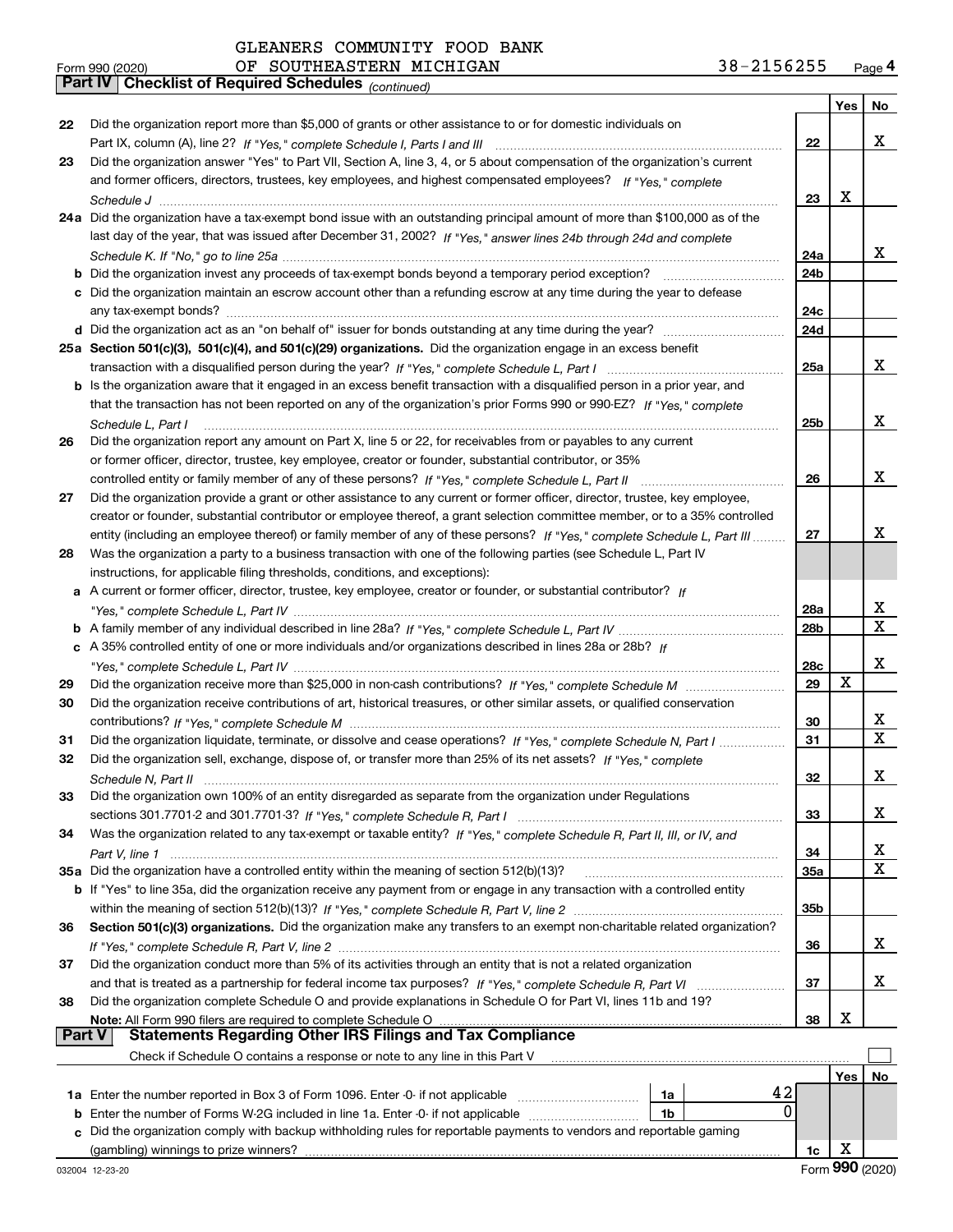| GLEANERS COMMUNITY FOOD BANK |  |
|------------------------------|--|
|                              |  |

|               | 38-2156255<br>OF SOUTHEASTERN MICHIGAN<br>Form 990 (2020)                                                                                                                                                                            |                |     | $Page$ <sup>5</sup> |
|---------------|--------------------------------------------------------------------------------------------------------------------------------------------------------------------------------------------------------------------------------------|----------------|-----|---------------------|
| <b>Part V</b> | Statements Regarding Other IRS Filings and Tax Compliance (continued)                                                                                                                                                                |                |     |                     |
|               |                                                                                                                                                                                                                                      |                | Yes | No                  |
|               | 2a Enter the number of employees reported on Form W-3, Transmittal of Wage and Tax Statements,                                                                                                                                       |                |     |                     |
|               | 274<br>filed for the calendar year ending with or within the year covered by this return <i>manumumumum</i><br>2a                                                                                                                    |                |     |                     |
|               |                                                                                                                                                                                                                                      | 2 <sub>b</sub> | х   |                     |
|               |                                                                                                                                                                                                                                      |                |     |                     |
|               | 3a Did the organization have unrelated business gross income of \$1,000 or more during the year?                                                                                                                                     | 3a             |     | х                   |
|               |                                                                                                                                                                                                                                      | 3b             |     |                     |
|               | 4a At any time during the calendar year, did the organization have an interest in, or a signature or other authority over, a                                                                                                         |                |     |                     |
|               |                                                                                                                                                                                                                                      | 4a             |     | x                   |
|               | <b>b</b> If "Yes," enter the name of the foreign country $\triangleright$                                                                                                                                                            |                |     |                     |
|               | See instructions for filing requirements for FinCEN Form 114, Report of Foreign Bank and Financial Accounts (FBAR).                                                                                                                  |                |     |                     |
| 5а            | Was the organization a party to a prohibited tax shelter transaction at any time during the tax year?                                                                                                                                | 5a             |     | х                   |
| b             |                                                                                                                                                                                                                                      | 5b             |     | Χ                   |
| c             |                                                                                                                                                                                                                                      | 5c             |     |                     |
|               | 6a Does the organization have annual gross receipts that are normally greater than \$100,000, and did the organization solicit                                                                                                       |                |     |                     |
|               | any contributions that were not tax deductible as charitable contributions?                                                                                                                                                          | 6a             |     | x                   |
|               | <b>b</b> If "Yes," did the organization include with every solicitation an express statement that such contributions or gifts                                                                                                        |                |     |                     |
|               | were not tax deductible?                                                                                                                                                                                                             | 6b             |     |                     |
| 7             | Organizations that may receive deductible contributions under section 170(c).                                                                                                                                                        |                |     |                     |
| а             | Did the organization receive a payment in excess of \$75 made partly as a contribution and partly for goods and services provided to the payor?                                                                                      | 7a             | х   |                     |
| b             | If "Yes," did the organization notify the donor of the value of the goods or services provided?                                                                                                                                      | 7b             | х   |                     |
| с             | Did the organization sell, exchange, or otherwise dispose of tangible personal property for which it was required                                                                                                                    |                |     |                     |
|               |                                                                                                                                                                                                                                      | 7c             |     | x                   |
|               | 7d<br>d If "Yes," indicate the number of Forms 8282 filed during the year [11] [11] No. 2010 [12] Henry Marian Marian Marian Marian Marian Marian Marian Marian Marian Marian Marian Marian Marian Marian Marian Marian Marian Maria |                |     |                     |
| е             |                                                                                                                                                                                                                                      | 7e             |     | х                   |
| f             | Did the organization, during the year, pay premiums, directly or indirectly, on a personal benefit contract?                                                                                                                         | 7f             |     | X                   |
| g             | If the organization received a contribution of qualified intellectual property, did the organization file Form 8899 as required?                                                                                                     | 7g             |     |                     |
| h.            | If the organization received a contribution of cars, boats, airplanes, or other vehicles, did the organization file a Form 1098-C?                                                                                                   | 7h             |     |                     |
| 8             | Sponsoring organizations maintaining donor advised funds. Did a donor advised fund maintained by the                                                                                                                                 |                |     |                     |
|               | sponsoring organization have excess business holdings at any time during the year?                                                                                                                                                   | 8              |     |                     |
| 9             | Sponsoring organizations maintaining donor advised funds.                                                                                                                                                                            |                |     |                     |
| а             | Did the sponsoring organization make any taxable distributions under section 4966?                                                                                                                                                   | 9а             |     |                     |
| b             | Did the sponsoring organization make a distribution to a donor, donor advisor, or related person?                                                                                                                                    | 9b             |     |                     |
| 10            | Section 501(c)(7) organizations. Enter:                                                                                                                                                                                              |                |     |                     |
|               | 10a                                                                                                                                                                                                                                  |                |     |                     |
|               | 10 <sub>b</sub><br>Gross receipts, included on Form 990, Part VIII, line 12, for public use of club facilities                                                                                                                       |                |     |                     |
| 11            | Section 501(c)(12) organizations. Enter:                                                                                                                                                                                             |                |     |                     |
| a             | 11a                                                                                                                                                                                                                                  |                |     |                     |
| b             | Gross income from other sources (Do not net amounts due or paid to other sources against                                                                                                                                             |                |     |                     |
|               | 11 <sub>b</sub>                                                                                                                                                                                                                      |                |     |                     |
|               | 12a Section 4947(a)(1) non-exempt charitable trusts. Is the organization filing Form 990 in lieu of Form 1041?                                                                                                                       | 12a            |     |                     |
|               | 12b<br><b>b</b> If "Yes," enter the amount of tax-exempt interest received or accrued during the year                                                                                                                                |                |     |                     |
| 13            | Section 501(c)(29) qualified nonprofit health insurance issuers.                                                                                                                                                                     |                |     |                     |
|               | a Is the organization licensed to issue qualified health plans in more than one state?                                                                                                                                               | 13а            |     |                     |
|               | Note: See the instructions for additional information the organization must report on Schedule O.                                                                                                                                    |                |     |                     |
| b             | Enter the amount of reserves the organization is required to maintain by the states in which the                                                                                                                                     |                |     |                     |
|               | 13b                                                                                                                                                                                                                                  |                |     |                     |
| c             | 13с                                                                                                                                                                                                                                  |                |     |                     |
| 14a           | Did the organization receive any payments for indoor tanning services during the tax year?                                                                                                                                           | 14a            |     | х                   |
|               | <b>b</b> If "Yes," has it filed a Form 720 to report these payments? If "No," provide an explanation on Schedule O                                                                                                                   | 14b            |     |                     |
| 15            | Is the organization subject to the section 4960 tax on payment(s) of more than \$1,000,000 in remuneration or                                                                                                                        |                |     |                     |
|               |                                                                                                                                                                                                                                      | 15             |     | X.                  |
|               | If "Yes," see instructions and file Form 4720, Schedule N.                                                                                                                                                                           |                |     |                     |
| 16            | Is the organization an educational institution subject to the section 4968 excise tax on net investment income?                                                                                                                      | 16             |     | X                   |
|               | If "Yes," complete Form 4720, Schedule O.                                                                                                                                                                                            |                |     |                     |

Form (2020) **990**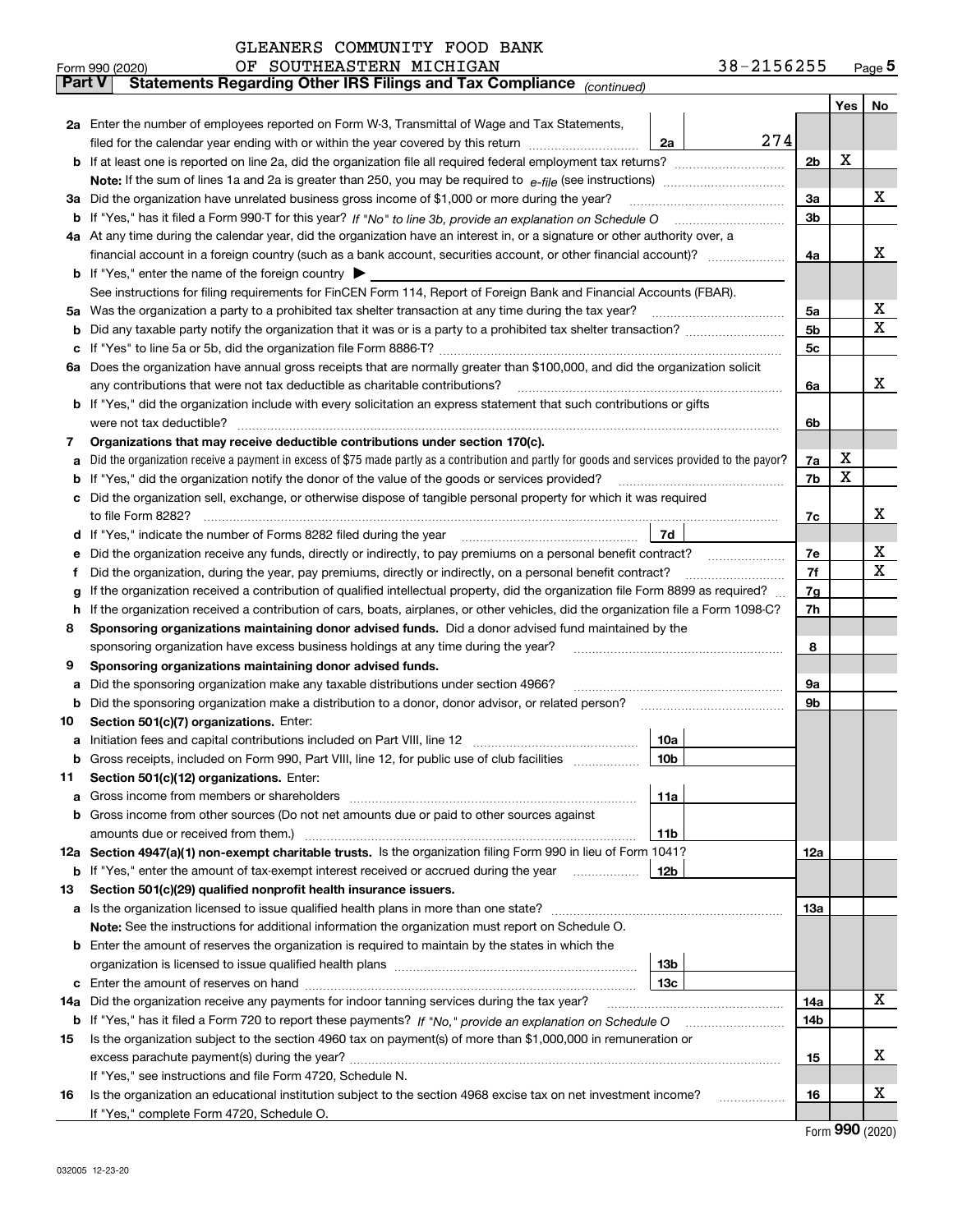|     | rail VI  <br><b>GOVETTRITICE, MariageTriefIt, and Disclosure</b> For each "Yes" response to lines 2 through 7b below, and for a "No" response                                                                                  |    |    |                              |             |                         |
|-----|--------------------------------------------------------------------------------------------------------------------------------------------------------------------------------------------------------------------------------|----|----|------------------------------|-------------|-------------------------|
|     | to line 8a, 8b, or 10b below, describe the circumstances, processes, or changes on Schedule O. See instructions.                                                                                                               |    |    |                              |             | $\boxed{\text{X}}$      |
|     | Check if Schedule O contains a response or note to any line in this Part VI<br><b>Section A. Governing Body and Management</b>                                                                                                 |    |    |                              |             |                         |
|     |                                                                                                                                                                                                                                |    |    |                              |             |                         |
|     |                                                                                                                                                                                                                                |    | 23 |                              | <b>Yes</b>  | No                      |
|     | 1a Enter the number of voting members of the governing body at the end of the tax year                                                                                                                                         | 1a |    |                              |             |                         |
|     | If there are material differences in voting rights among members of the governing body, or if the governing                                                                                                                    |    |    |                              |             |                         |
|     | body delegated broad authority to an executive committee or similar committee, explain on Schedule O.                                                                                                                          |    | 22 |                              |             |                         |
| b   | Enter the number of voting members included on line 1a, above, who are independent<br>Did any officer, director, trustee, or key employee have a family relationship or a business relationship with any other                 | 1b |    |                              |             |                         |
| 2   |                                                                                                                                                                                                                                |    |    |                              |             | X                       |
|     | officer, director, trustee, or key employee?                                                                                                                                                                                   |    |    | 2                            |             |                         |
| 3   | Did the organization delegate control over management duties customarily performed by or under the direct supervision                                                                                                          |    |    |                              |             | X                       |
|     | of officers, directors, trustees, or key employees to a management company or other person?                                                                                                                                    |    |    | 3<br>$\overline{\mathbf{4}}$ | $\mathbf X$ |                         |
| 4   | Did the organization make any significant changes to its governing documents since the prior Form 990 was filed?                                                                                                               |    |    |                              |             | X                       |
| 5   | Did the organization become aware during the year of a significant diversion of the organization's assets?                                                                                                                     |    |    | 5                            |             | $\overline{\mathbf{x}}$ |
| 6   | Did the organization have members or stockholders?                                                                                                                                                                             |    |    | 6                            |             |                         |
| 7a  | Did the organization have members, stockholders, or other persons who had the power to elect or appoint one or                                                                                                                 |    |    |                              |             | x                       |
|     | more members of the governing body?                                                                                                                                                                                            |    |    | 7a                           |             |                         |
|     | <b>b</b> Are any governance decisions of the organization reserved to (or subject to approval by) members, stockholders, or                                                                                                    |    |    |                              |             |                         |
|     | persons other than the governing body?                                                                                                                                                                                         |    |    | 7b                           |             | х                       |
| 8   | Did the organization contemporaneously document the meetings held or written actions undertaken during the year by the following:                                                                                              |    |    |                              |             |                         |
| a   | The governing body?                                                                                                                                                                                                            |    |    | 8a                           | х<br>X      |                         |
| b   | Each committee with authority to act on behalf of the governing body?                                                                                                                                                          |    |    | 8b                           |             |                         |
| 9   | Is there any officer, director, trustee, or key employee listed in Part VII, Section A, who cannot be reached at the                                                                                                           |    |    |                              |             | x                       |
|     |                                                                                                                                                                                                                                |    |    | 9                            |             |                         |
|     | Section B. Policies (This Section B requests information about policies not required by the Internal Revenue Code.)                                                                                                            |    |    |                              |             |                         |
|     |                                                                                                                                                                                                                                |    |    |                              | <b>Yes</b>  | No<br>X                 |
|     |                                                                                                                                                                                                                                |    |    | <b>10a</b>                   |             |                         |
|     | <b>b</b> If "Yes," did the organization have written policies and procedures governing the activities of such chapters, affiliates,                                                                                            |    |    |                              |             |                         |
|     | and branches to ensure their operations are consistent with the organization's exempt purposes?                                                                                                                                |    |    | 10 <sub>b</sub>              | X           |                         |
|     | 11a Has the organization provided a complete copy of this Form 990 to all members of its governing body before filing the form?                                                                                                |    |    | 11a                          |             |                         |
| b   | Describe in Schedule O the process, if any, used by the organization to review this Form 990.                                                                                                                                  |    |    |                              | x           |                         |
| 12a |                                                                                                                                                                                                                                |    |    | 12a                          | X           |                         |
|     |                                                                                                                                                                                                                                |    |    | 12 <sub>b</sub>              |             |                         |
| c   | Did the organization regularly and consistently monitor and enforce compliance with the policy? If "Yes," describe                                                                                                             |    |    |                              | х           |                         |
|     | in Schedule O how this was done measured and contain an account of the state of the state of the state of the                                                                                                                  |    |    | 12c                          | x           |                         |
| 13  | Did the organization have a written whistleblower policy?                                                                                                                                                                      |    |    | 13                           | x           |                         |
| 14  | Did the organization have a written document retention and destruction policy?                                                                                                                                                 |    |    | 14                           |             |                         |
| 15  | Did the process for determining compensation of the following persons include a review and approval by independent                                                                                                             |    |    |                              |             |                         |
|     | persons, comparability data, and contemporaneous substantiation of the deliberation and decision?                                                                                                                              |    |    |                              |             |                         |
|     | a The organization's CEO, Executive Director, or top management official manufactured content content of the organization's CEO, Executive Director, or top management official manufactured content of the state of the state |    |    | 15a                          | X           | X                       |
|     |                                                                                                                                                                                                                                |    |    | 15b                          |             |                         |
|     | If "Yes" to line 15a or 15b, describe the process in Schedule O (see instructions).                                                                                                                                            |    |    |                              |             |                         |
|     | 16a Did the organization invest in, contribute assets to, or participate in a joint venture or similar arrangement with a                                                                                                      |    |    |                              |             |                         |
|     | taxable entity during the year?                                                                                                                                                                                                |    |    | 16a                          |             | х                       |
|     | <b>b</b> If "Yes," did the organization follow a written policy or procedure requiring the organization to evaluate its participation                                                                                          |    |    |                              |             |                         |
|     | in joint venture arrangements under applicable federal tax law, and take steps to safeguard the organization's                                                                                                                 |    |    |                              |             |                         |
|     |                                                                                                                                                                                                                                |    |    | 16b                          |             |                         |
|     | <b>Section C. Disclosure</b>                                                                                                                                                                                                   |    |    |                              |             |                         |
| 17  | List the states with which a copy of this Form 990 is required to be filed $\blacktriangleright\!\!\underline{\mathsf{ML}}$                                                                                                    |    |    |                              |             |                         |
| 18  | Section 6104 requires an organization to make its Forms 1023 (1024 or 1024-A, if applicable), 990, and 990-T (Section 501(c)(3)s only) available                                                                               |    |    |                              |             |                         |
|     | for public inspection. Indicate how you made these available. Check all that apply.                                                                                                                                            |    |    |                              |             |                         |
|     | $X$ Own website<br>$X$ Upon request<br>Another's website<br>Other (explain on Schedule O)                                                                                                                                      |    |    |                              |             |                         |
| 19  | Describe on Schedule O whether (and if so, how) the organization made its governing documents, conflict of interest policy, and financial                                                                                      |    |    |                              |             |                         |
|     | statements available to the public during the tax year.                                                                                                                                                                        |    |    |                              |             |                         |
| 20  | State the name, address, and telephone number of the person who possesses the organization's books and records                                                                                                                 |    |    |                              |             |                         |

| OF SOUTHEASTERN MICHIGAN    |  | 38-2156255 |
|-----------------------------|--|------------|
| Management and Disclosure - |  |            |

Form 990 (2020) **CDE SOUTHEASTERN MICHIGAN** 38-2156255 Page 6<br>**Part VI Governance, Management, and Disclosure** For each "Yes" response to lines 2 through 7b below, and for a "No" response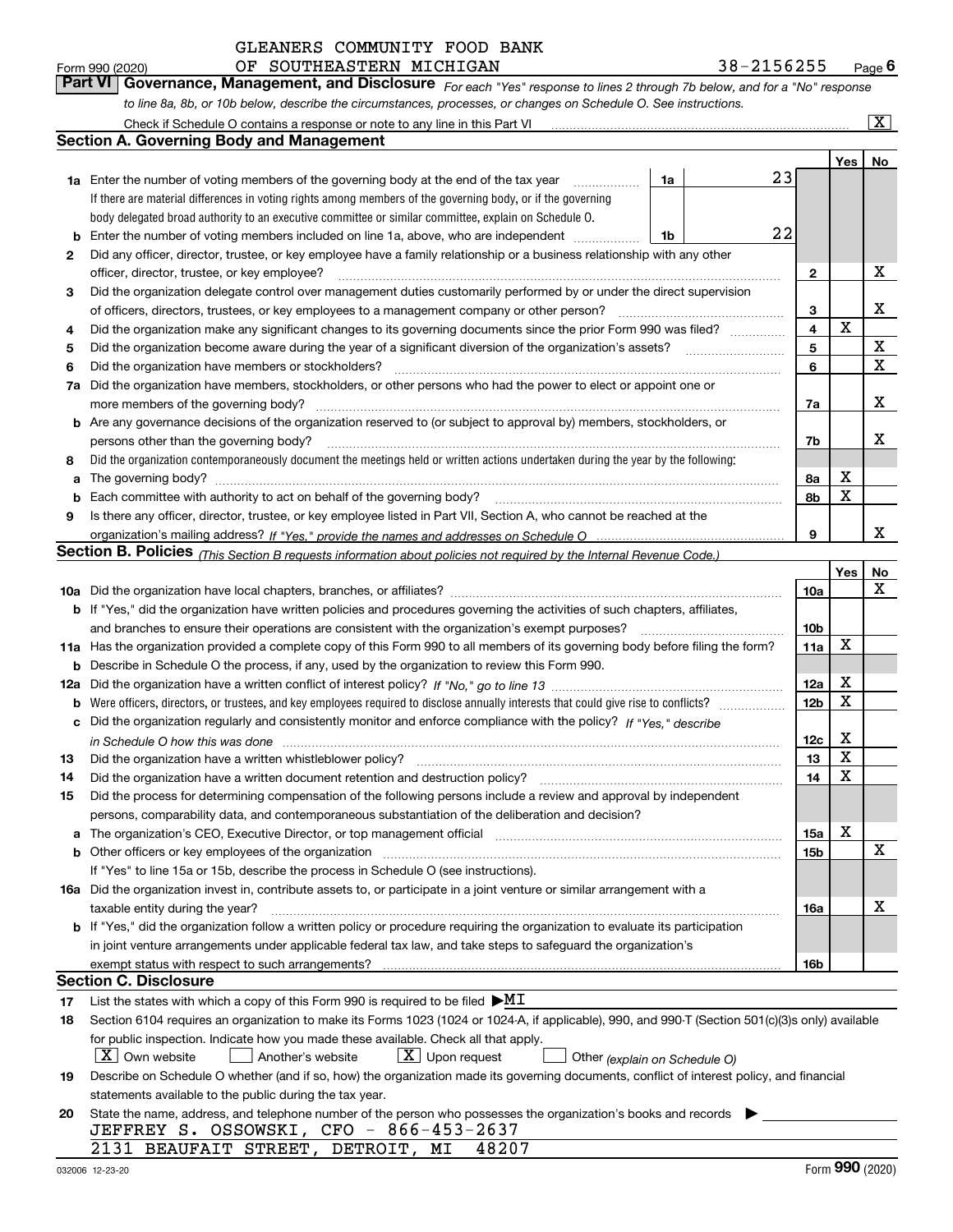$\mathcal{L}^{\text{max}}$ 

#### Form 990 (2020) OF SOUTHEASTERN MICHIGAN 38-2156255 <sub>Page</sub> **7Part VII Compensation of Officers, Directors, Trustees, Key Employees, Highest Compensated Employees, and Independent Contractors**

Check if Schedule O contains a response or note to any line in this Part VII

**Section A. Officers, Directors, Trustees, Key Employees, and Highest Compensated Employees**

**1a**  Complete this table for all persons required to be listed. Report compensation for the calendar year ending with or within the organization's tax year. **•** List all of the organization's current officers, directors, trustees (whether individuals or organizations), regardless of amount of compensation.

Enter -0- in columns (D), (E), and (F) if no compensation was paid.

 $\bullet$  List all of the organization's  $\,$ current key employees, if any. See instructions for definition of "key employee."

**•** List the organization's five current highest compensated employees (other than an officer, director, trustee, or key employee) who received reportable compensation (Box 5 of Form W-2 and/or Box 7 of Form 1099-MISC) of more than \$100,000 from the organization and any related organizations.

**•** List all of the organization's former officers, key employees, and highest compensated employees who received more than \$100,000 of reportable compensation from the organization and any related organizations.

**former directors or trustees**  ¥ List all of the organization's that received, in the capacity as a former director or trustee of the organization, more than \$10,000 of reportable compensation from the organization and any related organizations.

See instructions for the order in which to list the persons above.

Check this box if neither the organization nor any related organization compensated any current officer, director, or trustee.  $\mathcal{L}^{\text{max}}$ 

| (A)                                  | (C)<br>(B)             |                                |                       |                         |              |                                                                  |        | (D)                 | (E)                              | (F)                      |
|--------------------------------------|------------------------|--------------------------------|-----------------------|-------------------------|--------------|------------------------------------------------------------------|--------|---------------------|----------------------------------|--------------------------|
| Name and title                       | Average                | (do not check more than one    |                       |                         | Position     |                                                                  |        | Reportable          | Reportable                       | Estimated                |
|                                      | hours per              |                                |                       |                         |              | box, unless person is both an<br>officer and a director/trustee) |        | compensation        | compensation                     | amount of                |
|                                      | week                   |                                |                       |                         |              |                                                                  |        | from                | from related                     | other                    |
|                                      | (list any<br>hours for |                                |                       |                         |              |                                                                  |        | the<br>organization | organizations<br>(W-2/1099-MISC) | compensation<br>from the |
|                                      | related                |                                |                       |                         |              |                                                                  |        | (W-2/1099-MISC)     |                                  | organization             |
|                                      | organizations          |                                |                       |                         |              |                                                                  |        |                     |                                  | and related              |
|                                      | below                  | Individual trustee or director | Institutional trustee |                         | Key employee |                                                                  |        |                     |                                  | organizations            |
|                                      | line)                  |                                |                       | Officer                 |              | Highest compensated<br> employee                                 | Former |                     |                                  |                          |
| <b>GERALD BRISSON</b><br>(1)         | 40.00                  |                                |                       |                         |              |                                                                  |        |                     |                                  |                          |
| PRESIDENT & CEO                      |                        | $\mathbf x$                    |                       | $\mathbf X$             |              |                                                                  |        | 224,429.            | 0.                               | 3,245.                   |
| <b>JULIE BEAMER</b><br>(2)           | 40.00                  |                                |                       |                         |              |                                                                  |        |                     |                                  |                          |
| CHIEF OPERATING OFFICER              |                        |                                |                       | X                       |              |                                                                  |        | 192,566.            | $\mathbf 0$ .                    | 14,817.                  |
| CEIL AITCHISON<br>(3)                | 40.00                  |                                |                       |                         |              |                                                                  |        |                     |                                  |                          |
| VP , DEVELOPMENT                     |                        |                                |                       | $\mathbf X$             |              |                                                                  |        | 180,194.            | 0.                               | 6,325.                   |
| RACHELLE BONELLI<br>(4)              | 40.00                  |                                |                       |                         |              |                                                                  |        |                     |                                  |                          |
| FORMER VP, PROGRAMS (THROUGH 6/2021) |                        |                                |                       | $\overline{\textbf{X}}$ |              |                                                                  |        | 147,233.            | $\mathbf 0$ .                    | 6,325.                   |
| (5)<br>SHERYL STODDARD               | 40.00                  |                                |                       |                         |              |                                                                  |        |                     |                                  |                          |
| VP , ADMINISTRATION                  |                        |                                |                       | X                       |              |                                                                  |        | 137,048.            | 0.                               | 4,105.                   |
| STACY AVERILL<br>(6)                 | 40.00                  |                                |                       |                         |              |                                                                  |        |                     |                                  |                          |
| VP, COMMUNITY GIVING & P.R.          |                        |                                |                       | X                       |              |                                                                  |        | 120,073.            | $\mathbf 0$ .                    | 12,099.                  |
| <b>JUSTIN KIMPSON</b><br>(7)         | 40.00                  |                                |                       |                         |              |                                                                  |        |                     |                                  |                          |
| SENIOR DIRECTOR, FREC2               |                        |                                |                       |                         |              | X                                                                |        | 112,385.            | 0.                               | 14,896.                  |
| <b>JEFF BANDY</b><br>(8)             | 40.00                  |                                |                       |                         |              |                                                                  |        |                     |                                  |                          |
| CONTROLLER                           |                        |                                |                       |                         |              | $\mathbf X$                                                      |        | 121,821.            | $\mathbf 0$ .                    | 3,245.                   |
| (9) CARMEN MATTIA                    | 40.00                  |                                |                       |                         |              |                                                                  |        |                     |                                  |                          |
| SENIOR DIRECTOR FREC1                |                        |                                |                       |                         |              | X                                                                |        | 100, 510.           | $\mathbf 0$ .                    | 11,122.                  |
| (10) OMARI TAYLOR                    | 40.00                  |                                |                       |                         |              |                                                                  |        |                     |                                  |                          |
| DIRECTOR, EXECUTIVE COMMUNICATION    |                        |                                |                       |                         |              | $\mathbf X$                                                      |        | 101,645.            | $\mathbf 0$ .                    | 3,108.                   |
| (11) VIRGIE AMMERMAN                 | 40.00                  |                                |                       |                         |              |                                                                  |        |                     |                                  |                          |
| FORMER CFO (THROUGH 1/2021)          |                        |                                |                       | X                       |              |                                                                  |        | 87,867.             | о.                               | 5,558.                   |
| (12) JEFF OSSOWSKI                   | 40.00                  |                                |                       |                         |              |                                                                  |        |                     |                                  |                          |
| CFO (STARTED 4/2021)                 |                        |                                |                       | X                       |              |                                                                  |        | 0.                  | $\mathbf 0$ .                    | 0.                       |
| (13) JUDITH MCNEELEY, VP COMMUNITY   | 40.00                  |                                |                       |                         |              |                                                                  |        |                     |                                  |                          |
| ENGAGEMENT (STARTED 04/2021)         |                        |                                |                       | X                       |              |                                                                  |        | 0.                  | $\mathbf 0$ .                    | 0.                       |
| (14) PATRICK SCHULTE                 | 40.00                  |                                |                       |                         |              |                                                                  |        |                     |                                  |                          |
| CDO (STARTED 4/2021)                 |                        |                                |                       | X                       |              |                                                                  |        | 0.                  | $\mathbf 0$ .                    | 0.                       |
| (15) SUSAN HAWKINS                   | 2.00                   |                                |                       |                         |              |                                                                  |        |                     |                                  |                          |
| <b>BOARD CHAIR</b>                   |                        | X                              |                       | $\overline{\textbf{X}}$ |              |                                                                  |        | 0.                  | $\mathbf 0$ .                    | 0.                       |
| (16) DAMALI SAHU                     | 1.00                   |                                |                       |                         |              |                                                                  |        |                     |                                  |                          |
| VICE CHAIR                           |                        | $\mathbf X$                    |                       | X                       |              |                                                                  |        | $0$ .               | $\mathbf 0$ .                    | $\mathbf 0$ .            |
| (17) NED GREENBERG                   | 1.00                   |                                |                       |                         |              |                                                                  |        |                     |                                  |                          |
| SECRETARY                            |                        | X                              |                       | $\overline{\text{X}}$   |              |                                                                  |        | 0.                  | $\mathbf 0$ .                    | 0.                       |
|                                      |                        |                                |                       |                         |              |                                                                  |        |                     |                                  | $\overline{2}$           |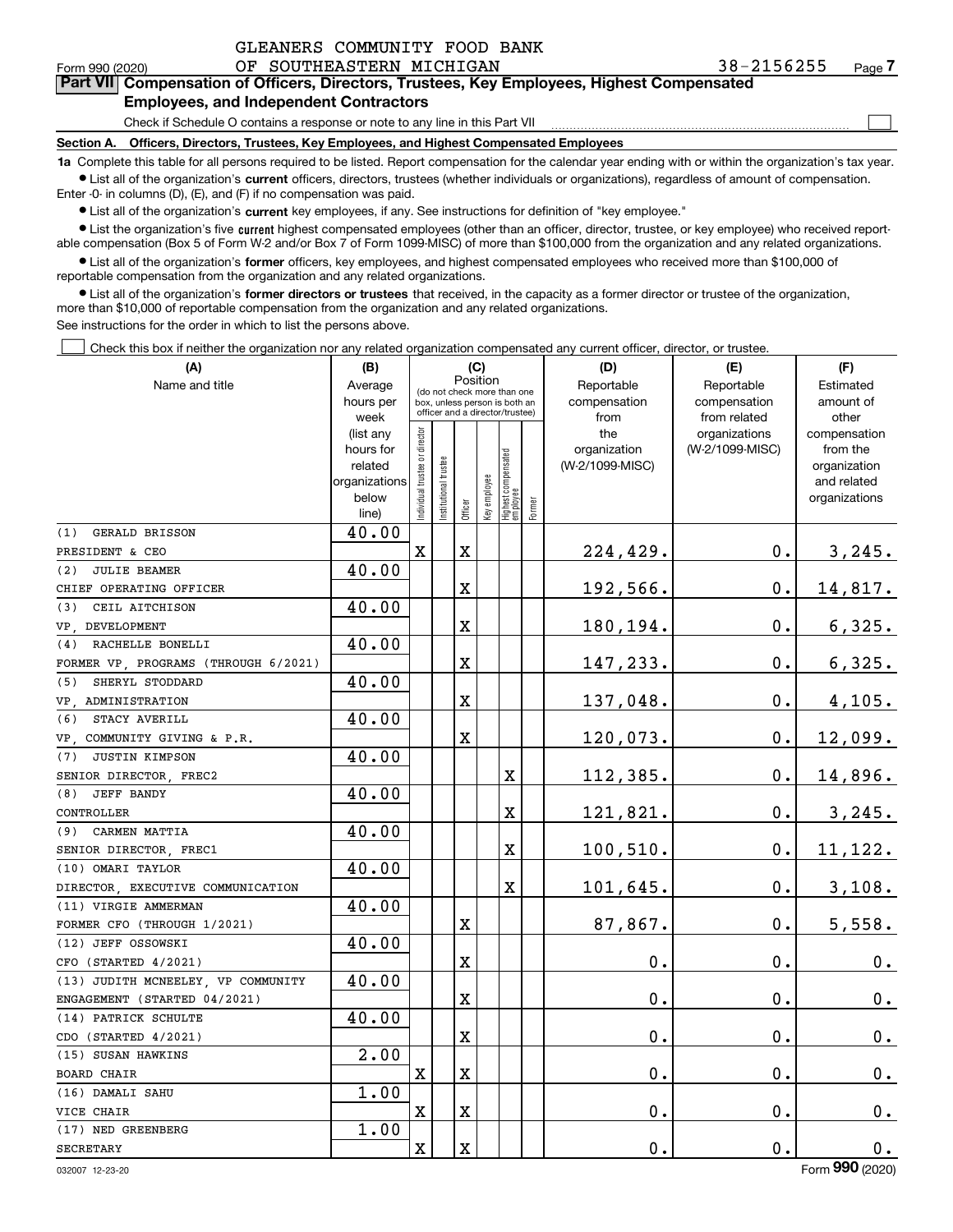| Page 8<br>38-2156255 |  |
|----------------------|--|
|----------------------|--|

| OF SOUTHEASTERN MICHIGAN<br>Form 990 (2020)                                                                                                     |               |                               |                      |          |               |                                                              |        |                         | 38-2156255      |                  |              | Page 8           |
|-------------------------------------------------------------------------------------------------------------------------------------------------|---------------|-------------------------------|----------------------|----------|---------------|--------------------------------------------------------------|--------|-------------------------|-----------------|------------------|--------------|------------------|
| <b>Part VII</b><br>Section A. Officers, Directors, Trustees, Key Employees, and Highest Compensated Employees (continued)                       |               |                               |                      |          |               |                                                              |        |                         |                 |                  |              |                  |
| (A)                                                                                                                                             | (B)           |                               |                      |          | (C)           |                                                              |        | (D)                     | (E)             |                  |              | (F)              |
| Name and title                                                                                                                                  | Average       |                               |                      | Position |               |                                                              |        | Reportable              | Reportable      |                  |              | Estimated        |
|                                                                                                                                                 | hours per     |                               |                      |          |               | (do not check more than one<br>box, unless person is both an |        | compensation            | compensation    |                  |              | amount of        |
|                                                                                                                                                 | week          |                               |                      |          |               | officer and a director/trustee)                              |        | from                    | from related    |                  |              | other            |
|                                                                                                                                                 | (list any     |                               |                      |          |               |                                                              |        | the                     | organizations   |                  |              | compensation     |
|                                                                                                                                                 | hours for     |                               |                      |          |               |                                                              |        | organization            | (W-2/1099-MISC) |                  |              | from the         |
|                                                                                                                                                 | related       |                               |                      |          |               |                                                              |        | (W-2/1099-MISC)         |                 |                  |              | organization     |
|                                                                                                                                                 | organizations |                               |                      |          |               |                                                              |        |                         |                 |                  |              | and related      |
|                                                                                                                                                 | below         |                               | nstitutional trustee |          |               |                                                              |        |                         |                 |                  |              | organizations    |
|                                                                                                                                                 | line)         | ndividual trustee or director |                      | Officer  | əə/opduuə /əy | Highest compensated<br>employee                              | Former |                         |                 |                  |              |                  |
| (18) RICHARD HAMPSON                                                                                                                            | 1.00          |                               |                      |          |               |                                                              |        |                         |                 |                  |              |                  |
| <b>TREASURER</b>                                                                                                                                |               | X                             |                      | X        |               |                                                              |        | 0.                      |                 | 0.               |              | 0.               |
| (19) BETH CAFARO                                                                                                                                | 1.00          |                               |                      |          |               |                                                              |        |                         |                 |                  |              |                  |
| <b>DIRECTOR</b>                                                                                                                                 |               | X                             |                      |          |               |                                                              |        | 0.                      |                 | 0.               |              | 0.               |
| (20) DAVID VANDERPLOEG                                                                                                                          | 1.00          |                               |                      |          |               |                                                              |        |                         |                 |                  |              |                  |
| <b>DIRECTOR</b>                                                                                                                                 |               | $\mathbf X$                   |                      |          |               |                                                              |        | 0.                      |                 | 0.               |              | 0.               |
| (21) DONNA ENGLAND                                                                                                                              | 1.00          |                               |                      |          |               |                                                              |        |                         |                 |                  |              |                  |
| <b>DIRECTOR</b>                                                                                                                                 |               | $\mathbf X$                   |                      |          |               |                                                              |        | 0.                      |                 | 0.               |              | 0.               |
| (22) ERIC DAVIS                                                                                                                                 | 1.00          |                               |                      |          |               |                                                              |        |                         |                 |                  |              |                  |
| <b>DIRECTOR</b>                                                                                                                                 |               | $\mathbf X$                   |                      |          |               |                                                              |        | 0.                      |                 | 0.               |              | 0.               |
| (23) EVONNE XU                                                                                                                                  | 1.00          |                               |                      |          |               |                                                              |        |                         |                 |                  |              |                  |
| <b>DIRECTOR</b>                                                                                                                                 |               | $\mathbf X$                   |                      |          |               |                                                              |        | 0.                      |                 | 0.               |              | 0.               |
| (24) HENRY LAU                                                                                                                                  | 1.00          |                               |                      |          |               |                                                              |        |                         |                 |                  |              |                  |
| <b>DIRECTOR</b>                                                                                                                                 |               | $\mathbf X$                   |                      |          |               |                                                              |        | 0.                      |                 | 0.               |              | 0.               |
| (25) GARY ABERNATHY                                                                                                                             | 1.00          |                               |                      |          |               |                                                              |        |                         |                 |                  |              |                  |
| DIRECTOR (THROUGH 9/2021)                                                                                                                       |               | X                             |                      |          |               |                                                              |        | 0.                      |                 | 0.               |              | 0.               |
| (26) JANET FAVA                                                                                                                                 | 1.00          |                               |                      |          |               |                                                              |        |                         |                 |                  |              |                  |
| DIRECTOR (THROUGH 8/2021)                                                                                                                       |               | $\mathbf x$                   |                      |          |               |                                                              |        | Ο.                      |                 | 0.               |              | $0$ .            |
|                                                                                                                                                 |               |                               |                      |          |               |                                                              | ▶      | 1,525,771.              |                 | $\overline{0}$ . |              | 84,845.          |
| c Total from continuation sheets to Part VII, Section A <b>Constant Contact Part</b>                                                            |               |                               |                      |          |               |                                                              |        | 0.                      |                 | 0.               |              | 0.               |
|                                                                                                                                                 |               |                               |                      |          |               |                                                              |        | 1,525,771.              |                 | $\overline{0}$ . |              | 84,845.          |
| Total number of individuals (including but not limited to those listed above) who received more than \$100,000 of reportable<br>$\mathbf{2}$    |               |                               |                      |          |               |                                                              |        |                         |                 |                  |              |                  |
| compensation from the organization $\blacktriangleright$                                                                                        |               |                               |                      |          |               |                                                              |        |                         |                 |                  |              | 10               |
|                                                                                                                                                 |               |                               |                      |          |               |                                                              |        |                         |                 |                  |              | <b>No</b><br>Yes |
| 3<br>Did the organization list any former officer, director, trustee, key employee, or highest compensated employee on                          |               |                               |                      |          |               |                                                              |        |                         |                 |                  |              |                  |
| line 1a? If "Yes," complete Schedule J for such individual manufactured contained and the 1a? If "Yes," complete Schedule J for such individual |               |                               |                      |          |               |                                                              |        |                         |                 |                  | 3            | x                |
| For any individual listed on line 1a, is the sum of reportable compensation and other compensation from the organization                        |               |                               |                      |          |               |                                                              |        |                         |                 |                  |              |                  |
|                                                                                                                                                 |               |                               |                      |          |               |                                                              |        |                         |                 |                  | 4            | х                |
| Did any person listed on line 1a receive or accrue compensation from any unrelated organization or individual for services<br>5                 |               |                               |                      |          |               |                                                              |        |                         |                 |                  |              |                  |
|                                                                                                                                                 |               |                               |                      |          |               |                                                              |        |                         |                 |                  | 5            | x                |
| <b>Section B. Independent Contractors</b>                                                                                                       |               |                               |                      |          |               |                                                              |        |                         |                 |                  |              |                  |
| Complete this table for your five highest compensated independent contractors that received more than \$100,000 of compensation from<br>1.      |               |                               |                      |          |               |                                                              |        |                         |                 |                  |              |                  |
| the organization. Report compensation for the calendar year ending with or within the organization's tax year.                                  |               |                               |                      |          |               |                                                              |        |                         |                 |                  |              |                  |
| (A)                                                                                                                                             |               |                               |                      |          |               |                                                              |        | (B)                     |                 |                  | (C)          |                  |
| Name and business address                                                                                                                       |               |                               |                      |          |               |                                                              |        | Description of services |                 |                  | Compensation |                  |
| TOWER CONSTRUCTION, 2093 ORCHARD LAKE RD.,                                                                                                      |               |                               |                      |          |               |                                                              |        | CONSTRUCTION AND        |                 |                  |              |                  |
| SYLVAN LAKE, MI 48320                                                                                                                           |               |                               |                      |          |               |                                                              |        | REMODELING              |                 |                  |              | 3,078,381.       |
| <b>AMERGENT</b>                                                                                                                                 |               |                               |                      |          |               |                                                              |        | PRINTING AND MAILING    |                 |                  |              |                  |
| 9 CENTENNIAL DRIVE, PEABODY, MA 01960                                                                                                           |               |                               |                      |          |               |                                                              |        | SERVICES                |                 |                  |              | 882,443.         |
| PENSKE TRUCK LEASING CO. LP<br>TRUCK LEASING AND                                                                                                |               |                               |                      |          |               |                                                              |        |                         |                 |                  |              |                  |
| PO BOX 802577, CHICAGO, IL 60680-2577                                                                                                           |               |                               |                      |          |               |                                                              |        | <b>REPAIR</b>           |                 |                  |              | <u>639,649.</u>  |
| NUWAVE TECHNOLOGY PARTNERS                                                                                                                      |               |                               |                      |          |               |                                                              |        |                         |                 |                  |              |                  |
| 5268 AZO COURT, KALAMAZOO, MI 49048                                                                                                             |               |                               |                      |          |               |                                                              |        | <b>MEDIA</b>            |                 |                  |              | 415,448.         |
| MARTIN MEDIA SERVICES LLC                                                                                                                       |               |                               |                      |          |               |                                                              |        |                         |                 |                  |              |                  |
| 54379 SHERWOOD LANE, SHELBY TWP., MI 48315                                                                                                      |               |                               |                      |          |               |                                                              |        | MEDIA                   |                 |                  |              | 329,510.         |
|                                                                                                                                                 |               |                               |                      |          |               |                                                              |        |                         |                 |                  |              |                  |

**2**Total number of independent contractors (including but not limited to those listed above) who received more than \$100,000 of compensation from the organization 16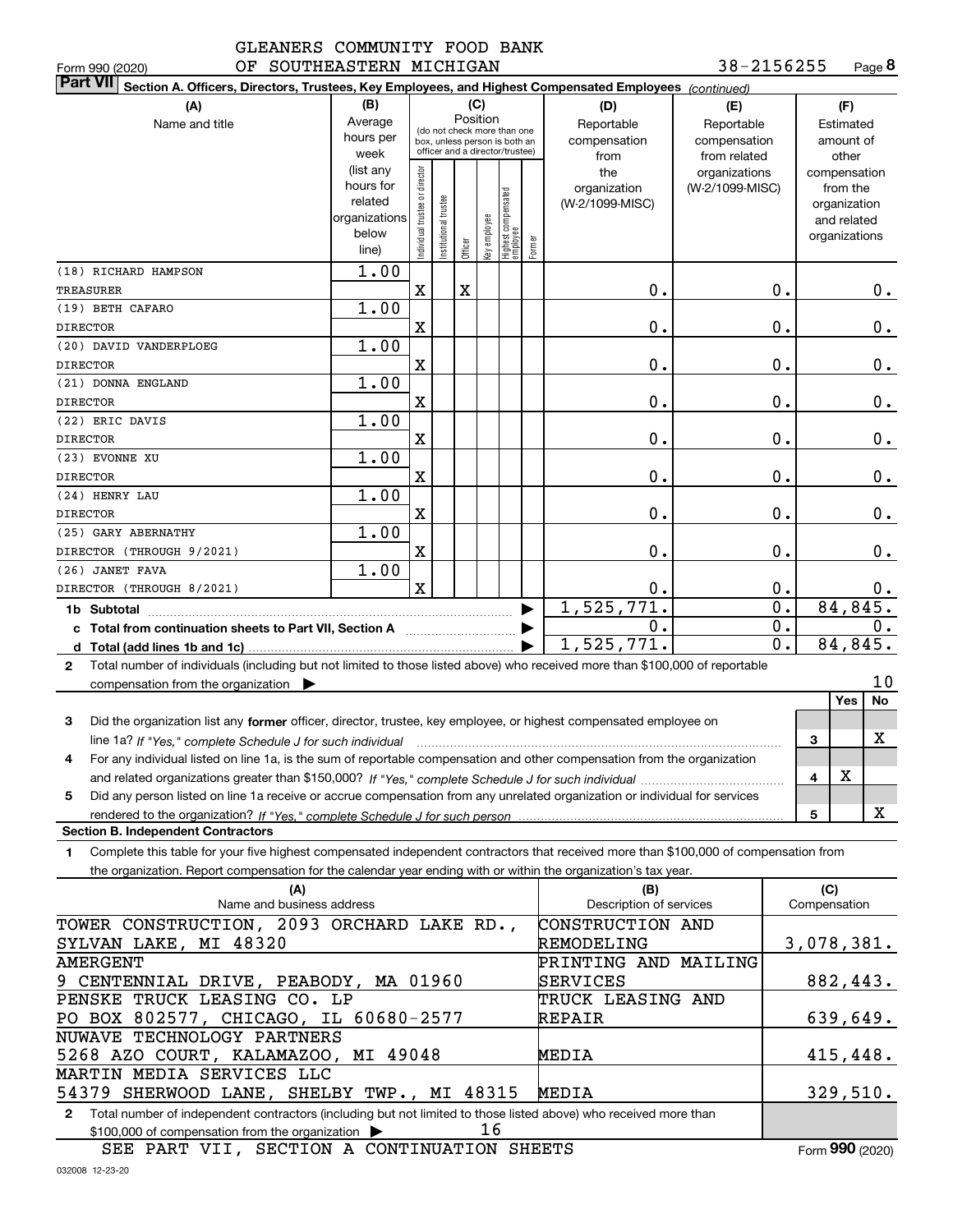OF SOUTHEASTERN MICHIGAN 38-2156255

#### **Section A. Officers, Directors, Trustees, Key Employees, and Highest Compensated Employees**  *(continued)* **Part VII (A) (B) (C) (D) (E) (F)** Name and title **Average** Position ReportableReportableEstimated compensation compensation amount of hours (check all that apply) from from related otherper compensationweektheorganizations Highest compensated employee Highest compensated employee organization (W-2/1099-MISC)(list any Individual trustee or director from the rustee or director hours for (W-2/1099-MISC)organization Institutional trustee Institutional trustee and related related organizations Key employee organizations Individual belowFormer Officer line)(27) JOEL KELLMAN 1.00 DIRECTORX 0. 0.  $0$  . 1.00 (28) KATHERINE SCHER 0. X 0. 0. DIRECTOR(29) KEVIN TROMBLEY 1.00 X  $\mathbf 0$ 0. 0. DIRECTOR (30) KYLE UREK 1.00 X 0. 0.  $0$  . DIRECTOR (31) NADINE COOK 1.00 X 0. 0. 0. DIRECTOR (32) RICHARD LANDGRAFF 1.00 X 0. 0. 0. DIRECTOR (33) RONALD WEINGARTZ 1.00 X 0. 0. 0. DIRECTOR (THROUGH 8/2021) (34) SAM BUSH 1.00  $0$  . X 0. 0. DIRECTOR 1.00 (35) SARAH ALVAREZ 0. X 0. 0. DIRECTOR 1.00 (36) TERRY ROBINSON DIRECTOR (THROUGH 8/2021) X 0. 0. 0. 1.00 (37) TIMOTHY HA 0. DIRECTORX 0. 0. (38) VAN NGUYEN 1.00 0.  $0_{.}$ DIRECTOR (THROUGH 8/2021) X 0. (39) VICTOR GREEN 1.00 X 0. 0. 0. DIRECTOR Total to Part VII, Section A, line 1c

Form 990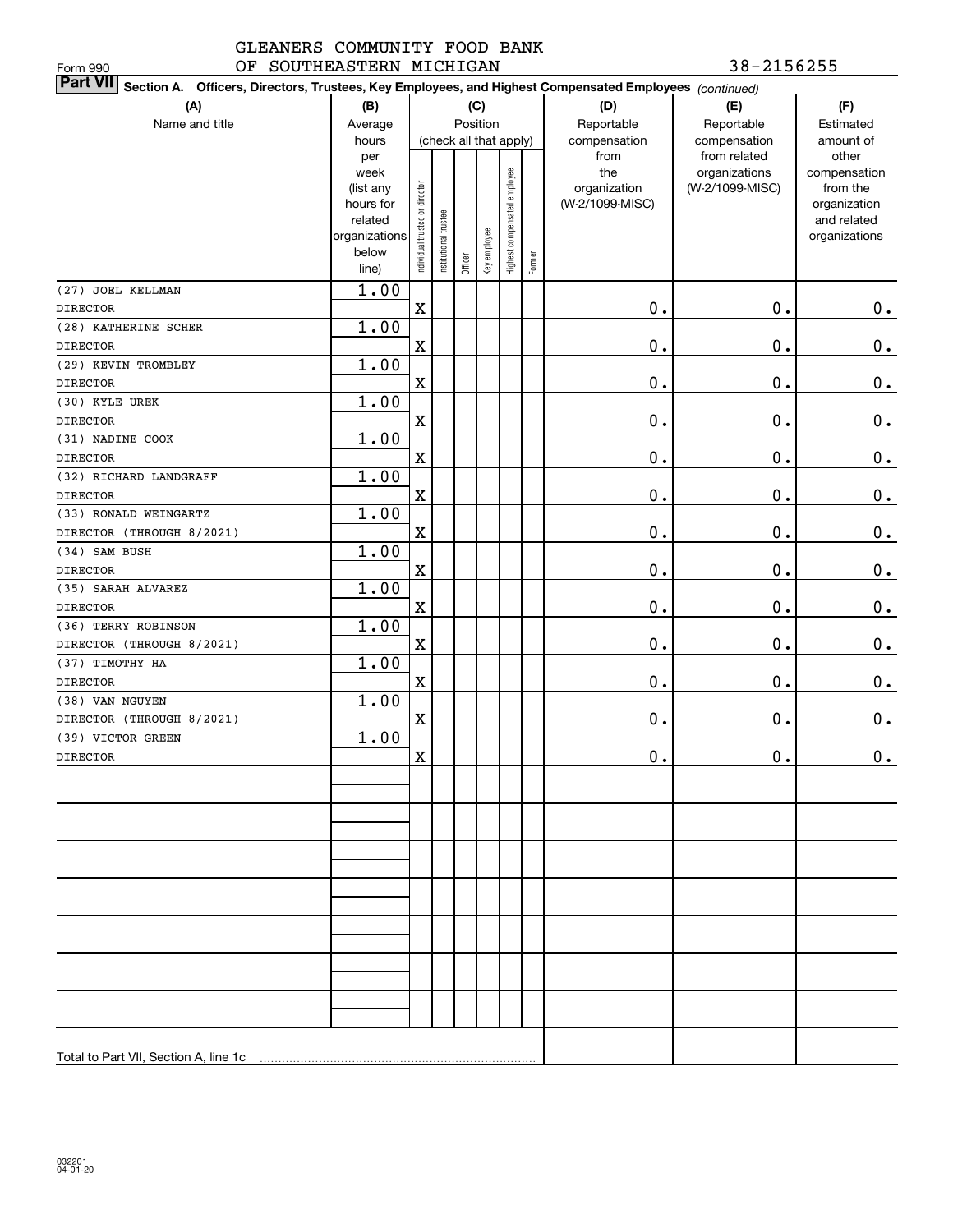|  | Form 990 (2020 |
|--|----------------|

**Part VIII Statement of Revenue**

#### OF SOUTHEASTERN MICHIGAN GLEANERS COMMUNITY FOOD BANK

|                                                           |      |              | Check if Schedule O contains a response or note to any line in this Part VIII |                |                      |                      |                                              |                                      |                                                                 |
|-----------------------------------------------------------|------|--------------|-------------------------------------------------------------------------------|----------------|----------------------|----------------------|----------------------------------------------|--------------------------------------|-----------------------------------------------------------------|
|                                                           |      |              |                                                                               |                |                      | (A)<br>Total revenue | (B)<br>Related or exempt<br>function revenue | (C)<br>Unrelated<br>business revenue | (D)<br>Revenue excluded<br>from tax under<br>sections 512 - 514 |
|                                                           |      |              | <b>1 a</b> Federated campaigns                                                | 1a             | 221,500.             |                      |                                              |                                      |                                                                 |
| Contributions, Gifts, Grants<br>and Other Similar Amounts |      |              | <b>b</b> Membership dues                                                      | 1 <sub>b</sub> |                      |                      |                                              |                                      |                                                                 |
|                                                           |      |              | c Fundraising events                                                          | 1 <sub>c</sub> | 243,991.             |                      |                                              |                                      |                                                                 |
|                                                           |      |              | d Related organizations                                                       | 1d             |                      |                      |                                              |                                      |                                                                 |
|                                                           |      |              | e Government grants (contributions)                                           | 1e             | 3,945,997.           |                      |                                              |                                      |                                                                 |
|                                                           |      |              |                                                                               |                |                      |                      |                                              |                                      |                                                                 |
|                                                           |      |              | f All other contributions, gifts, grants, and                                 |                |                      |                      |                                              |                                      |                                                                 |
|                                                           |      |              | similar amounts not included above                                            | 1f             | 110, 491, 457.       |                      |                                              |                                      |                                                                 |
|                                                           |      |              | g Noncash contributions included in lines 1a-1f                               | 1g             | 80, 388, 193.        |                      |                                              |                                      |                                                                 |
|                                                           |      |              |                                                                               |                |                      | 114,902,945.         |                                              |                                      |                                                                 |
|                                                           |      |              |                                                                               |                | <b>Business Code</b> |                      |                                              |                                      |                                                                 |
|                                                           |      | 2 a          | PURCHASED FOOD REVENUE                                                        |                | 624210               | 8,291,089.           | 8,291,089.                                   |                                      |                                                                 |
|                                                           |      | b            | AGENCY SHARED MAINTENANCE FEE                                                 |                | 624210               | 605,621.             | 605,621.                                     |                                      |                                                                 |
| Program Service<br>Revenue                                |      | с            |                                                                               |                |                      |                      |                                              |                                      |                                                                 |
|                                                           |      | d            |                                                                               |                |                      |                      |                                              |                                      |                                                                 |
|                                                           |      |              |                                                                               |                |                      |                      |                                              |                                      |                                                                 |
|                                                           |      |              | f All other program service revenue <i>mimimini</i>                           |                | 624210               | 2,895,130.           | 2,895,130.                                   |                                      |                                                                 |
|                                                           |      | $\mathbf{q}$ |                                                                               |                |                      | 11,791,840.          |                                              |                                      |                                                                 |
|                                                           | 3    |              | Investment income (including dividends, interest, and                         |                |                      |                      |                                              |                                      |                                                                 |
|                                                           |      |              |                                                                               |                |                      | 244.                 |                                              |                                      | 244.                                                            |
|                                                           | 4    |              | Income from investment of tax-exempt bond proceeds                            |                |                      |                      |                                              |                                      |                                                                 |
|                                                           | 5    |              |                                                                               |                |                      |                      |                                              |                                      |                                                                 |
|                                                           |      |              |                                                                               | (i) Real       | (ii) Personal        |                      |                                              |                                      |                                                                 |
|                                                           |      |              | 6 a Gross rents<br>6а                                                         | 94,307.        |                      |                      |                                              |                                      |                                                                 |
|                                                           |      |              | <b>b</b> Less: rental expenses<br>6b                                          | 0.             |                      |                      |                                              |                                      |                                                                 |
|                                                           |      |              | c Rental income or (loss)<br>6с                                               | 94,307.        |                      |                      |                                              |                                      |                                                                 |
|                                                           |      |              | d Net rental income or (loss)                                                 |                |                      | 94,307.              |                                              |                                      | 94,307.                                                         |
|                                                           |      |              | 7 a Gross amount from sales of                                                | (i) Securities | (ii) Other           |                      |                                              |                                      |                                                                 |
|                                                           |      |              | assets other than inventory<br>7a                                             | 90.            | 1,252,848.           |                      |                                              |                                      |                                                                 |
|                                                           |      |              | <b>b</b> Less: cost or other basis                                            |                |                      |                      |                                              |                                      |                                                                 |
|                                                           |      |              | 7b<br>and sales expenses                                                      | 0.             | 1,462,674.           |                      |                                              |                                      |                                                                 |
| Revenue                                                   |      |              | 7c <br>c Gain or (loss)                                                       | 90.            | $-209,826.$          |                      |                                              |                                      |                                                                 |
|                                                           |      |              |                                                                               |                |                      | $-209,736.$          |                                              |                                      | $-209,736.$                                                     |
| İner                                                      |      |              | 8 a Gross income from fundraising events (not                                 |                |                      |                      |                                              |                                      |                                                                 |
| ŏ                                                         |      |              | including \$<br>243,991. of                                                   |                |                      |                      |                                              |                                      |                                                                 |
|                                                           |      |              | contributions reported on line 1c). See                                       |                |                      |                      |                                              |                                      |                                                                 |
|                                                           |      |              |                                                                               | 8a             | 29,427.              |                      |                                              |                                      |                                                                 |
|                                                           |      |              |                                                                               | 8b             | 91,025.              |                      |                                              |                                      |                                                                 |
|                                                           |      |              | c Net income or (loss) from fundraising events                                |                |                      | $-61,598.$           |                                              |                                      | $-61,598.$                                                      |
|                                                           |      |              | 9 a Gross income from gaming activities. See                                  |                |                      |                      |                                              |                                      |                                                                 |
|                                                           |      |              |                                                                               | <b>9a</b>      |                      |                      |                                              |                                      |                                                                 |
|                                                           |      |              | <b>b</b> Less: direct expenses <b>manually</b>                                | 9 <sub>b</sub> |                      |                      |                                              |                                      |                                                                 |
|                                                           |      |              | c Net income or (loss) from gaming activities                                 |                |                      |                      |                                              |                                      |                                                                 |
|                                                           |      |              | 10 a Gross sales of inventory, less returns                                   |                |                      |                      |                                              |                                      |                                                                 |
|                                                           |      |              |                                                                               | 10a            |                      |                      |                                              |                                      |                                                                 |
|                                                           |      |              | <b>b</b> Less: cost of goods sold                                             | 10b            |                      |                      |                                              |                                      |                                                                 |
|                                                           |      |              | c Net income or (loss) from sales of inventory                                |                |                      |                      |                                              |                                      |                                                                 |
|                                                           |      |              |                                                                               |                | <b>Business Code</b> |                      |                                              |                                      |                                                                 |
|                                                           | 11 a |              | ${\tt OTHEN}$                                                                 |                | 900099               | 190,585.             |                                              |                                      | 190,585.                                                        |
|                                                           |      | b            |                                                                               |                |                      |                      |                                              |                                      |                                                                 |
|                                                           |      | с            |                                                                               |                |                      |                      |                                              |                                      |                                                                 |
| Miscellaneous<br>Revenue                                  |      |              |                                                                               |                |                      |                      |                                              |                                      |                                                                 |
|                                                           |      |              |                                                                               |                |                      | 190,585.             |                                              |                                      |                                                                 |
|                                                           | 12   |              | <b>Total revenue.</b> See instructions                                        |                |                      | 126,708,587.         | 11,791,840.                                  | 0.                                   | 13,802.                                                         |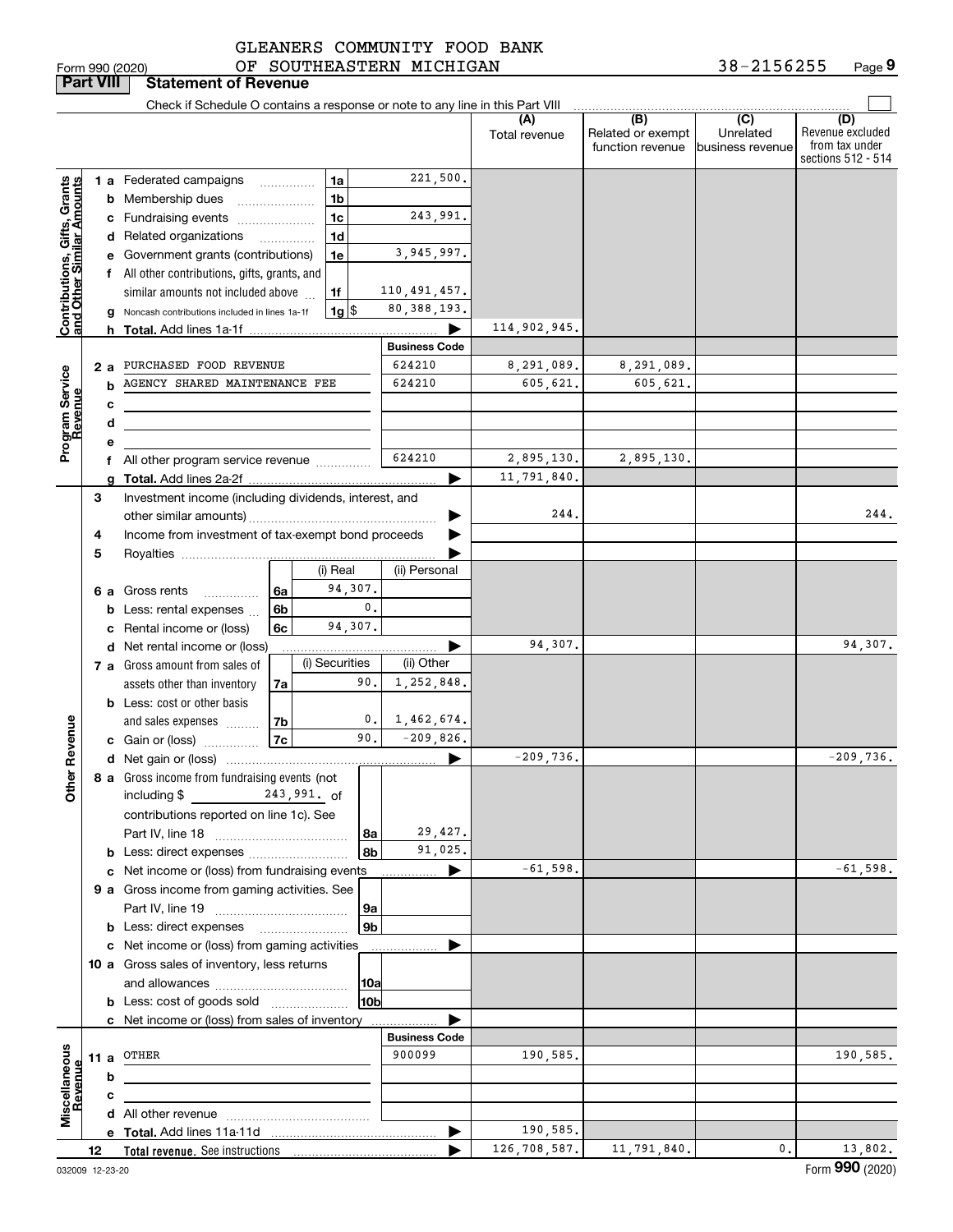#### Form 990 (2020) Page **Part IX Statement of Functional Expenses** OF SOUTHEASTERN MICHIGAN 38-2156255 GLEANERS COMMUNITY FOOD BANK

|    | Section 501(c)(3) and 501(c)(4) organizations must complete all columns. All other organizations must complete column (A).                                                                                 |                            |                                    |                                           |                                |  |  |  |  |  |  |  |  |
|----|------------------------------------------------------------------------------------------------------------------------------------------------------------------------------------------------------------|----------------------------|------------------------------------|-------------------------------------------|--------------------------------|--|--|--|--|--|--|--|--|
|    | Check if Schedule O contains a response or note to any line in this Part IX                                                                                                                                |                            |                                    |                                           |                                |  |  |  |  |  |  |  |  |
|    | Do not include amounts reported on lines 6b,<br>7b, 8b, 9b, and 10b of Part VIII.                                                                                                                          | (A)<br>Total expenses      | (B)<br>Program service<br>expenses | (C)<br>Management and<br>general expenses | (D)<br>Fundraising<br>expenses |  |  |  |  |  |  |  |  |
| 1. | Grants and other assistance to domestic organizations                                                                                                                                                      |                            |                                    |                                           |                                |  |  |  |  |  |  |  |  |
|    | and domestic governments. See Part IV, line 21                                                                                                                                                             | 95,028,383.                | 95,028,383.                        |                                           |                                |  |  |  |  |  |  |  |  |
| 2  | Grants and other assistance to domestic                                                                                                                                                                    |                            |                                    |                                           |                                |  |  |  |  |  |  |  |  |
|    | individuals. See Part IV, line 22                                                                                                                                                                          |                            |                                    |                                           |                                |  |  |  |  |  |  |  |  |
| 3  | Grants and other assistance to foreign                                                                                                                                                                     |                            |                                    |                                           |                                |  |  |  |  |  |  |  |  |
|    | organizations, foreign governments, and foreign                                                                                                                                                            |                            |                                    |                                           |                                |  |  |  |  |  |  |  |  |
|    | individuals. See Part IV, lines 15 and 16                                                                                                                                                                  |                            |                                    |                                           |                                |  |  |  |  |  |  |  |  |
| 4  | Benefits paid to or for members                                                                                                                                                                            |                            |                                    |                                           |                                |  |  |  |  |  |  |  |  |
| 5  | Compensation of current officers, directors,                                                                                                                                                               |                            |                                    |                                           |                                |  |  |  |  |  |  |  |  |
|    | trustees, and key employees                                                                                                                                                                                | 1,141,885.                 | 308, 753.                          | 519,074.                                  | 314,058.                       |  |  |  |  |  |  |  |  |
| 6  | Compensation not included above to disqualified                                                                                                                                                            |                            |                                    |                                           |                                |  |  |  |  |  |  |  |  |
|    | persons (as defined under section 4958(f)(1)) and                                                                                                                                                          |                            |                                    |                                           |                                |  |  |  |  |  |  |  |  |
|    | persons described in section 4958(c)(3)(B)                                                                                                                                                                 |                            |                                    |                                           |                                |  |  |  |  |  |  |  |  |
| 7  | Other salaries and wages                                                                                                                                                                                   | 8,647,740.                 | 6,089,326.                         | 1,420,663.                                | 1, 137, 751.                   |  |  |  |  |  |  |  |  |
| 8  | Pension plan accruals and contributions (include                                                                                                                                                           |                            |                                    |                                           |                                |  |  |  |  |  |  |  |  |
|    | section 401(k) and 403(b) employer contributions)                                                                                                                                                          | $\frac{75,000}{1,325,523}$ | $\frac{55,491}{980,723}$           | $\frac{9,533}{168,493}$ .                 | $\frac{9,976}{176,307}$        |  |  |  |  |  |  |  |  |
| 9  |                                                                                                                                                                                                            |                            |                                    |                                           |                                |  |  |  |  |  |  |  |  |
| 10 |                                                                                                                                                                                                            | 698,503.                   | 516,806.                           | 88,790.                                   | 92,907.                        |  |  |  |  |  |  |  |  |
| 11 | Fees for services (nonemployees):                                                                                                                                                                          |                            |                                    |                                           |                                |  |  |  |  |  |  |  |  |
| a  |                                                                                                                                                                                                            |                            |                                    |                                           |                                |  |  |  |  |  |  |  |  |
| b  |                                                                                                                                                                                                            | 25,489.                    | 2,768.                             | 7,565.                                    | 15, 156.                       |  |  |  |  |  |  |  |  |
|    |                                                                                                                                                                                                            | 50,838.                    |                                    | 50,838.                                   |                                |  |  |  |  |  |  |  |  |
|    |                                                                                                                                                                                                            |                            |                                    |                                           |                                |  |  |  |  |  |  |  |  |
|    | Professional fundraising services. See Part IV, line 17                                                                                                                                                    |                            |                                    |                                           |                                |  |  |  |  |  |  |  |  |
| f  | Investment management fees                                                                                                                                                                                 |                            |                                    |                                           |                                |  |  |  |  |  |  |  |  |
| g  | Other. (If line 11g amount exceeds 10% of line 25,                                                                                                                                                         |                            |                                    |                                           |                                |  |  |  |  |  |  |  |  |
|    | column (A) amount, list line 11g expenses on Sch 0.)                                                                                                                                                       | 1,012,896.<br>530,784.     | 488,541.                           | <u>228,081.</u>                           | 296,274.                       |  |  |  |  |  |  |  |  |
| 12 |                                                                                                                                                                                                            | 406,802.                   | 10,616.<br>313,238.                | 84,925.<br>44,748.                        | 435, 243.<br>48,816.           |  |  |  |  |  |  |  |  |
| 13 |                                                                                                                                                                                                            |                            |                                    |                                           |                                |  |  |  |  |  |  |  |  |
| 14 |                                                                                                                                                                                                            |                            |                                    |                                           |                                |  |  |  |  |  |  |  |  |
| 15 |                                                                                                                                                                                                            | 2,383,827.                 | 2,330,536.                         | 11,028.                                   | 42,263.                        |  |  |  |  |  |  |  |  |
| 16 |                                                                                                                                                                                                            | 1,687,680.                 | 1,681,262.                         | $\overline{5,708}$ .                      | $\overline{710}$ .             |  |  |  |  |  |  |  |  |
| 17 | Payments of travel or entertainment expenses                                                                                                                                                               |                            |                                    |                                           |                                |  |  |  |  |  |  |  |  |
| 18 | for any federal, state, or local public officials                                                                                                                                                          |                            |                                    |                                           |                                |  |  |  |  |  |  |  |  |
| 19 | Conferences, conventions, and meetings                                                                                                                                                                     |                            |                                    |                                           |                                |  |  |  |  |  |  |  |  |
| 20 | Interest                                                                                                                                                                                                   |                            |                                    |                                           |                                |  |  |  |  |  |  |  |  |
| 21 |                                                                                                                                                                                                            |                            |                                    |                                           |                                |  |  |  |  |  |  |  |  |
| 22 | Depreciation, depletion, and amortization                                                                                                                                                                  | $\overline{554,938}$ .     | 532,851.                           | 14,372.                                   | 7,715.                         |  |  |  |  |  |  |  |  |
| 23 | Insurance                                                                                                                                                                                                  |                            |                                    |                                           |                                |  |  |  |  |  |  |  |  |
| 24 | Other expenses. Itemize expenses not covered<br>above (List miscellaneous expenses on line 24e. If<br>line 24e amount exceeds 10% of line 25, column (A)<br>amount, list line 24e expenses on Schedule O.) |                            |                                    |                                           |                                |  |  |  |  |  |  |  |  |
| a  | SOLICITATION MAILINGS                                                                                                                                                                                      | 1,354,960.                 | 184.                               | 1,530.                                    | 1,353,246.                     |  |  |  |  |  |  |  |  |
| b  | <b>AGENCY SUPPORT</b>                                                                                                                                                                                      | 865, 116.                  | 865, 116.                          |                                           |                                |  |  |  |  |  |  |  |  |
|    | FEMA DISTRIBUTED                                                                                                                                                                                           | 376,987.                   | 376,987.                           |                                           |                                |  |  |  |  |  |  |  |  |
| d  | PROGRAM EXPENSE                                                                                                                                                                                            | 130,298.                   | 118, 150.                          | 11,639.                                   | 509.                           |  |  |  |  |  |  |  |  |
|    | e All other expenses                                                                                                                                                                                       | 780,953.                   | 180,712.                           | 183,824.                                  | 416, 417.                      |  |  |  |  |  |  |  |  |
| 25 | Total functional expenses. Add lines 1 through 24e                                                                                                                                                         | 117,078,602.109,880,443.   |                                    | 2,850,811.                                | 4,347,348.                     |  |  |  |  |  |  |  |  |
| 26 | <b>Joint costs.</b> Complete this line only if the organization                                                                                                                                            |                            |                                    |                                           |                                |  |  |  |  |  |  |  |  |
|    | reported in column (B) joint costs from a combined                                                                                                                                                         |                            |                                    |                                           |                                |  |  |  |  |  |  |  |  |
|    | educational campaign and fundraising solicitation.                                                                                                                                                         |                            |                                    |                                           |                                |  |  |  |  |  |  |  |  |
|    | Check here $\blacktriangleright$<br>if following SOP 98-2 (ASC 958-720)                                                                                                                                    |                            |                                    |                                           |                                |  |  |  |  |  |  |  |  |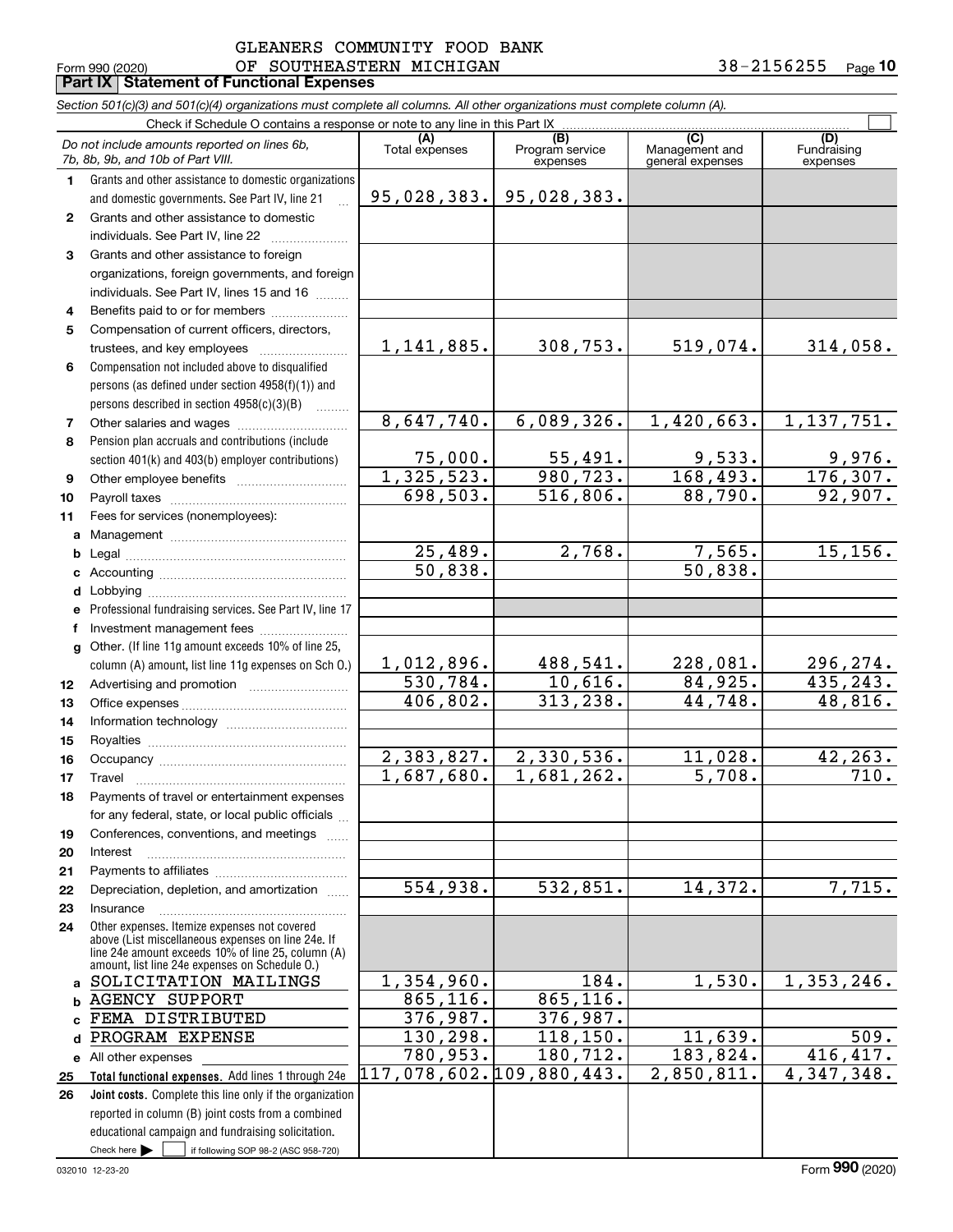|                 | GLEANERS COMMUNITY FOOD BANK |            |         |
|-----------------|------------------------------|------------|---------|
| Form 990 (2020) | ' SOUTHEASTERN MICHIGAN      | 38-2156255 | Page 1. |

|                             |    |                                                                                                                |            |              | (A)<br>Beginning of year  |                 | (B)<br>End of year |
|-----------------------------|----|----------------------------------------------------------------------------------------------------------------|------------|--------------|---------------------------|-----------------|--------------------|
|                             | 1  |                                                                                                                |            |              |                           | 1               |                    |
|                             | 2  |                                                                                                                |            |              | 18,937,289.               | $\mathbf{2}$    | 22, 277, 113.      |
|                             | 3  |                                                                                                                |            |              | 2,148,417.                | $\mathbf{3}$    | 5,108,345.         |
|                             | 4  |                                                                                                                |            |              | 725,812.                  | $\overline{4}$  | 91,640.            |
|                             | 5  | Loans and other receivables from any current or former officer, director,                                      |            |              |                           |                 |                    |
|                             |    | trustee, key employee, creator or founder, substantial contributor, or 35%                                     |            |              |                           |                 |                    |
|                             |    | controlled entity or family member of any of these persons                                                     |            |              |                           | 5               |                    |
|                             | 6  | Loans and other receivables from other disqualified persons (as defined                                        |            |              |                           |                 |                    |
|                             |    | under section $4958(f)(1)$ , and persons described in section $4958(c)(3)(B)$                                  |            | $\ldots$     |                           | 6               |                    |
|                             | 7  |                                                                                                                |            |              | 0.                        | $\overline{7}$  | 1,085,000.         |
| Assets                      | 8  |                                                                                                                | 4,987,744. | 8            | 5, 243, 379.              |                 |                    |
|                             | 9  | Prepaid expenses and deferred charges                                                                          | 250,779.   | 9            | 314,083.                  |                 |                    |
|                             |    | <b>10a</b> Land, buildings, and equipment: cost or other                                                       |            |              |                           |                 |                    |
|                             |    | basis. Complete Part VI of Schedule D    10a   28, 088, 117.                                                   |            |              |                           |                 |                    |
|                             |    | <u>  1</u> 0b  <br><b>b</b> Less: accumulated depreciation                                                     |            | 8, 241, 569. | 6, 133, 141.              | 10 <sub>c</sub> | 19,846,548.        |
|                             | 11 |                                                                                                                |            |              | 11                        |                 |                    |
|                             | 12 |                                                                                                                |            | 2,750,737.   | 12                        | 3,168,821.      |                    |
|                             | 13 |                                                                                                                |            | 13           |                           |                 |                    |
|                             | 14 | Intangible assets with an according to the set of the set of the set of the set of the set of the set of the s |            |              | 14                        |                 |                    |
|                             | 15 |                                                                                                                |            | 15           |                           |                 |                    |
|                             | 16 |                                                                                                                |            |              | 35,933,919.               | 16              | 57, 134, 929.      |
|                             | 17 |                                                                                                                |            |              | 1,374,899.                | 17              | 2,312,198.         |
|                             | 18 |                                                                                                                |            | 18           |                           |                 |                    |
|                             | 19 |                                                                                                                | 3,667,213. | 19           | 3,946,029.                |                 |                    |
|                             | 20 |                                                                                                                |            | 20           |                           |                 |                    |
|                             | 21 | Escrow or custodial account liability. Complete Part IV of Schedule D                                          |            |              |                           | 21              |                    |
|                             | 22 | Loans and other payables to any current or former officer, director,                                           |            |              |                           |                 |                    |
| Liabilities                 |    | trustee, key employee, creator or founder, substantial contributor, or 35%                                     |            |              |                           |                 |                    |
|                             |    | controlled entity or family member of any of these persons                                                     |            |              |                           | 22              |                    |
|                             | 23 | Secured mortgages and notes payable to unrelated third parties                                                 |            |              | 0.                        | 23              | 9,297,326.         |
|                             | 24 | Unsecured notes and loans payable to unrelated third parties                                                   |            |              |                           | 24              |                    |
|                             | 25 | Other liabilities (including federal income tax, payables to related third                                     |            |              |                           |                 |                    |
|                             |    | parties, and other liabilities not included on lines 17-24). Complete Part X                                   |            |              |                           |                 |                    |
|                             |    | of Schedule D                                                                                                  |            |              |                           | 25              |                    |
|                             | 26 | Total liabilities. Add lines 17 through 25 [11, 12, 13, 13, 13, 14, 14, 15, 15, 15, 15, 16, 16, 17, 17, 17, 1  |            |              | 5,042,112.                | 26              | 15, 555, 553.      |
|                             |    | Organizations that follow FASB ASC 958, check here $\blacktriangleright \lfloor X \rfloor$                     |            |              |                           |                 |                    |
|                             |    | and complete lines 27, 28, 32, and 33.                                                                         |            |              |                           |                 |                    |
|                             | 27 |                                                                                                                |            |              | 25,510,059.               | 27              | 33, 277, 207.      |
|                             | 28 |                                                                                                                |            |              | 5,381,748.                | 28              | 8,302,169.         |
|                             |    | Organizations that do not follow FASB ASC 958, check here ▶ □                                                  |            |              |                           |                 |                    |
| Net Assets or Fund Balances |    | and complete lines 29 through 33.                                                                              |            |              |                           |                 |                    |
|                             | 29 |                                                                                                                |            |              |                           | 29              |                    |
|                             | 30 | Paid-in or capital surplus, or land, building, or equipment fund                                               |            |              |                           | 30              |                    |
|                             | 31 | Retained earnings, endowment, accumulated income, or other funds                                               |            |              |                           | 31              |                    |
|                             | 32 |                                                                                                                |            |              | $\overline{30,891,807}$ . | 32              | 41,579,376.        |
|                             | 33 |                                                                                                                |            |              | 35, 933, 919.             | 33              | 57, 134, 929.      |

Form (2020) **990**

**Part X Balance Sheet**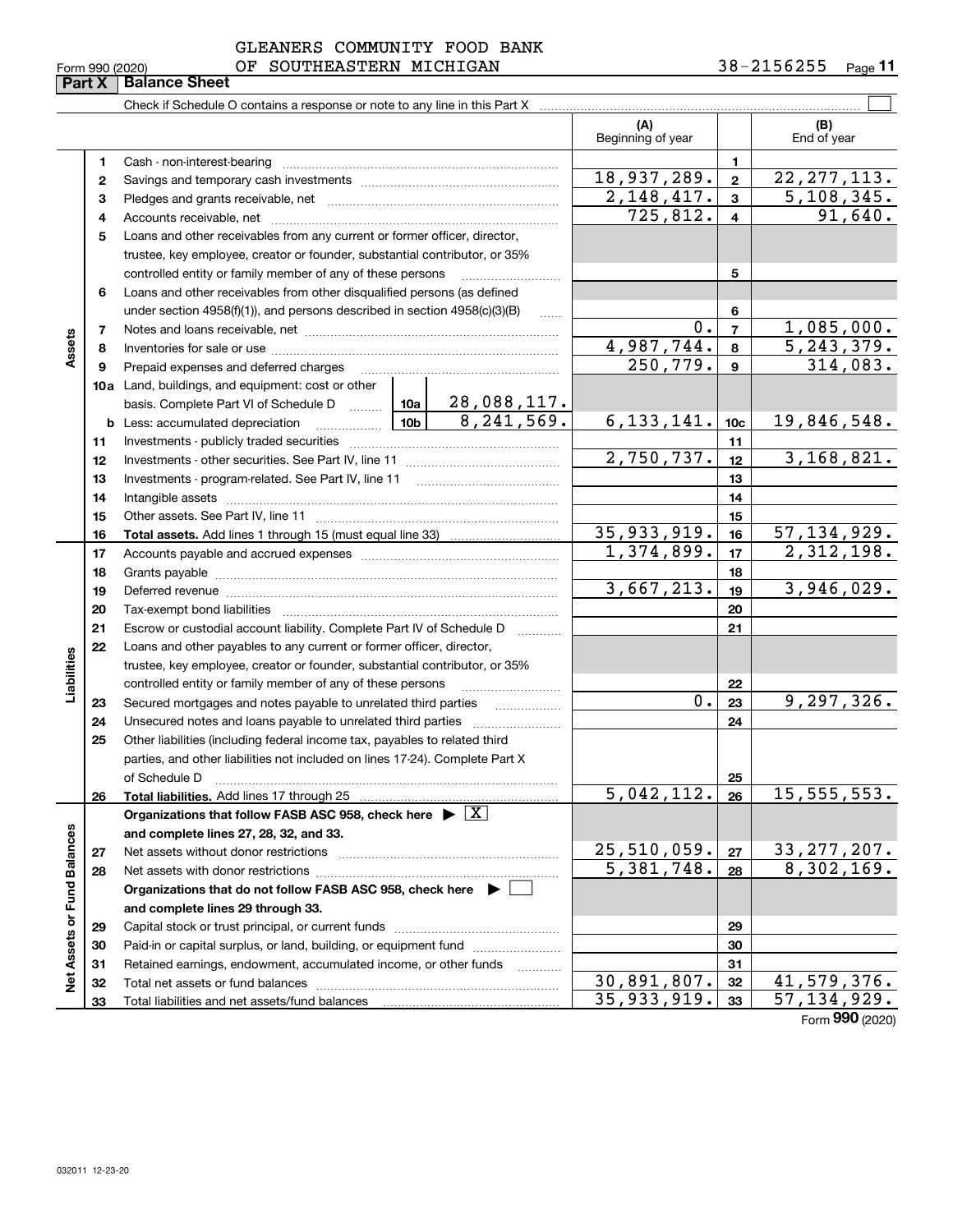|    | OF SOUTHEASTERN MICHIGAN<br>Form 990 (2020)                                                                                                                                                                                    |                | 38-2156255   |                |            | Page $12$               |
|----|--------------------------------------------------------------------------------------------------------------------------------------------------------------------------------------------------------------------------------|----------------|--------------|----------------|------------|-------------------------|
|    | Part XI<br><b>Reconciliation of Net Assets</b>                                                                                                                                                                                 |                |              |                |            |                         |
|    |                                                                                                                                                                                                                                |                |              |                |            | $\overline{\mathbf{X}}$ |
|    |                                                                                                                                                                                                                                |                |              |                |            |                         |
| 1  | Total revenue (must equal Part VIII, column (A), line 12)                                                                                                                                                                      | $\mathbf{1}$   | 126,708,587. |                |            |                         |
| 2  |                                                                                                                                                                                                                                | $\overline{2}$ | 117,078,602. |                |            |                         |
| з  | Revenue less expenses. Subtract line 2 from line 1                                                                                                                                                                             | 3              |              | 9,629,985.     |            |                         |
| 4  |                                                                                                                                                                                                                                | $\overline{4}$ |              | 30,891,807.    |            |                         |
| 5  | Net unrealized gains (losses) on investments                                                                                                                                                                                   | 5              |              |                |            |                         |
| 6  | Donated services and use of facilities [111] Donated and the service of facilities [11] Donated services and use of facilities [11] Donated and the service of the service of the service of the service of the service of the | 6              |              |                |            | 639,500.                |
| 7  | Investment expenses www.communication.com/www.communication.com/www.communication.com/www.com                                                                                                                                  | $\overline{7}$ |              |                |            |                         |
| 8  | Prior period adjustments                                                                                                                                                                                                       | 8              |              |                |            |                         |
| 9  | Other changes in net assets or fund balances (explain on Schedule O)                                                                                                                                                           | $\mathbf{Q}$   |              |                |            | 418,084.                |
| 10 | Net assets or fund balances at end of year. Combine lines 3 through 9 (must equal Part X, line 32,                                                                                                                             |                |              |                |            |                         |
|    | column (B))                                                                                                                                                                                                                    | 10             |              | 41,579,376.    |            |                         |
|    | Part XII Financial Statements and Reporting                                                                                                                                                                                    |                |              |                |            |                         |
|    |                                                                                                                                                                                                                                |                |              |                |            |                         |
|    |                                                                                                                                                                                                                                |                |              |                | <b>Yes</b> | <b>No</b>               |
| 1  | $ X $ Accrual<br>Accounting method used to prepare the Form 990: <u>I</u> Cash<br>Other                                                                                                                                        |                |              |                |            |                         |
|    | If the organization changed its method of accounting from a prior year or checked "Other," explain in Schedule O.                                                                                                              |                |              |                |            |                         |
|    | 2a Were the organization's financial statements compiled or reviewed by an independent accountant?                                                                                                                             |                |              | 2a             |            | x                       |
|    | If "Yes," check a box below to indicate whether the financial statements for the year were compiled or reviewed on a                                                                                                           |                |              |                |            |                         |
|    | separate basis, consolidated basis, or both:                                                                                                                                                                                   |                |              |                |            |                         |
|    | Separate basis<br>Consolidated basis<br>Both consolidated and separate basis                                                                                                                                                   |                |              |                |            |                         |
|    | <b>b</b> Were the organization's financial statements audited by an independent accountant?                                                                                                                                    |                |              | 2 <sub>b</sub> | X          |                         |
|    | If "Yes," check a box below to indicate whether the financial statements for the year were audited on a separate basis,                                                                                                        |                |              |                |            |                         |
|    | consolidated basis, or both:                                                                                                                                                                                                   |                |              |                |            |                         |
|    | $\lfloor x \rfloor$ Separate basis<br><b>Consolidated basis</b><br>Both consolidated and separate basis                                                                                                                        |                |              |                |            |                         |
|    | c If "Yes" to line 2a or 2b, does the organization have a committee that assumes responsibility for oversight of the audit,                                                                                                    |                |              |                |            |                         |
|    |                                                                                                                                                                                                                                |                |              | 2c             | Χ          |                         |
|    | If the organization changed either its oversight process or selection process during the tax year, explain on Schedule O.                                                                                                      |                |              |                |            |                         |
|    | 3a As a result of a federal award, was the organization required to undergo an audit or audits as set forth in the Single Audit                                                                                                |                |              |                |            |                         |
|    |                                                                                                                                                                                                                                |                |              | За             | Χ          |                         |
|    | b If "Yes," did the organization undergo the required audit or audits? If the organization did not undergo the required audit                                                                                                  |                |              |                |            |                         |
|    |                                                                                                                                                                                                                                |                |              | 3b             | X<br>nnn   |                         |

Form (2020) **990**

## GLEANERS COMMUNITY FOOD BANK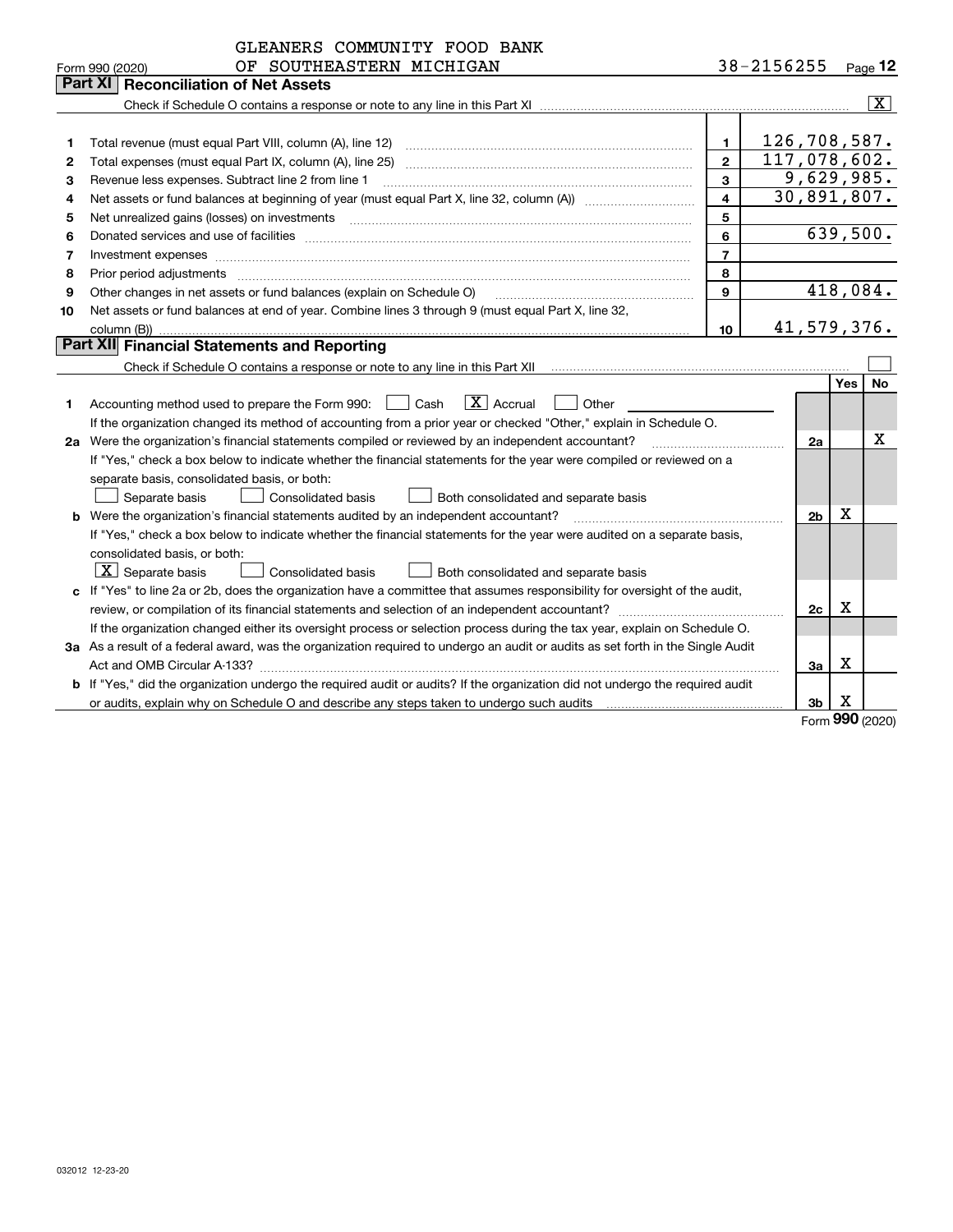| <b>SCHEDULE A</b><br>(Form 990 or 990-EZ)<br>Department of the Treasury<br>Internal Revenue Service |                                               |                                               |  | <b>Public Charity Status and Public Support</b><br>Complete if the organization is a section 501(c)(3) organization or a section<br>4947(a)(1) nonexempt charitable trust.<br>Attach to Form 990 or Form 990-EZ.<br>Go to www.irs.gov/Form990 for instructions and the latest information. |                                                                                                                                                                                                                                                                 | OMB No. 1545-0047<br><b>Open to Public</b><br>Inspection |                                 |                            |  |                                       |  |  |
|-----------------------------------------------------------------------------------------------------|-----------------------------------------------|-----------------------------------------------|--|--------------------------------------------------------------------------------------------------------------------------------------------------------------------------------------------------------------------------------------------------------------------------------------------|-----------------------------------------------------------------------------------------------------------------------------------------------------------------------------------------------------------------------------------------------------------------|----------------------------------------------------------|---------------------------------|----------------------------|--|---------------------------------------|--|--|
|                                                                                                     |                                               | Name of the organization                      |  |                                                                                                                                                                                                                                                                                            | GLEANERS COMMUNITY FOOD BANK                                                                                                                                                                                                                                    |                                                          |                                 |                            |  | <b>Employer identification number</b> |  |  |
|                                                                                                     |                                               |                                               |  | OF SOUTHEASTERN MICHIGAN                                                                                                                                                                                                                                                                   |                                                                                                                                                                                                                                                                 |                                                          |                                 |                            |  | 38-2156255                            |  |  |
|                                                                                                     | Part I                                        |                                               |  |                                                                                                                                                                                                                                                                                            | Reason for Public Charity Status. (All organizations must complete this part.) See instructions.                                                                                                                                                                |                                                          |                                 |                            |  |                                       |  |  |
|                                                                                                     |                                               |                                               |  |                                                                                                                                                                                                                                                                                            | The organization is not a private foundation because it is: (For lines 1 through 12, check only one box.)                                                                                                                                                       |                                                          |                                 |                            |  |                                       |  |  |
| 1                                                                                                   |                                               |                                               |  |                                                                                                                                                                                                                                                                                            | A church, convention of churches, or association of churches described in section 170(b)(1)(A)(i).                                                                                                                                                              |                                                          |                                 |                            |  |                                       |  |  |
| 2                                                                                                   |                                               |                                               |  |                                                                                                                                                                                                                                                                                            | A school described in section 170(b)(1)(A)(ii). (Attach Schedule E (Form 990 or 990-EZ).)                                                                                                                                                                       |                                                          |                                 |                            |  |                                       |  |  |
| 3                                                                                                   |                                               |                                               |  |                                                                                                                                                                                                                                                                                            | A hospital or a cooperative hospital service organization described in section 170(b)(1)(A)(iii).                                                                                                                                                               |                                                          |                                 |                            |  |                                       |  |  |
| 4                                                                                                   |                                               |                                               |  |                                                                                                                                                                                                                                                                                            | A medical research organization operated in conjunction with a hospital described in section 170(b)(1)(A)(iii). Enter the hospital's name,                                                                                                                      |                                                          |                                 |                            |  |                                       |  |  |
|                                                                                                     |                                               | city, and state:                              |  |                                                                                                                                                                                                                                                                                            |                                                                                                                                                                                                                                                                 |                                                          |                                 |                            |  |                                       |  |  |
| 5                                                                                                   |                                               |                                               |  |                                                                                                                                                                                                                                                                                            | An organization operated for the benefit of a college or university owned or operated by a governmental unit described in                                                                                                                                       |                                                          |                                 |                            |  |                                       |  |  |
|                                                                                                     | section 170(b)(1)(A)(iv). (Complete Part II.) |                                               |  |                                                                                                                                                                                                                                                                                            |                                                                                                                                                                                                                                                                 |                                                          |                                 |                            |  |                                       |  |  |
| 6                                                                                                   |                                               |                                               |  |                                                                                                                                                                                                                                                                                            | A federal, state, or local government or governmental unit described in section 170(b)(1)(A)(v).                                                                                                                                                                |                                                          |                                 |                            |  |                                       |  |  |
| 7                                                                                                   | $\boxed{\text{X}}$                            |                                               |  |                                                                                                                                                                                                                                                                                            | An organization that normally receives a substantial part of its support from a governmental unit or from the general public described in                                                                                                                       |                                                          |                                 |                            |  |                                       |  |  |
|                                                                                                     |                                               |                                               |  | section 170(b)(1)(A)(vi). (Complete Part II.)                                                                                                                                                                                                                                              |                                                                                                                                                                                                                                                                 |                                                          |                                 |                            |  |                                       |  |  |
| 8<br>9                                                                                              |                                               |                                               |  |                                                                                                                                                                                                                                                                                            | A community trust described in section 170(b)(1)(A)(vi). (Complete Part II.)                                                                                                                                                                                    |                                                          |                                 |                            |  |                                       |  |  |
|                                                                                                     |                                               |                                               |  |                                                                                                                                                                                                                                                                                            | An agricultural research organization described in section 170(b)(1)(A)(ix) operated in conjunction with a land-grant college<br>or university or a non-land-grant college of agriculture (see instructions). Enter the name, city, and state of the college or |                                                          |                                 |                            |  |                                       |  |  |
|                                                                                                     |                                               | university:                                   |  |                                                                                                                                                                                                                                                                                            |                                                                                                                                                                                                                                                                 |                                                          |                                 |                            |  |                                       |  |  |
| 10                                                                                                  |                                               |                                               |  |                                                                                                                                                                                                                                                                                            | An organization that normally receives (1) more than 33 1/3% of its support from contributions, membership fees, and gross receipts from                                                                                                                        |                                                          |                                 |                            |  |                                       |  |  |
|                                                                                                     |                                               |                                               |  |                                                                                                                                                                                                                                                                                            | activities related to its exempt functions, subject to certain exceptions; and (2) no more than 33 1/3% of its support from gross investment                                                                                                                    |                                                          |                                 |                            |  |                                       |  |  |
|                                                                                                     |                                               |                                               |  |                                                                                                                                                                                                                                                                                            | income and unrelated business taxable income (less section 511 tax) from businesses acquired by the organization after June 30, 1975.                                                                                                                           |                                                          |                                 |                            |  |                                       |  |  |
|                                                                                                     |                                               |                                               |  | See section 509(a)(2). (Complete Part III.)                                                                                                                                                                                                                                                |                                                                                                                                                                                                                                                                 |                                                          |                                 |                            |  |                                       |  |  |
| 11                                                                                                  |                                               |                                               |  |                                                                                                                                                                                                                                                                                            | An organization organized and operated exclusively to test for public safety. See section 509(a)(4).                                                                                                                                                            |                                                          |                                 |                            |  |                                       |  |  |
| 12                                                                                                  |                                               |                                               |  |                                                                                                                                                                                                                                                                                            | An organization organized and operated exclusively for the benefit of, to perform the functions of, or to carry out the purposes of one or                                                                                                                      |                                                          |                                 |                            |  |                                       |  |  |
|                                                                                                     |                                               |                                               |  |                                                                                                                                                                                                                                                                                            | more publicly supported organizations described in section 509(a)(1) or section 509(a)(2). See section 509(a)(3). Check the box in                                                                                                                              |                                                          |                                 |                            |  |                                       |  |  |
|                                                                                                     |                                               |                                               |  |                                                                                                                                                                                                                                                                                            | lines 12a through 12d that describes the type of supporting organization and complete lines 12e, 12f, and 12g.                                                                                                                                                  |                                                          |                                 |                            |  |                                       |  |  |
| a                                                                                                   |                                               |                                               |  |                                                                                                                                                                                                                                                                                            | Type I. A supporting organization operated, supervised, or controlled by its supported organization(s), typically by giving                                                                                                                                     |                                                          |                                 |                            |  |                                       |  |  |
|                                                                                                     |                                               |                                               |  |                                                                                                                                                                                                                                                                                            | the supported organization(s) the power to regularly appoint or elect a majority of the directors or trustees of the supporting                                                                                                                                 |                                                          |                                 |                            |  |                                       |  |  |
|                                                                                                     |                                               |                                               |  | organization. You must complete Part IV, Sections A and B.                                                                                                                                                                                                                                 |                                                                                                                                                                                                                                                                 |                                                          |                                 |                            |  |                                       |  |  |
| b                                                                                                   |                                               |                                               |  |                                                                                                                                                                                                                                                                                            | Type II. A supporting organization supervised or controlled in connection with its supported organization(s), by having                                                                                                                                         |                                                          |                                 |                            |  |                                       |  |  |
|                                                                                                     |                                               |                                               |  |                                                                                                                                                                                                                                                                                            | control or management of the supporting organization vested in the same persons that control or manage the supported                                                                                                                                            |                                                          |                                 |                            |  |                                       |  |  |
|                                                                                                     |                                               |                                               |  | organization(s). You must complete Part IV, Sections A and C.                                                                                                                                                                                                                              |                                                                                                                                                                                                                                                                 |                                                          |                                 |                            |  |                                       |  |  |
| c                                                                                                   |                                               |                                               |  |                                                                                                                                                                                                                                                                                            | Type III functionally integrated. A supporting organization operated in connection with, and functionally integrated with,                                                                                                                                      |                                                          |                                 |                            |  |                                       |  |  |
|                                                                                                     |                                               |                                               |  |                                                                                                                                                                                                                                                                                            | its supported organization(s) (see instructions). You must complete Part IV, Sections A, D, and E.                                                                                                                                                              |                                                          |                                 |                            |  |                                       |  |  |
| d                                                                                                   |                                               |                                               |  |                                                                                                                                                                                                                                                                                            | Type III non-functionally integrated. A supporting organization operated in connection with its supported organization(s)                                                                                                                                       |                                                          |                                 |                            |  |                                       |  |  |
|                                                                                                     |                                               |                                               |  |                                                                                                                                                                                                                                                                                            | that is not functionally integrated. The organization generally must satisfy a distribution requirement and an attentiveness                                                                                                                                    |                                                          |                                 |                            |  |                                       |  |  |
|                                                                                                     |                                               |                                               |  |                                                                                                                                                                                                                                                                                            | requirement (see instructions). You must complete Part IV, Sections A and D, and Part V.<br>Check this box if the organization received a written determination from the IRS that it is a Type I, Type II, Type III                                             |                                                          |                                 |                            |  |                                       |  |  |
| е                                                                                                   |                                               |                                               |  |                                                                                                                                                                                                                                                                                            | functionally integrated, or Type III non-functionally integrated supporting organization.                                                                                                                                                                       |                                                          |                                 |                            |  |                                       |  |  |
|                                                                                                     |                                               | f Enter the number of supported organizations |  |                                                                                                                                                                                                                                                                                            |                                                                                                                                                                                                                                                                 |                                                          |                                 |                            |  |                                       |  |  |
|                                                                                                     |                                               |                                               |  | g Provide the following information about the supported organization(s).                                                                                                                                                                                                                   |                                                                                                                                                                                                                                                                 |                                                          |                                 |                            |  |                                       |  |  |
|                                                                                                     |                                               | (i) Name of supported                         |  | (ii) EIN                                                                                                                                                                                                                                                                                   | (iii) Type of organization                                                                                                                                                                                                                                      | in your governing document?                              | (iv) Is the organization listed | (v) Amount of monetary     |  | (vi) Amount of other                  |  |  |
|                                                                                                     |                                               | organization                                  |  |                                                                                                                                                                                                                                                                                            | (described on lines 1-10<br>above (see instructions))                                                                                                                                                                                                           | Yes                                                      | No                              | support (see instructions) |  | support (see instructions)            |  |  |
|                                                                                                     |                                               |                                               |  |                                                                                                                                                                                                                                                                                            |                                                                                                                                                                                                                                                                 |                                                          |                                 |                            |  |                                       |  |  |
|                                                                                                     |                                               |                                               |  |                                                                                                                                                                                                                                                                                            |                                                                                                                                                                                                                                                                 |                                                          |                                 |                            |  |                                       |  |  |
|                                                                                                     |                                               |                                               |  |                                                                                                                                                                                                                                                                                            |                                                                                                                                                                                                                                                                 |                                                          |                                 |                            |  |                                       |  |  |
|                                                                                                     |                                               |                                               |  |                                                                                                                                                                                                                                                                                            |                                                                                                                                                                                                                                                                 |                                                          |                                 |                            |  |                                       |  |  |
|                                                                                                     |                                               |                                               |  |                                                                                                                                                                                                                                                                                            |                                                                                                                                                                                                                                                                 |                                                          |                                 |                            |  |                                       |  |  |
|                                                                                                     |                                               |                                               |  |                                                                                                                                                                                                                                                                                            |                                                                                                                                                                                                                                                                 |                                                          |                                 |                            |  |                                       |  |  |
|                                                                                                     |                                               |                                               |  |                                                                                                                                                                                                                                                                                            |                                                                                                                                                                                                                                                                 |                                                          |                                 |                            |  |                                       |  |  |
|                                                                                                     |                                               |                                               |  |                                                                                                                                                                                                                                                                                            |                                                                                                                                                                                                                                                                 |                                                          |                                 |                            |  |                                       |  |  |
|                                                                                                     |                                               |                                               |  |                                                                                                                                                                                                                                                                                            |                                                                                                                                                                                                                                                                 |                                                          |                                 |                            |  |                                       |  |  |
|                                                                                                     |                                               |                                               |  |                                                                                                                                                                                                                                                                                            |                                                                                                                                                                                                                                                                 |                                                          |                                 |                            |  |                                       |  |  |
| Total                                                                                               |                                               |                                               |  |                                                                                                                                                                                                                                                                                            |                                                                                                                                                                                                                                                                 |                                                          |                                 |                            |  |                                       |  |  |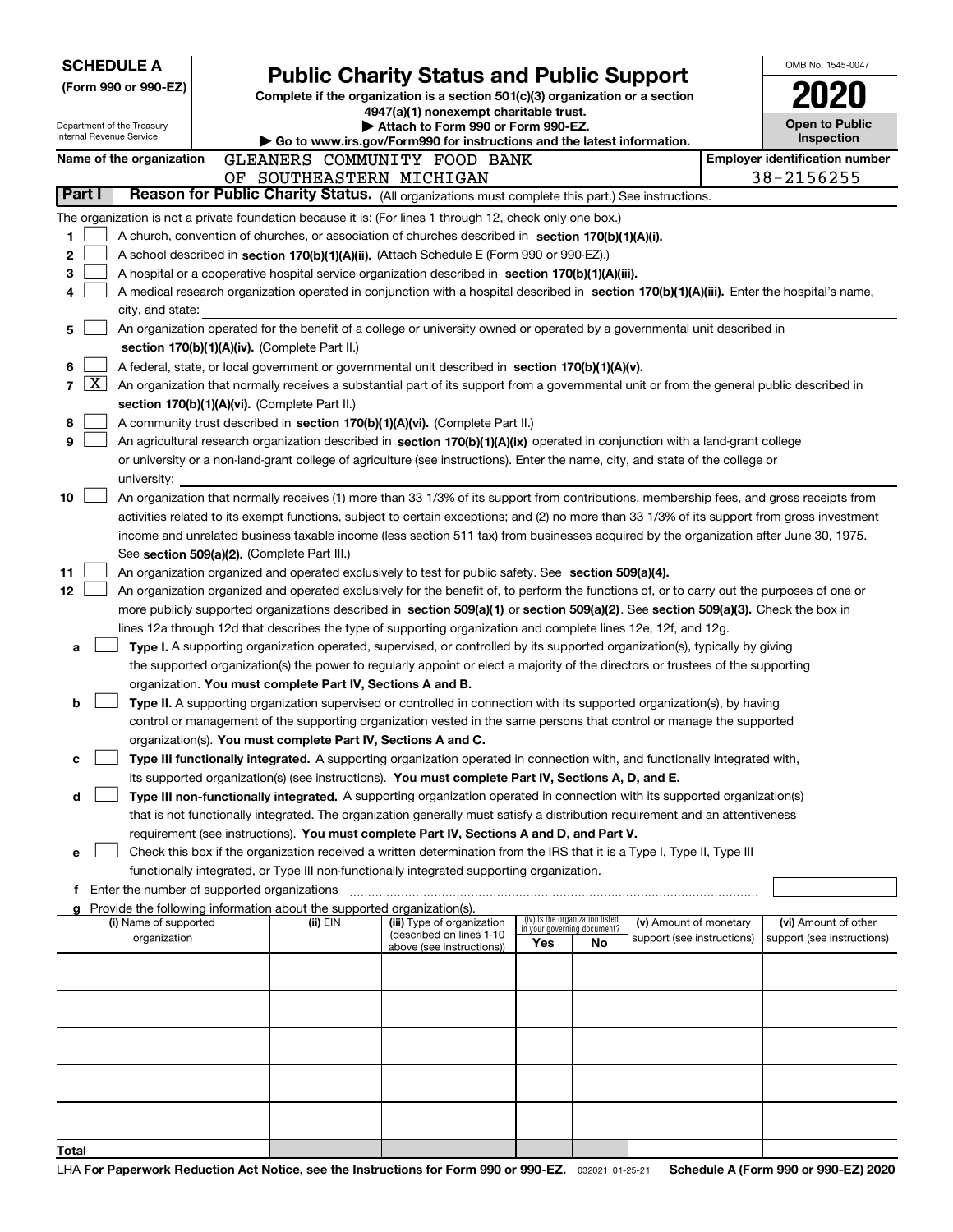#### Schedule A (Form 990 or 990-EZ) 2020 Page OF SOUTHEASTERN MICHIGAN 38-2156255

**2**

(Complete only if you checked the box on line 5, 7, or 8 of Part I or if the organization failed to qualify under Part III. If the organization fails to qualify under the tests listed below, please complete Part III.) **Part II Support Schedule for Organizations Described in Sections 170(b)(1)(A)(iv) and 170(b)(1)(A)(vi)**

|     | <b>Section A. Public Support</b>                                                                                                               |                                                             |                       |            |                                       |          |                                          |
|-----|------------------------------------------------------------------------------------------------------------------------------------------------|-------------------------------------------------------------|-----------------------|------------|---------------------------------------|----------|------------------------------------------|
|     | Calendar year (or fiscal year beginning in)                                                                                                    | (a) 2016                                                    | (b) 2017              | $(c)$ 2018 | $(d)$ 2019                            | (e) 2020 | (f) Total                                |
|     | 1 Gifts, grants, contributions, and                                                                                                            |                                                             |                       |            |                                       |          |                                          |
|     | membership fees received. (Do not                                                                                                              |                                                             |                       |            |                                       |          |                                          |
|     | include any "unusual grants.")                                                                                                                 | 105989568 67067620. 70384150. 109900195 114902945 468244478 |                       |            |                                       |          |                                          |
|     | 2 Tax revenues levied for the organ-                                                                                                           |                                                             |                       |            |                                       |          |                                          |
|     | ization's benefit and either paid to                                                                                                           |                                                             |                       |            |                                       |          |                                          |
|     | or expended on its behalf                                                                                                                      |                                                             |                       |            |                                       |          |                                          |
|     | 3 The value of services or facilities                                                                                                          |                                                             |                       |            |                                       |          |                                          |
|     | furnished by a governmental unit to                                                                                                            |                                                             |                       |            |                                       |          |                                          |
|     | the organization without charge                                                                                                                |                                                             |                       |            |                                       |          |                                          |
|     | 4 Total. Add lines 1 through 3                                                                                                                 | 10598956867067620.70384150.109900195114902945 468244478     |                       |            |                                       |          |                                          |
|     | 5 The portion of total contributions                                                                                                           |                                                             |                       |            |                                       |          |                                          |
|     | by each person (other than a                                                                                                                   |                                                             |                       |            |                                       |          |                                          |
|     | governmental unit or publicly                                                                                                                  |                                                             |                       |            |                                       |          |                                          |
|     | supported organization) included                                                                                                               |                                                             |                       |            |                                       |          |                                          |
|     | on line 1 that exceeds 2% of the                                                                                                               |                                                             |                       |            |                                       |          |                                          |
|     | amount shown on line 11,                                                                                                                       |                                                             |                       |            |                                       |          |                                          |
|     | column (f)                                                                                                                                     |                                                             |                       |            |                                       |          |                                          |
|     | 6 Public support. Subtract line 5 from line 4.                                                                                                 |                                                             |                       |            |                                       |          | 468244478                                |
|     | <b>Section B. Total Support</b>                                                                                                                |                                                             |                       |            |                                       |          |                                          |
|     | Calendar year (or fiscal year beginning in)                                                                                                    | (a) 2016                                                    | (b) 2017              | $(c)$ 2018 | $(d)$ 2019                            | (e) 2020 | (f) Total                                |
|     | <b>7</b> Amounts from line 4                                                                                                                   | 10598956867067620.70384150.109900195114902945468244478      |                       |            |                                       |          |                                          |
|     | 8 Gross income from interest,                                                                                                                  |                                                             |                       |            |                                       |          |                                          |
|     | dividends, payments received on                                                                                                                |                                                             |                       |            |                                       |          |                                          |
|     | securities loans, rents, royalties,                                                                                                            |                                                             |                       |            |                                       |          |                                          |
|     | and income from similar sources                                                                                                                | 159,601.                                                    | 173,404.              | 22,339.    | 61,049.                               | 94,551.  | 510,944.                                 |
|     | 9 Net income from unrelated business                                                                                                           |                                                             |                       |            |                                       |          |                                          |
|     | activities, whether or not the                                                                                                                 |                                                             |                       |            |                                       |          |                                          |
|     | business is regularly carried on                                                                                                               |                                                             |                       |            |                                       |          |                                          |
|     | 10 Other income. Do not include gain                                                                                                           |                                                             |                       |            |                                       |          |                                          |
|     | or loss from the sale of capital                                                                                                               |                                                             |                       |            |                                       |          |                                          |
|     | assets (Explain in Part VI.)                                                                                                                   |                                                             | $164, 359.$ 202, 426. |            | $336,069.$ 204,051. 190,585. 1097490. |          |                                          |
|     | 11 Total support. Add lines 7 through 10                                                                                                       |                                                             |                       |            |                                       |          | 469852912                                |
|     | <b>12</b> Gross receipts from related activities, etc. (see instructions)                                                                      |                                                             |                       |            |                                       | 12       | 38,481,271.                              |
|     | 13 First 5 years. If the Form 990 is for the organization's first, second, third, fourth, or fifth tax year as a section 501(c)(3)             |                                                             |                       |            |                                       |          |                                          |
|     | organization, check this box and stop here                                                                                                     |                                                             |                       |            |                                       |          |                                          |
|     | <b>Section C. Computation of Public Support Percentage</b>                                                                                     |                                                             |                       |            |                                       |          |                                          |
|     |                                                                                                                                                |                                                             |                       |            |                                       | 14       | 99.66<br>%                               |
|     |                                                                                                                                                |                                                             |                       |            |                                       | 15       | 99.61<br>$\%$                            |
|     | 16a 33 1/3% support test - 2020. If the organization did not check the box on line 13, and line 14 is 33 1/3% or more, check this box and      |                                                             |                       |            |                                       |          |                                          |
|     | stop here. The organization qualifies as a publicly supported organization                                                                     |                                                             |                       |            |                                       |          | $\blacktriangleright$ $\boxed{\text{X}}$ |
|     | b 33 1/3% support test - 2019. If the organization did not check a box on line 13 or 16a, and line 15 is 33 1/3% or more, check this box       |                                                             |                       |            |                                       |          |                                          |
|     | and stop here. The organization qualifies as a publicly supported organization                                                                 |                                                             |                       |            |                                       |          |                                          |
|     | 17a 10% -facts-and-circumstances test - 2020. If the organization did not check a box on line 13, 16a, or 16b, and line 14 is 10% or more,     |                                                             |                       |            |                                       |          |                                          |
|     | and if the organization meets the facts-and-circumstances test, check this box and stop here. Explain in Part VI how the organization          |                                                             |                       |            |                                       |          |                                          |
|     | meets the facts-and-circumstances test. The organization qualifies as a publicly supported organization                                        |                                                             |                       |            |                                       |          |                                          |
|     | <b>b 10% -facts-and-circumstances test - 2019.</b> If the organization did not check a box on line 13, 16a, 16b, or 17a, and line 15 is 10% or |                                                             |                       |            |                                       |          |                                          |
|     | more, and if the organization meets the facts-and-circumstances test, check this box and stop here. Explain in Part VI how the                 |                                                             |                       |            |                                       |          |                                          |
|     | organization meets the facts-and-circumstances test. The organization qualifies as a publicly supported organization                           |                                                             |                       |            |                                       |          |                                          |
| 18. | Private foundation. If the organization did not check a box on line 13, 16a, 16b, 17a, or 17b, check this box and see instructions             |                                                             |                       |            |                                       |          |                                          |

**Schedule A (Form 990 or 990-EZ) 2020**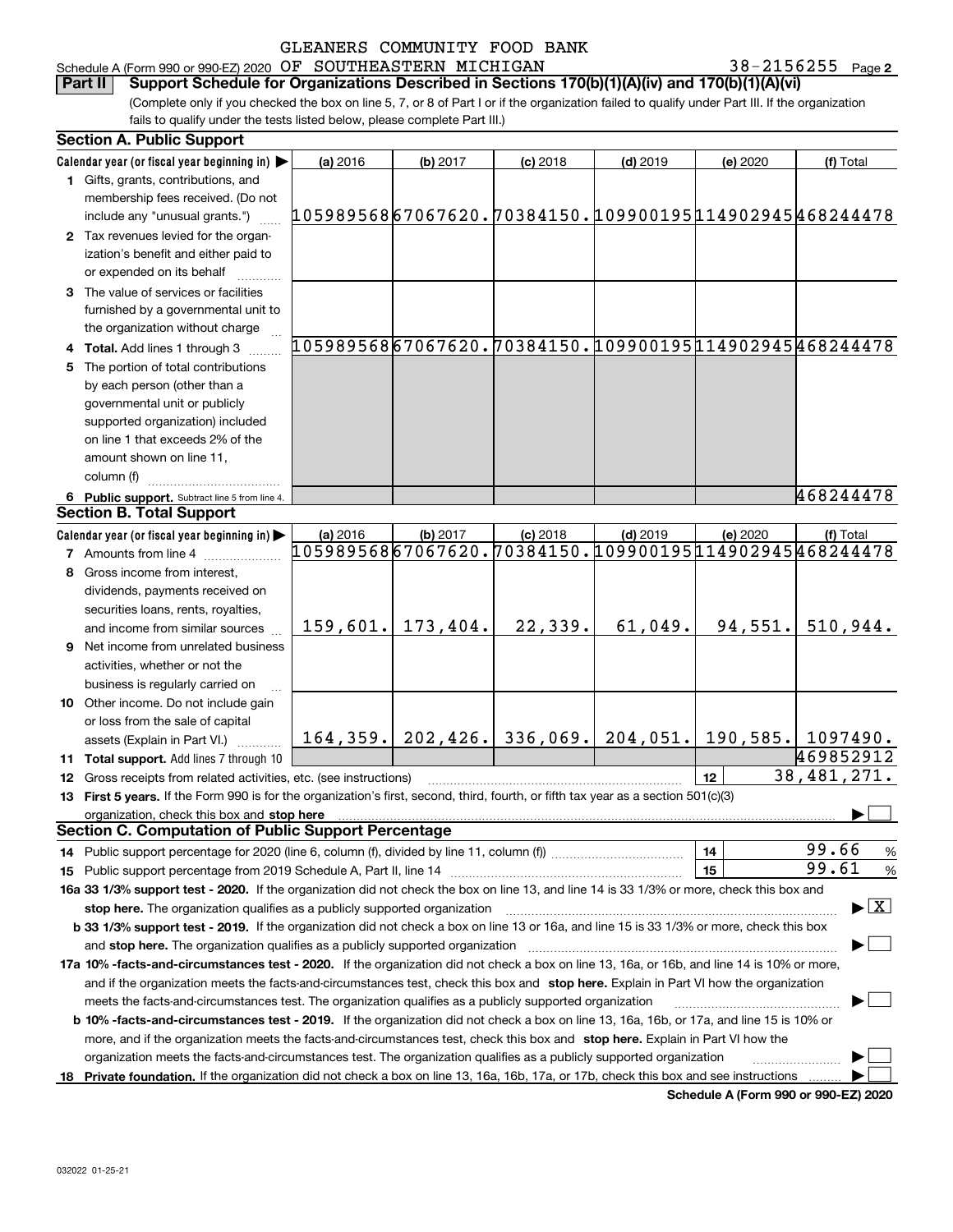| GLEANERS COMMUNITY FOOD BANK |  |  |
|------------------------------|--|--|
|------------------------------|--|--|

## **Part III Support Schedule for Organizations Described in Section 509(a)(2)**

(Complete only if you checked the box on line 10 of Part I or if the organization failed to qualify under Part II. If the organization fails to qualify under the tests listed below, please complete Part II.)

|    | <b>Section A. Public Support</b>                                                                                                                                                                                               |          |          |            |            |          |             |
|----|--------------------------------------------------------------------------------------------------------------------------------------------------------------------------------------------------------------------------------|----------|----------|------------|------------|----------|-------------|
|    | Calendar year (or fiscal year beginning in) $\blacktriangleright$                                                                                                                                                              | (a) 2016 | (b) 2017 | $(c)$ 2018 | $(d)$ 2019 | (e) 2020 | (f) Total   |
|    | 1 Gifts, grants, contributions, and                                                                                                                                                                                            |          |          |            |            |          |             |
|    | membership fees received. (Do not                                                                                                                                                                                              |          |          |            |            |          |             |
|    | include any "unusual grants.")                                                                                                                                                                                                 |          |          |            |            |          |             |
|    | <b>2</b> Gross receipts from admissions,                                                                                                                                                                                       |          |          |            |            |          |             |
|    | merchandise sold or services per-                                                                                                                                                                                              |          |          |            |            |          |             |
|    | formed, or facilities furnished in                                                                                                                                                                                             |          |          |            |            |          |             |
|    | any activity that is related to the<br>organization's tax-exempt purpose                                                                                                                                                       |          |          |            |            |          |             |
|    | 3 Gross receipts from activities that                                                                                                                                                                                          |          |          |            |            |          |             |
|    | are not an unrelated trade or bus-                                                                                                                                                                                             |          |          |            |            |          |             |
|    | iness under section 513                                                                                                                                                                                                        |          |          |            |            |          |             |
|    | 4 Tax revenues levied for the organ-                                                                                                                                                                                           |          |          |            |            |          |             |
|    | ization's benefit and either paid to                                                                                                                                                                                           |          |          |            |            |          |             |
|    | or expended on its behalf                                                                                                                                                                                                      |          |          |            |            |          |             |
|    | .                                                                                                                                                                                                                              |          |          |            |            |          |             |
|    | 5 The value of services or facilities                                                                                                                                                                                          |          |          |            |            |          |             |
|    | furnished by a governmental unit to                                                                                                                                                                                            |          |          |            |            |          |             |
|    | the organization without charge                                                                                                                                                                                                |          |          |            |            |          |             |
|    | <b>6 Total.</b> Add lines 1 through 5                                                                                                                                                                                          |          |          |            |            |          |             |
|    | 7a Amounts included on lines 1, 2, and                                                                                                                                                                                         |          |          |            |            |          |             |
|    | 3 received from disqualified persons                                                                                                                                                                                           |          |          |            |            |          |             |
|    | <b>b</b> Amounts included on lines 2 and 3 received<br>from other than disqualified persons that                                                                                                                               |          |          |            |            |          |             |
|    | exceed the greater of \$5,000 or 1% of the                                                                                                                                                                                     |          |          |            |            |          |             |
|    | amount on line 13 for the year                                                                                                                                                                                                 |          |          |            |            |          |             |
|    | c Add lines 7a and 7b                                                                                                                                                                                                          |          |          |            |            |          |             |
|    | 8 Public support. (Subtract line 7c from line 6.)                                                                                                                                                                              |          |          |            |            |          |             |
|    | <b>Section B. Total Support</b>                                                                                                                                                                                                |          |          |            |            |          |             |
|    | Calendar year (or fiscal year beginning in)                                                                                                                                                                                    | (a) 2016 | (b) 2017 | $(c)$ 2018 | $(d)$ 2019 | (e) 2020 | (f) Total   |
|    | 9 Amounts from line 6                                                                                                                                                                                                          |          |          |            |            |          |             |
|    | <b>10a</b> Gross income from interest,<br>dividends, payments received on                                                                                                                                                      |          |          |            |            |          |             |
|    | securities loans, rents, royalties,                                                                                                                                                                                            |          |          |            |            |          |             |
|    | and income from similar sources                                                                                                                                                                                                |          |          |            |            |          |             |
|    | <b>b</b> Unrelated business taxable income                                                                                                                                                                                     |          |          |            |            |          |             |
|    | (less section 511 taxes) from businesses                                                                                                                                                                                       |          |          |            |            |          |             |
|    | acquired after June 30, 1975 [10001]                                                                                                                                                                                           |          |          |            |            |          |             |
|    | c Add lines 10a and 10b                                                                                                                                                                                                        |          |          |            |            |          |             |
|    | 11 Net income from unrelated business                                                                                                                                                                                          |          |          |            |            |          |             |
|    | activities not included in line 10b,<br>whether or not the business is                                                                                                                                                         |          |          |            |            |          |             |
|    | regularly carried on                                                                                                                                                                                                           |          |          |            |            |          |             |
|    | <b>12</b> Other income. Do not include gain                                                                                                                                                                                    |          |          |            |            |          |             |
|    | or loss from the sale of capital                                                                                                                                                                                               |          |          |            |            |          |             |
|    | assets (Explain in Part VI.)<br><b>13</b> Total support. (Add lines 9, 10c, 11, and 12.)                                                                                                                                       |          |          |            |            |          |             |
|    | 14 First 5 years. If the Form 990 is for the organization's first, second, third, fourth, or fifth tax year as a section 501(c)(3) organization,                                                                               |          |          |            |            |          |             |
|    | check this box and stop here measured and contained a state of the state of the state of the state of the state of the state of the state of the state of the state of the state of the state of the state of the state of the |          |          |            |            |          |             |
|    | <b>Section C. Computation of Public Support Percentage</b>                                                                                                                                                                     |          |          |            |            |          |             |
|    | 15 Public support percentage for 2020 (line 8, column (f), divided by line 13, column (f))                                                                                                                                     |          |          |            |            | 15       | %           |
|    | 16 Public support percentage from 2019 Schedule A, Part III, line 15                                                                                                                                                           |          |          |            |            | 16       | %           |
|    | Section D. Computation of Investment Income Percentage                                                                                                                                                                         |          |          |            |            |          |             |
|    | 17 Investment income percentage for 2020 (line 10c, column (f), divided by line 13, column (f))                                                                                                                                |          |          |            |            | 17       | %           |
|    | <b>18</b> Investment income percentage from <b>2019</b> Schedule A, Part III, line 17                                                                                                                                          |          |          |            |            | 18       | %           |
|    | 19a 33 1/3% support tests - 2020. If the organization did not check the box on line 14, and line 15 is more than 33 1/3%, and line 17 is not                                                                                   |          |          |            |            |          |             |
|    | more than 33 1/3%, check this box and stop here. The organization qualifies as a publicly supported organization                                                                                                               |          |          |            |            |          | $\sim$<br>▶ |
|    | b 33 1/3% support tests - 2019. If the organization did not check a box on line 14 or line 19a, and line 16 is more than 33 1/3%, and                                                                                          |          |          |            |            |          |             |
|    | line 18 is not more than 33 1/3%, check this box and stop here. The organization qualifies as a publicly supported organization                                                                                                |          |          |            |            |          |             |
| 20 |                                                                                                                                                                                                                                |          |          |            |            |          |             |
|    |                                                                                                                                                                                                                                |          |          |            |            |          |             |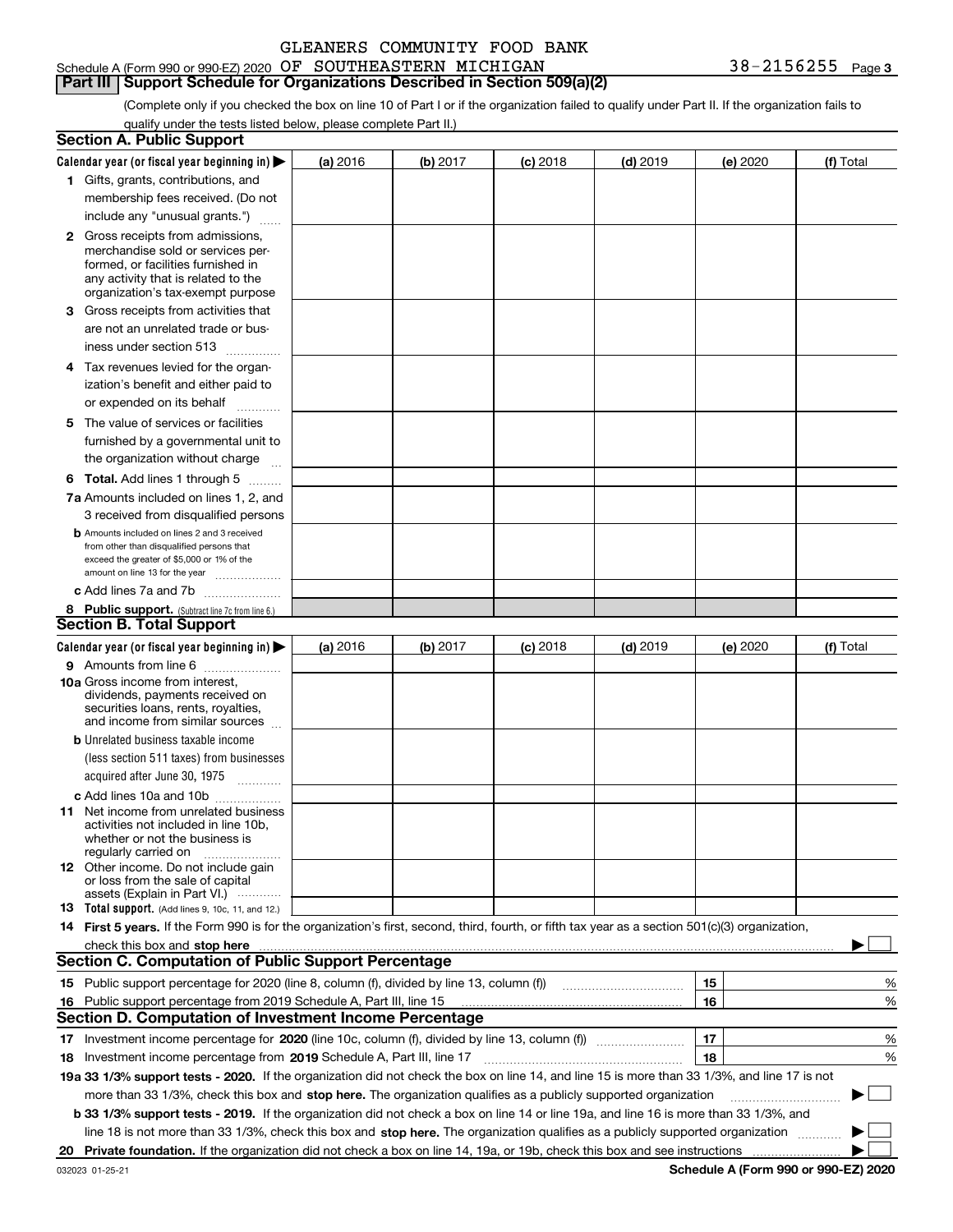#### Schedule A (Form 990 or 990-EZ) 2020 Page OF SOUTHEASTERN MICHIGAN 38-2156255

**1**

**Yes**

**No**

#### **Part IV Supporting Organizations**

(Complete only if you checked a box in line 12 on Part I. If you checked box 12a, Part I, complete Sections A and B. If you checked box 12b, Part I, complete Sections A and C. If you checked box 12c, Part I, complete Sections A, D, and E. If you checked box 12d, Part I, complete Sections A and D, and complete Part V.)

#### **Section A. All Supporting Organizations**

- **1** Are all of the organization's supported organizations listed by name in the organization's governing documents? If "No," describe in **Part VI** how the supported organizations are designated. If designated by *class or purpose, describe the designation. If historic and continuing relationship, explain.*
- **2** Did the organization have any supported organization that does not have an IRS determination of status under section 509(a)(1) or (2)? If "Yes," explain in Part VI how the organization determined that the supported *organization was described in section 509(a)(1) or (2).*
- **3a** Did the organization have a supported organization described in section 501(c)(4), (5), or (6)? If "Yes," answer *lines 3b and 3c below.*
- **b** Did the organization confirm that each supported organization qualified under section 501(c)(4), (5), or (6) and satisfied the public support tests under section 509(a)(2)? If "Yes," describe in **Part VI** when and how the *organization made the determination.*
- **c**Did the organization ensure that all support to such organizations was used exclusively for section 170(c)(2)(B) purposes? If "Yes," explain in **Part VI** what controls the organization put in place to ensure such use.
- **4a***If* Was any supported organization not organized in the United States ("foreign supported organization")? *"Yes," and if you checked box 12a or 12b in Part I, answer lines 4b and 4c below.*
- **b** Did the organization have ultimate control and discretion in deciding whether to make grants to the foreign supported organization? If "Yes," describe in **Part VI** how the organization had such control and discretion *despite being controlled or supervised by or in connection with its supported organizations.*
- **c** Did the organization support any foreign supported organization that does not have an IRS determination under sections 501(c)(3) and 509(a)(1) or (2)? If "Yes," explain in **Part VI** what controls the organization used *to ensure that all support to the foreign supported organization was used exclusively for section 170(c)(2)(B) purposes.*
- **5a***If "Yes,"* Did the organization add, substitute, or remove any supported organizations during the tax year? answer lines 5b and 5c below (if applicable). Also, provide detail in **Part VI,** including (i) the names and EIN *numbers of the supported organizations added, substituted, or removed; (ii) the reasons for each such action; (iii) the authority under the organization's organizing document authorizing such action; and (iv) how the action was accomplished (such as by amendment to the organizing document).*
- **b** Type I or Type II only. Was any added or substituted supported organization part of a class already designated in the organization's organizing document?
- **cSubstitutions only.**  Was the substitution the result of an event beyond the organization's control?
- **6** Did the organization provide support (whether in the form of grants or the provision of services or facilities) to **Part VI.** *If "Yes," provide detail in* support or benefit one or more of the filing organization's supported organizations? anyone other than (i) its supported organizations, (ii) individuals that are part of the charitable class benefited by one or more of its supported organizations, or (iii) other supporting organizations that also
- **7**Did the organization provide a grant, loan, compensation, or other similar payment to a substantial contributor *If "Yes," complete Part I of Schedule L (Form 990 or 990-EZ).* regard to a substantial contributor? (as defined in section 4958(c)(3)(C)), a family member of a substantial contributor, or a 35% controlled entity with
- **8** Did the organization make a loan to a disqualified person (as defined in section 4958) not described in line 7? *If "Yes," complete Part I of Schedule L (Form 990 or 990-EZ).*
- **9a** Was the organization controlled directly or indirectly at any time during the tax year by one or more in section 509(a)(1) or (2))? If "Yes," *provide detail in* <code>Part VI.</code> disqualified persons, as defined in section 4946 (other than foundation managers and organizations described
- **b** Did one or more disqualified persons (as defined in line 9a) hold a controlling interest in any entity in which the supporting organization had an interest? If "Yes," provide detail in P**art VI**.
- **c**Did a disqualified person (as defined in line 9a) have an ownership interest in, or derive any personal benefit from, assets in which the supporting organization also had an interest? If "Yes," provide detail in P**art VI.**
- **10a** Was the organization subject to the excess business holdings rules of section 4943 because of section supporting organizations)? If "Yes," answer line 10b below. 4943(f) (regarding certain Type II supporting organizations, and all Type III non-functionally integrated
- **b** Did the organization have any excess business holdings in the tax year? (Use Schedule C, Form 4720, to *determine whether the organization had excess business holdings.)*

**23a3b3c4a4b4c5a5b5c6789a 9b9c10a**

**10b**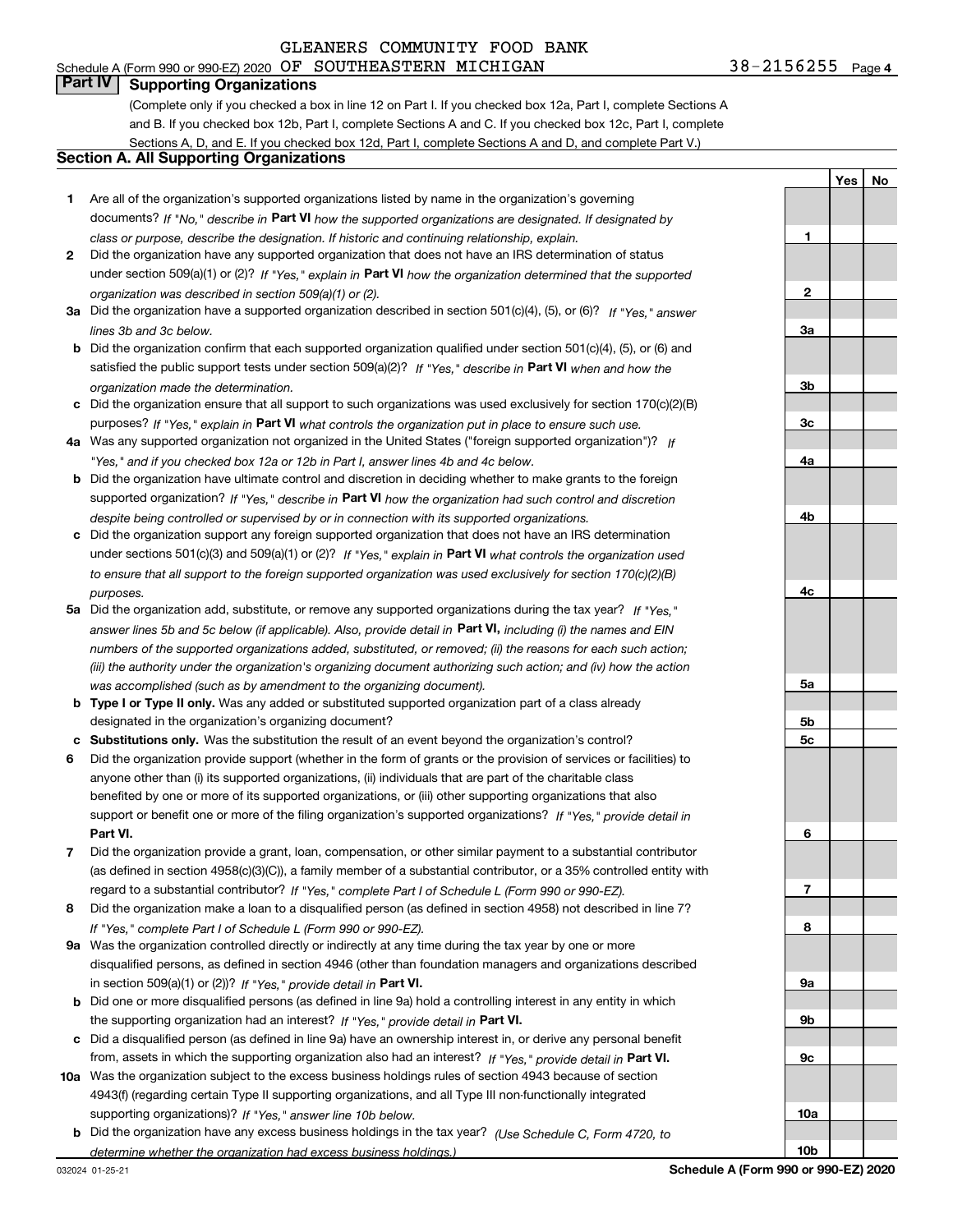#### Schedule A (Form 990 or 990-EZ) 2020 Page OF SOUTHEASTERN MICHIGAN 38-2156255 **Part IV Supporting Organizations** *(continued)*

**Yes**

**No**

| 11           | Has the organization accepted a gift or contribution from any of the following persons?                                                                                                                                                                                                                                                                                                |                 |     |    |
|--------------|----------------------------------------------------------------------------------------------------------------------------------------------------------------------------------------------------------------------------------------------------------------------------------------------------------------------------------------------------------------------------------------|-----------------|-----|----|
|              | a A person who directly or indirectly controls, either alone or together with persons described in lines 11b and                                                                                                                                                                                                                                                                       |                 |     |    |
|              | 11c below, the governing body of a supported organization?                                                                                                                                                                                                                                                                                                                             | 11a             |     |    |
|              | <b>b</b> A family member of a person described in line 11a above?                                                                                                                                                                                                                                                                                                                      | 11 <sub>b</sub> |     |    |
|              | c A 35% controlled entity of a person described in line 11a or 11b above? If "Yes" to line 11a, 11b, or 11c, provide                                                                                                                                                                                                                                                                   |                 |     |    |
|              | detail in Part VI.                                                                                                                                                                                                                                                                                                                                                                     | 11c             |     |    |
|              | <b>Section B. Type I Supporting Organizations</b>                                                                                                                                                                                                                                                                                                                                      |                 |     |    |
|              |                                                                                                                                                                                                                                                                                                                                                                                        |                 | Yes | No |
| 1            | Did the governing body, members of the governing body, officers acting in their official capacity, or membership of one or<br>more supported organizations have the power to regularly appoint or elect at least a majority of the organization's officers,<br>directors, or trustees at all times during the tax year? If "No," describe in Part VI how the supported organization(s) |                 |     |    |
|              | effectively operated, supervised, or controlled the organization's activities. If the organization had more than one supported<br>organization, describe how the powers to appoint and/or remove officers, directors, or trustees were allocated among the<br>supported organizations and what conditions or restrictions, if any, applied to such powers during the tax year.         | 1               |     |    |
| 2            | Did the organization operate for the benefit of any supported organization other than the supported                                                                                                                                                                                                                                                                                    |                 |     |    |
|              | organization(s) that operated, supervised, or controlled the supporting organization? If "Yes," explain in                                                                                                                                                                                                                                                                             |                 |     |    |
|              | Part VI how providing such benefit carried out the purposes of the supported organization(s) that operated,                                                                                                                                                                                                                                                                            |                 |     |    |
|              | supervised, or controlled the supporting organization.<br><b>Section C. Type II Supporting Organizations</b>                                                                                                                                                                                                                                                                           | $\mathbf{2}$    |     |    |
|              |                                                                                                                                                                                                                                                                                                                                                                                        |                 |     |    |
|              |                                                                                                                                                                                                                                                                                                                                                                                        |                 | Yes | No |
| 1.           | Were a majority of the organization's directors or trustees during the tax year also a majority of the directors                                                                                                                                                                                                                                                                       |                 |     |    |
|              | or trustees of each of the organization's supported organization(s)? If "No," describe in Part VI how control                                                                                                                                                                                                                                                                          |                 |     |    |
|              | or management of the supporting organization was vested in the same persons that controlled or managed                                                                                                                                                                                                                                                                                 |                 |     |    |
|              | the supported organization(s).                                                                                                                                                                                                                                                                                                                                                         | 1               |     |    |
|              | Section D. All Type III Supporting Organizations                                                                                                                                                                                                                                                                                                                                       |                 |     |    |
|              |                                                                                                                                                                                                                                                                                                                                                                                        |                 | Yes | No |
| 1            | Did the organization provide to each of its supported organizations, by the last day of the fifth month of the                                                                                                                                                                                                                                                                         |                 |     |    |
|              | organization's tax year, (i) a written notice describing the type and amount of support provided during the prior tax                                                                                                                                                                                                                                                                  |                 |     |    |
|              | year, (ii) a copy of the Form 990 that was most recently filed as of the date of notification, and (iii) copies of the                                                                                                                                                                                                                                                                 |                 |     |    |
|              | organization's governing documents in effect on the date of notification, to the extent not previously provided?                                                                                                                                                                                                                                                                       | 1               |     |    |
| 2            | Were any of the organization's officers, directors, or trustees either (i) appointed or elected by the supported                                                                                                                                                                                                                                                                       |                 |     |    |
|              | organization(s) or (ii) serving on the governing body of a supported organization? If "No," explain in Part VI how                                                                                                                                                                                                                                                                     |                 |     |    |
|              | the organization maintained a close and continuous working relationship with the supported organization(s).                                                                                                                                                                                                                                                                            | 2               |     |    |
| 3            | By reason of the relationship described in line 2, above, did the organization's supported organizations have a                                                                                                                                                                                                                                                                        |                 |     |    |
|              | significant voice in the organization's investment policies and in directing the use of the organization's                                                                                                                                                                                                                                                                             |                 |     |    |
|              | income or assets at all times during the tax year? If "Yes," describe in Part VI the role the organization's                                                                                                                                                                                                                                                                           |                 |     |    |
|              | supported organizations played in this regard.                                                                                                                                                                                                                                                                                                                                         | 3               |     |    |
|              | Section E. Type III Functionally Integrated Supporting Organizations                                                                                                                                                                                                                                                                                                                   |                 |     |    |
| 1.<br>а<br>b | Check the box next to the method that the organization used to satisfy the Integral Part Test during the year (see instructions).<br>The organization satisfied the Activities Test. Complete line 2 below.<br>The organization is the parent of each of its supported organizations. Complete line 3 below.                                                                           |                 |     |    |
| c            | The organization supported a governmental entity. Describe in Part VI how you supported a governmental entity (see instructions).                                                                                                                                                                                                                                                      |                 |     |    |
| 2            | Activities Test. Answer lines 2a and 2b below.                                                                                                                                                                                                                                                                                                                                         |                 | Yes | No |
| а            | Did substantially all of the organization's activities during the tax year directly further the exempt purposes of                                                                                                                                                                                                                                                                     |                 |     |    |
|              | the supported organization(s) to which the organization was responsive? If "Yes," then in Part VI identify                                                                                                                                                                                                                                                                             |                 |     |    |
|              | those supported organizations and explain how these activities directly furthered their exempt purposes,                                                                                                                                                                                                                                                                               |                 |     |    |
|              | how the organization was responsive to those supported organizations, and how the organization determined                                                                                                                                                                                                                                                                              |                 |     |    |
|              | that these activities constituted substantially all of its activities.                                                                                                                                                                                                                                                                                                                 | 2a              |     |    |
| b            | Did the activities described in line 2a, above, constitute activities that, but for the organization's involvement,                                                                                                                                                                                                                                                                    |                 |     |    |
|              | one or more of the organization's supported organization(s) would have been engaged in? If "Yes," explain in                                                                                                                                                                                                                                                                           |                 |     |    |
|              | Part VI the reasons for the organization's position that its supported organization(s) would have engaged in                                                                                                                                                                                                                                                                           |                 |     |    |
|              |                                                                                                                                                                                                                                                                                                                                                                                        | 2b              |     |    |
|              | these activities but for the organization's involvement.                                                                                                                                                                                                                                                                                                                               |                 |     |    |
| 3            | Parent of Supported Organizations. Answer lines 3a and 3b below.                                                                                                                                                                                                                                                                                                                       |                 |     |    |
| а            | Did the organization have the power to regularly appoint or elect a majority of the officers, directors, or                                                                                                                                                                                                                                                                            |                 |     |    |
|              | trustees of each of the supported organizations? If "Yes" or "No" provide details in Part VI.                                                                                                                                                                                                                                                                                          | За              |     |    |
|              | <b>b</b> Did the organization exercise a substantial degree of direction over the policies, programs, and activities of each                                                                                                                                                                                                                                                           |                 |     |    |
|              | of its supported organizations? If "Yes." describe in Part VI the role played by the organization in this regard.                                                                                                                                                                                                                                                                      | 3b              |     |    |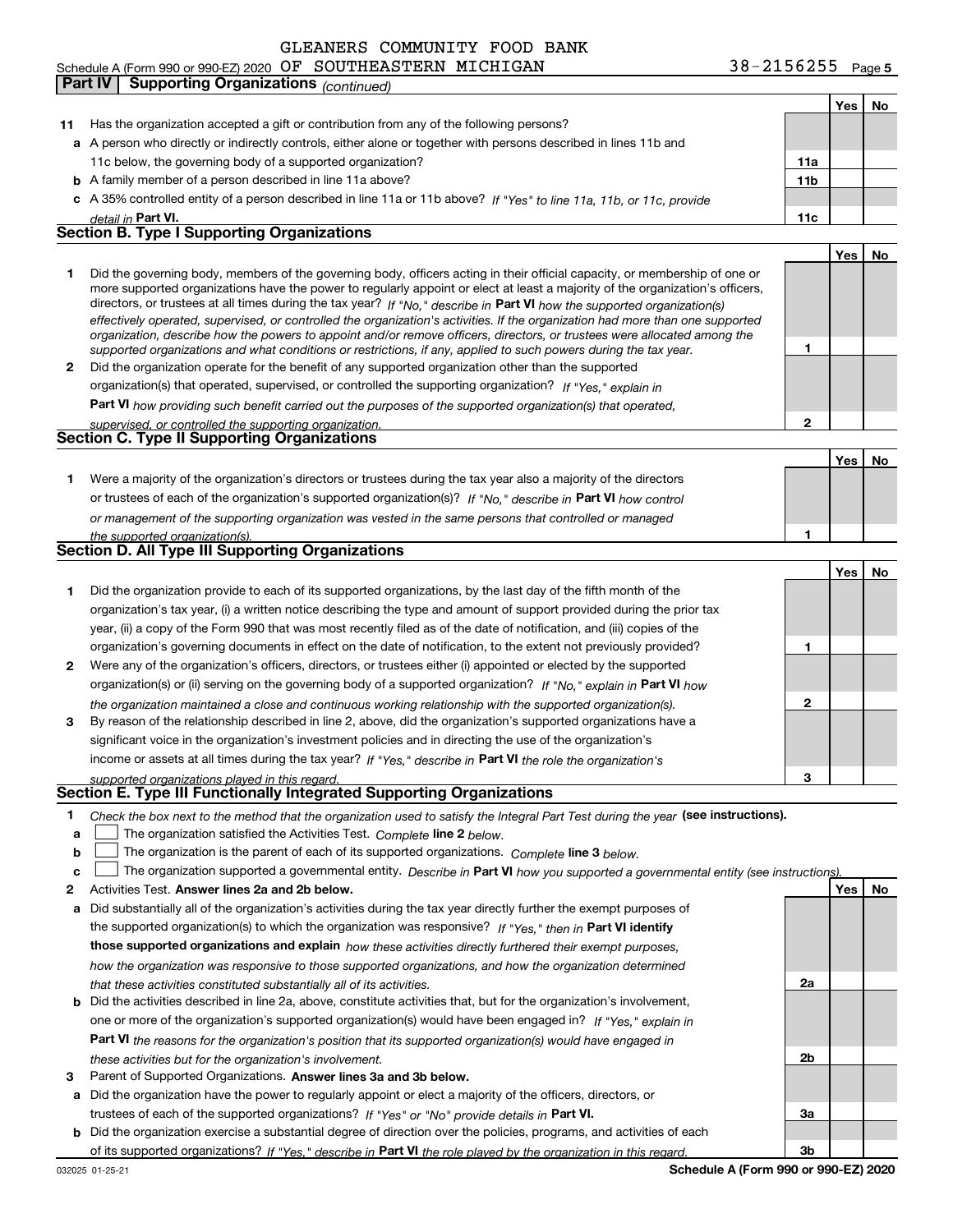#### 38-2156255 Page 6 **1Part VI** Check here if the organization satisfied the Integral Part Test as a qualifying trust on Nov. 20, 1970 ( explain in Part **VI**). See instructions. **Section A - Adjusted Net Income 12** Recoveries of prior-year distributions **3** Other gross income (see instructions) **4**Add lines 1 through 3. **56** Portion of operating expenses paid or incurred for production or **78** Adjusted Net Income (subtract lines 5, 6, and 7 from line 4) **8 8 1234567Section B - Minimum Asset Amount 1**Aggregate fair market value of all non-exempt-use assets (see **2345678a** Average monthly value of securities **b** Average monthly cash balances **c**Fair market value of other non-exempt-use assets **dTotal**  (add lines 1a, 1b, and 1c) **eDiscount** claimed for blockage or other factors **1a1b1c 1d2345678Part VI Minimum Asset Amount Section C - Distributable Amount** *explain in detail in* Schedule A (Form 990 or 990-EZ) 2020 Page OF SOUTHEASTERN MICHIGAN 38-2156255 All other Type III non-functionally integrated supporting organizations must complete Sections A through E. (B) Current Year (optional)(A) Prior Year Net short-term capital gain Depreciation and depletion collection of gross income or for management, conservation, or maintenance of property held for production of income (see instructions) Other expenses (see instructions) (B) Current Year (optional)(A) Prior Year instructions for short tax year or assets held for part of year): (explain in detail in Part VI): Acquisition indebtedness applicable to non-exempt-use assets Subtract line 2 from line 1d. Cash deemed held for exempt use. Enter 0.015 of line 3 (for greater amount, see instructions). Net value of non-exempt-use assets (subtract line 4 from line 3) Multiply line 5 by 0.035. Recoveries of prior-year distributions (add line 7 to line 6) Current Year **Part V Type III Non-Functionally Integrated 509(a)(3) Supporting Organizations**   $\mathcal{L}^{\text{max}}$

|    | lexplain in detail in Part VI):                                                                                                   |   |                     |
|----|-----------------------------------------------------------------------------------------------------------------------------------|---|---------------------|
|    | Acquisition indebtedness applicable to non-exempt-use assets                                                                      | 2 |                     |
| з  | Subtract line 2 from line 1d.                                                                                                     | з |                     |
| 4  | Cash deemed held for exempt use. Enter 0.015 of line 3 (for greater amount,                                                       |   |                     |
|    | see instructions).                                                                                                                | 4 |                     |
| -5 | Net value of non-exempt-use assets (subtract line 4 from line 3)                                                                  | 5 |                     |
| -6 | Multiply line 5 by 0.035.                                                                                                         | 6 |                     |
|    | Recoveries of prior-year distributions                                                                                            |   |                     |
| 8  | Minimum Asset Amount (add line 7 to line 6)                                                                                       | 8 |                     |
|    | <b>Section C - Distributable Amount</b>                                                                                           |   | <b>Current Year</b> |
|    | Adjusted net income for prior year (from Section A, line 8, column A)                                                             |   |                     |
|    | Enter 0.85 of line 1.                                                                                                             | 2 |                     |
| З  | Minimum asset amount for prior year (from Section B, line 8, column A)                                                            |   |                     |
|    |                                                                                                                                   | 3 |                     |
|    | Enter greater of line 2 or line 3.                                                                                                | 4 |                     |
| 5  | Income tax imposed in prior year                                                                                                  | 5 |                     |
| 6  | <b>Distributable Amount.</b> Subtract line 5 from line 4, unless subject to                                                       |   |                     |
|    | emergency temporary reduction (see instructions).                                                                                 | 6 |                     |
|    | Check here if the current year is the organization's first as a non-functionally integrated Type III supporting organization (see |   |                     |

**Schedule A (Form 990 or 990-EZ) 2020**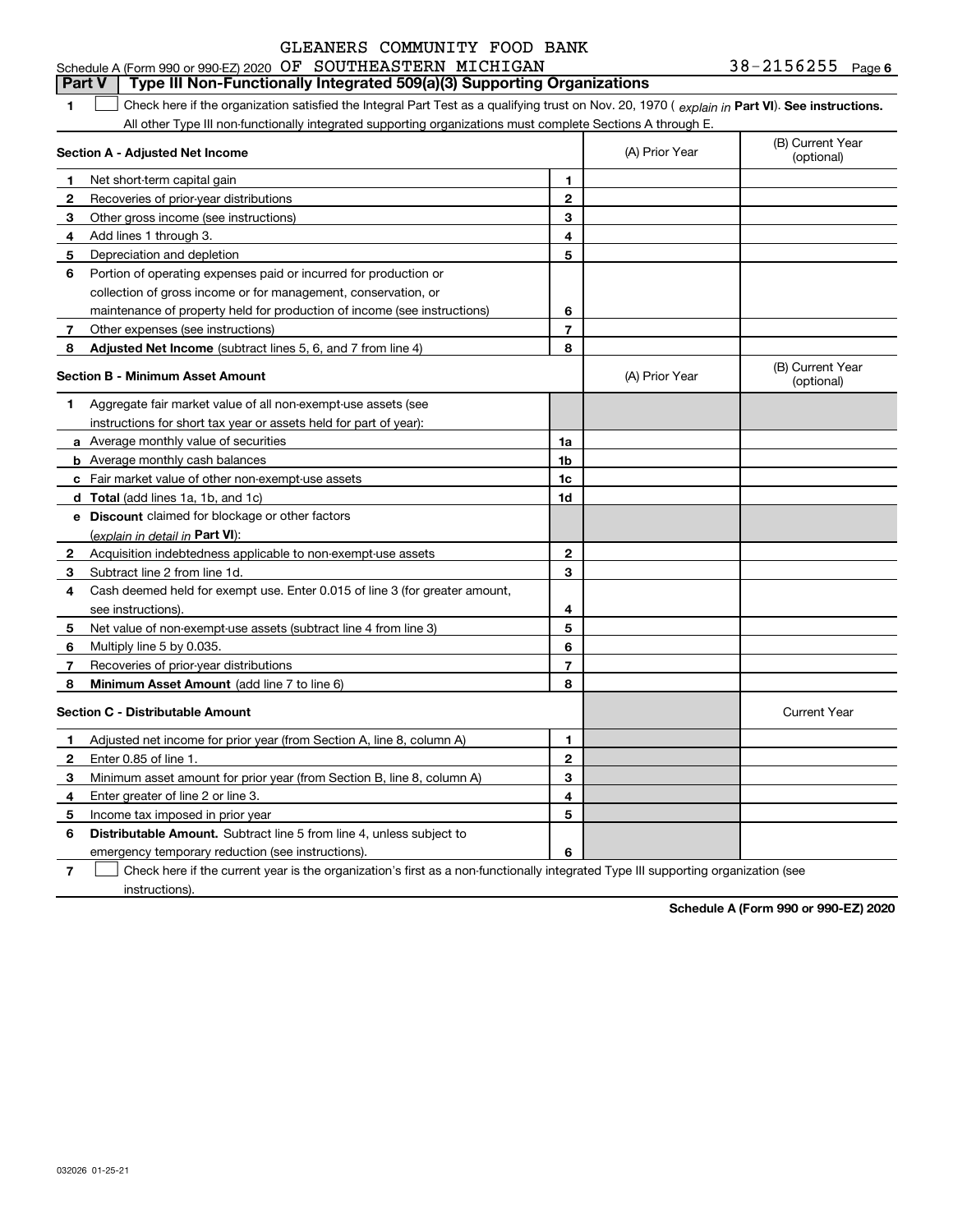| Schedule A (Form 990 or 990-EZ) 2020 OF SOUTHEASTERN MICHIGAN |  |  | $38 - 2156255$ Page 7 |  |
|---------------------------------------------------------------|--|--|-----------------------|--|
|---------------------------------------------------------------|--|--|-----------------------|--|

| Part V | Type III Non-Functionally Integrated 509(a)(3) Supporting Organizations                                      |                                    | (continued)                                   |                                                  |
|--------|--------------------------------------------------------------------------------------------------------------|------------------------------------|-----------------------------------------------|--------------------------------------------------|
|        | <b>Section D - Distributions</b>                                                                             |                                    |                                               | <b>Current Year</b>                              |
| 1.     | Amounts paid to supported organizations to accomplish exempt purposes                                        |                                    | 1                                             |                                                  |
| 2      | Amounts paid to perform activity that directly furthers exempt purposes of supported                         |                                    |                                               |                                                  |
|        | organizations, in excess of income from activity                                                             |                                    | 2                                             |                                                  |
| 3      | Administrative expenses paid to accomplish exempt purposes of supported organizations                        |                                    | З                                             |                                                  |
| 4      | Amounts paid to acquire exempt-use assets                                                                    |                                    | 4                                             |                                                  |
| 5      | Qualified set-aside amounts (prior IRS approval required - provide details in Part VI)                       |                                    | 5                                             |                                                  |
| 6      | Other distributions (describe in Part VI). See instructions.                                                 |                                    | 6                                             |                                                  |
| 7      | Total annual distributions. Add lines 1 through 6.                                                           |                                    | $\overline{7}$                                |                                                  |
| 8      | Distributions to attentive supported organizations to which the organization is responsive                   |                                    |                                               |                                                  |
|        | (provide details in Part VI). See instructions.                                                              |                                    | 8                                             |                                                  |
| 9      | Distributable amount for 2020 from Section C, line 6                                                         |                                    | 9                                             |                                                  |
| 10     | Line 8 amount divided by line 9 amount                                                                       |                                    | 10                                            |                                                  |
|        | <b>Section E - Distribution Allocations</b> (see instructions)                                               | (i)<br><b>Excess Distributions</b> | (ii)<br><b>Underdistributions</b><br>Pre-2020 | (iii)<br><b>Distributable</b><br>Amount for 2020 |
| 1.     | Distributable amount for 2020 from Section C, line 6                                                         |                                    |                                               |                                                  |
| 2      | Underdistributions, if any, for years prior to 2020 (reason-                                                 |                                    |                                               |                                                  |
|        | able cause required - explain in Part VI). See instructions.                                                 |                                    |                                               |                                                  |
| 3      | Excess distributions carryover, if any, to 2020                                                              |                                    |                                               |                                                  |
|        | <b>a</b> From 2015                                                                                           |                                    |                                               |                                                  |
|        | <b>b</b> From $2016$                                                                                         |                                    |                                               |                                                  |
|        | $c$ From 2017                                                                                                |                                    |                                               |                                                  |
|        | <b>d</b> From 2018                                                                                           |                                    |                                               |                                                  |
|        | e From 2019                                                                                                  |                                    |                                               |                                                  |
|        | f Total of lines 3a through 3e                                                                               |                                    |                                               |                                                  |
|        | <b>g</b> Applied to underdistributions of prior years                                                        |                                    |                                               |                                                  |
|        | <b>h</b> Applied to 2020 distributable amount                                                                |                                    |                                               |                                                  |
| Ť.     | Carryover from 2015 not applied (see instructions)                                                           |                                    |                                               |                                                  |
|        | Remainder. Subtract lines 3g, 3h, and 3i from line 3f.                                                       |                                    |                                               |                                                  |
| 4      | Distributions for 2020 from Section D,                                                                       |                                    |                                               |                                                  |
|        | \$<br>line $7:$                                                                                              |                                    |                                               |                                                  |
|        | <b>a</b> Applied to underdistributions of prior years                                                        |                                    |                                               |                                                  |
|        | <b>b</b> Applied to 2020 distributable amount                                                                |                                    |                                               |                                                  |
|        | <b>c</b> Remainder. Subtract lines 4a and 4b from line 4.                                                    |                                    |                                               |                                                  |
| 5      | Remaining underdistributions for years prior to 2020, if                                                     |                                    |                                               |                                                  |
|        | any. Subtract lines 3g and 4a from line 2. For result greater                                                |                                    |                                               |                                                  |
| 6      | than zero, explain in Part VI. See instructions.<br>Remaining underdistributions for 2020. Subtract lines 3h |                                    |                                               |                                                  |
|        | and 4b from line 1. For result greater than zero, explain in                                                 |                                    |                                               |                                                  |
|        | Part VI. See instructions.                                                                                   |                                    |                                               |                                                  |
| 7      | Excess distributions carryover to 2021. Add lines 3j                                                         |                                    |                                               |                                                  |
|        | and 4c.                                                                                                      |                                    |                                               |                                                  |
| 8      | Breakdown of line 7:                                                                                         |                                    |                                               |                                                  |
|        | a Excess from 2016                                                                                           |                                    |                                               |                                                  |
|        | <b>b</b> Excess from 2017                                                                                    |                                    |                                               |                                                  |
|        | c Excess from 2018                                                                                           |                                    |                                               |                                                  |
|        | d Excess from 2019                                                                                           |                                    |                                               |                                                  |
|        | e Excess from 2020                                                                                           |                                    |                                               |                                                  |
|        |                                                                                                              |                                    |                                               |                                                  |

**Schedule A (Form 990 or 990-EZ) 2020**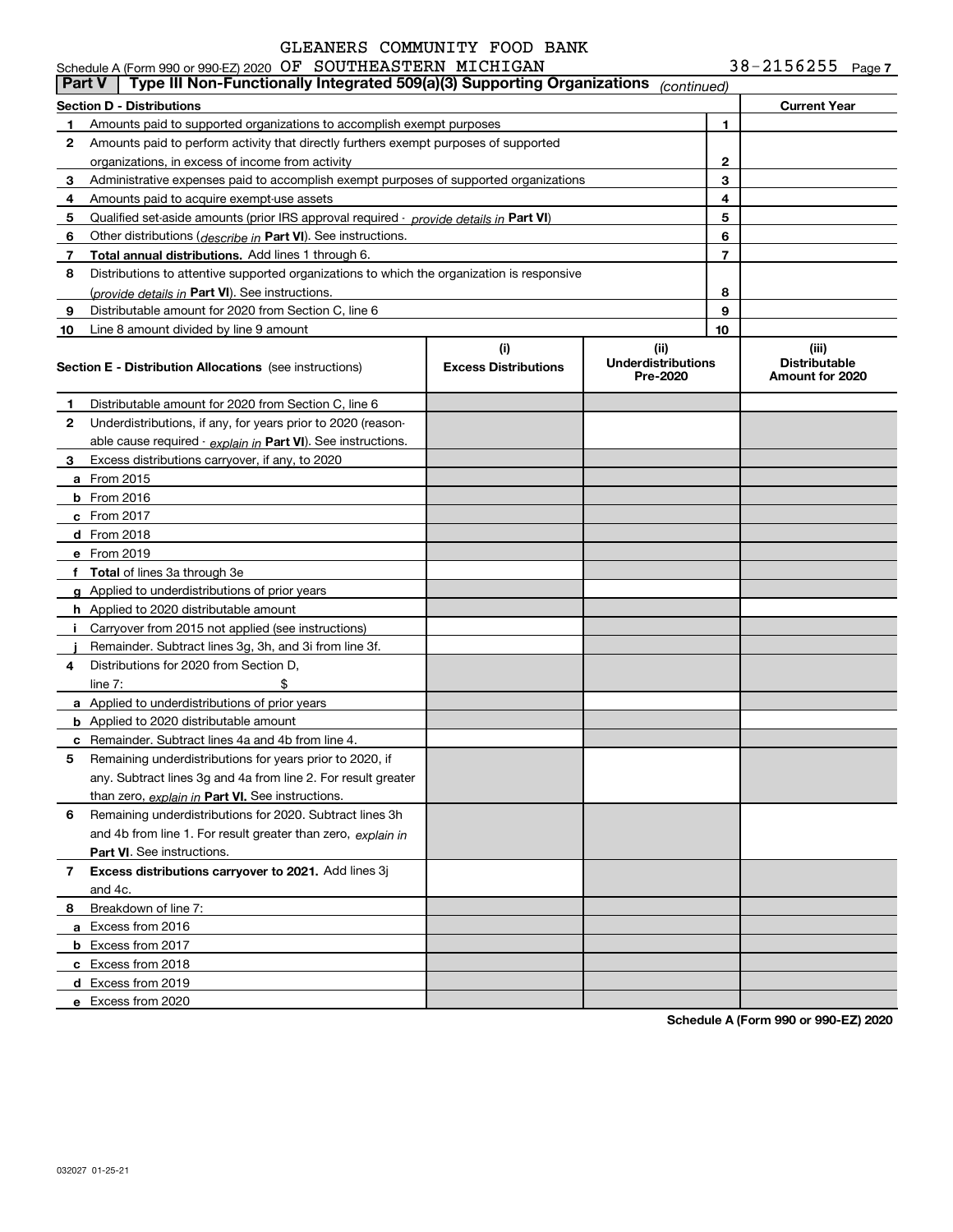#### Schedule A (Form 990 or 990-EZ) 2020 Page OF SOUTHEASTERN MICHIGAN GLEANERS COMMUNITY FOOD BANK

Part VI | Supplemental Information. Provide the explanations required by Part II, line 10; Part II, line 17a or 17b; Part III, line 12; Part IV, Section A, lines 1, 2, 3b, 3c, 4b, 4c, 5a, 6, 9a, 9b, 9c, 11a, 11b, and 11c; Part IV, Section B, lines 1 and 2; Part IV, Section C, line 1; Part IV, Section D, lines 2 and 3; Part IV, Section E, lines 1c, 2a, 2b, 3a, and 3b; Part V, line 1; Part V, Section B, line 1e; Part V, Section D, lines 5, 6, and 8; and Part V, Section E, lines 2, 5, and 6. Also complete this part for any additional information. (See instructions.)

SCHEDULE A, PART II, LINE 10, EXPLANATION FOR OTHER INCOME:

| OTHER INCOME    |  |           |
|-----------------|--|-----------|
| 2016 AMOUNT: \$ |  | 164, 359. |
| 2017 AMOUNT: \$ |  | 202, 426. |
| 2018 AMOUNT: \$ |  | 336,069.  |
| 2019 AMOUNT: \$ |  | 204,051.  |
| 2020 AMOUNT: \$ |  | 190,585.  |
|                 |  |           |
|                 |  |           |
|                 |  |           |
|                 |  |           |
|                 |  |           |
|                 |  |           |
|                 |  |           |
|                 |  |           |
|                 |  |           |
|                 |  |           |
|                 |  |           |
|                 |  |           |
|                 |  |           |
|                 |  |           |
|                 |  |           |
|                 |  |           |
|                 |  |           |
|                 |  |           |
|                 |  |           |
|                 |  |           |
|                 |  |           |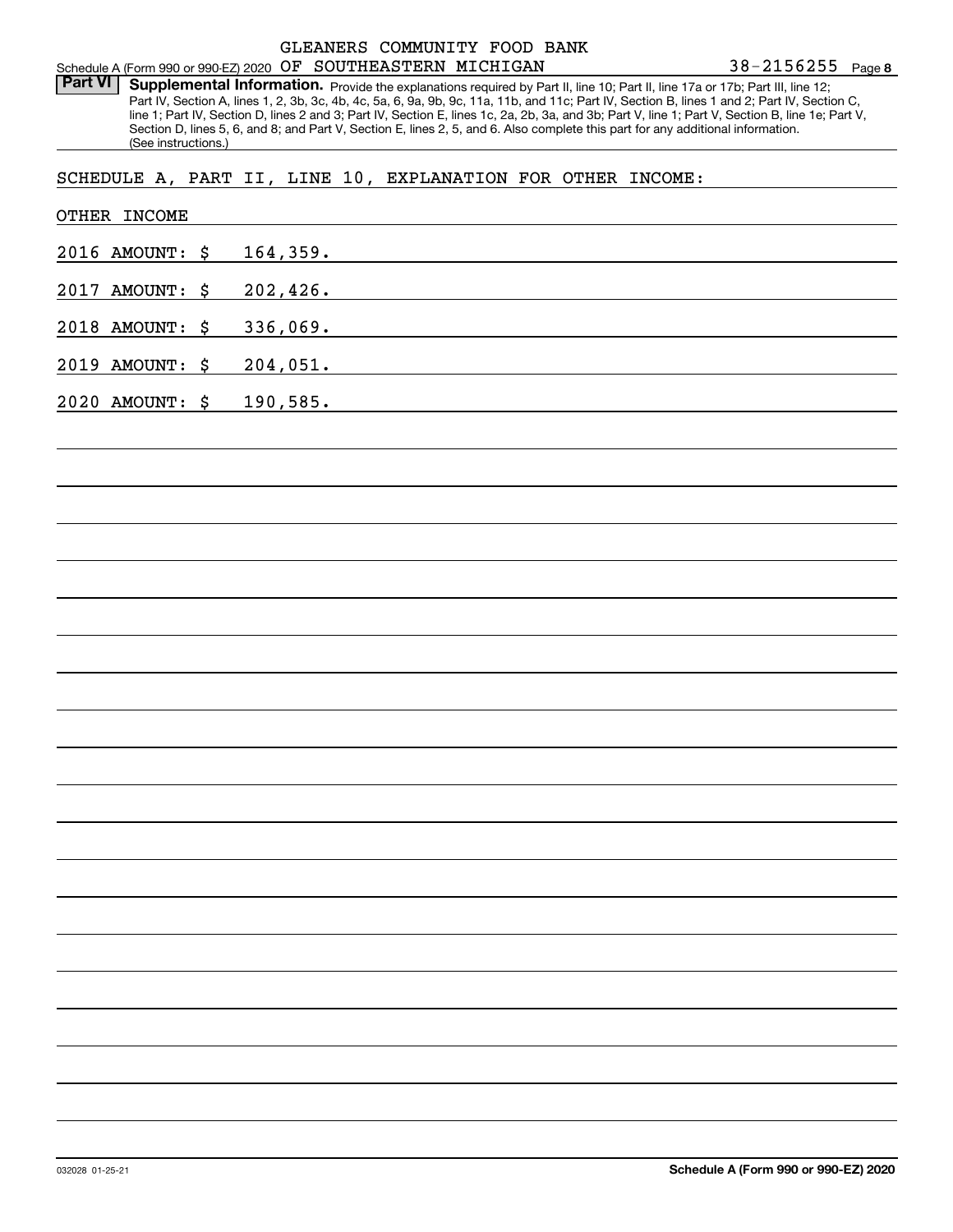|         | <b>SCHEDULE D</b>                                    |                                                                                                        | <b>Supplemental Financial Statements</b>                                                                                                       |                          | OMB No. 1545-0047                          |
|---------|------------------------------------------------------|--------------------------------------------------------------------------------------------------------|------------------------------------------------------------------------------------------------------------------------------------------------|--------------------------|--------------------------------------------|
|         | (Form 990)                                           |                                                                                                        | Complete if the organization answered "Yes" on Form 990,<br>Part IV, line 6, 7, 8, 9, 10, 11a, 11b, 11c, 11d, 11e, 11f, 12a, or 12b.           |                          |                                            |
|         | Department of the Treasury                           |                                                                                                        | Attach to Form 990.<br>Go to www.irs.gov/Form990 for instructions and the latest information.                                                  |                          | <b>Open to Public</b><br><b>Inspection</b> |
|         | Internal Revenue Service<br>Name of the organization | GLEANERS COMMUNITY FOOD BANK                                                                           |                                                                                                                                                |                          | <b>Employer identification number</b>      |
|         |                                                      | OF SOUTHEASTERN MICHIGAN                                                                               |                                                                                                                                                |                          | 38-2156255                                 |
| Part I  |                                                      |                                                                                                        | Organizations Maintaining Donor Advised Funds or Other Similar Funds or Accounts. Complete if the                                              |                          |                                            |
|         |                                                      | organization answered "Yes" on Form 990, Part IV, line 6.                                              |                                                                                                                                                |                          |                                            |
|         |                                                      |                                                                                                        | (a) Donor advised funds                                                                                                                        |                          | (b) Funds and other accounts               |
| 1       |                                                      |                                                                                                        |                                                                                                                                                |                          |                                            |
| 2       |                                                      | Aggregate value of contributions to (during year)                                                      |                                                                                                                                                |                          |                                            |
| з       |                                                      |                                                                                                        |                                                                                                                                                |                          |                                            |
| 4       |                                                      |                                                                                                        |                                                                                                                                                |                          |                                            |
| 5       |                                                      |                                                                                                        | Did the organization inform all donors and donor advisors in writing that the assets held in donor advised funds                               |                          |                                            |
|         |                                                      |                                                                                                        |                                                                                                                                                |                          | Yes<br><b>No</b>                           |
| 6       |                                                      |                                                                                                        | Did the organization inform all grantees, donors, and donor advisors in writing that grant funds can be used only                              |                          |                                            |
|         |                                                      |                                                                                                        | for charitable purposes and not for the benefit of the donor or donor advisor, or for any other purpose conferring                             |                          |                                            |
|         |                                                      |                                                                                                        |                                                                                                                                                |                          | Yes<br>No                                  |
| Part II |                                                      |                                                                                                        | Conservation Easements. Complete if the organization answered "Yes" on Form 990, Part IV, line 7.                                              |                          |                                            |
| 1       |                                                      | Purpose(s) of conservation easements held by the organization (check all that apply).                  |                                                                                                                                                |                          |                                            |
|         |                                                      | Preservation of land for public use (for example, recreation or education)                             | Preservation of a historically important land area                                                                                             |                          |                                            |
|         |                                                      | Protection of natural habitat                                                                          | Preservation of a certified historic structure                                                                                                 |                          |                                            |
|         |                                                      | Preservation of open space                                                                             |                                                                                                                                                |                          |                                            |
| 2       |                                                      |                                                                                                        | Complete lines 2a through 2d if the organization held a qualified conservation contribution in the form of a conservation easement on the last |                          |                                            |
|         | day of the tax year.                                 |                                                                                                        |                                                                                                                                                |                          | Held at the End of the Tax Year            |
|         |                                                      |                                                                                                        |                                                                                                                                                | 2a                       |                                            |
| b       |                                                      |                                                                                                        |                                                                                                                                                | 2b                       |                                            |
| с       |                                                      |                                                                                                        |                                                                                                                                                | 2c                       |                                            |
|         |                                                      |                                                                                                        | d Number of conservation easements included in (c) acquired after 7/25/06, and not on a historic structure                                     |                          |                                            |
|         |                                                      |                                                                                                        |                                                                                                                                                | 2d                       |                                            |
| З       |                                                      |                                                                                                        | Number of conservation easements modified, transferred, released, extinguished, or terminated by the organization during the tax               |                          |                                            |
|         | $\vee$ ear $\blacktriangleright$                     |                                                                                                        |                                                                                                                                                |                          |                                            |
| 4       |                                                      | Number of states where property subject to conservation easement is located $\blacktriangleright$      |                                                                                                                                                |                          |                                            |
| 5       |                                                      | Does the organization have a written policy regarding the periodic monitoring, inspection, handling of |                                                                                                                                                |                          |                                            |
|         |                                                      | violations, and enforcement of the conservation easements it holds?                                    |                                                                                                                                                |                          | Yes<br><b>No</b>                           |
| 6       |                                                      |                                                                                                        | Staff and volunteer hours devoted to monitoring, inspecting, handling of violations, and enforcing conservation easements during the year      |                          |                                            |
|         | ▶                                                    |                                                                                                        |                                                                                                                                                |                          |                                            |
| 7       |                                                      |                                                                                                        | Amount of expenses incurred in monitoring, inspecting, handling of violations, and enforcing conservation easements during the year            |                          |                                            |
|         | ▶ \$                                                 |                                                                                                        |                                                                                                                                                |                          |                                            |
| 8       |                                                      |                                                                                                        | Does each conservation easement reported on line 2(d) above satisfy the requirements of section 170(h)(4)(B)(i)                                |                          |                                            |
|         |                                                      |                                                                                                        |                                                                                                                                                |                          | Yes<br>No                                  |
| 9       |                                                      |                                                                                                        | In Part XIII, describe how the organization reports conservation easements in its revenue and expense statement and                            |                          |                                            |
|         |                                                      |                                                                                                        | balance sheet, and include, if applicable, the text of the footnote to the organization's financial statements that describes the              |                          |                                            |
|         |                                                      | organization's accounting for conservation easements.                                                  |                                                                                                                                                |                          |                                            |
|         | <b>Part III</b>                                      |                                                                                                        | Organizations Maintaining Collections of Art, Historical Treasures, or Other Similar Assets.                                                   |                          |                                            |
|         |                                                      | Complete if the organization answered "Yes" on Form 990, Part IV, line 8.                              |                                                                                                                                                |                          |                                            |
|         |                                                      |                                                                                                        | 1a If the organization elected, as permitted under FASB ASC 958, not to report in its revenue statement and balance sheet works                |                          |                                            |
|         |                                                      |                                                                                                        | of art, historical treasures, or other similar assets held for public exhibition, education, or research in furtherance of public              |                          |                                            |
|         |                                                      |                                                                                                        | service, provide in Part XIII the text of the footnote to its financial statements that describes these items.                                 |                          |                                            |
|         |                                                      |                                                                                                        | <b>b</b> If the organization elected, as permitted under FASB ASC 958, to report in its revenue statement and balance sheet works of           |                          |                                            |
|         |                                                      |                                                                                                        | art, historical treasures, or other similar assets held for public exhibition, education, or research in furtherance of public service,        |                          |                                            |
|         |                                                      | provide the following amounts relating to these items:                                                 |                                                                                                                                                |                          |                                            |
|         |                                                      |                                                                                                        |                                                                                                                                                |                          | $\triangleright$ \$                        |
|         |                                                      | (ii) Assets included in Form 990, Part X                                                               |                                                                                                                                                |                          | $\bullet$ \$                               |
| 2       |                                                      |                                                                                                        | If the organization received or held works of art, historical treasures, or other similar assets for financial gain, provide                   |                          |                                            |
|         |                                                      | the following amounts required to be reported under FASB ASC 958 relating to these items:              |                                                                                                                                                |                          |                                            |
|         |                                                      |                                                                                                        | a Revenue included on Form 990, Part VIII, line 1 [2000] [2000] [2000] [2000] [2000] [2000] [2000] [2000] [2000                                | $\blacktriangleright$ s  |                                            |
|         |                                                      |                                                                                                        |                                                                                                                                                | $\blacktriangleright$ \$ |                                            |
|         |                                                      | $H = H_0$ . For Paperwork Reduction Act Notice, see the Instructions for Form 000                      |                                                                                                                                                |                          | Schodule D (Form 990) 2020                 |

**For Paperwork Reduction Act Notice, see the Instructions for Form 990. Schedule D (Form 990) 2020** LHA

032051 12-01-20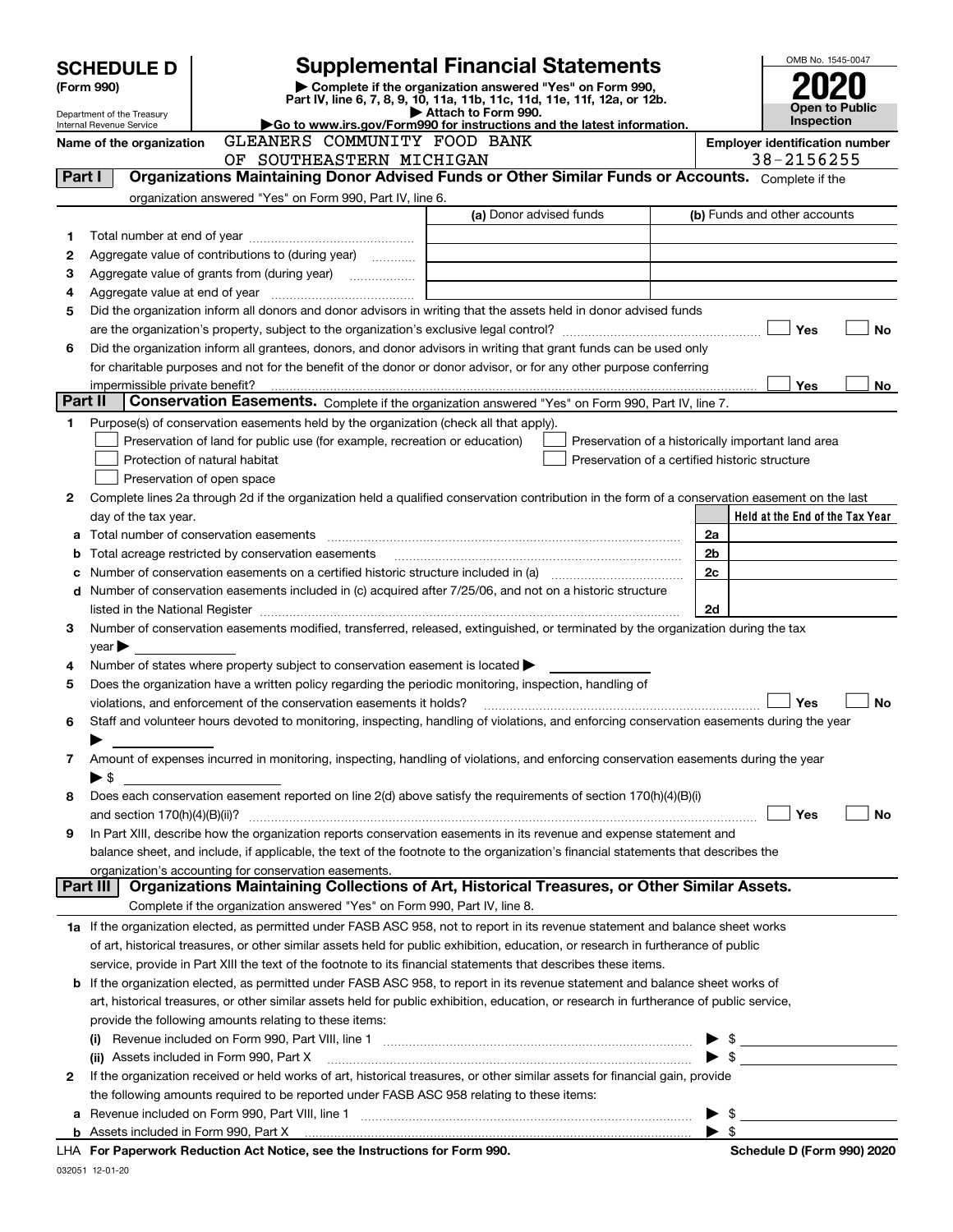|               |                                                                                                                                                                                                                                | GLEANERS COMMUNITY FOOD BANK            |                                    |                                                                                                                                                                                                                                 |         |                                 |            |                                            |            |
|---------------|--------------------------------------------------------------------------------------------------------------------------------------------------------------------------------------------------------------------------------|-----------------------------------------|------------------------------------|---------------------------------------------------------------------------------------------------------------------------------------------------------------------------------------------------------------------------------|---------|---------------------------------|------------|--------------------------------------------|------------|
|               | Schedule D (Form 990) 2020                                                                                                                                                                                                     | OF SOUTHEASTERN MICHIGAN                |                                    |                                                                                                                                                                                                                                 |         |                                 |            | 38-2156255 $_{Page}$ 2                     |            |
|               | Part III<br>Organizations Maintaining Collections of Art, Historical Treasures, or Other Similar Assets (continued)                                                                                                            |                                         |                                    |                                                                                                                                                                                                                                 |         |                                 |            |                                            |            |
| 3             | Using the organization's acquisition, accession, and other records, check any of the following that make significant use of its                                                                                                |                                         |                                    |                                                                                                                                                                                                                                 |         |                                 |            |                                            |            |
|               | collection items (check all that apply):                                                                                                                                                                                       |                                         |                                    |                                                                                                                                                                                                                                 |         |                                 |            |                                            |            |
| a             | Public exhibition                                                                                                                                                                                                              |                                         |                                    | Loan or exchange program                                                                                                                                                                                                        |         |                                 |            |                                            |            |
| b             | Scholarly research                                                                                                                                                                                                             | е                                       |                                    | Other and the contract of the contract of the contract of the contract of the contract of the contract of the contract of the contract of the contract of the contract of the contract of the contract of the contract of the c |         |                                 |            |                                            |            |
| c             | Preservation for future generations                                                                                                                                                                                            |                                         |                                    |                                                                                                                                                                                                                                 |         |                                 |            |                                            |            |
|               | Provide a description of the organization's collections and explain how they further the organization's exempt purpose in Part XIII.                                                                                           |                                         |                                    |                                                                                                                                                                                                                                 |         |                                 |            |                                            |            |
| 5             | During the year, did the organization solicit or receive donations of art, historical treasures, or other similar assets                                                                                                       |                                         |                                    |                                                                                                                                                                                                                                 |         |                                 |            |                                            |            |
|               | to be sold to raise funds rather than to be maintained as part of the organization's collection?                                                                                                                               |                                         |                                    |                                                                                                                                                                                                                                 |         |                                 |            | Yes                                        | No         |
|               | <b>Part IV</b><br>Escrow and Custodial Arrangements. Complete if the organization answered "Yes" on Form 990, Part IV, line 9, or                                                                                              |                                         |                                    |                                                                                                                                                                                                                                 |         |                                 |            |                                            |            |
|               | reported an amount on Form 990, Part X, line 21.                                                                                                                                                                               |                                         |                                    |                                                                                                                                                                                                                                 |         |                                 |            |                                            |            |
|               | 1a Is the organization an agent, trustee, custodian or other intermediary for contributions or other assets not included                                                                                                       |                                         |                                    |                                                                                                                                                                                                                                 |         |                                 |            |                                            |            |
|               | on Form 990, Part X? [11] matter contracts and contracts and contracts are contracted as a form 990, Part X?                                                                                                                   |                                         |                                    |                                                                                                                                                                                                                                 |         |                                 |            | Yes                                        | <b>No</b>  |
|               | b If "Yes," explain the arrangement in Part XIII and complete the following table:                                                                                                                                             |                                         |                                    |                                                                                                                                                                                                                                 |         |                                 |            |                                            |            |
|               |                                                                                                                                                                                                                                |                                         |                                    |                                                                                                                                                                                                                                 |         |                                 |            | Amount                                     |            |
|               | c Beginning balance measurements and the contract of the contract of the contract of the contract of the contract of the contract of the contract of the contract of the contract of the contract of the contract of the contr |                                         |                                    |                                                                                                                                                                                                                                 |         | 1c                              |            |                                            |            |
|               |                                                                                                                                                                                                                                |                                         |                                    |                                                                                                                                                                                                                                 |         | 1d                              |            |                                            |            |
|               | e Distributions during the year manufactured and continuum and contact the year manufactured and contact the year manufactured and contact the year manufactured and contact the year manufactured and contact the year manufa |                                         |                                    |                                                                                                                                                                                                                                 |         | 1e                              |            |                                            |            |
| f             | Ending balance manufactured and contract the contract of the contract of the contract of the contract of the contract of the contract of the contract of the contract of the contract of the contract of the contract of the c |                                         |                                    |                                                                                                                                                                                                                                 |         | 1f                              |            |                                            |            |
|               | 2a Did the organization include an amount on Form 990, Part X, line 21, for escrow or custodial account liability?                                                                                                             |                                         |                                    |                                                                                                                                                                                                                                 |         | .                               |            | Yes                                        | No         |
|               | <b>b</b> If "Yes," explain the arrangement in Part XIII. Check here if the explanation has been provided on Part XIII                                                                                                          |                                         |                                    |                                                                                                                                                                                                                                 |         |                                 |            |                                            |            |
| <b>Part V</b> | Endowment Funds. Complete if the organization answered "Yes" on Form 990, Part IV, line 10.                                                                                                                                    |                                         |                                    |                                                                                                                                                                                                                                 |         |                                 |            |                                            |            |
|               |                                                                                                                                                                                                                                | (a) Current year                        | (b) Prior year                     | (c) Two years back                                                                                                                                                                                                              |         |                                 |            | (d) Three years back   (e) Four years back |            |
|               | <b>1a</b> Beginning of year balance <i>manumum</i>                                                                                                                                                                             | 1,720,402.                              | 1,729,042.                         | 1,754,425.                                                                                                                                                                                                                      |         |                                 | 1,733,498. |                                            | 1,635,210. |
| b             |                                                                                                                                                                                                                                |                                         |                                    |                                                                                                                                                                                                                                 |         |                                 |            |                                            |            |
|               | Net investment earnings, gains, and losses                                                                                                                                                                                     | 368, 316.                               | 114, 136.                          |                                                                                                                                                                                                                                 | 64,225. |                                 | 112,071.   |                                            | 193,097.   |
|               |                                                                                                                                                                                                                                | 38,461.                                 | 114,290.                           |                                                                                                                                                                                                                                 | 74,263. |                                 | 74,097.    |                                            | 77,234.    |
|               | e Other expenditures for facilities                                                                                                                                                                                            |                                         |                                    |                                                                                                                                                                                                                                 |         |                                 |            |                                            |            |
|               | and programs                                                                                                                                                                                                                   |                                         |                                    |                                                                                                                                                                                                                                 |         |                                 |            |                                            |            |
|               | f Administrative expenses <i>manually communicative</i>                                                                                                                                                                        | 8,547.                                  | 8,486.                             |                                                                                                                                                                                                                                 | 15,345. |                                 | 17,047.    |                                            | 17,575.    |
| g             | End of year balance                                                                                                                                                                                                            | 2,041,710.                              | 1,720,402.                         | 1,729,042.                                                                                                                                                                                                                      |         |                                 | 1,754,425. |                                            | 1,733,498. |
| 2             | Provide the estimated percentage of the current year end balance (line 1g, column (a)) held as:                                                                                                                                |                                         |                                    |                                                                                                                                                                                                                                 |         |                                 |            |                                            |            |
|               | a Board designated or quasi-endowment >                                                                                                                                                                                        |                                         | %                                  |                                                                                                                                                                                                                                 |         |                                 |            |                                            |            |
|               | Permanent endowment $\blacktriangleright$ __ 100                                                                                                                                                                               | %                                       |                                    |                                                                                                                                                                                                                                 |         |                                 |            |                                            |            |
|               | $\mathbf c$ Term endowment $\blacktriangleright$                                                                                                                                                                               | %                                       |                                    |                                                                                                                                                                                                                                 |         |                                 |            |                                            |            |
|               | The percentages on lines 2a, 2b, and 2c should equal 100%.                                                                                                                                                                     |                                         |                                    |                                                                                                                                                                                                                                 |         |                                 |            |                                            |            |
|               | 3a Are there endowment funds not in the possession of the organization that are held and administered for the organization                                                                                                     |                                         |                                    |                                                                                                                                                                                                                                 |         |                                 |            |                                            |            |
|               | by:                                                                                                                                                                                                                            |                                         |                                    |                                                                                                                                                                                                                                 |         |                                 |            |                                            | Yes<br>No  |
|               | (i)                                                                                                                                                                                                                            |                                         |                                    |                                                                                                                                                                                                                                 |         |                                 |            | 3a(i)                                      | X          |
|               |                                                                                                                                                                                                                                |                                         |                                    |                                                                                                                                                                                                                                 |         |                                 |            | 3a(ii)                                     | x          |
|               |                                                                                                                                                                                                                                |                                         |                                    |                                                                                                                                                                                                                                 |         |                                 |            | 3b                                         |            |
| 4             | Describe in Part XIII the intended uses of the organization's endowment funds.<br>Land, Buildings, and Equipment.<br><b>Part VI</b>                                                                                            |                                         |                                    |                                                                                                                                                                                                                                 |         |                                 |            |                                            |            |
|               |                                                                                                                                                                                                                                |                                         |                                    |                                                                                                                                                                                                                                 |         |                                 |            |                                            |            |
|               | Complete if the organization answered "Yes" on Form 990, Part IV, line 11a. See Form 990, Part X, line 10.                                                                                                                     |                                         |                                    |                                                                                                                                                                                                                                 |         |                                 |            |                                            |            |
|               | Description of property                                                                                                                                                                                                        | (a) Cost or other<br>basis (investment) | (b) Cost or other<br>basis (other) |                                                                                                                                                                                                                                 |         | (c) Accumulated<br>depreciation |            | (d) Book value                             |            |
|               |                                                                                                                                                                                                                                |                                         |                                    | 1,432,414.                                                                                                                                                                                                                      |         |                                 |            | 1,432,414.                                 |            |
|               |                                                                                                                                                                                                                                |                                         |                                    | 20,782,288.                                                                                                                                                                                                                     |         | 4,520,891.                      |            | 16, 261, 397.                              |            |
|               |                                                                                                                                                                                                                                |                                         |                                    |                                                                                                                                                                                                                                 |         |                                 |            |                                            |            |
|               |                                                                                                                                                                                                                                |                                         |                                    | 4,005,849.                                                                                                                                                                                                                      |         | 2,835,206.                      |            | 1,170,643.                                 |            |
|               |                                                                                                                                                                                                                                |                                         |                                    | 1,867,566.                                                                                                                                                                                                                      |         | 885,472.                        |            |                                            | 982,094.   |
|               |                                                                                                                                                                                                                                |                                         |                                    |                                                                                                                                                                                                                                 |         |                                 |            | $\overline{19}$ , 846, 548.                |            |
|               |                                                                                                                                                                                                                                |                                         |                                    |                                                                                                                                                                                                                                 |         |                                 |            |                                            |            |

**Schedule D (Form 990) 2020**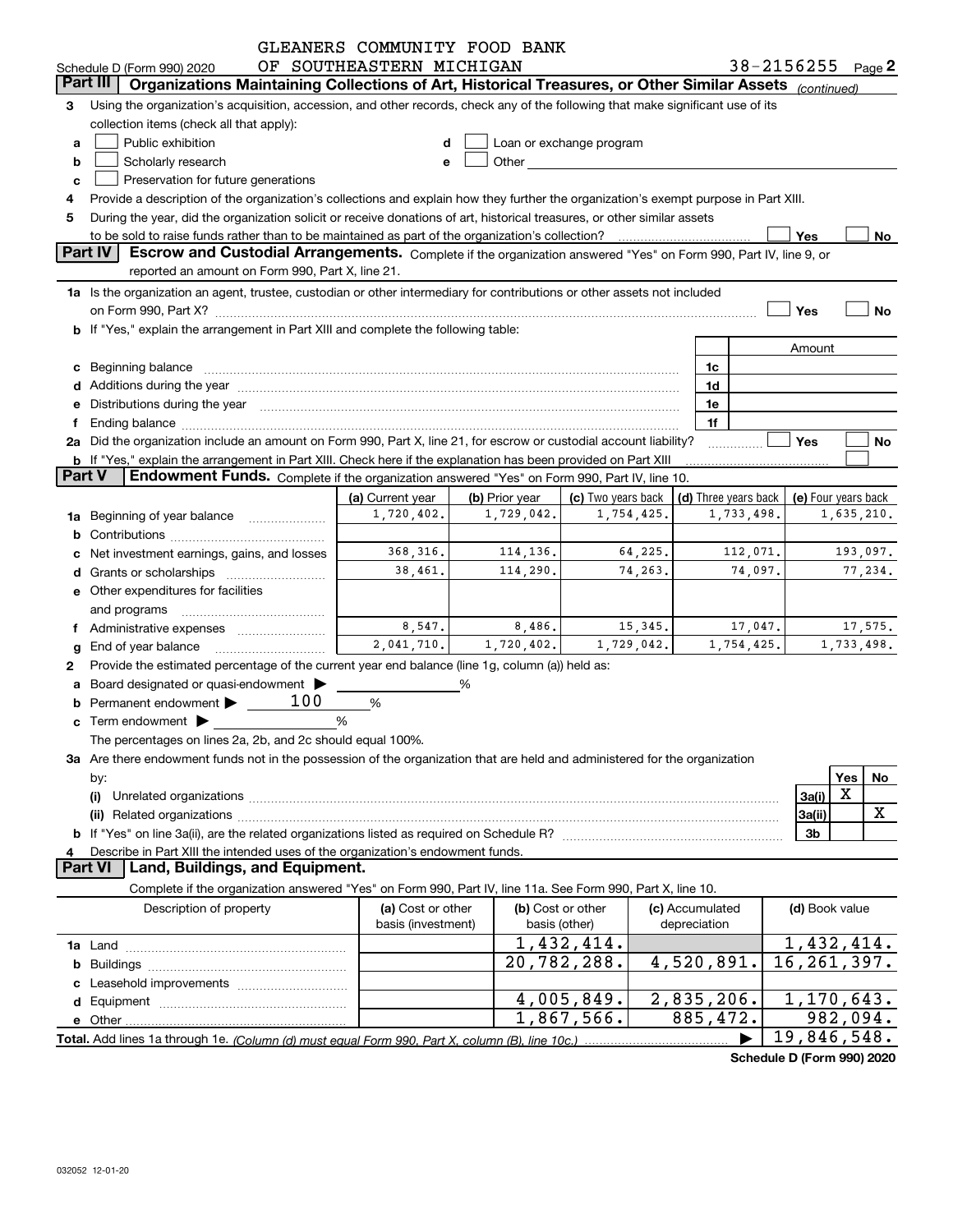|  | GLEANERS COMMUNITY FOOD BANK |  |
|--|------------------------------|--|
|  | OF COUTHERCHEDN MICUICAN     |  |

| Schedule D (Form 990) 2020                                                                                                                        | OF SOUTHEASTERN MICHIGAN |                                                           | 38-2156255<br>Page $3$ |
|---------------------------------------------------------------------------------------------------------------------------------------------------|--------------------------|-----------------------------------------------------------|------------------------|
| Part VII Investments - Other Securities.                                                                                                          |                          |                                                           |                        |
| Complete if the organization answered "Yes" on Form 990, Part IV, line 11b. See Form 990, Part X, line 12.                                        |                          |                                                           |                        |
| (a) Description of security or category (including name of security)                                                                              | (b) Book value           | (c) Method of valuation: Cost or end-of-year market value |                        |
| (1) Financial derivatives                                                                                                                         |                          |                                                           |                        |
| (2) Closely held equity interests                                                                                                                 |                          |                                                           |                        |
| (3) Other                                                                                                                                         |                          |                                                           |                        |
| BENEFICIAL INTEREST IN<br>(A)                                                                                                                     |                          |                                                           |                        |
| CHARITABLE REMAINDER<br>(B)                                                                                                                       |                          |                                                           |                        |
| UNITRUST<br>(C)                                                                                                                                   | 1, 127, 111.             | END-OF-YEAR MARKET VALUE                                  |                        |
| BENEFICIAL INTEREST<br>ΙN<br>(D)                                                                                                                  |                          |                                                           |                        |
| FUNDS HELD AT THE<br>(E)                                                                                                                          |                          |                                                           |                        |
| COMMUNITY FOUNDATION FOR<br>(F)                                                                                                                   |                          |                                                           |                        |
| SE MI<br>(G)                                                                                                                                      | 2,041,710.               | END-OF-YEAR MARKET VALUE                                  |                        |
| (H)                                                                                                                                               |                          |                                                           |                        |
| Total. (Col. (b) must equal Form 990, Part X, col. (B) line 12.)                                                                                  | 3, 168, 821.             |                                                           |                        |
| Part VIII Investments - Program Related.                                                                                                          |                          |                                                           |                        |
| Complete if the organization answered "Yes" on Form 990, Part IV, line 11c. See Form 990, Part X, line 13.                                        |                          |                                                           |                        |
| (a) Description of investment                                                                                                                     | (b) Book value           | (c) Method of valuation: Cost or end-of-year market value |                        |
| (1)                                                                                                                                               |                          |                                                           |                        |
| (2)                                                                                                                                               |                          |                                                           |                        |
| (3)                                                                                                                                               |                          |                                                           |                        |
| (4)                                                                                                                                               |                          |                                                           |                        |
| (5)                                                                                                                                               |                          |                                                           |                        |
| (6)                                                                                                                                               |                          |                                                           |                        |
| (7)                                                                                                                                               |                          |                                                           |                        |
| (8)                                                                                                                                               |                          |                                                           |                        |
| (9)                                                                                                                                               |                          |                                                           |                        |
| Total. (Col. (b) must equal Form 990, Part X, col. (B) line 13.)                                                                                  |                          |                                                           |                        |
| <b>Other Assets.</b><br>Part IX                                                                                                                   |                          |                                                           |                        |
| Complete if the organization answered "Yes" on Form 990, Part IV, line 11d. See Form 990, Part X, line 15.                                        |                          |                                                           |                        |
|                                                                                                                                                   | (a) Description          |                                                           | (b) Book value         |
|                                                                                                                                                   |                          |                                                           |                        |
| (1)<br>(2)                                                                                                                                        |                          |                                                           |                        |
|                                                                                                                                                   |                          |                                                           |                        |
| (3)                                                                                                                                               |                          |                                                           |                        |
| (4)                                                                                                                                               |                          |                                                           |                        |
| (5)                                                                                                                                               |                          |                                                           |                        |
| (6)                                                                                                                                               |                          |                                                           |                        |
| (7)                                                                                                                                               |                          |                                                           |                        |
| (8)                                                                                                                                               |                          |                                                           |                        |
| (9)                                                                                                                                               |                          |                                                           |                        |
| Total. (Column (b) must equal Form 990. Part X, col. (B) line 15.)<br><b>Other Liabilities.</b><br>Part X                                         |                          |                                                           |                        |
|                                                                                                                                                   |                          |                                                           |                        |
| Complete if the organization answered "Yes" on Form 990, Part IV, line 11e or 11f. See Form 990, Part X, line 25.<br>(a) Description of liability |                          |                                                           |                        |
| 1.                                                                                                                                                |                          |                                                           | (b) Book value         |
| (1)<br>Federal income taxes                                                                                                                       |                          |                                                           |                        |
| (2)                                                                                                                                               |                          |                                                           |                        |
| (3)                                                                                                                                               |                          |                                                           |                        |
| (4)                                                                                                                                               |                          |                                                           |                        |
| (5)                                                                                                                                               |                          |                                                           |                        |
| (6)                                                                                                                                               |                          |                                                           |                        |
| (7)                                                                                                                                               |                          |                                                           |                        |
| (8)                                                                                                                                               |                          |                                                           |                        |
| (9)                                                                                                                                               |                          |                                                           |                        |
| Total. (Column (b) must equal Form 990, Part X, col. (B) line 25.)                                                                                |                          |                                                           |                        |
|                                                                                                                                                   |                          |                                                           |                        |

**2.** Liability for uncertain tax positions. In Part XIII, provide the text of the footnote to the organization's financial statements that reports the organization's liability for uncertain tax positions under FASB ASC 740. Check here if the text of the footnote has been provided in Part XIII

**Schedule D (Form 990) 2020**  $\vert$  X  $\vert$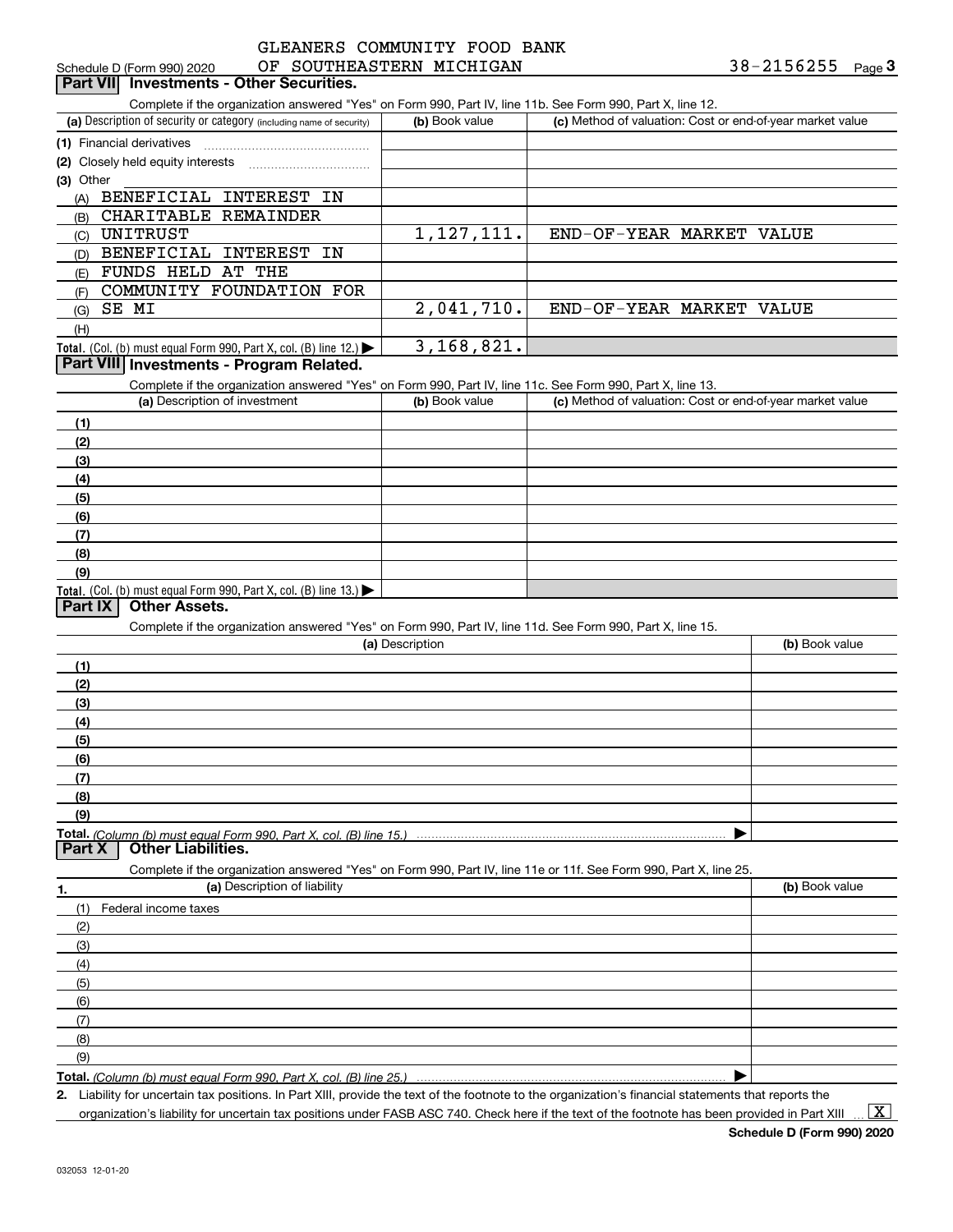|              | GLEANERS COMMUNITY FOOD BANK                                                                                                                                                                                                         |                |           |                |                              |           |
|--------------|--------------------------------------------------------------------------------------------------------------------------------------------------------------------------------------------------------------------------------------|----------------|-----------|----------------|------------------------------|-----------|
|              | OF SOUTHEASTERN MICHIGAN<br>Schedule D (Form 990) 2020                                                                                                                                                                               |                |           |                | $38 - 2156255$ Page 4        |           |
|              | Reconciliation of Revenue per Audited Financial Statements With Revenue per Return.<br><b>Part XI</b>                                                                                                                                |                |           |                |                              |           |
|              | Complete if the organization answered "Yes" on Form 990, Part IV, line 12a.                                                                                                                                                          |                |           |                |                              |           |
| 1            | Total revenue, gains, and other support per audited financial statements                                                                                                                                                             |                |           |                | $1\overline{127,981,564.}$   |           |
| $\mathbf{2}$ | Amounts included on line 1 but not on Form 990, Part VIII, line 12:                                                                                                                                                                  |                |           |                |                              |           |
| a            | Net unrealized gains (losses) on investments [11] [11] Net unrealized gains (losses) on investments                                                                                                                                  | 2a             |           |                |                              |           |
| b            |                                                                                                                                                                                                                                      | 2 <sub>b</sub> | 854,893.  |                |                              |           |
|              |                                                                                                                                                                                                                                      | 2c             |           |                |                              |           |
|              |                                                                                                                                                                                                                                      | 2d             | 418,084.  |                |                              |           |
| e            | Add lines 2a through 2d                                                                                                                                                                                                              |                |           | 2е             | 1,272,977.                   |           |
| 3            |                                                                                                                                                                                                                                      |                |           | $\overline{3}$ | $\overline{126, 708, 587}$ . |           |
| 4            | Amounts included on Form 990, Part VIII, line 12, but not on line 1:                                                                                                                                                                 |                |           |                |                              |           |
| a            | Investment expenses not included on Form 990, Part VIII, line 7b [111] [11] Investment expenses not included on Form 990, Part VIII, line 7b                                                                                         | 4a             |           |                |                              |           |
| b            | Other (Describe in Part XIII.) (2000) (2000) (2000) (2010) (2010) (2010) (2010) (2010) (2010) (2010) (2010) (20                                                                                                                      | 4h             |           |                |                              |           |
|              | Add lines 4a and 4b                                                                                                                                                                                                                  |                |           | 4c             |                              | $0 \cdot$ |
| 5            |                                                                                                                                                                                                                                      |                |           | 5              | 126,708,587.                 |           |
|              | Part XII   Reconciliation of Expenses per Audited Financial Statements With Expenses per Return.                                                                                                                                     |                |           |                |                              |           |
|              |                                                                                                                                                                                                                                      |                |           |                |                              |           |
|              | Complete if the organization answered "Yes" on Form 990, Part IV, line 12a.                                                                                                                                                          |                |           |                |                              |           |
| 1.           |                                                                                                                                                                                                                                      |                |           |                | $1\overline{117,293,995}$ .  |           |
| 2            | Amounts included on line 1 but not on Form 990, Part IX, line 25:                                                                                                                                                                    |                |           |                |                              |           |
| a            |                                                                                                                                                                                                                                      | 2a             | 215, 393. |                |                              |           |
| b            | Prior year adjustments <i>communically contained and all examples the contained and all examples the contained and all examples the contained and all examples the contained and all examples the contained and all examples the</i> | 2 <sub>b</sub> |           |                |                              |           |
|              |                                                                                                                                                                                                                                      | 2 <sub>c</sub> |           |                |                              |           |
|              |                                                                                                                                                                                                                                      | 2d             |           |                |                              |           |
|              |                                                                                                                                                                                                                                      |                |           | 2e             |                              | 215,393.  |
| 3            |                                                                                                                                                                                                                                      |                |           |                | $3\overline{117,078,602.}$   |           |
| 4            | Amounts included on Form 990, Part IX, line 25, but not on line 1:                                                                                                                                                                   |                |           |                |                              |           |
| a            |                                                                                                                                                                                                                                      | 4a             |           |                |                              |           |
| b            | Other (Describe in Part XIII.) [100] [100] [100] [100] [100] [100] [100] [100] [100] [100] [100] [100] [100] [                                                                                                                       | 4b             |           |                |                              |           |
|              | c Add lines 4a and 4b                                                                                                                                                                                                                |                |           | 4c             |                              | υ.        |
|              | Part XIII Supplemental Information.                                                                                                                                                                                                  |                |           | 5              | 117,078,602.                 |           |

Provide the descriptions required for Part II, lines 3, 5, and 9; Part III, lines 1a and 4; Part IV, lines 1b and 2b; Part V, line 4; Part X, line 2; Part XI, lines 2d and 4b; and Part XII, lines 2d and 4b. Also complete this part to provide any additional information.

#### PART V, LINE 4:

| THE ORGANIZATION HAS TRANSFERRED ASSETS TO THE COMMUNITY FOUNDATION        |
|----------------------------------------------------------------------------|
| ENDOWMENT FUND FOR SOUTHEAST MICHIGAN (THE FOUNDATION) TO ESTABLISH AN     |
| ENDOWMENT FUND. THE AGREEMENT STATES THAT THE TRANSFER IS IRREVOCABLE AND  |
| THAT THE ASSETS WILL NOT BE RETURNED TO THE ORGANIZATION. HOWEVER, THE     |
| FOUNDATION WILL MAKE DISTRIBUTIONS OF INCOME EARNED ON THE ENDOWMENT FUND  |
| TO THE ORGANIZATION, SUBJECT TO THE FOUNDATION'S SPENDING POLICY. IN       |
| ADDITION, THE FOUNDATION HAS RECEIVED DONATIONS DIRECTLY FROM UNRELATED    |
| PARTIES FOR THE BENEFIT OF THE ORGANIZATION. THE FOUNDATION HAS RETAINED   |
| VARIANCE POWER FOR THESE DONATIONS. HOWEVER, THE FOUNDATION WILL ALSO MAKE |
| DISTRIBUTIONS OF INCOME EARNED ON THESE DONATIONS TO THE ORGANIZATION,     |
| SUBJECT TO THE FOUNDATION'S SPENDING POLICY.                               |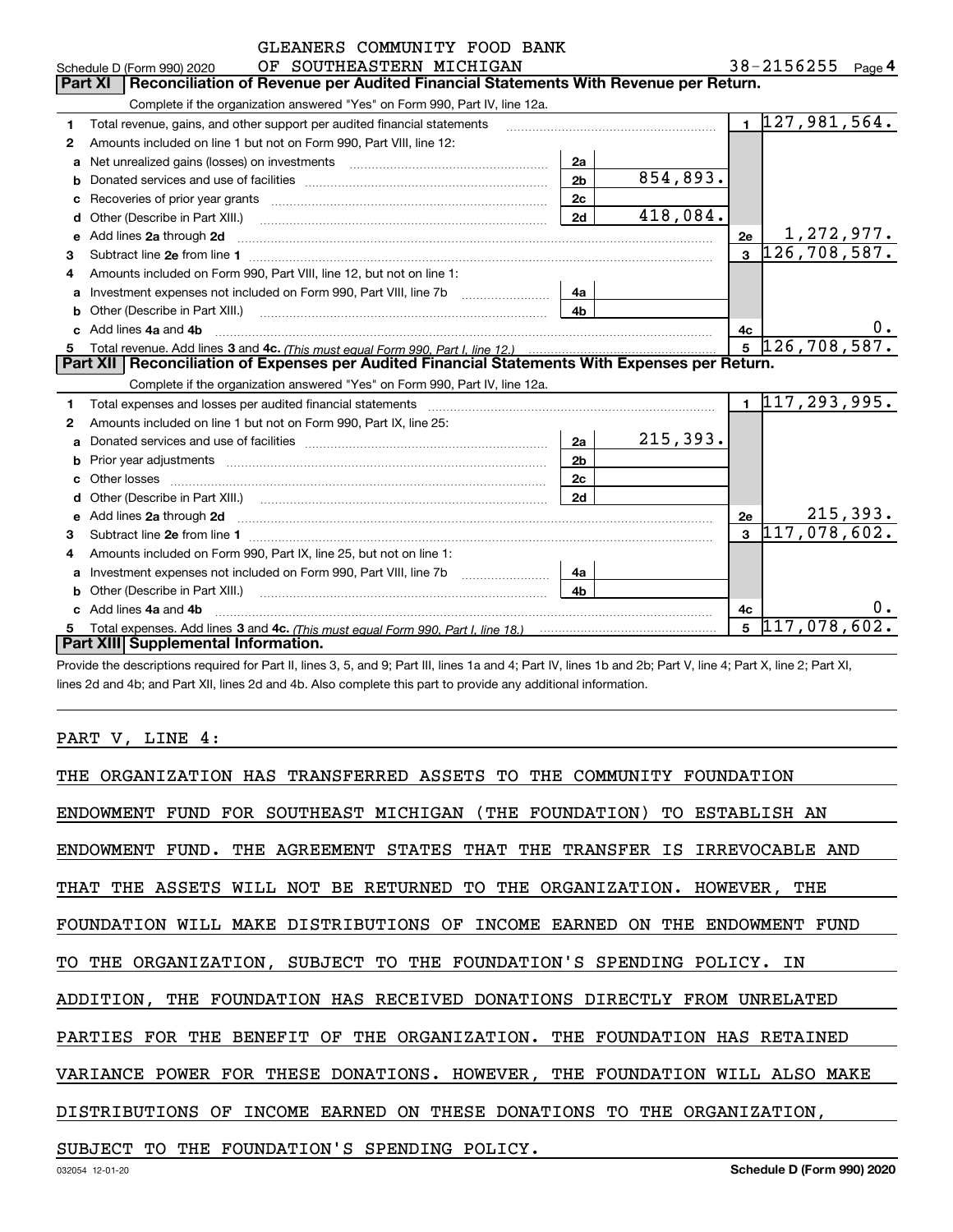*(continued)* **Part XIII Supplemental Information** 

PART X, LINE 2:

THE ORGANIZATION IS A NOT-FOR-PROFIT ORGANIZATION EXEMPT FROM INCOME TAX UNDER SECTION 501(C)(3) OF THE INTERNAL REVENUE CODE AND IS EXEMPT FROM SIMILAR STATE AND LOCAL TAXES. ALTHOUGH THE ORGANIZATION WAS GRANTED INCOME TAX EXEMPTION BY THE INTERNAL REVENUE SERVICE, SUCH EXEMPTION DOES NOT APPLY TO "UNRELATED BUSINESS TAXABLE INCOME." SUCH INCOME, PURSUANT TO THE INTERNAL REVENUE CODE AND RELATED REGULATIONS, INCLUDES INVESTMENT INCOME SUCH AS INTEREST RECEIVED FROM SOURCES OTHER THAN DIRECTLY FROM CONTRIBUTIONS. THE ORGANIZATION HAS BEEN CLASSIFIED AS NOT A PRIVATE FOUNDATION.

THE ORGANIZATION ANALYZES ITS INCOME TAX FILING POSITIONS IN THE FEDERAL AND STATE JURISDICTIONS WHERE IT IS REQUIRED TO FILE INCOME TAX RETURNS, AS WELL AS ALL OPEN TAX YEARS IN THESE JURISDICTIONS, TO IDENTIFY POTENTIAL UNCERTAIN TAX POSITIONS. THE ORGANIZATION TREATS INTEREST AND PENALTIES ATTRIBUTABLE TO INCOME TAXES, AND REFLECTS ANY CHARGES FOR SUCH, TO THE EXTENT THEY ARISE, AS A COMPONENT OF ITS MANAGEMENT AND GENERAL EXPENSE.

**Schedule D (Form 990) 2020** THE ORGANIZATION HAS CONCLUDED THAT THERE ARE NO SIGNIFICANT UNCERTAIN TAX POSITIONS REQUIRING RECOGNITION IN THE ORGANIZATION'S FINANCIAL STATEMENTS. THE ORGANIZATION DOES NOT EXPECT THE TOTAL AMOUNT OF UNRECOGNIZED TAX BENEFITS ("UTB") (E.G. TAX DEDUCTIONS, EXCLUSIONS, OR CREDITS CLAIMED OR EXPECTED TO BE CLAIMED) TO SIGNIFICANTLY CHANGE IN THE NEXT TWELVE MONTHS. THE ORGANIZATION DOES NOT HAVE ANY AMOUNTS ACCRUED FOR INTEREST AND PENALTIES RELATED TO UTBS AT SEPTEMBER 30, 2021 OR 2020, AND ARE NOT AWARE OF ANY CLAIMS FOR SUCH AMOUNTS BY FEDERAL OR STATE INCOME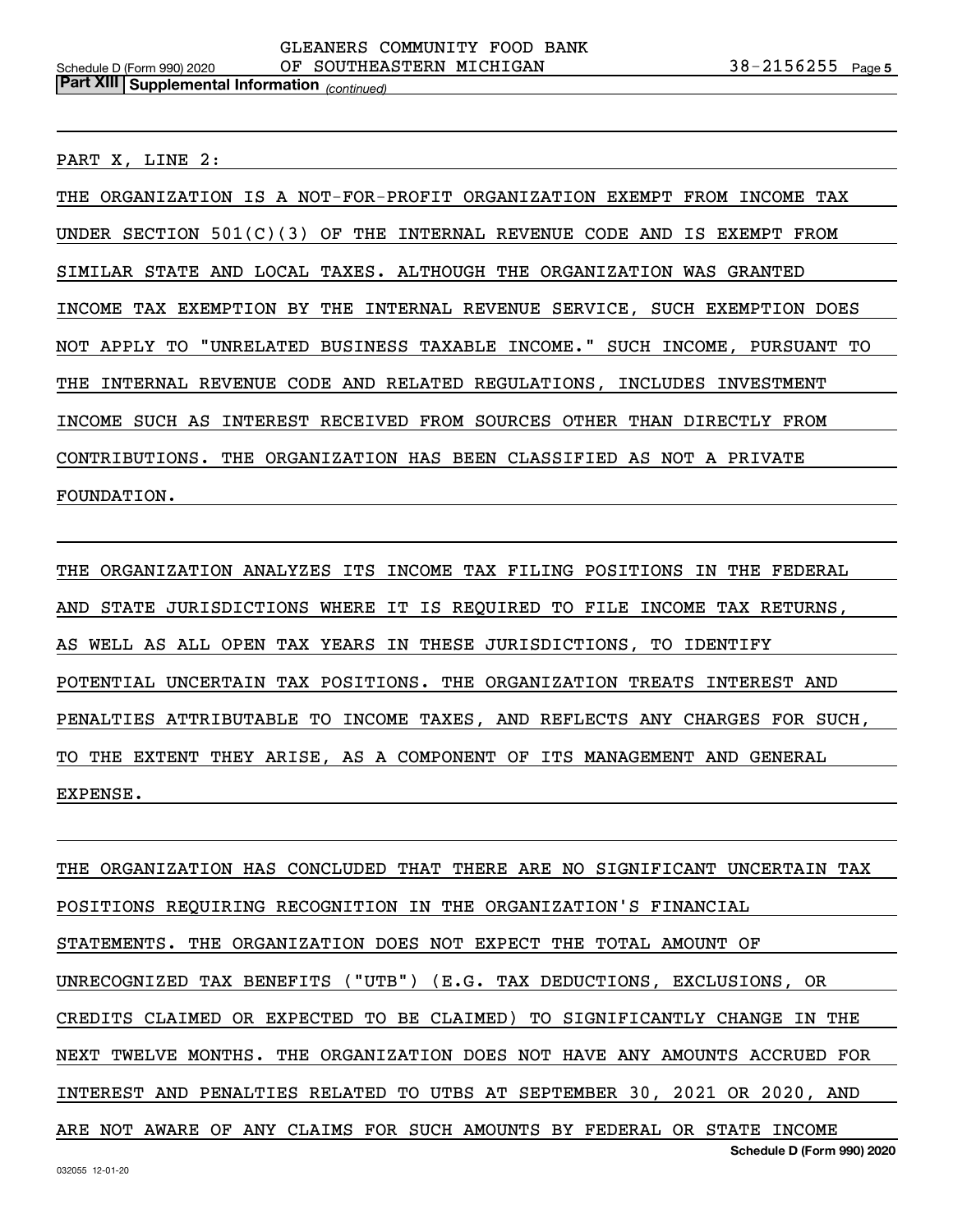| GLEANERS COMMUNITY FOOD BANK                                                                                                 |                       |
|------------------------------------------------------------------------------------------------------------------------------|-----------------------|
| OF SOUTHEASTERN MICHIGAN<br>Schedule D (Form 990) 2020<br><b>Part XIII   Supplemental Information</b> <sub>(continued)</sub> | $38 - 2156255$ Page 5 |
|                                                                                                                              |                       |
| TAX AUTHORITIES.                                                                                                             |                       |
|                                                                                                                              |                       |
|                                                                                                                              |                       |
| PART XI, LINE 2D - OTHER ADJUSTMENTS:                                                                                        |                       |
|                                                                                                                              |                       |
| CHANGE IN BENEFICIAL INTEREST IN CRUT                                                                                        | 96,776.               |
| CHANGE IN BENEFICIAL INTEREST IN FUNDS HELD AT COMMUNITY                                                                     |                       |
|                                                                                                                              |                       |
| FDN FOR SE MI                                                                                                                | 321,308.              |
| TOTAL TO SCHEDULE D, PART XI, LINE 2D                                                                                        | 418,084.              |
|                                                                                                                              |                       |
|                                                                                                                              |                       |
|                                                                                                                              |                       |
|                                                                                                                              |                       |
|                                                                                                                              |                       |
|                                                                                                                              |                       |
|                                                                                                                              |                       |
|                                                                                                                              |                       |
|                                                                                                                              |                       |
|                                                                                                                              |                       |
|                                                                                                                              |                       |
|                                                                                                                              |                       |
|                                                                                                                              |                       |
|                                                                                                                              |                       |
|                                                                                                                              |                       |
|                                                                                                                              |                       |
|                                                                                                                              |                       |
|                                                                                                                              |                       |
|                                                                                                                              |                       |
|                                                                                                                              |                       |
|                                                                                                                              |                       |
|                                                                                                                              |                       |
|                                                                                                                              |                       |
|                                                                                                                              |                       |
|                                                                                                                              |                       |
|                                                                                                                              |                       |
|                                                                                                                              |                       |
|                                                                                                                              |                       |
|                                                                                                                              |                       |
|                                                                                                                              |                       |
|                                                                                                                              |                       |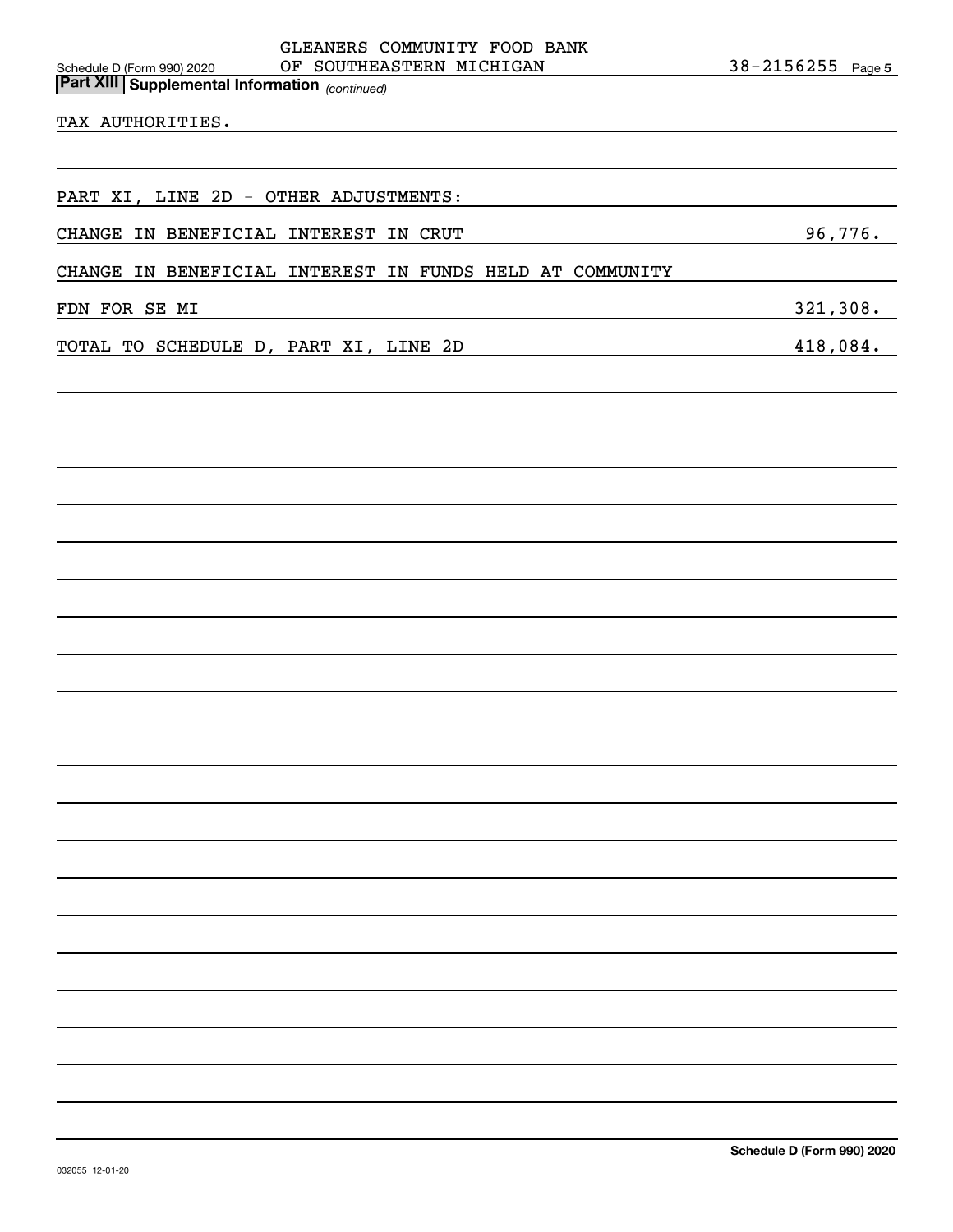| <b>SCHEDULE G</b>                                 |                                                                            | <b>Supplemental Information Regarding Fundraising or Gaming Activities</b>                                                                                                                                                                |  |                                         |    |                                       |  |                                        | OMB No. 1545-0047                       |  |  |
|---------------------------------------------------|----------------------------------------------------------------------------|-------------------------------------------------------------------------------------------------------------------------------------------------------------------------------------------------------------------------------------------|--|-----------------------------------------|----|---------------------------------------|--|----------------------------------------|-----------------------------------------|--|--|
| (Form 990 or 990-EZ)                              |                                                                            | Complete if the organization answered "Yes" on Form 990, Part IV, line 17, 18, or 19, or if the<br>organization entered more than \$15,000 on Form 990-EZ, line 6a.                                                                       |  |                                         |    |                                       |  |                                        | <b>2020</b>                             |  |  |
| Department of the Treasury                        |                                                                            | Attach to Form 990 or Form 990-EZ.                                                                                                                                                                                                        |  |                                         |    |                                       |  |                                        | <b>Open to Public</b>                   |  |  |
| Internal Revenue Service                          |                                                                            | Go to www.irs.gov/Form990 for instructions and the latest information.                                                                                                                                                                    |  |                                         |    |                                       |  |                                        | Inspection                              |  |  |
| Name of the organization                          |                                                                            | GLEANERS COMMUNITY FOOD BANK<br>OF SOUTHEASTERN MICHIGAN                                                                                                                                                                                  |  |                                         |    |                                       |  | 38-2156255                             | <b>Employer identification number</b>   |  |  |
| Part I                                            |                                                                            | Fundraising Activities. Complete if the organization answered "Yes" on Form 990, Part IV, line 17. Form 990-EZ filers are not                                                                                                             |  |                                         |    |                                       |  |                                        |                                         |  |  |
|                                                   | required to complete this part.                                            |                                                                                                                                                                                                                                           |  |                                         |    |                                       |  |                                        |                                         |  |  |
|                                                   |                                                                            | 1 Indicate whether the organization raised funds through any of the following activities. Check all that apply.                                                                                                                           |  |                                         |    |                                       |  |                                        |                                         |  |  |
| Mail solicitations<br>a                           |                                                                            | е                                                                                                                                                                                                                                         |  |                                         |    | Solicitation of non-government grants |  |                                        |                                         |  |  |
| b                                                 | Internet and email solicitations<br>Solicitation of government grants<br>f |                                                                                                                                                                                                                                           |  |                                         |    |                                       |  |                                        |                                         |  |  |
| с                                                 | Phone solicitations<br>Special fundraising events<br>g                     |                                                                                                                                                                                                                                           |  |                                         |    |                                       |  |                                        |                                         |  |  |
| In-person solicitations<br>d                      |                                                                            |                                                                                                                                                                                                                                           |  |                                         |    |                                       |  |                                        |                                         |  |  |
|                                                   |                                                                            | 2 a Did the organization have a written or oral agreement with any individual (including officers, directors, trustees, or<br>key employees listed in Form 990, Part VII) or entity in connection with professional fundraising services? |  |                                         |    |                                       |  | Yes                                    | No                                      |  |  |
|                                                   |                                                                            | <b>b</b> If "Yes," list the 10 highest paid individuals or entities (fundraisers) pursuant to agreements under which the fundraiser is to be                                                                                              |  |                                         |    |                                       |  |                                        |                                         |  |  |
| compensated at least \$5,000 by the organization. |                                                                            |                                                                                                                                                                                                                                           |  |                                         |    |                                       |  |                                        |                                         |  |  |
|                                                   |                                                                            |                                                                                                                                                                                                                                           |  |                                         |    |                                       |  |                                        |                                         |  |  |
| (i) Name and address of individual                |                                                                            | (ii) Activity                                                                                                                                                                                                                             |  | (iii) Did<br>fundraiser<br>have custody |    | (iv) Gross receipts                   |  | (v) Amount paid<br>to (or retained by) | (vi) Amount paid<br>to (or retained by) |  |  |
| or entity (fundraiser)                            |                                                                            |                                                                                                                                                                                                                                           |  | or control of<br>contributions?         |    | from activity                         |  | fundraiser<br>listed in col. (i)       | organization                            |  |  |
|                                                   |                                                                            |                                                                                                                                                                                                                                           |  | Yes                                     | No |                                       |  |                                        |                                         |  |  |
|                                                   |                                                                            |                                                                                                                                                                                                                                           |  |                                         |    |                                       |  |                                        |                                         |  |  |
|                                                   |                                                                            |                                                                                                                                                                                                                                           |  |                                         |    |                                       |  |                                        |                                         |  |  |
|                                                   |                                                                            |                                                                                                                                                                                                                                           |  |                                         |    |                                       |  |                                        |                                         |  |  |
|                                                   |                                                                            |                                                                                                                                                                                                                                           |  |                                         |    |                                       |  |                                        |                                         |  |  |
|                                                   |                                                                            |                                                                                                                                                                                                                                           |  |                                         |    |                                       |  |                                        |                                         |  |  |
|                                                   |                                                                            |                                                                                                                                                                                                                                           |  |                                         |    |                                       |  |                                        |                                         |  |  |
|                                                   |                                                                            |                                                                                                                                                                                                                                           |  |                                         |    |                                       |  |                                        |                                         |  |  |
|                                                   |                                                                            |                                                                                                                                                                                                                                           |  |                                         |    |                                       |  |                                        |                                         |  |  |
|                                                   |                                                                            |                                                                                                                                                                                                                                           |  |                                         |    |                                       |  |                                        |                                         |  |  |
|                                                   |                                                                            |                                                                                                                                                                                                                                           |  |                                         |    |                                       |  |                                        |                                         |  |  |
|                                                   |                                                                            |                                                                                                                                                                                                                                           |  |                                         |    |                                       |  |                                        |                                         |  |  |
|                                                   |                                                                            |                                                                                                                                                                                                                                           |  |                                         |    |                                       |  |                                        |                                         |  |  |
|                                                   |                                                                            |                                                                                                                                                                                                                                           |  |                                         |    |                                       |  |                                        |                                         |  |  |
|                                                   |                                                                            |                                                                                                                                                                                                                                           |  |                                         |    |                                       |  |                                        |                                         |  |  |
|                                                   |                                                                            |                                                                                                                                                                                                                                           |  |                                         |    |                                       |  |                                        |                                         |  |  |
|                                                   |                                                                            |                                                                                                                                                                                                                                           |  |                                         |    |                                       |  |                                        |                                         |  |  |
|                                                   |                                                                            |                                                                                                                                                                                                                                           |  |                                         |    |                                       |  |                                        |                                         |  |  |
|                                                   |                                                                            |                                                                                                                                                                                                                                           |  |                                         |    |                                       |  |                                        |                                         |  |  |
| Total<br>or licensing.                            |                                                                            | 3 List all states in which the organization is registered or licensed to solicit contributions or has been notified it is exempt from registration                                                                                        |  |                                         |    |                                       |  |                                        |                                         |  |  |
|                                                   |                                                                            |                                                                                                                                                                                                                                           |  |                                         |    |                                       |  |                                        |                                         |  |  |
|                                                   |                                                                            |                                                                                                                                                                                                                                           |  |                                         |    |                                       |  |                                        |                                         |  |  |
|                                                   |                                                                            |                                                                                                                                                                                                                                           |  |                                         |    |                                       |  |                                        |                                         |  |  |
|                                                   |                                                                            |                                                                                                                                                                                                                                           |  |                                         |    |                                       |  |                                        |                                         |  |  |
|                                                   |                                                                            |                                                                                                                                                                                                                                           |  |                                         |    |                                       |  |                                        |                                         |  |  |

LHA For Paperwork Reduction Act Notice, see the Instructions for Form 990 or 990-EZ. Schedule G (Form 990 or 990-EZ) 2020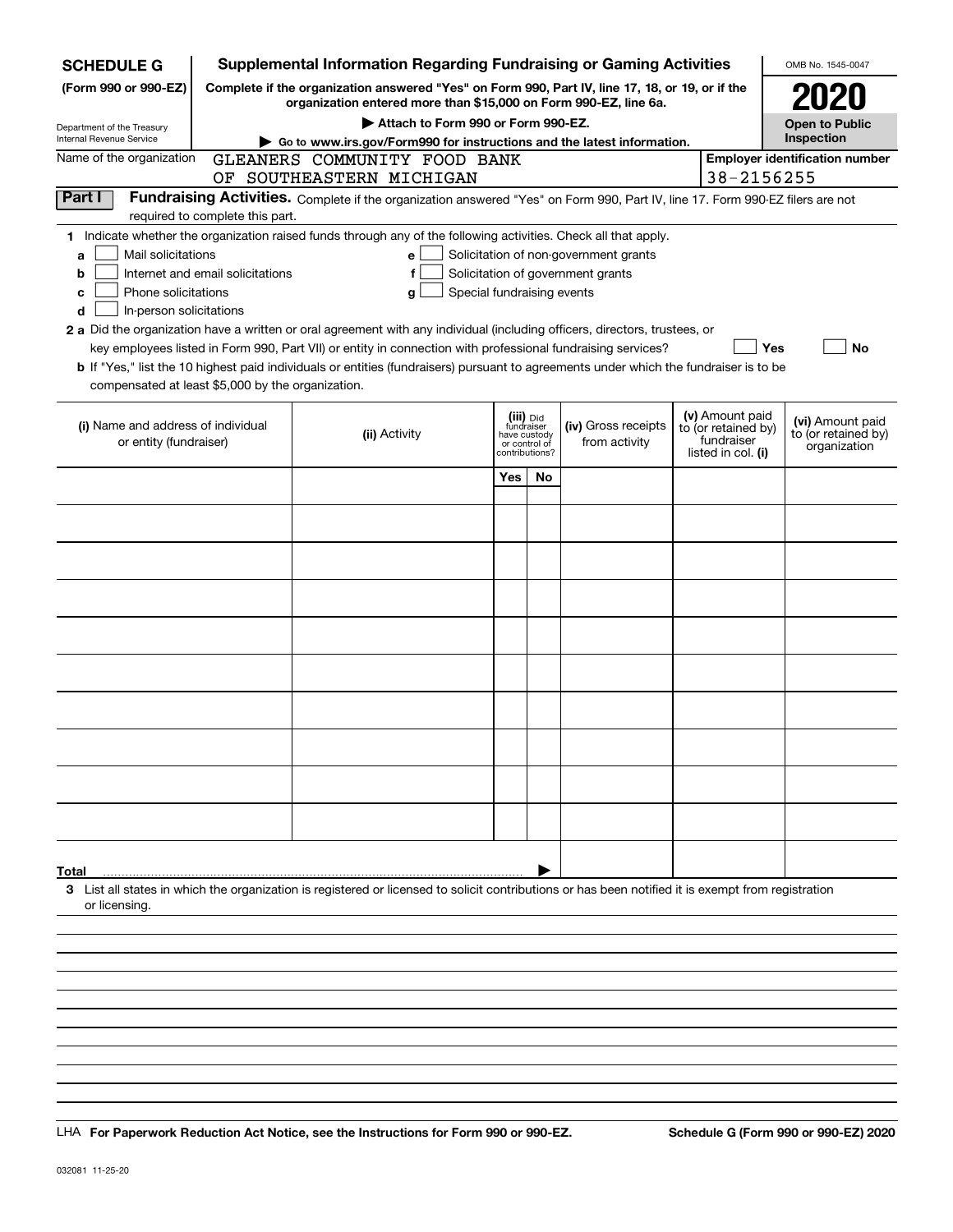|                           | Part II        | Schedule G (Form 990 or 990-EZ) 2020 OF SOUTHEASTERN MICHIGAN<br>Fundraising Events. Complete if the organization answered "Yes" on Form 990, Part IV, line 18, or reported more than \$15,000<br>of fundraising event contributions and gross income on Form 990-EZ, lines 1 and 6b. List events with gross receipts greater than \$5,000. |                                                        |                                                  |                           | $38 - 2156255$ Page 2                                             |
|---------------------------|----------------|---------------------------------------------------------------------------------------------------------------------------------------------------------------------------------------------------------------------------------------------------------------------------------------------------------------------------------------------|--------------------------------------------------------|--------------------------------------------------|---------------------------|-------------------------------------------------------------------|
|                           |                |                                                                                                                                                                                                                                                                                                                                             | (a) Event $#1$<br><b>WOMEN'S</b><br>POWER BREAKFOUTING | (b) Event #2<br>FORD GOLF                        | (c) Other events<br>2     | (d) Total events<br>(add col. (a) through<br>col. (c)             |
| Revenue                   |                | 1 Gross receipts [11] Gross receipts [11] Care and The Contemporary and The Contemporary Contemporary Contemporary Contemporary Contemporary Contemporary Contemporary Contemporary Contemporary Contemporary Contemporary Con                                                                                                              | (event type)<br>162,973.                               | (event type)<br>82,450.                          | (total number)<br>27,995. | <u>273,418.</u>                                                   |
|                           |                |                                                                                                                                                                                                                                                                                                                                             | <u>158,853.</u>                                        | 57, 143.                                         | 27,995.                   | 243,991.                                                          |
|                           |                | 3 Gross income (line 1 minus line 2)                                                                                                                                                                                                                                                                                                        | 4,120.                                                 | 25,307.                                          |                           | 29,427.                                                           |
|                           |                |                                                                                                                                                                                                                                                                                                                                             |                                                        |                                                  |                           |                                                                   |
|                           | 5              |                                                                                                                                                                                                                                                                                                                                             |                                                        | 256.                                             |                           | 256.                                                              |
|                           | 6              |                                                                                                                                                                                                                                                                                                                                             | 19,500.                                                | 16,058.                                          |                           | <u>35,558.</u>                                                    |
| Direct Expenses           |                | 7 Food and beverages                                                                                                                                                                                                                                                                                                                        | 14,185.                                                |                                                  |                           | 14,185.                                                           |
|                           | 8<br>9         |                                                                                                                                                                                                                                                                                                                                             | $\overline{25,443}.$                                   | 12,978.                                          | 2,605.                    | 41,026.                                                           |
|                           |                | Direct expense summary. Add lines 4 through 9 in column (d)                                                                                                                                                                                                                                                                                 |                                                        |                                                  |                           | 91,025.                                                           |
|                           | 10<br>Part III | 11 Net income summary. Subtract line 10 from line 3, column (d)<br>Gaming. Complete if the organization answered "Yes" on Form 990, Part IV, line 19, or reported more than                                                                                                                                                                 |                                                        |                                                  |                           |                                                                   |
|                           |                | \$15,000 on Form 990-EZ, line 6a.                                                                                                                                                                                                                                                                                                           | (a) Bingo                                              | (b) Pull tabs/instant<br>bingo/progressive bingo | (c) Other gaming          |                                                                   |
|                           |                |                                                                                                                                                                                                                                                                                                                                             |                                                        |                                                  |                           |                                                                   |
| S                         |                | 2 Cash prizes                                                                                                                                                                                                                                                                                                                               |                                                        |                                                  |                           |                                                                   |
|                           | з              |                                                                                                                                                                                                                                                                                                                                             |                                                        |                                                  |                           |                                                                   |
|                           | 4              |                                                                                                                                                                                                                                                                                                                                             |                                                        |                                                  |                           |                                                                   |
| Revenue<br>Direct Expense | 5              |                                                                                                                                                                                                                                                                                                                                             | %<br>Yes                                               | Yes<br>%                                         | Yes<br>%                  | $-61,598.$<br>(d) Total gaming (add<br>col. (a) through col. (c)) |
|                           | 6              | Volunteer labor                                                                                                                                                                                                                                                                                                                             | No                                                     | No                                               | No                        |                                                                   |
|                           | 7              | Direct expense summary. Add lines 2 through 5 in column (d)                                                                                                                                                                                                                                                                                 |                                                        |                                                  |                           |                                                                   |
| 9                         | 8              | Enter the state(s) in which the organization conducts gaming activities:                                                                                                                                                                                                                                                                    |                                                        |                                                  |                           | Yes<br>No                                                         |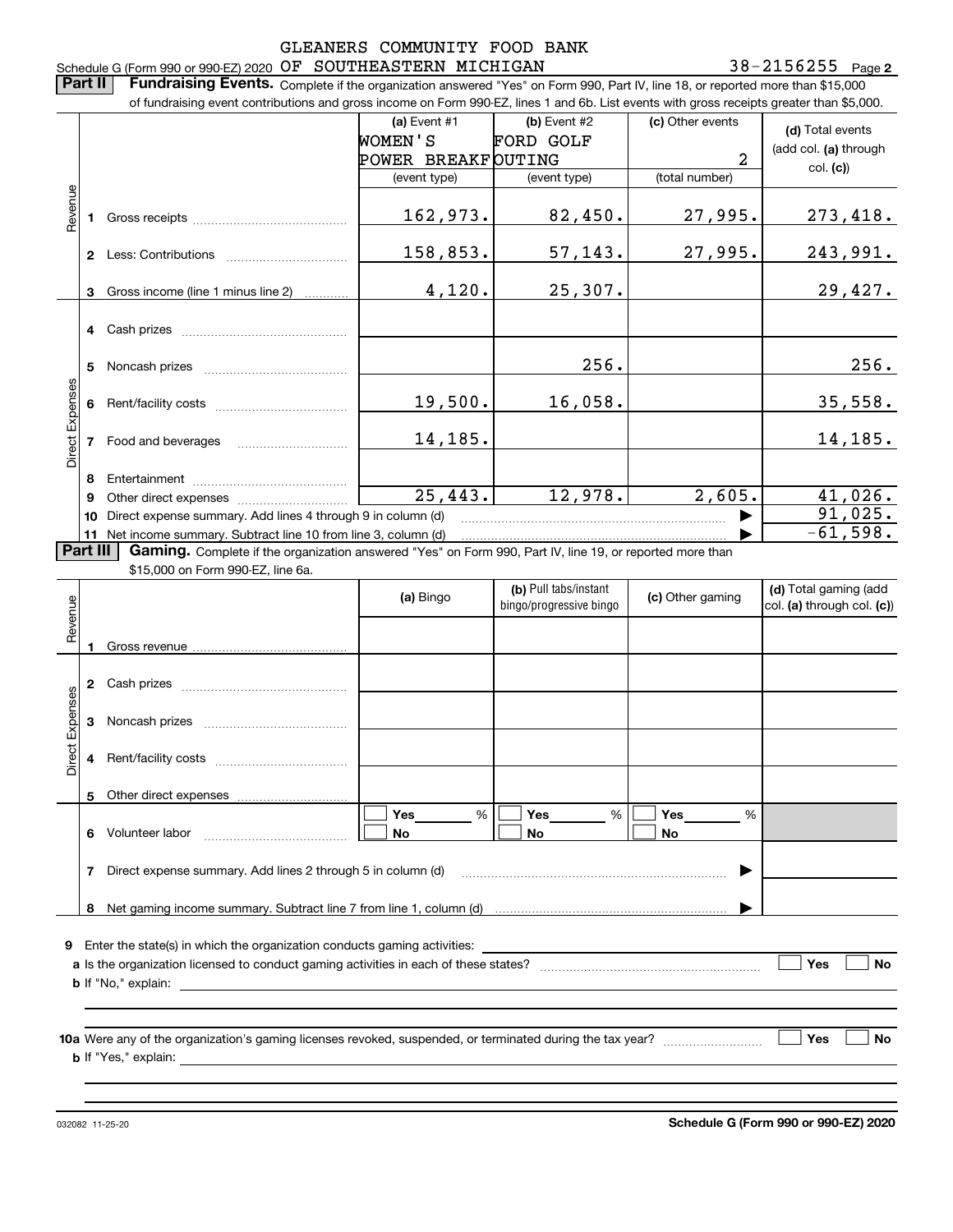| GLEANERS COMMUNITY FOOD BANK                                                                                                                                                                                                                        |            |                 |            |        |
|-----------------------------------------------------------------------------------------------------------------------------------------------------------------------------------------------------------------------------------------------------|------------|-----------------|------------|--------|
| Schedule G (Form 990 or 990-EZ) 2020 OF SOUTHEASTERN MICHIGAN                                                                                                                                                                                       | 38-2156255 |                 |            | Page 3 |
|                                                                                                                                                                                                                                                     |            |                 | <b>Yes</b> | No     |
| 12 Is the organization a grantor, beneficiary or trustee of a trust, or a member of a partnership or other entity formed                                                                                                                            |            |                 |            |        |
|                                                                                                                                                                                                                                                     |            |                 | Yes        | No     |
| 13 Indicate the percentage of gaming activity conducted in:                                                                                                                                                                                         |            |                 |            |        |
|                                                                                                                                                                                                                                                     |            | 1За             |            | %      |
| <b>b</b> An outside facility <i>www.communicality www.communicality.communicality www.communicality www.communicality.com</i>                                                                                                                       |            | 13 <sub>b</sub> |            | %      |
| 14 Enter the name and address of the person who prepares the organization's gaming/special events books and records:                                                                                                                                |            |                 |            |        |
| Name $\blacktriangleright$<br>and the control of the control of the control of the control of the control of the control of the control of the<br>Address $\blacktriangleright$<br><u> 1989 - Johann Barbara, martxa eta politikaria (h. 1989).</u> |            |                 |            |        |
| 15a Does the organization have a contract with a third party from whom the organization receives gaming revenue?                                                                                                                                    |            |                 | Yes        | No     |
| <b>b</b> If "Yes," enter the amount of gaming revenue received by the organization $\triangleright$ \$ ____________________ and the amount                                                                                                          |            |                 |            |        |
| of gaming revenue retained by the third party $\triangleright$ \$                                                                                                                                                                                   |            |                 |            |        |
| c If "Yes," enter name and address of the third party:                                                                                                                                                                                              |            |                 |            |        |
|                                                                                                                                                                                                                                                     |            |                 |            |        |
| Name $\blacktriangleright$                                                                                                                                                                                                                          |            |                 |            |        |
| Address $\blacktriangleright$                                                                                                                                                                                                                       |            |                 |            |        |
| Gaming manager information:<br>16                                                                                                                                                                                                                   |            |                 |            |        |
| Name $\blacktriangleright$                                                                                                                                                                                                                          |            |                 |            |        |
| Gaming manager compensation > \$                                                                                                                                                                                                                    |            |                 |            |        |
|                                                                                                                                                                                                                                                     |            |                 |            |        |
| $\blacksquare$ Description of services provided $\blacktriangleright$                                                                                                                                                                               |            |                 |            |        |
|                                                                                                                                                                                                                                                     |            |                 |            |        |
|                                                                                                                                                                                                                                                     |            |                 |            |        |
| Director/officer<br>Employee<br>Independent contractor                                                                                                                                                                                              |            |                 |            |        |
|                                                                                                                                                                                                                                                     |            |                 |            |        |
| <b>17</b> Mandatory distributions:                                                                                                                                                                                                                  |            |                 |            |        |
| a Is the organization required under state law to make charitable distributions from the gaming proceeds to                                                                                                                                         |            |                 |            |        |
| retain the state gaming license?                                                                                                                                                                                                                    |            |                 | Yes        | No     |
| <b>b</b> Enter the amount of distributions required under state law to be distributed to other exempt organizations or spent in the                                                                                                                 |            |                 |            |        |
| organization's own exempt activities during the tax year $\triangleright$ \$                                                                                                                                                                        |            |                 |            |        |
| Supplemental Information. Provide the explanations required by Part I, line 2b, columns (iii) and (v); and Part III, lines 9, 9b, 10b,<br>∣Part IV                                                                                                  |            |                 |            |        |
| 15b, 15c, 16, and 17b, as applicable. Also provide any additional information. See instructions.                                                                                                                                                    |            |                 |            |        |
|                                                                                                                                                                                                                                                     |            |                 |            |        |
|                                                                                                                                                                                                                                                     |            |                 |            |        |
|                                                                                                                                                                                                                                                     |            |                 |            |        |
|                                                                                                                                                                                                                                                     |            |                 |            |        |
|                                                                                                                                                                                                                                                     |            |                 |            |        |
|                                                                                                                                                                                                                                                     |            |                 |            |        |
|                                                                                                                                                                                                                                                     |            |                 |            |        |
|                                                                                                                                                                                                                                                     |            |                 |            |        |
|                                                                                                                                                                                                                                                     |            |                 |            |        |
|                                                                                                                                                                                                                                                     |            |                 |            |        |
|                                                                                                                                                                                                                                                     |            |                 |            |        |
|                                                                                                                                                                                                                                                     |            |                 |            |        |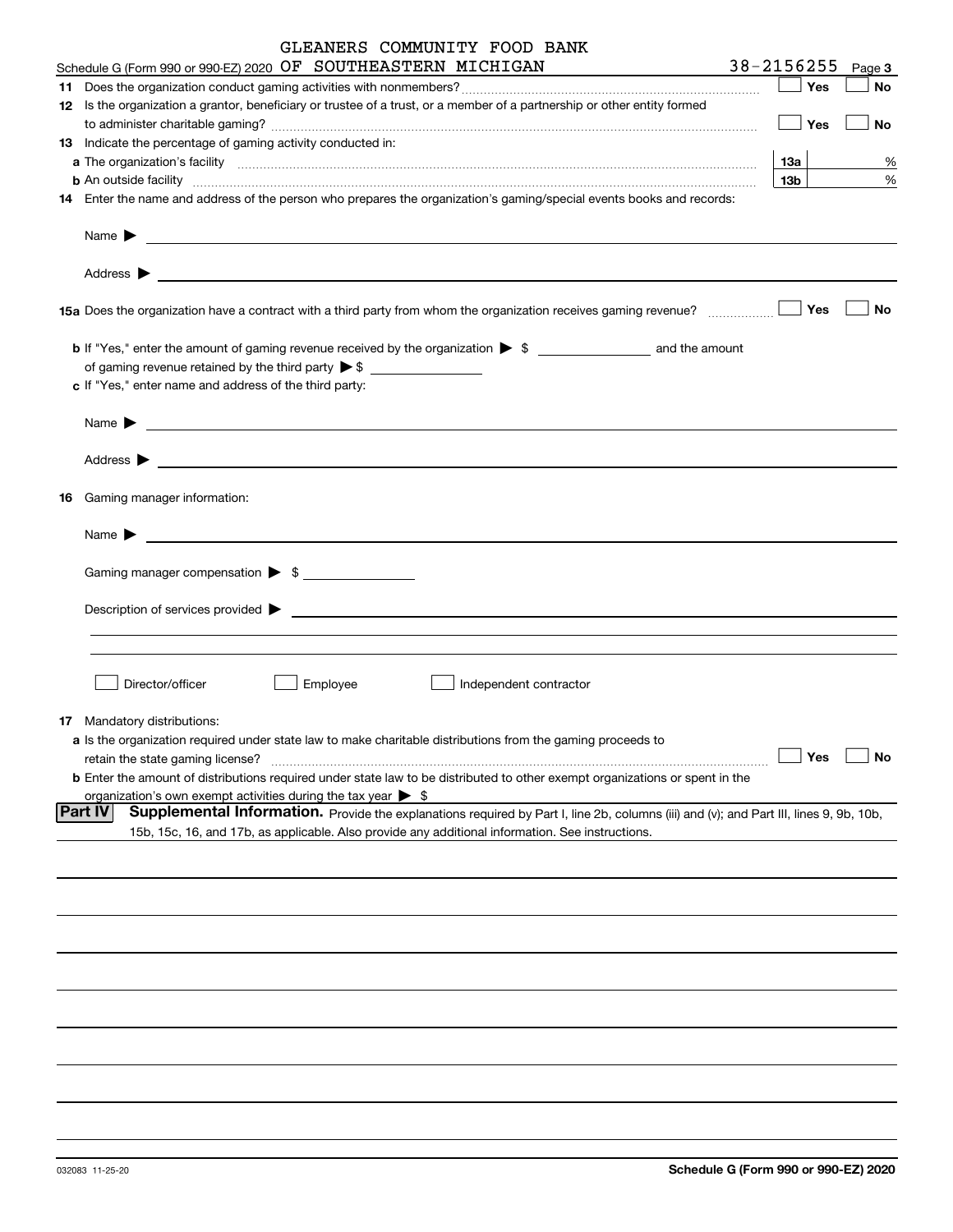|                                                                                                                                                                      | GLEANERS COMMUNITY FOOD BANK |                       |
|----------------------------------------------------------------------------------------------------------------------------------------------------------------------|------------------------------|-----------------------|
| Schedule G (Form 990 or 990-EZ)                                                                                                                                      | OF SOUTHEASTERN MICHIGAN     | $38 - 2156255$ Page 4 |
| $\mathbf{D}_{\mathbf{c}}$ at $\mathbf{M}$ $\mathbf{D}_{\mathbf{c}}$ and $\mathbf{D}_{\mathbf{c}}$ are set of $\mathbf{D}_{\mathbf{c}}$ and $\mathbf{D}_{\mathbf{c}}$ |                              |                       |

| Part IV | <b>Supplemental Information (continued)</b> |
|---------|---------------------------------------------|
|         |                                             |
|         |                                             |
|         |                                             |
|         |                                             |
|         |                                             |
|         |                                             |
|         |                                             |
|         |                                             |
|         |                                             |
|         |                                             |
|         |                                             |
|         |                                             |
|         |                                             |
|         |                                             |
|         |                                             |
|         |                                             |
|         |                                             |
|         |                                             |
|         |                                             |
|         |                                             |
|         |                                             |
|         |                                             |
|         |                                             |
|         |                                             |
|         |                                             |
|         |                                             |
|         |                                             |
|         |                                             |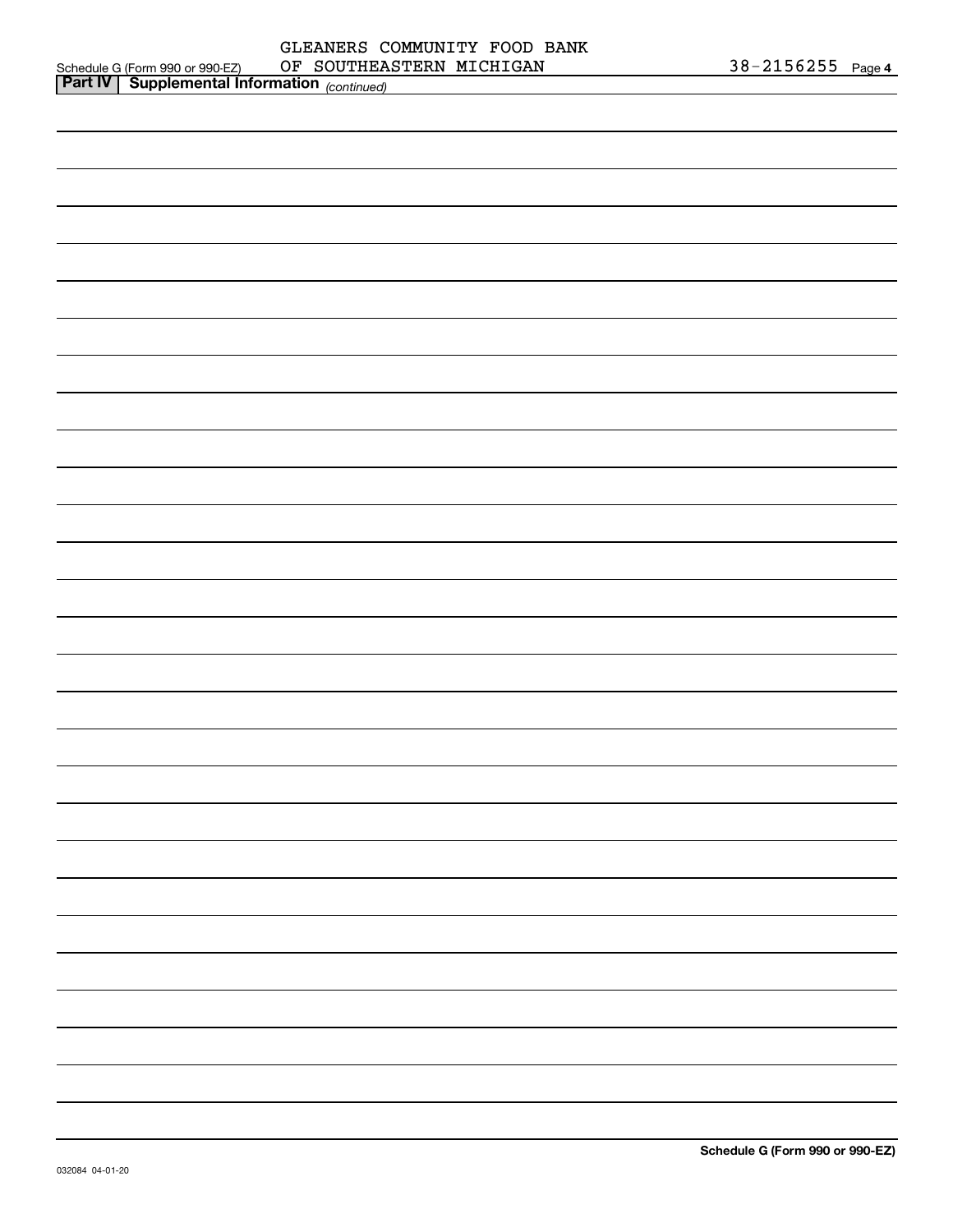| <b>SCHEDULE I</b>                                      |                                                                                                                                                                                                                                                                                           |                          | <b>Grants and Other Assistance to Organizations,</b> |                             |                                         |                                                                |                                          | OMB No. 1545-0047                                   |  |  |  |
|--------------------------------------------------------|-------------------------------------------------------------------------------------------------------------------------------------------------------------------------------------------------------------------------------------------------------------------------------------------|--------------------------|------------------------------------------------------|-----------------------------|-----------------------------------------|----------------------------------------------------------------|------------------------------------------|-----------------------------------------------------|--|--|--|
| (Form 990)                                             | Governments, and Individuals in the United States<br>Complete if the organization answered "Yes" on Form 990, Part IV, line 21 or 22.                                                                                                                                                     |                          |                                                      |                             |                                         |                                                                |                                          |                                                     |  |  |  |
| Department of the Treasury<br>Internal Revenue Service | Attach to Form 990.<br>Go to www.irs.gov/Form990 for the latest information.                                                                                                                                                                                                              |                          |                                                      |                             |                                         |                                                                |                                          |                                                     |  |  |  |
| Name of the organization                               |                                                                                                                                                                                                                                                                                           | OF SOUTHEASTERN MICHIGAN | GLEANERS COMMUNITY FOOD BANK                         |                             |                                         |                                                                |                                          | <b>Employer identification number</b><br>38-2156255 |  |  |  |
| Part I                                                 | <b>General Information on Grants and Assistance</b>                                                                                                                                                                                                                                       |                          |                                                      |                             |                                         |                                                                |                                          |                                                     |  |  |  |
| $\mathbf{1}$<br>$\mathbf{2}$                           | Does the organization maintain records to substantiate the amount of the grants or assistance, the grantees' eligibility for the grants or assistance, and the selection<br>Describe in Part IV the organization's procedures for monitoring the use of grant funds in the United States. |                          |                                                      |                             |                                         |                                                                |                                          | $\boxed{\text{X}}$ No<br>Yes                        |  |  |  |
| Part II                                                | Grants and Other Assistance to Domestic Organizations and Domestic Governments. Complete if the organization answered "Yes" on Form 990, Part IV, line 21, for any<br>recipient that received more than \$5,000. Part II can be duplicated if additional space is needed.                 |                          |                                                      |                             |                                         |                                                                |                                          |                                                     |  |  |  |
|                                                        | 1 (a) Name and address of organization<br>or government                                                                                                                                                                                                                                   | $(b)$ EIN                | (c) IRC section<br>(if applicable)                   | (d) Amount of<br>cash grant | (e) Amount of<br>non-cash<br>assistance | (f) Method of<br>valuation (book,<br>FMV, appraisal,<br>other) | (g) Description of<br>noncash assistance | (h) Purpose of grant<br>or assistance               |  |  |  |
| VARIOUS ORGANIZATIONS - SEE PART<br>IV                 |                                                                                                                                                                                                                                                                                           |                          |                                                      | 0.                          |                                         | 95,028,383. SEE PART IV                                        | FOOD ITEMS                               | TO PROVIDE FOOD FOR THOSE<br>IN NEED.               |  |  |  |
|                                                        |                                                                                                                                                                                                                                                                                           |                          |                                                      |                             |                                         |                                                                |                                          |                                                     |  |  |  |
|                                                        |                                                                                                                                                                                                                                                                                           |                          |                                                      |                             |                                         |                                                                |                                          |                                                     |  |  |  |
|                                                        |                                                                                                                                                                                                                                                                                           |                          |                                                      |                             |                                         |                                                                |                                          |                                                     |  |  |  |
|                                                        |                                                                                                                                                                                                                                                                                           |                          |                                                      |                             |                                         |                                                                |                                          |                                                     |  |  |  |
|                                                        |                                                                                                                                                                                                                                                                                           |                          |                                                      |                             |                                         |                                                                |                                          |                                                     |  |  |  |
| $\mathbf{2}$                                           | Enter total number of section $501(c)(3)$ and government organizations listed in the line 1 table                                                                                                                                                                                         |                          |                                                      |                             |                                         |                                                                |                                          | 600.                                                |  |  |  |
| 3                                                      | Enter total number of other organizations listed in the line 1 table                                                                                                                                                                                                                      |                          |                                                      |                             |                                         |                                                                |                                          | О.                                                  |  |  |  |
|                                                        | LHA For Paperwork Reduction Act Notice, see the Instructions for Form 990.                                                                                                                                                                                                                |                          |                                                      |                             |                                         |                                                                |                                          | Schedule I (Form 990) 2020                          |  |  |  |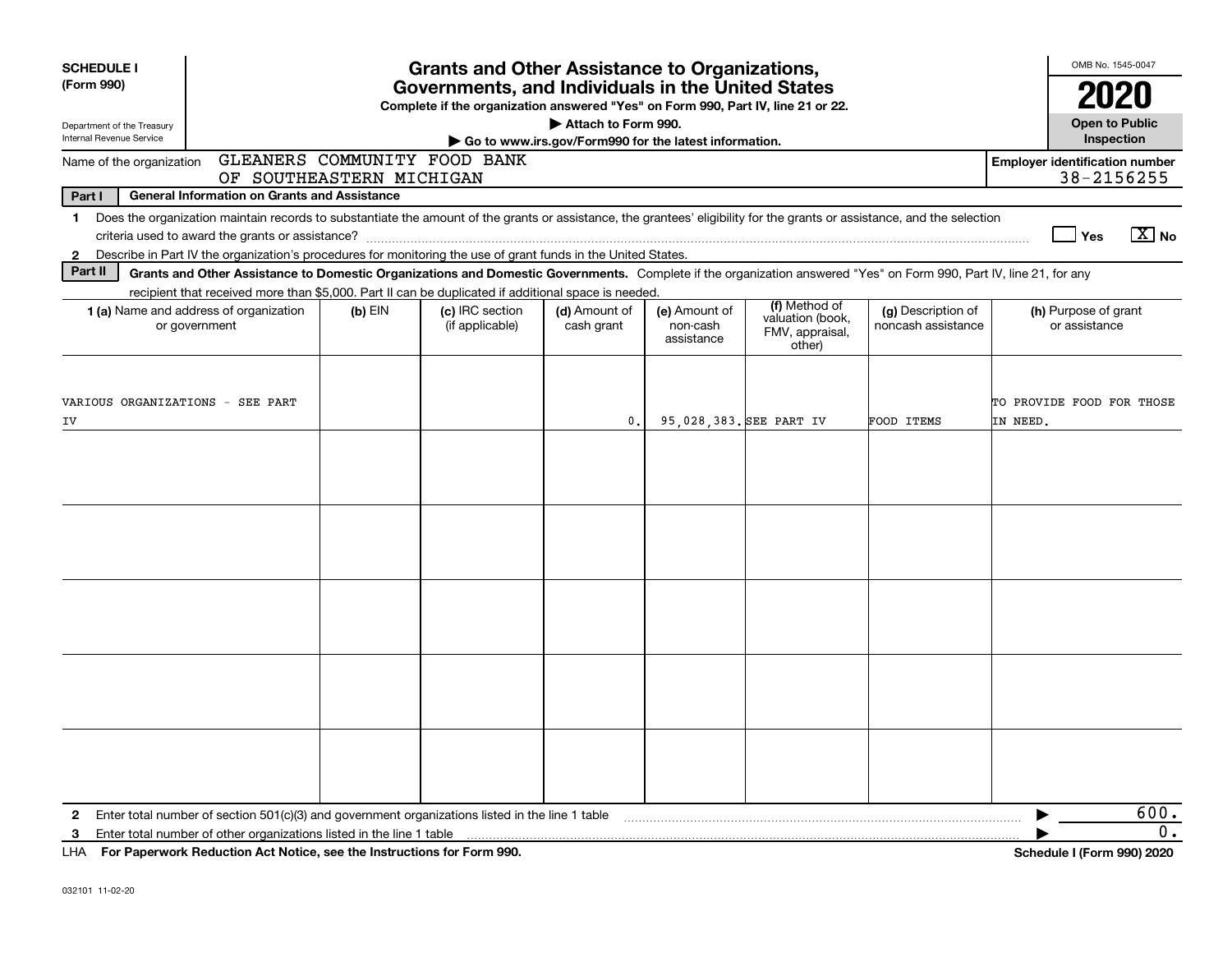Schedule I (Form 990) 2020 OF SOUTHEASTERN MICHIGAN 38-2156255 Page

**2**

**Part III | Grants and Other Assistance to Domestic Individuals. Complete if the organization answered "Yes" on Form 990, Part IV, line 22.** Part III can be duplicated if additional space is needed.

| (a) Type of grant or assistance | (b) Number of<br>recipients | (c) Amount of<br>cash grant | (d) Amount of non-<br>cash assistance | (e) Method of valuation<br>(book, FMV, appraisal, other) | (f) Description of noncash assistance |
|---------------------------------|-----------------------------|-----------------------------|---------------------------------------|----------------------------------------------------------|---------------------------------------|
|                                 |                             |                             |                                       |                                                          |                                       |
|                                 |                             |                             |                                       |                                                          |                                       |
|                                 |                             |                             |                                       |                                                          |                                       |
|                                 |                             |                             |                                       |                                                          |                                       |
|                                 |                             |                             |                                       |                                                          |                                       |
|                                 |                             |                             |                                       |                                                          |                                       |
|                                 |                             |                             |                                       |                                                          |                                       |
|                                 |                             |                             |                                       |                                                          |                                       |
|                                 |                             |                             |                                       |                                                          |                                       |
|                                 |                             |                             |                                       |                                                          |                                       |
|                                 |                             |                             |                                       |                                                          |                                       |

Part IV | Supplemental Information. Provide the information required in Part I, line 2; Part III, column (b); and any other additional information.

PART I, LINE 2:

THE ORGANIZATION DISTRIBUTES DONATED AND PURCHASED FOOD ITEMS TO

APPROXIMATELY 600 PARTNER AGENCIES. PURCHASED FOOD IS VALUED AT LOWER OF

COST, DETERMINED BY THE FIRST IN, FIRST OUT (FIFO) METHOD, OR NET

REALIZATION VALUE. DONATED FOOD IS VALUED AT A PER POUND RATE DETERMINED BY

FEEDING AMERICA, A NATIONAL FOOD BANK NETWORK. THE PARTNER AGENCIES REPORT

BACK TO GLEANERS THE NUMBER OF HOUSEHOLDS THAT RECEIVED THE FOOD ITEMS.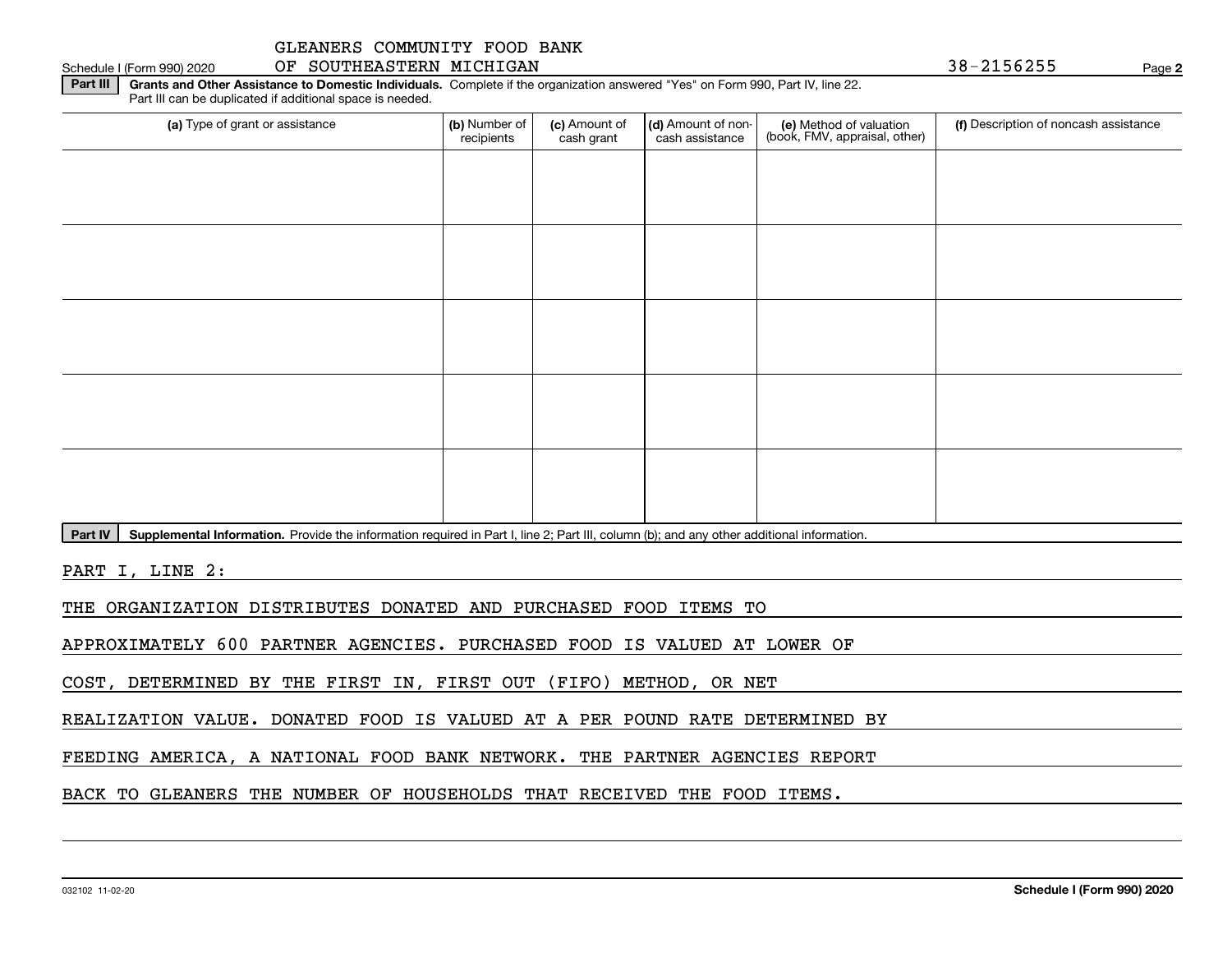|    | <b>SCHEDULE J</b>                                      | <b>Compensation Information</b>                                                                                                                                                                                                      | OMB No. 1545-0047          |                                       |             |  |  |  |  |
|----|--------------------------------------------------------|--------------------------------------------------------------------------------------------------------------------------------------------------------------------------------------------------------------------------------------|----------------------------|---------------------------------------|-------------|--|--|--|--|
|    | (Form 990)                                             | For certain Officers, Directors, Trustees, Key Employees, and Highest                                                                                                                                                                | 2020                       |                                       |             |  |  |  |  |
|    |                                                        | <b>Compensated Employees</b>                                                                                                                                                                                                         |                            |                                       |             |  |  |  |  |
|    |                                                        | Complete if the organization answered "Yes" on Form 990, Part IV, line 23.<br>Attach to Form 990.                                                                                                                                    | <b>Open to Public</b>      |                                       |             |  |  |  |  |
|    | Department of the Treasury<br>Internal Revenue Service | Go to www.irs.gov/Form990 for instructions and the latest information.                                                                                                                                                               | Inspection                 |                                       |             |  |  |  |  |
|    | Name of the organization                               | GLEANERS COMMUNITY FOOD BANK                                                                                                                                                                                                         |                            | <b>Employer identification number</b> |             |  |  |  |  |
|    |                                                        | OF SOUTHEASTERN MICHIGAN                                                                                                                                                                                                             | 38-2156255                 |                                       |             |  |  |  |  |
|    | Part I                                                 | <b>Questions Regarding Compensation</b>                                                                                                                                                                                              |                            |                                       |             |  |  |  |  |
|    |                                                        |                                                                                                                                                                                                                                      |                            | Yes                                   | No          |  |  |  |  |
|    |                                                        | Check the appropriate box(es) if the organization provided any of the following to or for a person listed on Form 990,                                                                                                               |                            |                                       |             |  |  |  |  |
|    |                                                        | Part VII, Section A, line 1a. Complete Part III to provide any relevant information regarding these items.                                                                                                                           |                            |                                       |             |  |  |  |  |
|    | First-class or charter travel                          | Housing allowance or residence for personal use                                                                                                                                                                                      |                            |                                       |             |  |  |  |  |
|    | Travel for companions                                  | Payments for business use of personal residence                                                                                                                                                                                      |                            |                                       |             |  |  |  |  |
|    |                                                        | X.<br>Health or social club dues or initiation fees<br>Tax indemnification and gross-up payments                                                                                                                                     |                            |                                       |             |  |  |  |  |
|    | Discretionary spending account                         | Personal services (such as maid, chauffeur, chef)                                                                                                                                                                                    |                            |                                       |             |  |  |  |  |
|    |                                                        |                                                                                                                                                                                                                                      |                            |                                       |             |  |  |  |  |
| b  |                                                        | If any of the boxes on line 1a are checked, did the organization follow a written policy regarding payment or                                                                                                                        |                            |                                       |             |  |  |  |  |
|    |                                                        | reimbursement or provision of all of the expenses described above? If "No," complete Part III to explain                                                                                                                             | 1b                         |                                       | х           |  |  |  |  |
| 2  |                                                        | Did the organization require substantiation prior to reimbursing or allowing expenses incurred by all directors,                                                                                                                     |                            |                                       |             |  |  |  |  |
|    |                                                        |                                                                                                                                                                                                                                      | $\mathbf{2}$               | х                                     |             |  |  |  |  |
|    |                                                        |                                                                                                                                                                                                                                      |                            |                                       |             |  |  |  |  |
| з  |                                                        | Indicate which, if any, of the following the organization used to establish the compensation of the organization's                                                                                                                   |                            |                                       |             |  |  |  |  |
|    |                                                        | CEO/Executive Director. Check all that apply. Do not check any boxes for methods used by a related organization to                                                                                                                   |                            |                                       |             |  |  |  |  |
|    |                                                        | establish compensation of the CEO/Executive Director, but explain in Part III.                                                                                                                                                       |                            |                                       |             |  |  |  |  |
|    | Compensation committee                                 | Written employment contract                                                                                                                                                                                                          |                            |                                       |             |  |  |  |  |
|    |                                                        | $\overline{X}$ Compensation survey or study<br>Independent compensation consultant                                                                                                                                                   |                            |                                       |             |  |  |  |  |
|    | $\overline{X}$ Form 990 of other organizations         | Approval by the board or compensation committee                                                                                                                                                                                      |                            |                                       |             |  |  |  |  |
|    |                                                        |                                                                                                                                                                                                                                      |                            |                                       |             |  |  |  |  |
| 4  |                                                        | During the year, did any person listed on Form 990, Part VII, Section A, line 1a, with respect to the filing                                                                                                                         |                            |                                       |             |  |  |  |  |
|    | organization or a related organization:                |                                                                                                                                                                                                                                      |                            |                                       |             |  |  |  |  |
| а  |                                                        | Receive a severance payment or change-of-control payment?                                                                                                                                                                            | 4a                         |                                       | х           |  |  |  |  |
| b  |                                                        | Participate in or receive payment from a supplemental nonqualified retirement plan?                                                                                                                                                  | 4b                         |                                       | $\mathbf X$ |  |  |  |  |
|    |                                                        | Participate in or receive payment from an equity-based compensation arrangement?                                                                                                                                                     | 4с                         |                                       | $\mathbf X$ |  |  |  |  |
|    |                                                        | If "Yes" to any of lines 4a-c, list the persons and provide the applicable amounts for each item in Part III.                                                                                                                        |                            |                                       |             |  |  |  |  |
|    |                                                        |                                                                                                                                                                                                                                      |                            |                                       |             |  |  |  |  |
|    |                                                        | Only section 501(c)(3), 501(c)(4), and 501(c)(29) organizations must complete lines 5-9.                                                                                                                                             |                            |                                       |             |  |  |  |  |
| 5  |                                                        | For persons listed on Form 990, Part VII, Section A, line 1a, did the organization pay or accrue any compensation                                                                                                                    |                            |                                       |             |  |  |  |  |
|    | contingent on the revenues of:                         |                                                                                                                                                                                                                                      |                            |                                       |             |  |  |  |  |
| a  |                                                        | The organization? <b>With the contract of the contract of the contract of the contract of the contract of the contract of the contract of the contract of the contract of the contract of the contract of the contract of the co</b> | 5a                         |                                       | х<br>X      |  |  |  |  |
|    |                                                        |                                                                                                                                                                                                                                      | 5b                         |                                       |             |  |  |  |  |
|    |                                                        | If "Yes" on line 5a or 5b, describe in Part III.                                                                                                                                                                                     |                            |                                       |             |  |  |  |  |
| 6. |                                                        | For persons listed on Form 990, Part VII, Section A, line 1a, did the organization pay or accrue any compensation                                                                                                                    |                            |                                       |             |  |  |  |  |
|    | contingent on the net earnings of:                     |                                                                                                                                                                                                                                      |                            |                                       | х           |  |  |  |  |
| a  |                                                        |                                                                                                                                                                                                                                      | 6a                         |                                       | X           |  |  |  |  |
|    |                                                        |                                                                                                                                                                                                                                      | 6b                         |                                       |             |  |  |  |  |
|    |                                                        | If "Yes" on line 6a or 6b, describe in Part III.                                                                                                                                                                                     |                            |                                       |             |  |  |  |  |
| 7  |                                                        | For persons listed on Form 990, Part VII, Section A, line 1a, did the organization provide any nonfixed payments                                                                                                                     | $\overline{7}$             | х                                     |             |  |  |  |  |
|    |                                                        |                                                                                                                                                                                                                                      |                            |                                       |             |  |  |  |  |
| 8  |                                                        | Were any amounts reported on Form 990, Part VII, paid or accrued pursuant to a contract that was subject to the                                                                                                                      | 8                          |                                       | х           |  |  |  |  |
|    |                                                        | initial contract exception described in Regulations section 53.4958-4(a)(3)? If "Yes," describe in Part III                                                                                                                          |                            |                                       |             |  |  |  |  |
| 9  |                                                        | If "Yes" on line 8, did the organization also follow the rebuttable presumption procedure described in                                                                                                                               | 9                          |                                       |             |  |  |  |  |
|    |                                                        | For Panorwork Poduction Act Notice, see the Instructions for Form 000                                                                                                                                                                | Schodule I (Form 000) 2020 |                                       |             |  |  |  |  |

LHA For Paperwork Reduction Act Notice, see the Instructions for Form 990. Schedule J (Form 990) 2020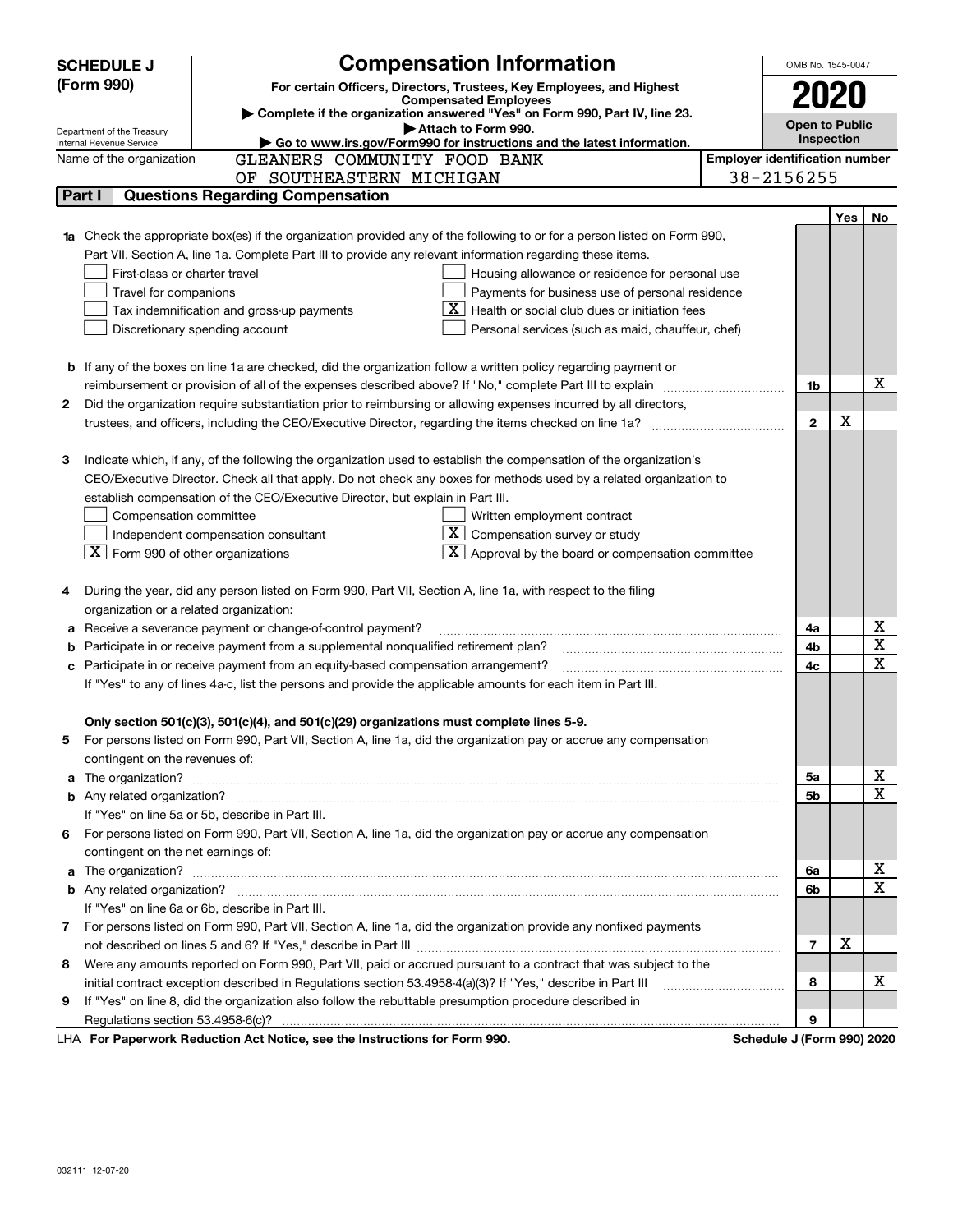#### GLEANERS COMMUNITY FOOD BANK OF SOUTHEASTERN MICHIGAN

# **Part II Officers, Directors, Trustees, Key Employees, and Highest Compensated Employees.**  Schedule J (Form 990) 2020 Page Use duplicate copies if additional space is needed.

For each individual whose compensation must be reported on Schedule J, report compensation from the organization on row (i) and from related organizations, described in the instructions, on row (ii). Do not list any individuals that aren't listed on Form 990, Part VII.

**Note:**  The sum of columns (B)(i)-(iii) for each listed individual must equal the total amount of Form 990, Part VII, Section A, line 1a, applicable column (D) and (E) amounts for that individual.

| (A) Name and Title                   |      |                          | (B) Breakdown of W-2 and/or 1099-MISC compensation |                                           | (C) Retirement and<br>other deferred | (D) Nontaxable<br>benefits | (E) Total of columns<br>$(B)(i)-(D)$ | (F) Compensation<br>in column (B)         |
|--------------------------------------|------|--------------------------|----------------------------------------------------|-------------------------------------------|--------------------------------------|----------------------------|--------------------------------------|-------------------------------------------|
|                                      |      | (i) Base<br>compensation | (ii) Bonus &<br>incentive<br>compensation          | (iii) Other<br>reportable<br>compensation | compensation                         |                            |                                      | reported as deferred<br>on prior Form 990 |
| <b>GERALD BRISSON</b><br>(1)         | (i)  | 214,096.                 | 10, 333.                                           | $\overline{0}$ .                          | 1,000.                               | 2,245.                     | 227,674.                             | $\mathbf 0$ .                             |
| PRESIDENT & CEO                      | (ii) | 0.                       | $\overline{0}$ .                                   | $\overline{0}$ .                          | $\overline{0}$ .                     | $\overline{0}$ .           | $\overline{0}$ .                     | $\overline{0}$ .                          |
| <b>JULIE BEAMER</b><br>(2)           | (i)  | 158, 534.                | 34,032.                                            | $\overline{0}$ .                          | 1,000.                               | 13,817.                    | 207,383.                             | $\overline{0}$ .                          |
| CHIEF OPERATING OFFICER              | (ii) | 0.                       | $\overline{0}$ .                                   | $\overline{0}$ .                          | $\overline{0}$ .                     | $\overline{0}$ .           | $\overline{0}$ .                     | $\overline{0}$ .                          |
| CEIL AITCHISON<br>(3)                | (i)  | 148,192.                 | 32,002.                                            | $\overline{0}$ .                          | 1,000.                               | 5,325.                     | 186, 519.                            | $\overline{0}$ .                          |
| VP, DEVELOPMENT                      | (ii) | $\overline{0}$ .         | $\overline{0}$ .                                   | $\overline{0}$ .                          | $\overline{0}$ .                     | 0.                         | $\overline{0}$ .                     | $\overline{0}$ .                          |
| RACHELLE BONELLI<br>(4)              | (i)  | 117,368.                 | 25,371.                                            | 4,494.                                    | 1,000.                               | 5,325.                     | 153,558.                             | $\overline{0}$ .                          |
| FORMER VP, PROGRAMS (THROUGH 6/2021) | (ii) | 0.                       | $\overline{0}$ .                                   | 0.                                        | $\overline{0}$ .                     | 0.                         | 0.                                   | $\overline{0}$ .                          |
|                                      | (i)  |                          |                                                    |                                           |                                      |                            |                                      |                                           |
|                                      | (ii) |                          |                                                    |                                           |                                      |                            |                                      |                                           |
|                                      | (i)  |                          |                                                    |                                           |                                      |                            |                                      |                                           |
|                                      | (ii) |                          |                                                    |                                           |                                      |                            |                                      |                                           |
|                                      | (i)  |                          |                                                    |                                           |                                      |                            |                                      |                                           |
|                                      | (ii) |                          |                                                    |                                           |                                      |                            |                                      |                                           |
|                                      | (i)  |                          |                                                    |                                           |                                      |                            |                                      |                                           |
|                                      | (ii) |                          |                                                    |                                           |                                      |                            |                                      |                                           |
|                                      | (i)  |                          |                                                    |                                           |                                      |                            |                                      |                                           |
|                                      | (ii) |                          |                                                    |                                           |                                      |                            |                                      |                                           |
|                                      | (i)  |                          |                                                    |                                           |                                      |                            |                                      |                                           |
|                                      | (ii) |                          |                                                    |                                           |                                      |                            |                                      |                                           |
|                                      | (i)  |                          |                                                    |                                           |                                      |                            |                                      |                                           |
|                                      | (ii) |                          |                                                    |                                           |                                      |                            |                                      |                                           |
|                                      | (i)  |                          |                                                    |                                           |                                      |                            |                                      |                                           |
|                                      | (ii) |                          |                                                    |                                           |                                      |                            |                                      |                                           |
|                                      | (i)  |                          |                                                    |                                           |                                      |                            |                                      |                                           |
|                                      | (ii) |                          |                                                    |                                           |                                      |                            |                                      |                                           |
|                                      | (i)  |                          |                                                    |                                           |                                      |                            |                                      |                                           |
|                                      | (ii) |                          |                                                    |                                           |                                      |                            |                                      |                                           |
|                                      | (i)  |                          |                                                    |                                           |                                      |                            |                                      |                                           |
|                                      | (ii) |                          |                                                    |                                           |                                      |                            |                                      |                                           |
|                                      | (i)  |                          |                                                    |                                           |                                      |                            |                                      |                                           |
|                                      | (ii) |                          |                                                    |                                           |                                      |                            |                                      |                                           |

**2**

38-2156255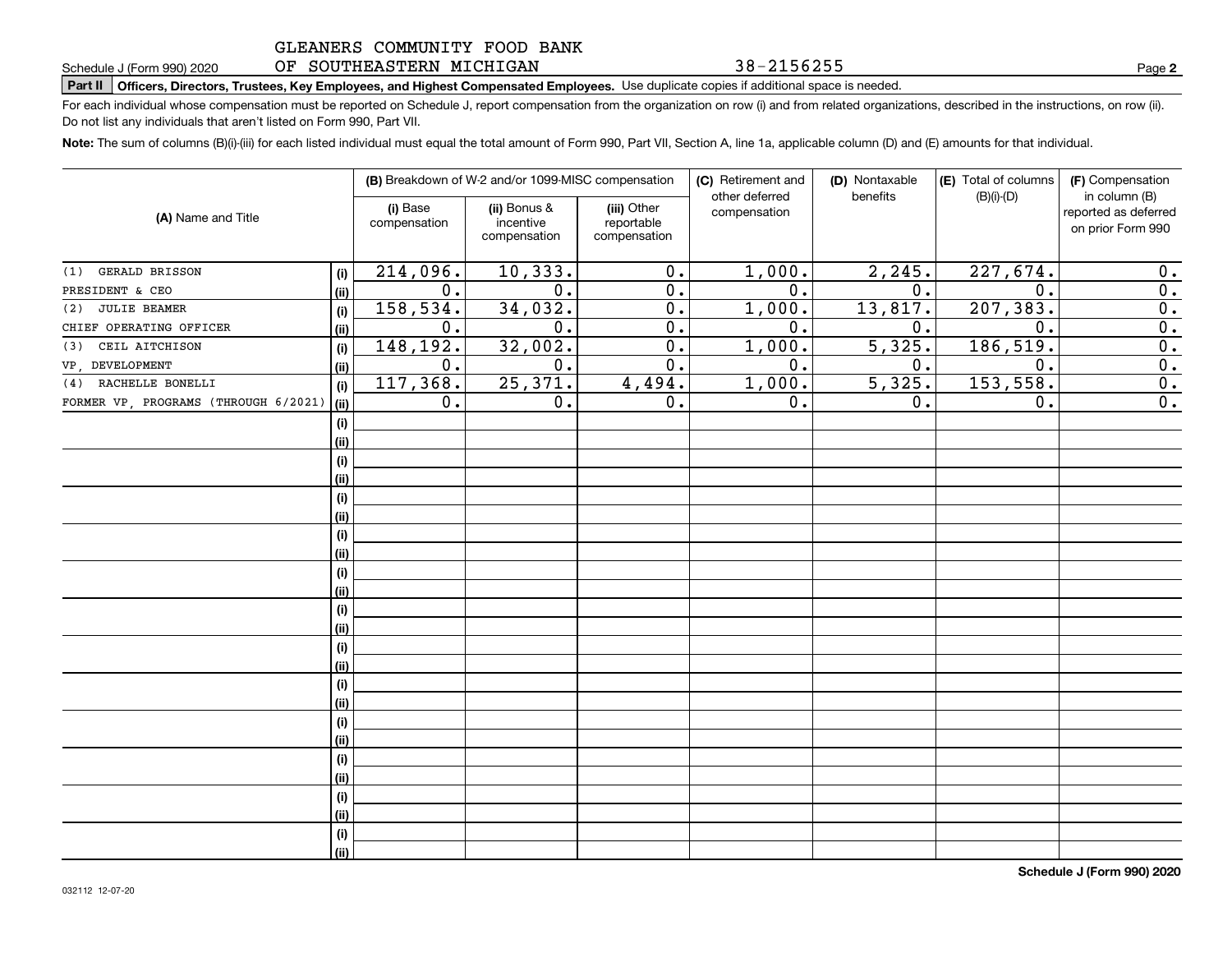OF SOUTHEASTERN MICHIGAN

**Part III Supplemental Information**

Schedule J (Form 990) 2020 OF SOUTHEASTERN MICHIGAN<br>
Part III Supplemental Information<br>
Provide the information, explanation, or descriptions required for Part I, lines 1a, 1b, 3, 4a, 4b, 4c, 5a, 5b, 6a, 6b, 7, and 8, and

#### PART I, LINES 1A AND 1B:

SOCIAL CLUB DUES WERE PAID FOR THE CEO DURING FY2021. THE BOARD OF

DIRECTORS IS AWARE OF THIS PAYMENT AND IT WILL BE INCLUDED IN THE HUMAN

RESOURCES SUBCOMMITTEE'S ANNUAL REVIEW OF THE CEO'S COMPENSATION GOING

FORWARD.

APRT I, LINE 3:

THE BOARD OF DIRECTORS HAS A HUMAN RESOURCES SUBCOMMITTEE. THE BOARD OF

DIRECTORS IS RESPONSIBLE FOR THE CEO EVALUATION AND COMPENSATION. THE

SUBCOMMITTEE IS RESPONSIBLE FOR 1) CONDUCTING SALARY AND BENEFIT

BENCHMARKING AND 2) MANAGING CEO EVALUATION AND ANNUAL PERFORMANCE

REVIEW PROCESS. THE EXECUTIVE COMMITTEE OF THE BOARD APPROVES THE CEO'S

SALARY AND BONUS AFTER CONSIDERATION OF THE HR COMMITTEE

RECOMMENDATION.

PART I, LINE 7:

CERTAIN INDIVIDUALS LISTED IN FORM 990, PART VII, SECTION A, LINE 1A,

RECEIVED DISCRETIONARY BONUSES IN FY2021.

**Schedule J (Form 990) 2020**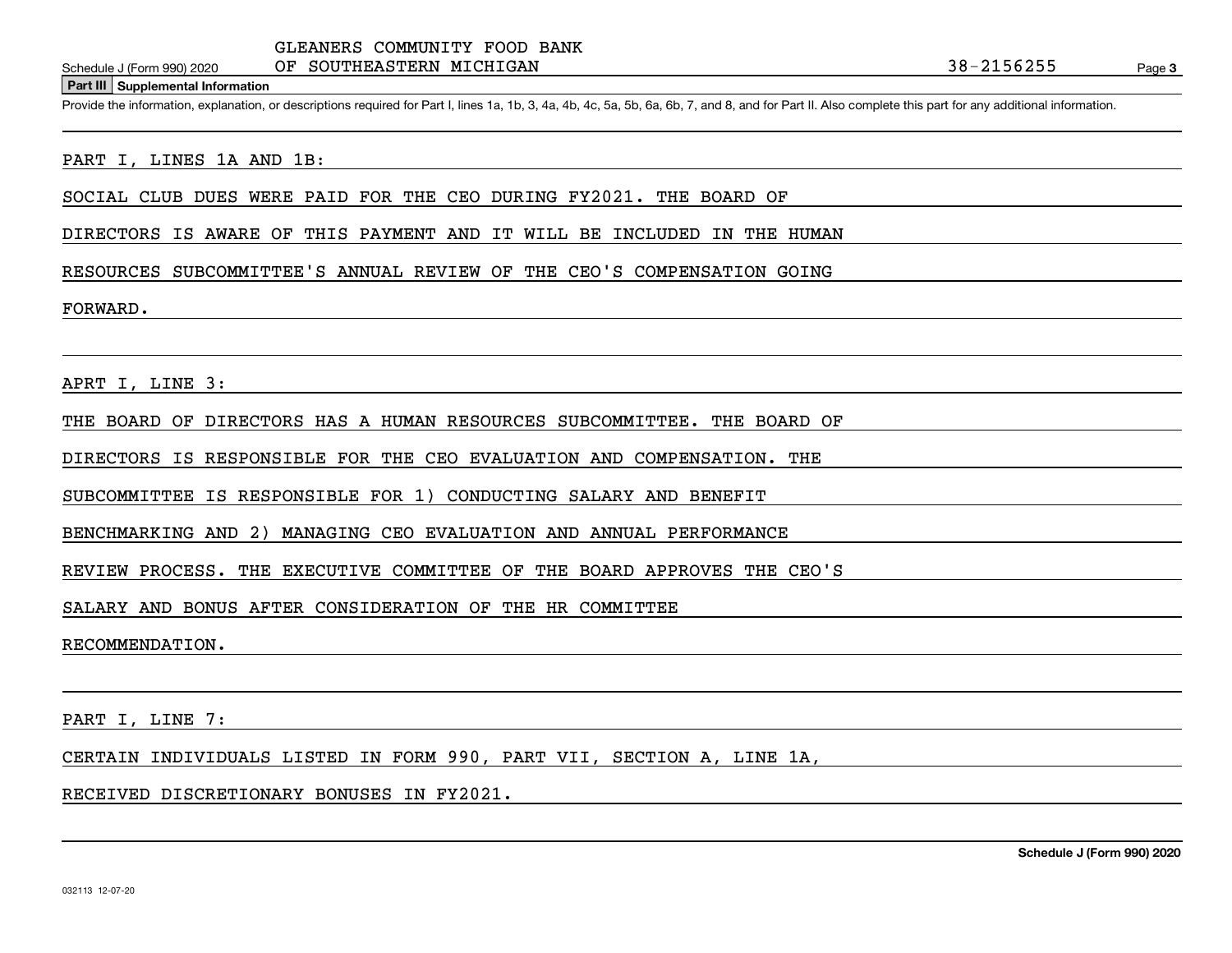|        | <b>SCHEDULE M</b>                                      |                                                                                                                                                                           | <b>Noncash Contributions</b> | OMB No. 1545-0047 |                                                |   |                                       |     |    |
|--------|--------------------------------------------------------|---------------------------------------------------------------------------------------------------------------------------------------------------------------------------|------------------------------|-------------------|------------------------------------------------|---|---------------------------------------|-----|----|
|        | (Form 990)                                             |                                                                                                                                                                           |                              |                   |                                                |   | 2020                                  |     |    |
|        |                                                        | > Complete if the organizations answered "Yes" on Form 990, Part IV, lines 29 or 30.                                                                                      |                              |                   |                                                |   |                                       |     |    |
|        | Department of the Treasury<br>Internal Revenue Service | Attach to Form 990.                                                                                                                                                       |                              |                   | <b>Open to Public</b><br>Inspection            |   |                                       |     |    |
|        |                                                        | Go to www.irs.gov/Form990 for instructions and the latest information.                                                                                                    |                              |                   |                                                |   |                                       |     |    |
|        | Name of the organization                               | GLEANERS COMMUNITY FOOD BANK<br>OF SOUTHEASTERN MICHIGAN                                                                                                                  |                              |                   |                                                |   | <b>Employer identification number</b> |     |    |
|        |                                                        | 38-2156255                                                                                                                                                                |                              |                   |                                                |   |                                       |     |    |
| Part I |                                                        | <b>Types of Property</b>                                                                                                                                                  |                              |                   |                                                |   |                                       |     |    |
|        |                                                        |                                                                                                                                                                           | (a)<br>Check if              | (b)<br>Number of  | (c)<br>Noncash contribution                    |   | (d)<br>Method of determining          |     |    |
|        |                                                        |                                                                                                                                                                           | applicable                   | contributions or  | amounts reported on                            |   | noncash contribution amounts          |     |    |
|        |                                                        |                                                                                                                                                                           |                              |                   | items contributed Form 990, Part VIII, line 1q |   |                                       |     |    |
| 1      |                                                        |                                                                                                                                                                           |                              |                   |                                                |   |                                       |     |    |
| 2      | Art - Historical treasures                             |                                                                                                                                                                           |                              |                   |                                                |   |                                       |     |    |
| З      |                                                        | Art - Fractional interests                                                                                                                                                |                              |                   |                                                |   |                                       |     |    |
| 4      |                                                        |                                                                                                                                                                           |                              |                   |                                                |   |                                       |     |    |
| 5      |                                                        | Clothing and household goods                                                                                                                                              |                              |                   |                                                |   |                                       |     |    |
| 6      |                                                        |                                                                                                                                                                           |                              |                   |                                                |   |                                       |     |    |
| 7      |                                                        |                                                                                                                                                                           |                              |                   |                                                |   |                                       |     |    |
| 8      |                                                        |                                                                                                                                                                           |                              |                   |                                                |   |                                       |     |    |
| 9      |                                                        |                                                                                                                                                                           | $\mathbf X$                  | 28                | 132,070. NET SELLING PRICE                     |   |                                       |     |    |
| 10     |                                                        | Securities - Closely held stock                                                                                                                                           |                              |                   |                                                |   |                                       |     |    |
| 11     | Securities - Partnership, LLC, or                      |                                                                                                                                                                           |                              |                   |                                                |   |                                       |     |    |
|        | trust interests                                        |                                                                                                                                                                           |                              |                   |                                                |   |                                       |     |    |
| 12     | Securities - Miscellaneous                             |                                                                                                                                                                           |                              |                   |                                                |   |                                       |     |    |
| 13     |                                                        | Qualified conservation contribution -                                                                                                                                     |                              |                   |                                                |   |                                       |     |    |
|        | Historic structures                                    |                                                                                                                                                                           |                              |                   |                                                |   |                                       |     |    |
| 14     |                                                        | Qualified conservation contribution - Other                                                                                                                               |                              |                   |                                                |   |                                       |     |    |
| 15     |                                                        | Real estate - Residential                                                                                                                                                 |                              |                   |                                                |   |                                       |     |    |
| 16     |                                                        | Real estate - Commercial                                                                                                                                                  |                              |                   |                                                |   |                                       |     |    |
| 17     |                                                        |                                                                                                                                                                           |                              |                   |                                                |   |                                       |     |    |
| 18     |                                                        |                                                                                                                                                                           | $\mathbf X$                  | 369               |                                                |   |                                       |     |    |
| 19     |                                                        |                                                                                                                                                                           |                              |                   | 80, 209, 296. WEIGHTED AVG/PRICE/L             |   |                                       |     |    |
| 20     |                                                        | Drugs and medical supplies                                                                                                                                                |                              |                   |                                                |   |                                       |     |    |
| 21     |                                                        |                                                                                                                                                                           |                              |                   |                                                |   |                                       |     |    |
| 22     |                                                        |                                                                                                                                                                           |                              |                   |                                                |   |                                       |     |    |
| 23     |                                                        |                                                                                                                                                                           |                              |                   |                                                |   |                                       |     |    |
| 24     |                                                        |                                                                                                                                                                           | $\overline{\text{x}}$        | $\overline{141}$  | 46,827.FMV                                     |   |                                       |     |    |
| 25     | Other                                                  | DONATED FURNI                                                                                                                                                             |                              |                   |                                                |   |                                       |     |    |
| 26     | Other                                                  |                                                                                                                                                                           |                              |                   |                                                |   |                                       |     |    |
| 27     | Other                                                  |                                                                                                                                                                           |                              |                   |                                                |   |                                       |     |    |
| 28     | Other                                                  |                                                                                                                                                                           |                              |                   |                                                |   |                                       |     |    |
| 29     |                                                        | Number of Forms 8283 received by the organization during the tax year for contributions                                                                                   |                              |                   |                                                |   |                                       |     |    |
|        |                                                        | for which the organization completed Form 8283, Part V, Donee Acknowledgement                                                                                             |                              |                   | 29                                             |   |                                       |     |    |
|        |                                                        |                                                                                                                                                                           |                              |                   |                                                |   |                                       | Yes | No |
|        |                                                        | 30a During the year, did the organization receive by contribution any property reported in Part I, lines 1 through 28, that it                                            |                              |                   |                                                |   |                                       |     |    |
|        |                                                        | must hold for at least three years from the date of the initial contribution, and which isn't required to be used for                                                     |                              |                   |                                                |   |                                       |     | х  |
|        |                                                        | exempt purposes for the entire holding period?                                                                                                                            |                              |                   |                                                |   | 30a                                   |     |    |
|        |                                                        | <b>b</b> If "Yes," describe the arrangement in Part II.<br>Does the organization have a gift acceptance policy that requires the review of any nonstandard contributions? |                              |                   |                                                |   |                                       | х   |    |
| 31     |                                                        |                                                                                                                                                                           |                              |                   |                                                | . | 31                                    |     |    |
|        |                                                        | 32a Does the organization hire or use third parties or related organizations to solicit, process, or sell noncash                                                         |                              |                   |                                                |   |                                       | X   |    |
|        | contributions?                                         |                                                                                                                                                                           |                              |                   |                                                |   | 32a                                   |     |    |
|        | <b>b</b> If "Yes," describe in Part II.                | If the organization didn't report an amount in column (c) for a type of property for which column (a) is checked,                                                         |                              |                   |                                                |   |                                       |     |    |
| 33     | describe in Part II.                                   |                                                                                                                                                                           |                              |                   |                                                |   |                                       |     |    |
| LHA    |                                                        |                                                                                                                                                                           |                              |                   |                                                |   | Schedule M (Form 990) 2020            |     |    |
|        |                                                        | For Paperwork Reduction Act Notice, see the Instructions for Form 990.                                                                                                    |                              |                   |                                                |   |                                       |     |    |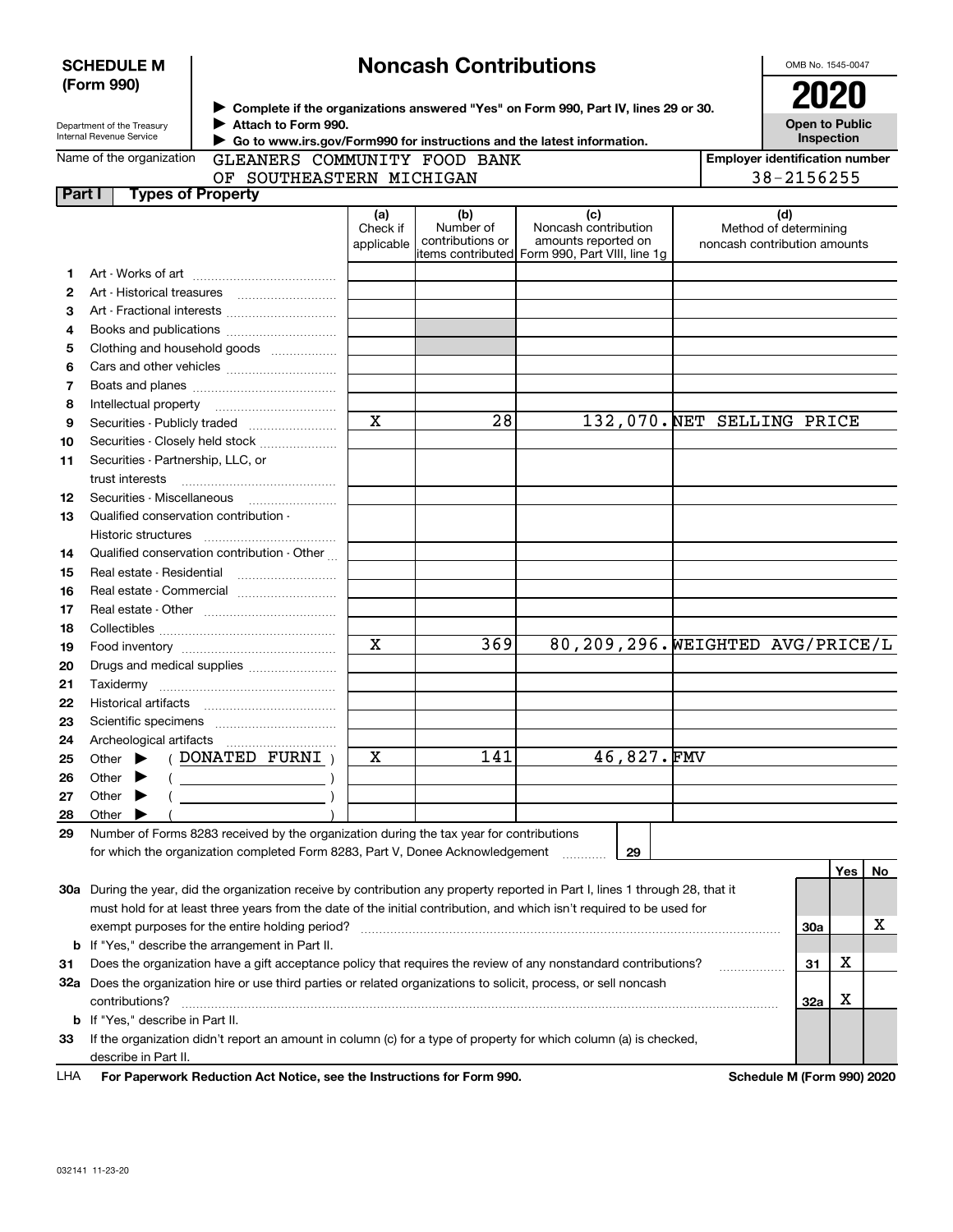Part II | Supplemental Information. Provide the information required by Part I, lines 30b, 32b, and 33, and whether the organization is reporting in Part I, column (b), the number of contributions, the number of items received, or a combination of both. Also complete this part for any additional information.

#### SCHEDULE M, LINE 32B:

A BROKER IS USED TO CONVERT STOCK GIFTS TO CASH.

SCHEDULE M, PART 1, COLUMN (B):

FOR SECURITIES DONATIONS, THE AMOUNT IS THE NUMBER OF DONATIONS

RECEIVED. FOR FOOD INVENTORY DONATIONS, THE AMOUNT IS THE NUMBER OF

COMPANIES, GROUPS, AND INDIVIDUALS WHO DONATED TO THE ORGANIZATION. FOR

FURNITURE DONATIONS, THE AMOUNT IS THE NUMBER OF ITEMS RECEIVED.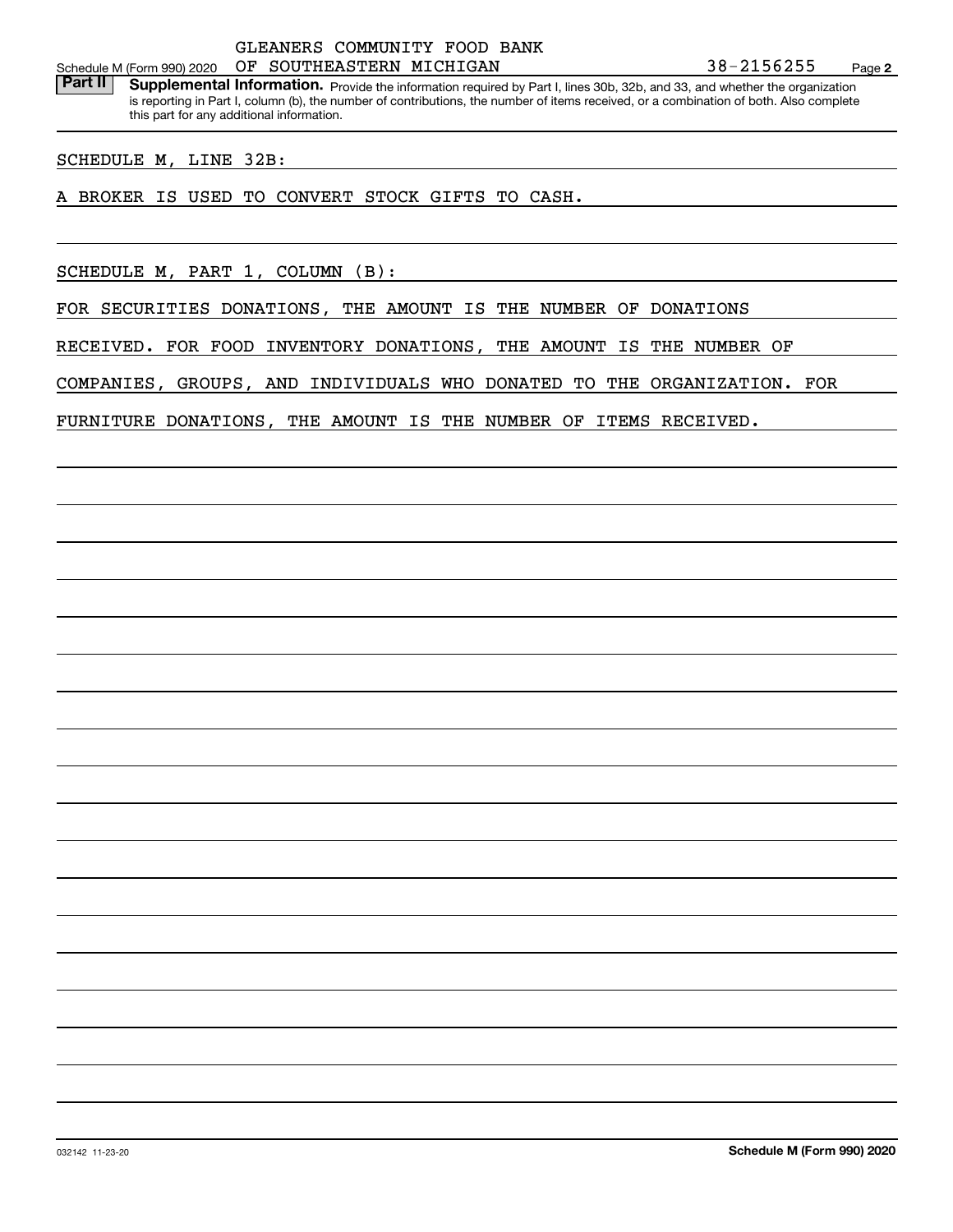**(Form 990 or 990-EZ)**

Department of the Treasury Internal Revenue Service Name of the organization

**Complete to provide information for responses to specific questions on Form 990 or 990-EZ or to provide any additional information. | Attach to Form 990 or 990-EZ. | Go to www.irs.gov/Form990 for the latest information. SCHEDULE O Supplemental Information to Form 990 or 990-EZ**

OF SOUTHEASTERN MICHIGAN  $\vert$  38-2156255 GLEANERS COMMUNITY FOOD BANK

**Open to Public InspectionEmployer identification number 2020**

OMB No. 1545-0047

#### FORM 990, PAGE 1, PART 1, LINE 1

GLEANERS COMMUNITY FOOD BANK OF SOUTHEASTERN MICHIGAN (GLEANERS) IS ONE OF OVER 200 FOOD BANKS ACROSS THE COUNTRY WHOSE MISSION IT IS TO BRING INNOVATIVE SOLUTIONS, SUPPORTED BY ENGAGING PARTNERS AND THOUSANDS OF VOLUNTEERS, TO ADDRESS HUNGER IN THEIR RESPECTIVE REGIONS. OUR FOCUS IS ON PROVIDING NUTRITIOUS FOOD AND RELATED RESOURCES TO THE MORE THAN 650,000 FOOD-INSECURE INDIVIDUALS WITHIN OUR FIVE-COUNTY SERVICE AREA, INCLUDING WAYNE, OAKLAND, MACOMB, LIVINGSTON AND MONROE COUNTIES. WE DO THIS BY BRINGING FOOD DIRECTLY TO THE COMMUNITY VIA MOBILE DISTRIBUTIONS AND OTHER INNOVATIVE PROGRAMMING. WE ALSO WORK CLOSELY WITH APPROXIMATELY 600 FOOD PANTRIES, SCHOOLS, SOUP KITCHENS, OTHER NON-PROFITS, ETC. TO IDENTIFY AND HELP DISTRIBUTE FOOD DIRECTLY TO THOSE WHO NEED IT MOST, AND WE COMPLEMENT THAT WORK BY EMPOWERING HOUSEHOLDS WITH FOOD EDUCATION, INCLUDING BUDGET-CONSCIOUS NUTRITION AND COOKING. IN FISCAL YEAR 2021, WE SERVED OVER 200,000 HOUSEHOLDS AND DISTRIBUTED OVER 71 MILLION POUNDS OF FOOD.

FORM 990, PART III, LINE 2, NEW PROGRAM SERVICES: IN JANUARY 2021, GLEANERS LAUNCHED HENRY'S GROCERIES FOR HEALTH #2, A 12-MONTH HOME DELIVERY PROGRAM TO PROVIDE 1,000 HENRY FORD HEALTH SYSTEM FOOD-INSECURE PATIENTS WITH ACCESS TO NUTRITIOUS FOOD. SCALED FROM A SUCCESSFUL EARLIER PROGRAM IN 2018, THE PROGRAM RUNS THROUGH MID-2022.

FORM 990, PART III, LINE 3, CHANGES IN PROGRAM SERVICES: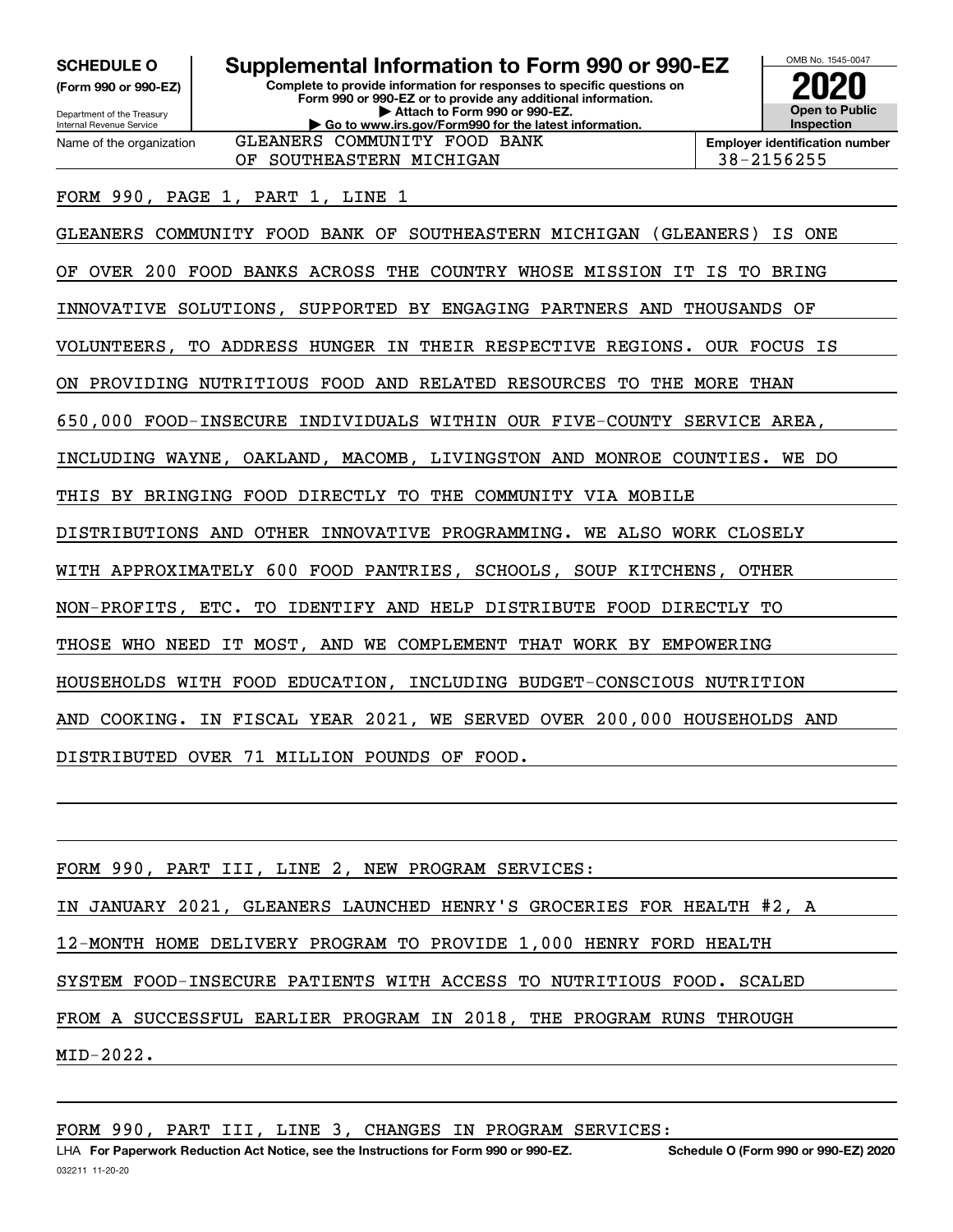| Schedule O (Form 990 or 990-EZ) 2020                                                     | Page 2                                              |
|------------------------------------------------------------------------------------------|-----------------------------------------------------|
| GLEANERS COMMUNITY FOOD BANK<br>Name of the organization<br>SOUTHEASTERN MICHIGAN<br>OF. | <b>Employer identification number</b><br>38-2156255 |
| GLEANERS BEST FOOD FORWARD PROGRAM WITH<br>THE<br>WARREN<br>CONSOLIDATED                 | SCHOOL                                              |
| IN FY2021 AT THE DISTRICT'S REQUEST. GLEANERS IS<br>PAUSED<br>DISTRICT<br>WAS            |                                                     |
| WORKING WITH THE MICHIGAN DEPARTMENT OF EDUCATION<br>TO.                                 | IDENTIFY ANOTHER                                    |
| THIS COLLABORATIVE, HOLISTIC APPROACH TO<br>DISTRICT<br>TО<br><b>ENGAGE</b><br>IN        |                                                     |
| SECURITY FOR SCHOOL<br>CHILDREN AND<br>PROVIDING<br>FULL FOOD                            | THEIR FAMILIES<br>TО                                |
| POSITIVELY IMPACT EDUCATION, HEALTH, STABILITY AND BEHAVIORAL                            | OUTCOMES.                                           |
|                                                                                          |                                                     |
| WEEKEND BACKPACK PROGRAM,<br>GLEANERS<br>CONCLUDED<br>THE<br>DIRECTING                   | RESOURCING                                          |
| TO OUR SCHOOL AND COMMUNITY MOBILE GROCERY PANTRY<br>PROGRAMS                            | WHICH                                               |

PROVIDE MORE FOOD FOR THE ENTIRE FAMILY. ADDITIONALLY, ACTIVITY AT THE

FOOD ZOO GARDEN AND THROUGH THE EMPTY BOWLS SERVICE LEARNING PROGRAMS

WAS PAUSED IN FY2021.

FORM 990, PART III, LINE 4A, PROGRAM SERVICE ACCOMPLISHMENTS: VULNERABLE HOUSEHOLDS MOST IMPACTED BY THE PANDEMIC, INCLUDING FAMILIES WITH CHILDREN AND SENIORS, TOTALED 17.2 MILLION POUNDS OF THE 71.4 MILLION POUNDS OF TOTAL DISTRIBUTIONS.

IN FY2021, GLEANERS SERVED STUDENTS AND FAMILIES THROUGH 926 SCHOOL MOBILE FOOD DISTRIBUTIONS AT 85 SITES WITH 3.9 MILLION POUNDS OF FOOD, REPRESENTING \$10.7 MILLION IN HOUSEHOLD ECONOMIC BENEFIT.

GLEANERS SENIOR MOBILE PANTRIES BRING NUTRITIOUS FOOD TO LOW-INCOME SENIOR LIVING COMMUNITIES. GLEANERS PROVIDED 327,000 POUNDS OF FOOD, THROUGH MONTHLY FOOD DISTRIBUTIONS, TO NINE SENIOR-SPECIFIC SITES, RESULTING IN THE ECONOMIC BENEFIT TO THESE SENIOR HOUSEHOLDS OF \$900,000 IN FY2021.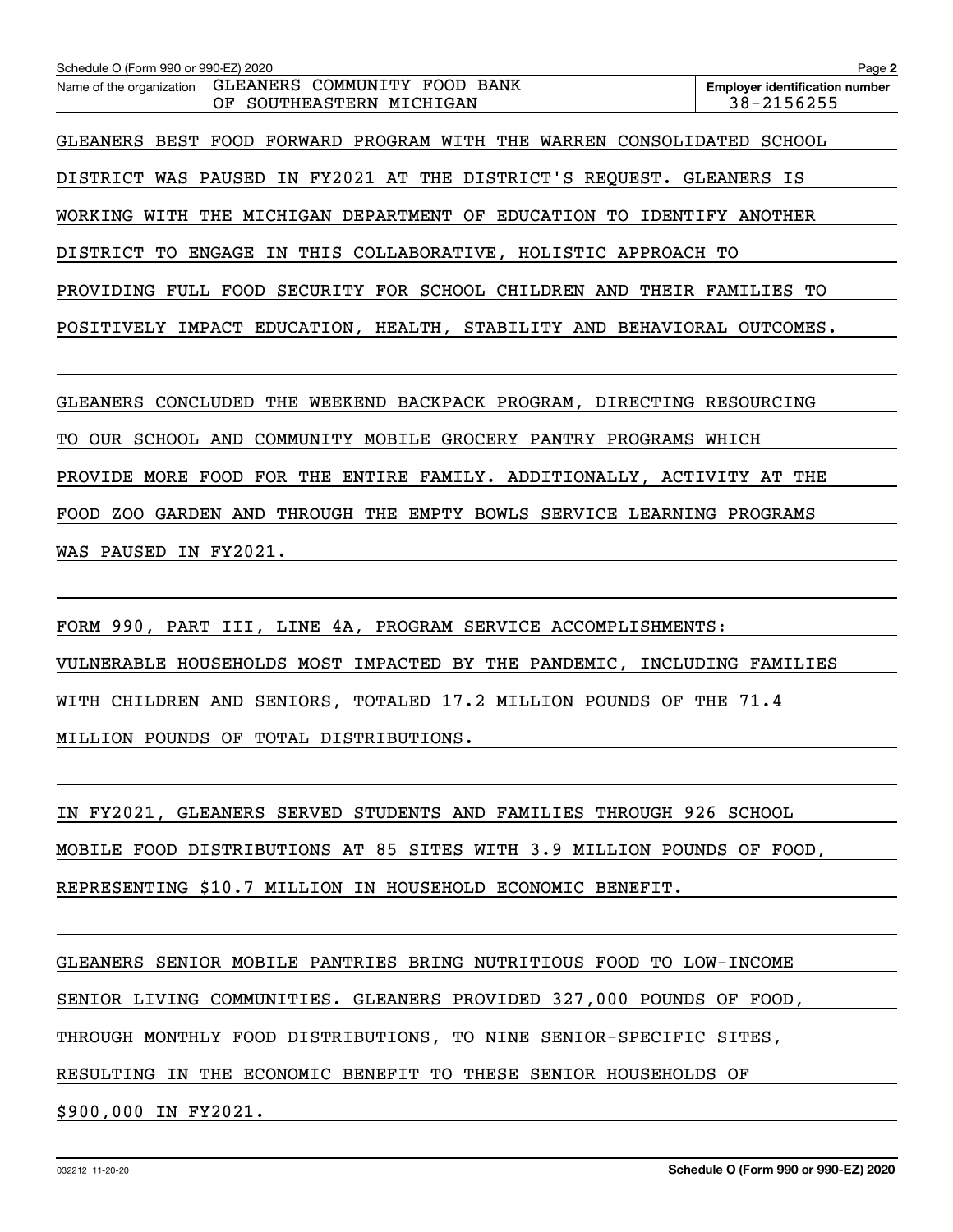| Schedule O (Form 990 or 990-EZ) 2020                                              | Page 2                                              |
|-----------------------------------------------------------------------------------|-----------------------------------------------------|
| Name of the organization GLEANERS COMMUNITY FOOD BANK<br>OF SOUTHEASTERN MICHIGAN | <b>Employer identification number</b><br>38-2156255 |
| MY NEIGHBORHOOD MOBILE GROCERY (MNMG) IS A WEEKLY POP-UP RETAIL GROCERY           |                                                     |
| MODEL THAT BRINGS NUTRITIOUS, QUALITY, AFFORDABLE FOOD TO COMMUNITIES             |                                                     |
| ACROSS SE MICHIGAN WHO FACE FOOD ACCESS BARRIERS. IN FY2021, MNMG WAS A           |                                                     |
| TRUSTED, RELIABLE AND SAFE FOOD SOURCE FOR THE SENIORS AND VETERANS AT            |                                                     |
| THE 14 WEEKLY SITES WHO WERE ESPECIALLY IMPACTED BY THE PANDEMIC. MNMG            |                                                     |
| CONDUCTED 599 SHOPPING SESSIONS IN FY2021, SERVING 1,338 SENIORS AND              |                                                     |
| VETERANS, PROVIDING \$495,000 IN ECONOMIC BENEFIT.                                |                                                     |

HENRY'S GROCERIES FOR HEALTH #2 (HGFH#2) IS A 12-MONTH PILOT PROGRAM WITH HENRY FORD HEALTH SYSTEM WHICH PROVIDES BI-WEEKLY HOME DELIVERIES OF NUTRITIOUS FOOD TO 1,000 FOOD-INSECURE PATIENTS. SCALED FROM A SUCCESSFUL EARLIER PROGRAM, HGFH#2 KICKED OFF IN JANUARY, 2021; PATIENTS RECEIVED 266,000 POUNDS OF FOOD THROUGH 10,386 HOME DELIVERIES IN FY2021.

PROVIDING NUTRITIOUS FOOD THAT FAMILIES WANT AND NEED IS A PRIORITY, INCLUDING FRESH MILK. LEVERAGING A BROAD RANGE OF GOVERNMENT, INDUSTRY AND COMMUNITY PARTNERS, INCLUDING THE USDA, UNITED DAIRY INDUSTRY OF MICHIGAN AND THE MICHIGAN DAIRY FARMERS, GLEANERS WAS ABLE TO SOURCE AND DISTRIBUTE 879,000 GALLONS OF FLUID MILK TO THE COMMUNITY IN FY2021.

IN TOTAL FOR FY2021, ACROSS ALL FOOD DISTRIBUTION PROGRAMS, GLEANERS SERVED OVER 200,000 LOW-INCOME HOUSEHOLDS, THROUGH MORE THAN 1.5 MILLION TOUCH POINTS.

FORM 990, PART III, LINE 4B, PROGRAM SERVICE ACCOMPLISHMENTS:

032212 11-20-20 **Schedule O (Form 990 or 990-EZ) 2020** TO ADDRESS PANDEMIC NEEDS FOR ACCESS TO MEALS. 106,000 HOUSEHOLDS WITH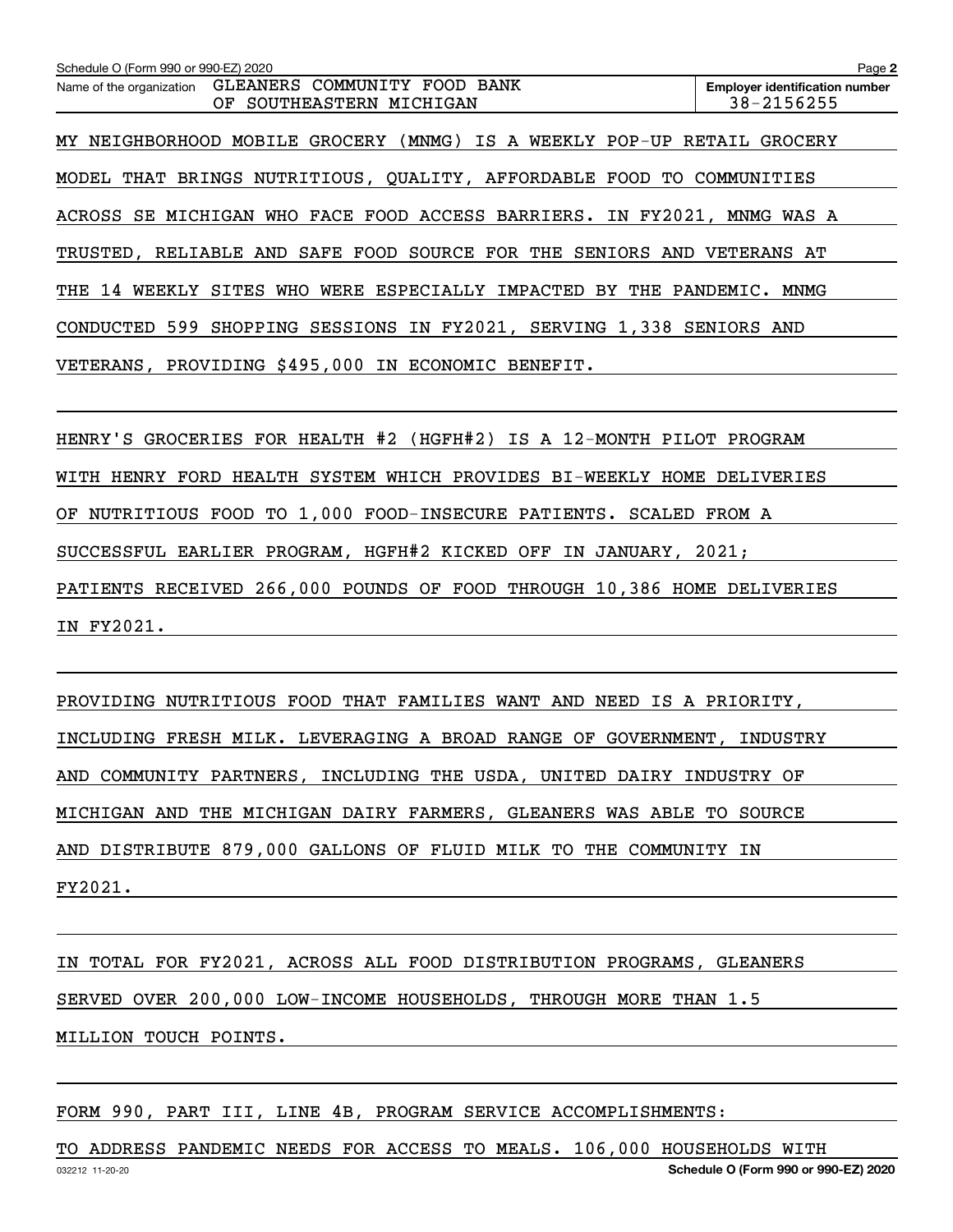**2Employer identification number** Schedule O (Form 990 or 990-EZ) 2020 Page Name of the organization GLEANERS COMMUNITY FOOD BANK CHILDREN ACCESSED THESE GROCERY MOBILE FOOD PANTRIES. ADDITIONALLY, 24,000 HOUSEHOLDS WITHOUT CHILDREN ACCESSED NON-PROGRAM HEALTHY GROCERIES AT THESE SAME DISTRIBUTIONS. THIS GROCERY MODEL PROVIDED 6.2 MILLION MEALS THROUGH MOBILE PANTRIES HOSTED BY 56 PARTNERS UNDER SFSP/CACFP. OF SOUTHEASTERN MICHIGAN 38-2156255

TRADITIONAL SFSP PREPARED MEALS WERE OFFERED AT 68 SITES JULY THROUGH AUGUST 2021. THESE WERE AVAILABLE AT BOTH CENTER-BASED PROGRAMS (43 SITES) AND ON MOBILE SERVICE ROUTES (25 SITES) SERVING 134,805 BREAKFASTS AND LUNCHES.

FORM 990, PART III, LINE 4D, OTHER PROGRAM SERVICES:

VOLUNTEER PROGRAM CREATES EXPERIENCES FOR PEOPLE TO ENGAGE IN

HUNGER-RELIEF WORK. FROM PACKING MEAL BAGS FOR COMMUNITY MOBILE

PANTRIES TO WORKING THE FRONT LINES AND PLACING FOOD INTO VEHICLE

TRUNKS, VOLUNTEERS ARE ENGAGED WITH A CRITICAL ROLE IN THE PREPARATION

AND DISTRIBUTION OF FOOD FOR OUR NEIGHBORS EXPERIENCING FOOD

INSECURITY. OVER 13,000 VOLUNTEER SHIFTS WERE SAFELY COMPLETED IN FY21.

MICHIGAN NATIONAL GUARD MEMBERS WERE KEY VOLUNTEERS, HANDLING OVER 10

MILLION POUNDS OF FOOD WITH A FOCUS ON PACKING BOXES OF SHELF STABLE

FOOD FOR OUR MOST VULNERABLE NEIGHBORS SUCH AS SENIORS.

EXPENSES \$ 149,989. INCLUDING GRANTS OF \$ 0. REVENUE \$ 0.

FORM 990, PART VI, SECTION A, LINE 1:

THE EXECUTIVE COMMITTEE CONSISTS OF THE CHAIRPERSON, VICE CHAIR(S),

PRESIDENT, CORPORATE SECRETARY, TREASURER, AND SUCH OTHER DIRECTORS AS MAY

BE DESIGNATED BY THE BOARD. EXCEPT AS RESTRICTED BY LAW OR BOARD

032212 11-20-20 **Schedule O (Form 990 or 990-EZ) 2020** RESOLUTION, A MAJORITY OF THE MEMBERS OF THE EXECUTIVE COMMITTEE SHALL HAVE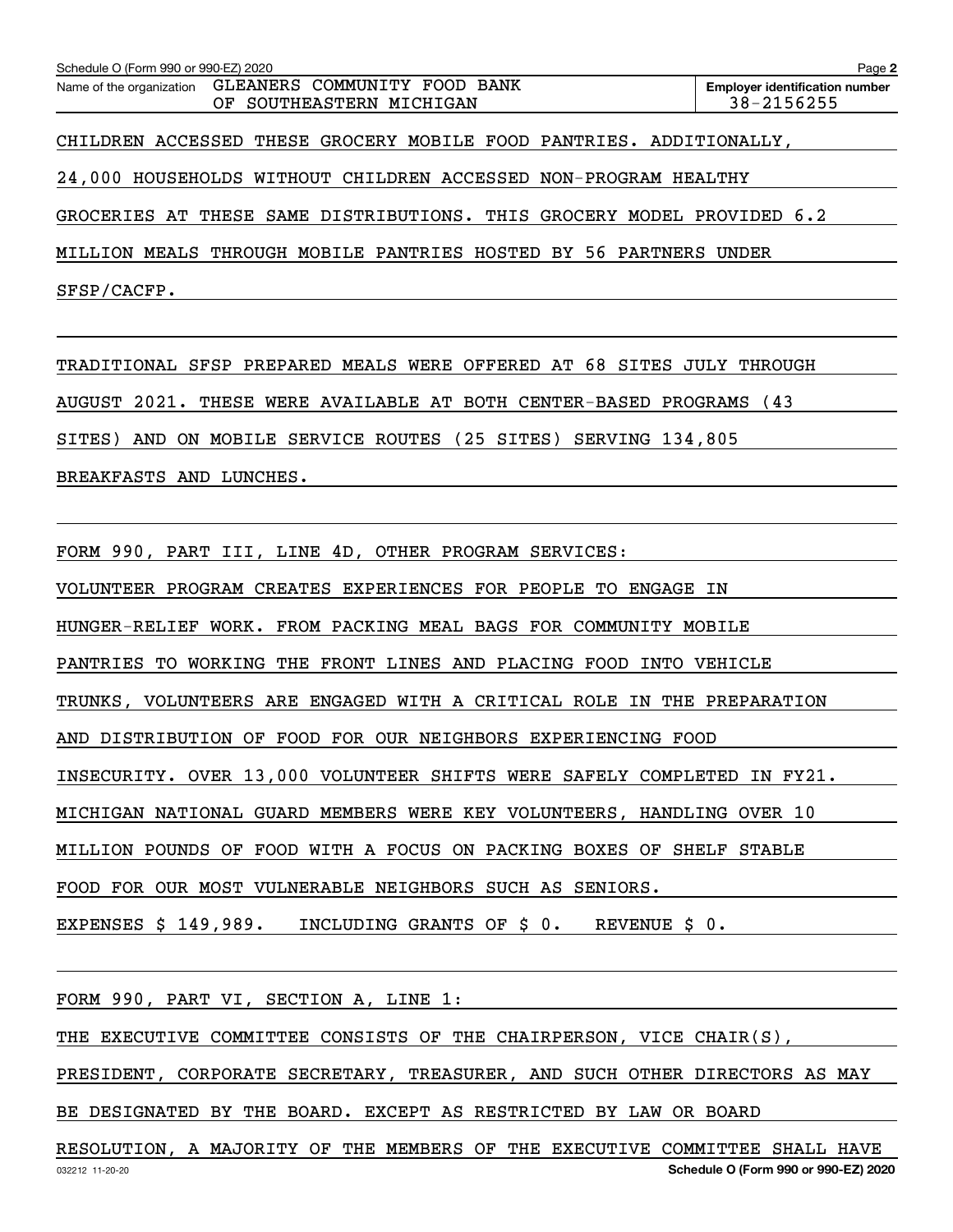| Schedule O (Form 990 or 990-EZ) 2020                                                     | Page 2                                              |
|------------------------------------------------------------------------------------------|-----------------------------------------------------|
| GLEANERS COMMUNITY FOOD BANK<br>Name of the organization<br>SOUTHEASTERN MICHIGAN<br>OF. | <b>Employer identification number</b><br>38-2156255 |
| MAY EXERCISE THE POWERS OF<br>THE BOARD OF DIRECTORS<br>IN<br>AND                        | THE<br>MANAGEMENT OF                                |
| THE AFFAIRS, BUSINESS AND PROPERTY OF THE CORPORATION<br><b>BETWEEN</b>                  | MEETINGS OF                                         |
| DIRECTORS.<br>THERE ARE NO NON-BOARD<br>THE<br>MEMBERS<br>BOARD<br>OF<br>ON.             | THE<br><b>EXECUTIVE</b>                             |
| EXECUTIVE<br>COMMITTEE.<br>PRACTICE,<br>THE<br>COMMITTEE<br>HAS<br>ONLY<br>IN            | ACTED<br>EITHER<br>WITH                             |
| BOARD APPROVAL IN ADVANCE OR FOR ITEMS<br>THAT FULL<br>BOARD APPROVAL                    | IS<br>NOT                                           |
| SIGNIFICANT<br>(SUCH AS RESOLUTIONS TO<br>REOUIRED AS THE<br>ITEM IS<br>NOT              | ACCEPT                                              |
| GIFTS<br>ANNUITIES,<br>OF<br>$ETC.$ ).                                                   |                                                     |
|                                                                                          |                                                     |

FORM 990, PART VI, SECTION A, LINE 4:

GLEANERS AMENDED ITS ARTICLES OF INCORPORATION IN 2009 AND CHANGED ITS NAME

FROM "GLEANERS COMMUNITY FOOD BANK INC OF SOUTHEASTERN MICHIGAN" TO

"GLEANERS COMMUNITY FOOD BANK OF SOUTHEASTERN MICHIGAN." THIS CHANGE HAD

NOT PREVIOUSLY BEEN REPORTED OR REFLECTED ON THE FORM 990.

FORM 990, PART VI, SECTION B, LINE 11B:

THE FORM 990 IS REVIEWED BY THE PRESIDENT & CHIEF EXECUTIVE OFFICER, THE CHIEF FINANCIAL OFFICER, AND THE AUDIT COMMITTEE. UPON APPROVAL OF THE AUDIT COMMITTEE, THE FORM IS THEN FORWARDED TO THE BOARD OF DIRECTORS FOR APPROVAL BEFORE FILING WITH THE IRS.

FORM 990, PART VI, SECTION B, LINE 12C:

THE ORGANIZATION HAS A CONFLICT OF INTEREST POLICY AND ANNUAL

QUESTIONNAIRE. GLEANERS BOARD OF DIRECTORS HAS A GOVERNANCE COMMITTEE,

WHICH PART OF ITS ROLE IS TO OVERSEE CONFLICTS OF INTEREST MATTERS AND TO

ENSURE EACH BOARD MEMBER COMPLETES THE ANNUAL QUESTIONNAIRE. THE POLICY

ADDRESSES ANY CONFLICTS THAT MAY ARISE WITH A DIRECTOR, OFFICER OR BOARD

MEMBER.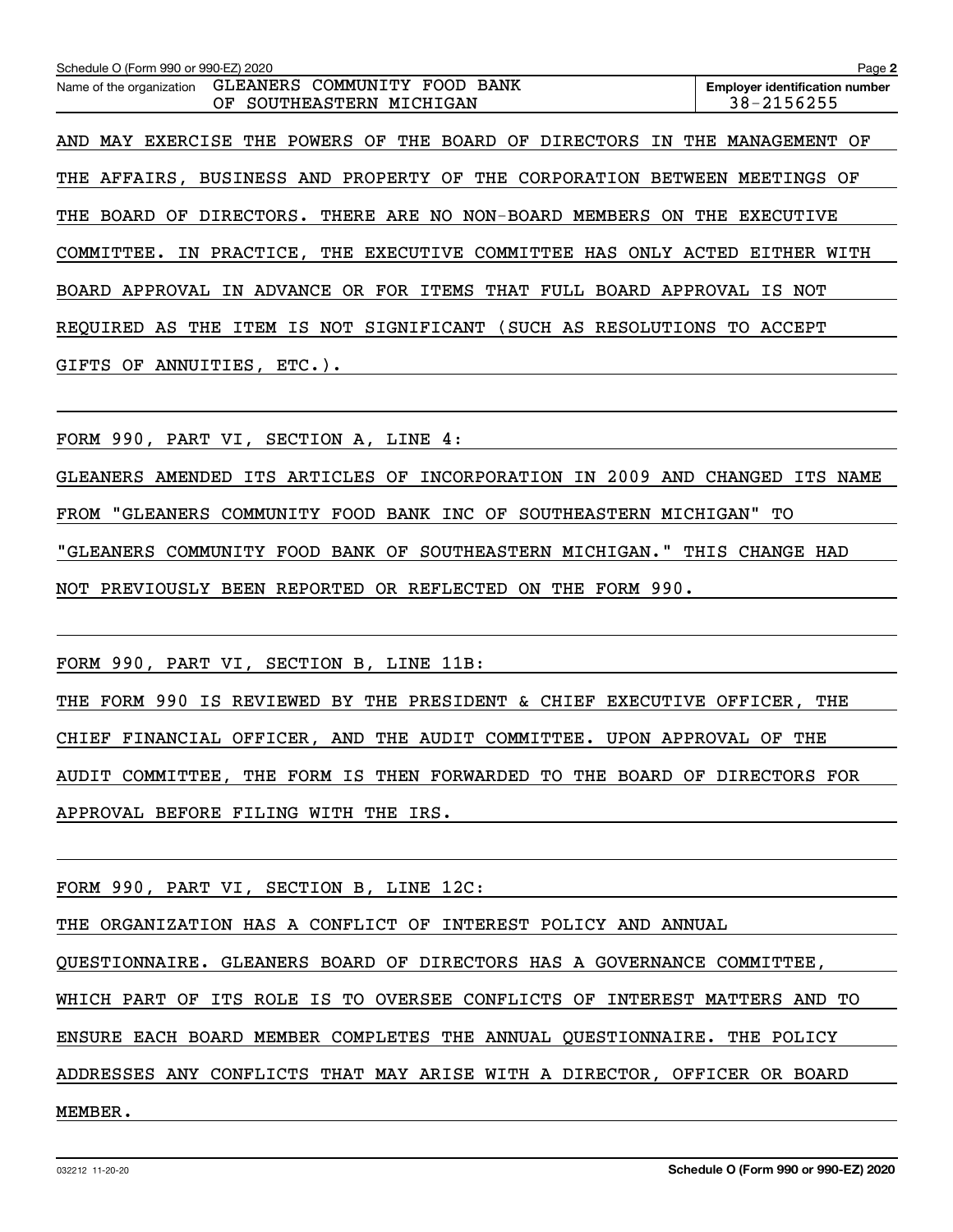| Schedule O (Form 990 or 990-EZ) 2020                                              | Page 2                                                                   |  |  |  |  |  |  |
|-----------------------------------------------------------------------------------|--------------------------------------------------------------------------|--|--|--|--|--|--|
| Name of the organization GLEANERS COMMUNITY FOOD BANK<br>OF SOUTHEASTERN MICHIGAN | <b>Employer identification number</b><br>38-2156255                      |  |  |  |  |  |  |
| FORM 990, PART VI, SECTION B, LINE 15A:                                           |                                                                          |  |  |  |  |  |  |
| A COMPENSATION STUDY IS DONE BY THE HUMAN RESOURCES SUBCOMMITTEE COMPARING        |                                                                          |  |  |  |  |  |  |
|                                                                                   | COMPENSATION OF SIMILAR NONPROFIT ORGANIZATIONS. THE EXECUTIVE COMMITTEE |  |  |  |  |  |  |
| EVALUATES AND DETERMINES THE PRESIDENT & CEO'S COMPENSATION. THE PRESIDENT        |                                                                          |  |  |  |  |  |  |
| & CEO APPROVES COMPENSATION FOR INDIVIDUALS REPORTING TO HIM.                     |                                                                          |  |  |  |  |  |  |
|                                                                                   |                                                                          |  |  |  |  |  |  |
| FORM 990, PART VI, SECTION C, LINE 19:                                            |                                                                          |  |  |  |  |  |  |
| THE ORGANIZATION MAKES ITS GOVERNING DOCUMENTS, CONFLICT OF INTEREST POLICY       |                                                                          |  |  |  |  |  |  |
| AND AUDITED FINANCIAL STATEMENTS AVAILABLE UPON REQUEST. IN ADDITION, THE         |                                                                          |  |  |  |  |  |  |
| AUDITED FINANCIAL STATEMENT ARE ON THE ORGANIZATION'S WEBSITE.                    |                                                                          |  |  |  |  |  |  |
|                                                                                   |                                                                          |  |  |  |  |  |  |
| FORM 990, PART XI, LINE 9, CHANGES IN NET ASSETS:                                 |                                                                          |  |  |  |  |  |  |
| CHANGE IN BENEFICIAL INTEREST IN CRUT                                             | 96,776.                                                                  |  |  |  |  |  |  |
| CHANGE IN BENEFICIAL INTEREST IN FUNDS HELD AT COMMUNITY                          |                                                                          |  |  |  |  |  |  |
| FDN FOR SE MI                                                                     | 321,308.                                                                 |  |  |  |  |  |  |
| TOTAL TO FORM 990, PART XI, LINE 9                                                | 418,084.                                                                 |  |  |  |  |  |  |
|                                                                                   |                                                                          |  |  |  |  |  |  |
|                                                                                   |                                                                          |  |  |  |  |  |  |
|                                                                                   |                                                                          |  |  |  |  |  |  |
|                                                                                   |                                                                          |  |  |  |  |  |  |
|                                                                                   |                                                                          |  |  |  |  |  |  |
|                                                                                   |                                                                          |  |  |  |  |  |  |
|                                                                                   |                                                                          |  |  |  |  |  |  |
|                                                                                   |                                                                          |  |  |  |  |  |  |
|                                                                                   |                                                                          |  |  |  |  |  |  |
|                                                                                   |                                                                          |  |  |  |  |  |  |